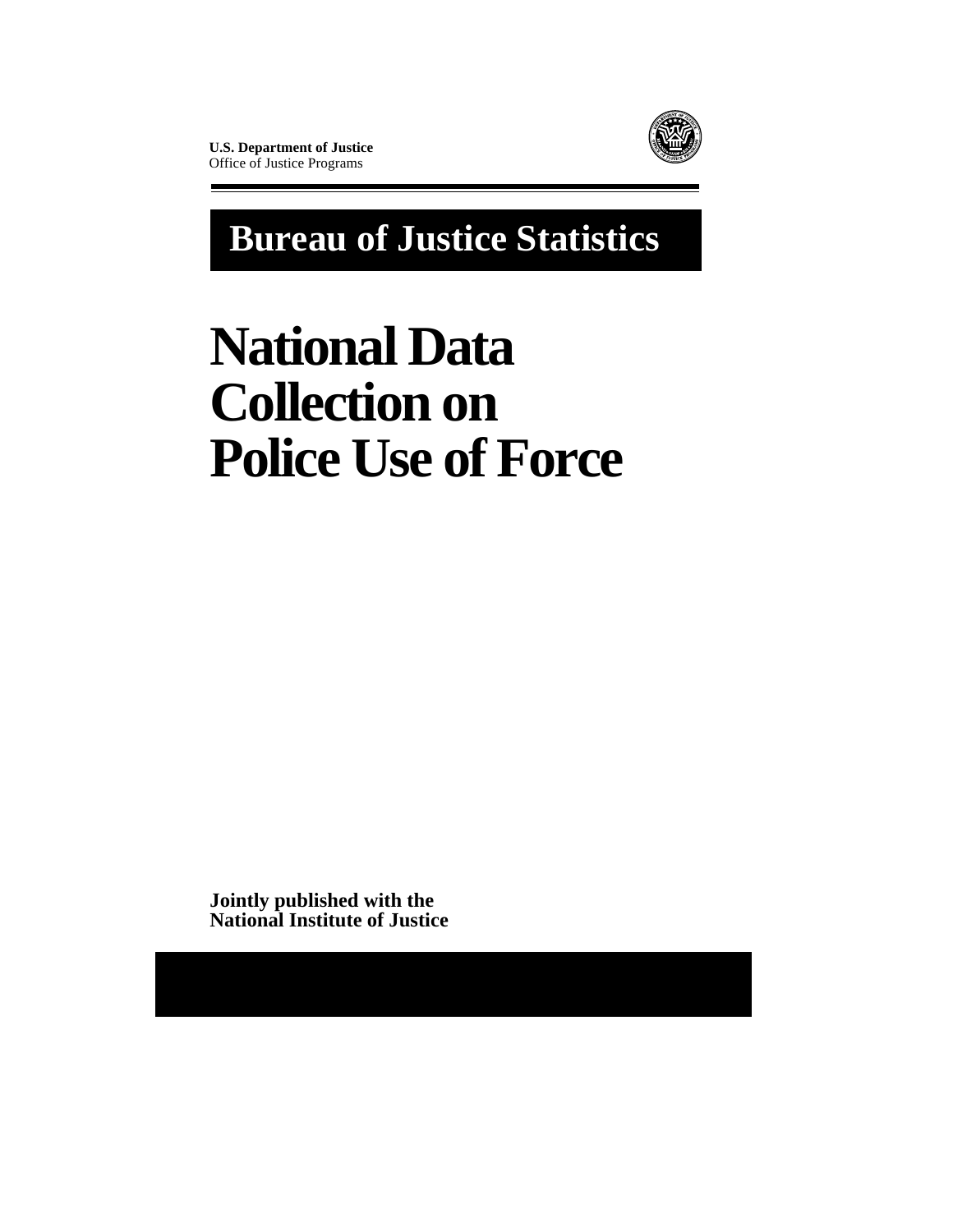# **National Data Collection on Police Use of Force**

**Jointly published with the National Institute of Justice**

**Tom McEwen** *Institute for Law and Justice Alexandria, Virginia*

**April 1996, NCJ-160113**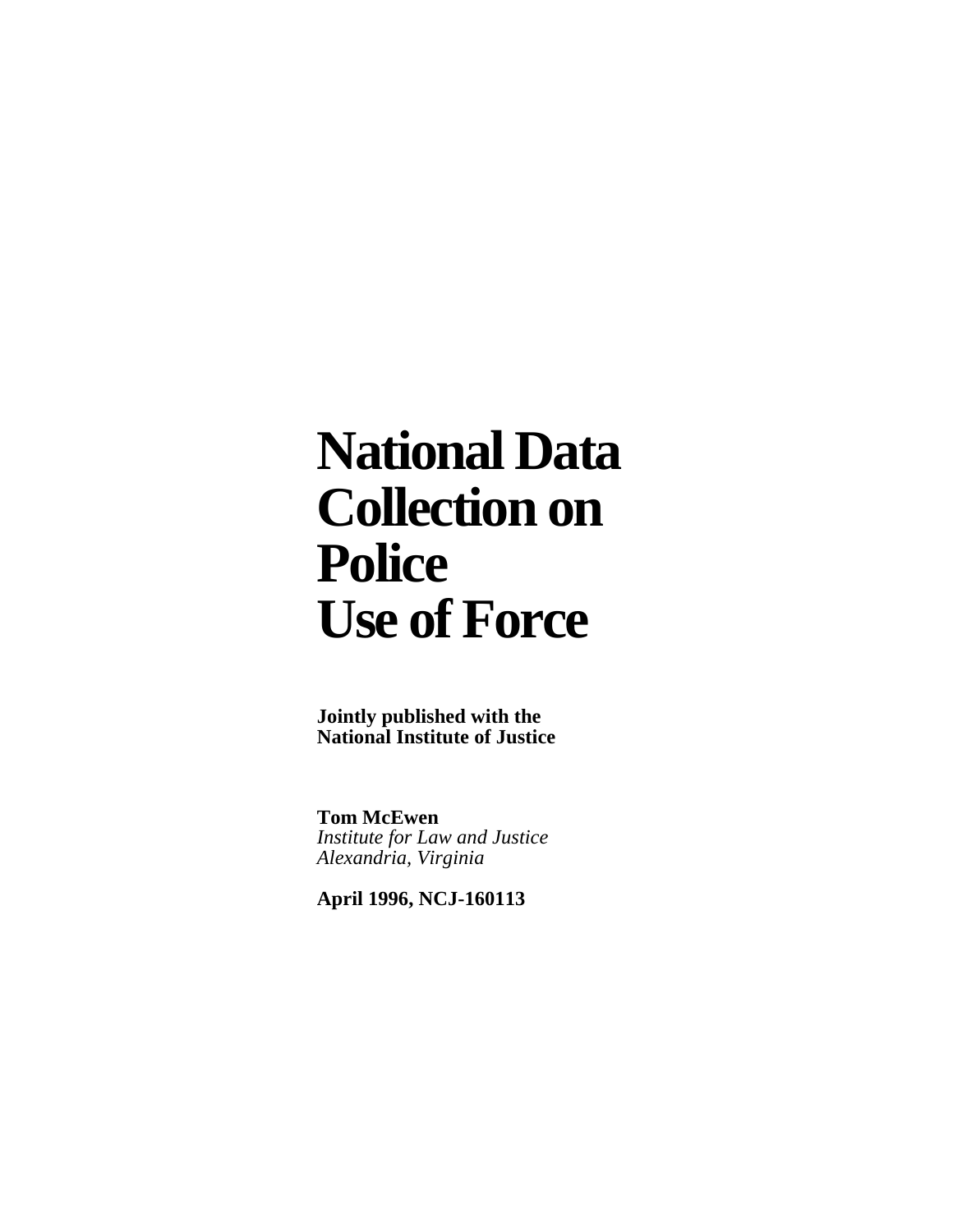#### **U.S. Department of Justice** Office of Justice Programs

Bureau of Justice Statistics Jan Chaiken, Ph.D. **Director** 

National Institute of Justice Jeremy Travis, J.D. **Director** 

This document was prepared under contract OJP-94- C-008 with support provided by the National Institute of Justice (NIJ) and Bureau of Justice Statistics (BJS), Office of Justice Programs, U.S. Department of Justice.

The points of view or opinions expressed in this document are those of the author and do not necessarily represent the official position or policies of the U.S. Department of Justice.

The author may be contacted at

Institute for Law and Justice 1018 Duke Street Alexandria, VA 22314

Phone: 703-684-5300 Fax: 703-739-5533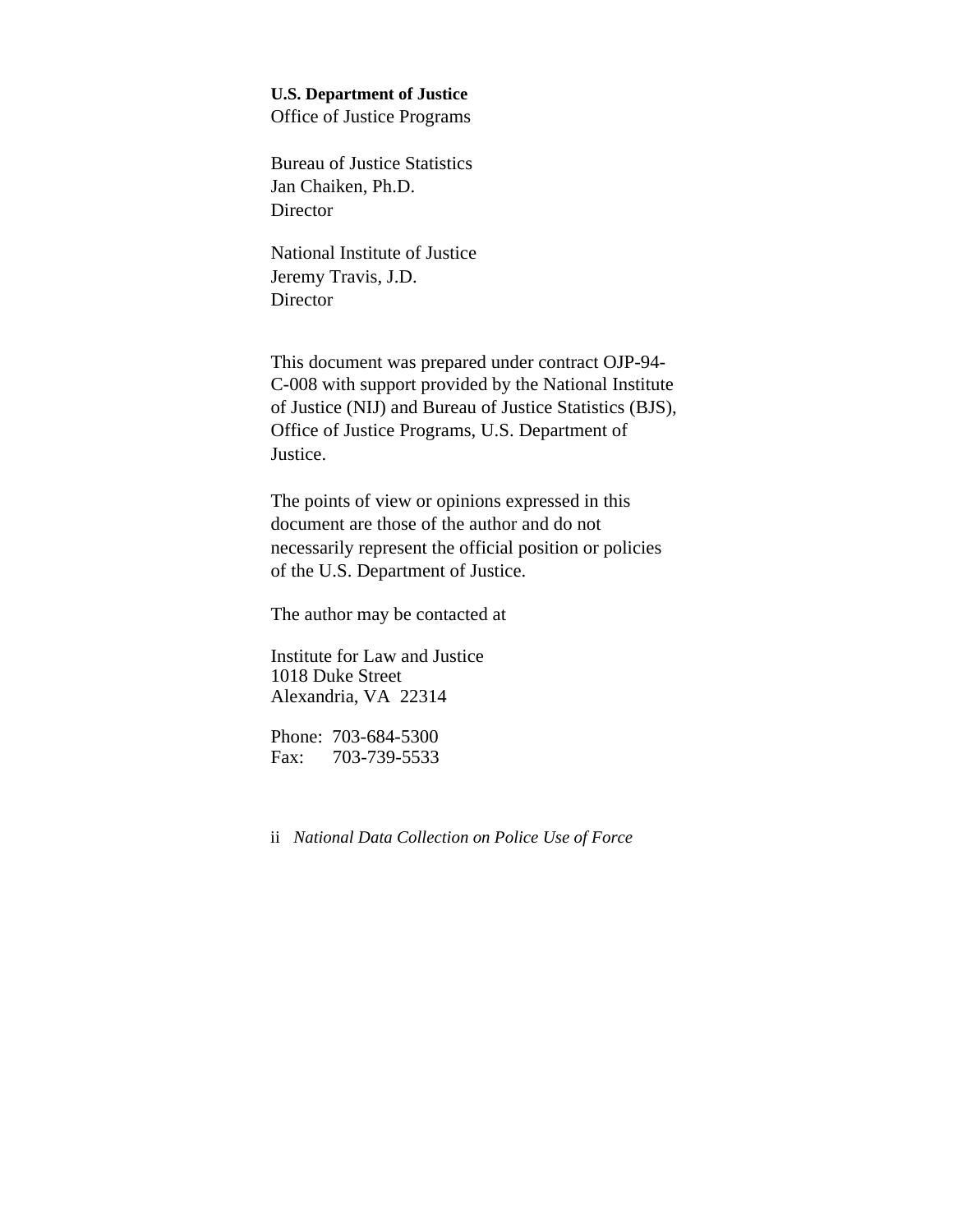The author would like to thank several people who reviewed drafts of this discussion paper. In addition to staff members at NIJ and BJS, beneficial comments were provided by Geoff Alpert, Professor, University of South Carolina; Edward F. Connors, President, Institute for Law and Justice (ILJ); Lorie Fridell, Professor, Florida State University; William A. Geller, Associate Director, Police Executive Research Forum; Joel Garner, Director of Research, Joint Centers for Justice Studies, Inc.; Robert Langworthy, Professor, University of Cincinnati; Neal Miller, Principal Associate, ILJ. Joan Peterschmidt on the ILJ staff provided excellent support in the preparation of the paper.

The text was improved considerably by the editing of Peter Ohlhausen of Alexandria, Virginia.

Yvonne Boston and Tom Hester of BJS proofread the final report, with Ms. Boston producing the camera copy under the supervision of Marilyn Marbrook.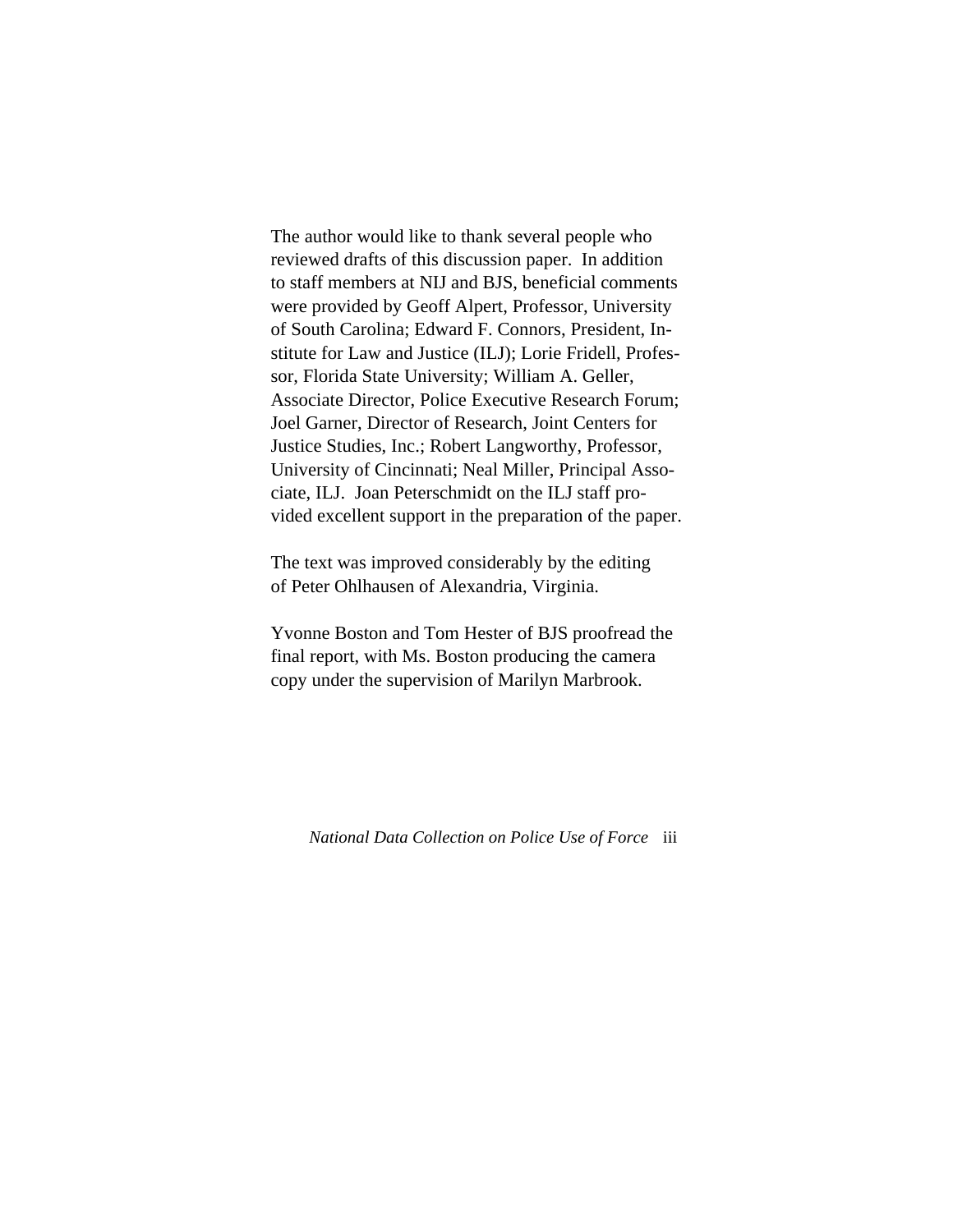# **Contents**

| Foreword<br>V1                                                                                |
|-----------------------------------------------------------------------------------------------|
| <b>Introduction</b><br>1                                                                      |
| Police Use of Force Workshop<br>5                                                             |
| Federal responses<br>10                                                                       |
| National data collection efforts<br>10<br>Annual summaries 11                                 |
| Research on police use of force<br>13                                                         |
| Police use of force: An overview<br>16                                                        |
| Prior studies of use of force<br>16                                                           |
| Data reporting needs and police liability<br>- 24<br>Consumers of police use of force data 27 |
| Recent studies on police use of force<br>31                                                   |
| National survey of police use of force 32                                                     |
| State survey of police use of force<br>36                                                     |
| Local survey of police use of force<br>39                                                     |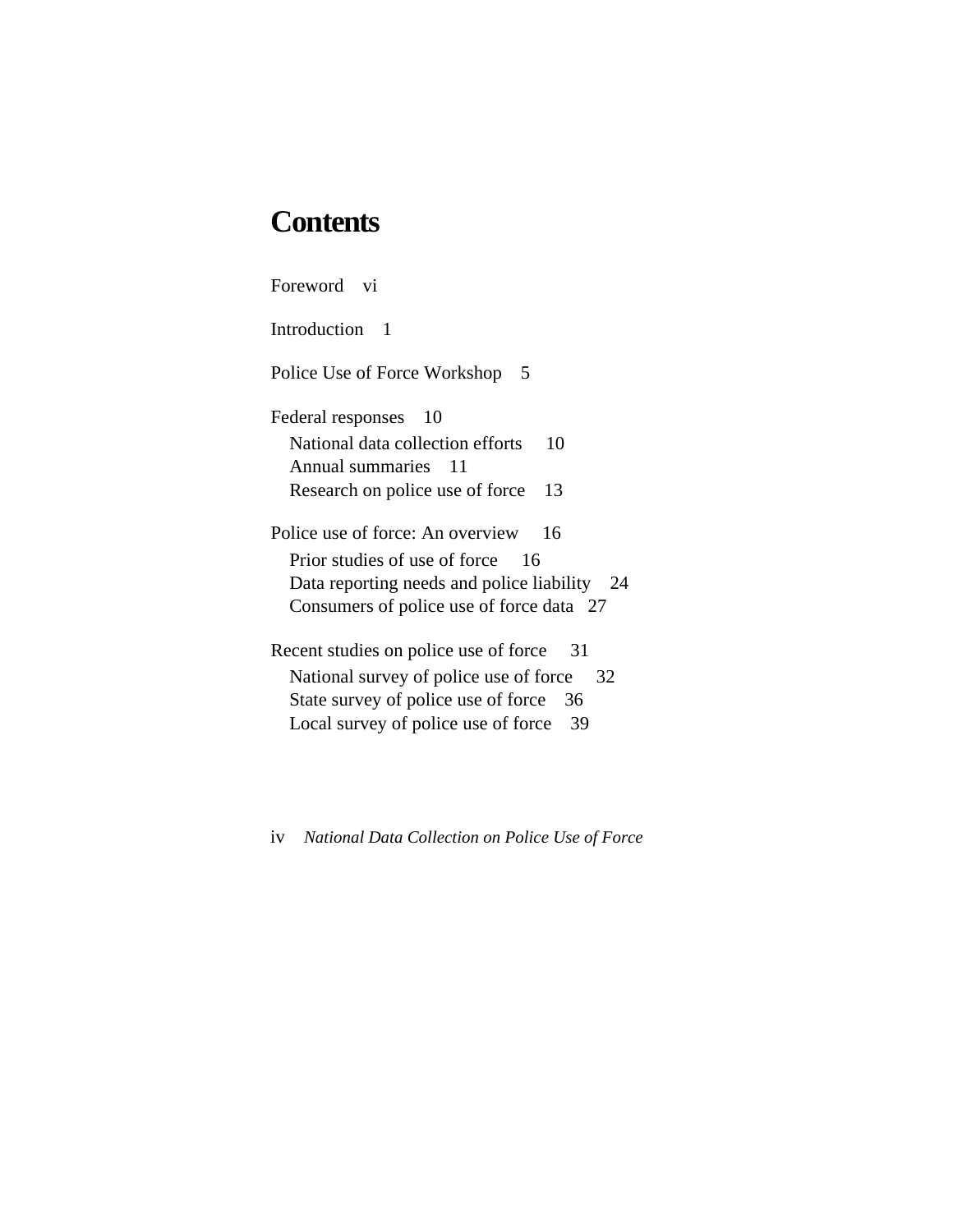Data collection challenges 42

Definitions of use of force 43 Incident-level versus aggregate-level data submission 49 Rates of police use of force 52 Misapplications of use of force data 55 Anonymity of submitting agencies 59

Alternative approaches to data collection 60 Official records 63 Court records 63 Citizen complaint records 64 Arrest records 66 Use-of-force reports 68 Injury records 69 Surveys of police 71 Surveys of citizens 73

National data collection efforts 75 Victimization study 75 IACP study 78

Conclusions 82

References 83

Public databases 89

Appendix 91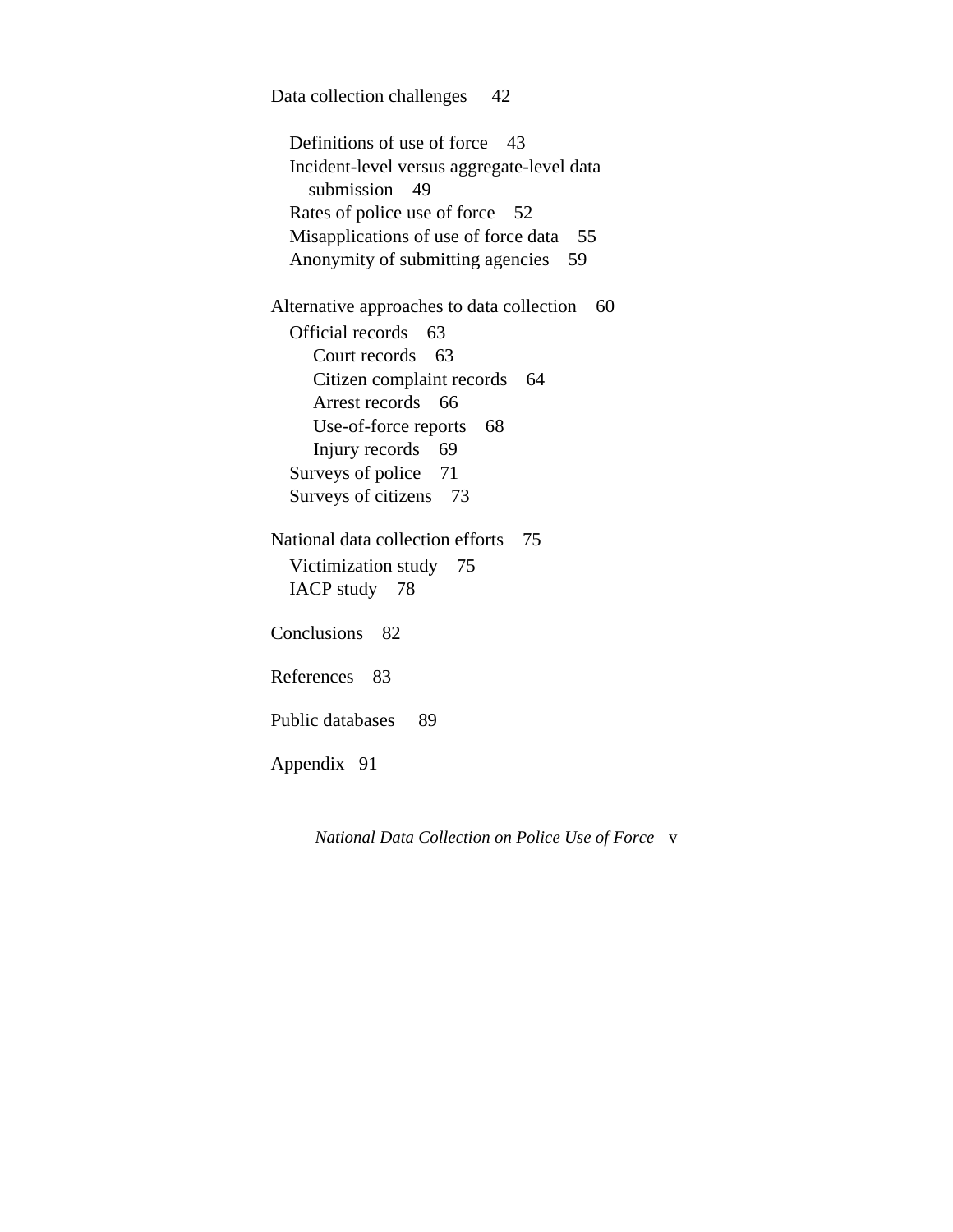# **Foreword**

This report highlights findings from existing research on police use of force. It describes how the Bureau of Justice Statistics and the National Institute of Justice will collect data on police contacts with members of the public that result in the use of force by law enforcement officers. The report responds to Section 210402 of the Violent Crime Control and Law Enforcement Act of 1994, which requires the Attorney General to "acquire data about the use of excessive force by law enforcement officers" and to "publish an annual summary of the data acquired. . . ."

Systematically collecting information on use of force from the Nation's more than 17,000 law enforcement agencies is difficult given the lack of standard definitions, the variety of incident recording practices, and the sensitivity of the issue. However, BJS and NIJ have embarked on several projects to improve our knowledge of police use of force:

 BJS is field testing a national household survey to assess how often police-public contacts result in use of force. The survey will ask approximately 100,000 people each year to describe any recent contact they may have had with the police and will be the first comprehensive collection of information about all kinds of experiences in contacting the police, positive as well as negative. Some fraction of these contacts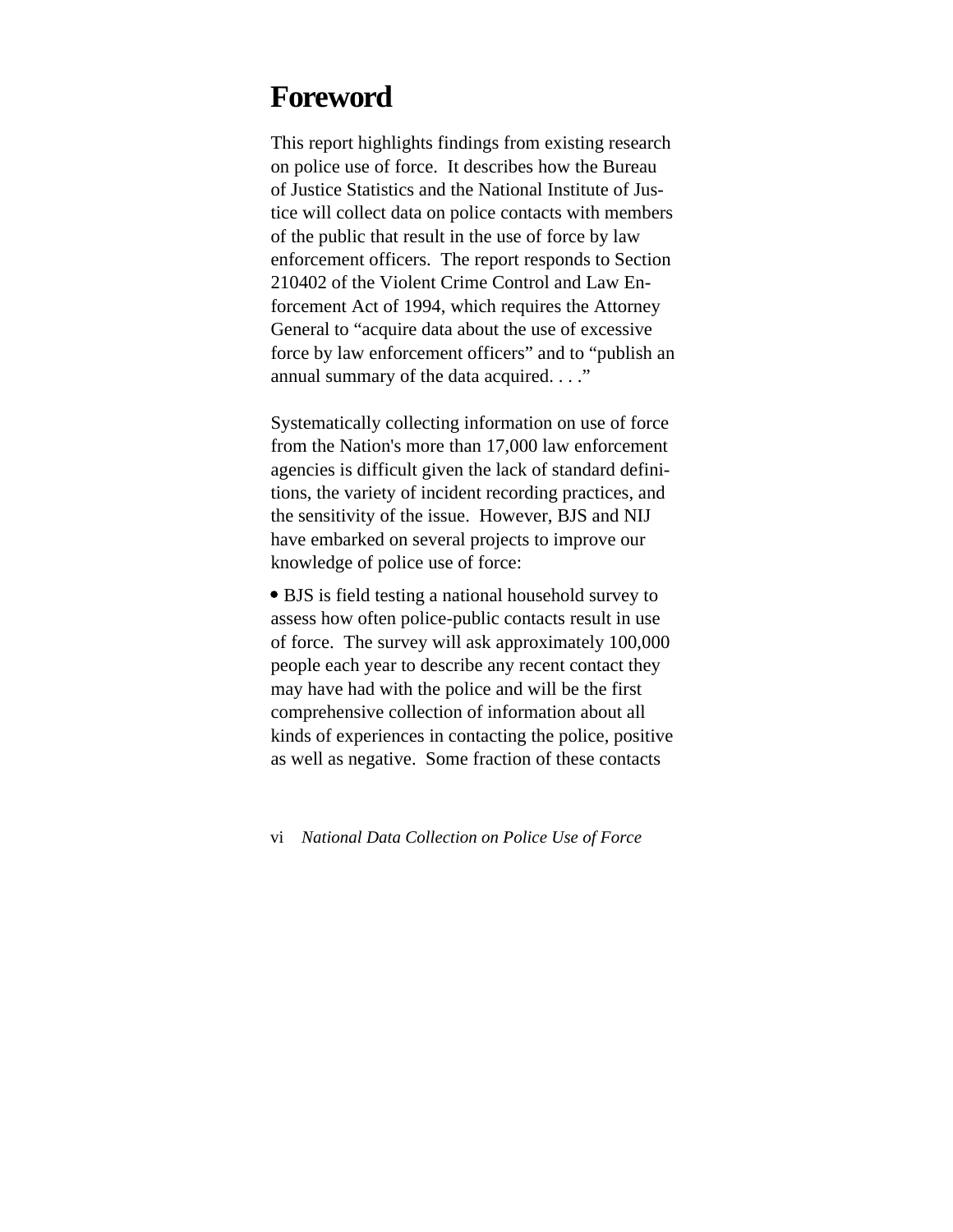will involve police use of force, permitting further analysis to ascertain the incidence and characteristics of police use of excessive force.

 BJS and NIJ are sponsoring the National Police Use of Force Database, currently administered by the International Association of Chiefs of Police. This pilot project will use a standard form to gather information directly from law enforcement agencies on incidents involving use of force.

 NIJ is funding several site-specific research projects on use of force. One project will survey arresting officers in four cities about the kind of force used and the circumstances of arrest.

The Bureau of Justice Statistics, the National Institute of Justice, and the Institute for Law and Justice cooperated to bring you this report. We hope you will find it valuable in understanding what is known about police use of force, and the measures that can be taken to improve that understanding.

Jan M. Chaiken Jeremy Travis Director Director

Bureau of Justice Statistics National Institute of Justice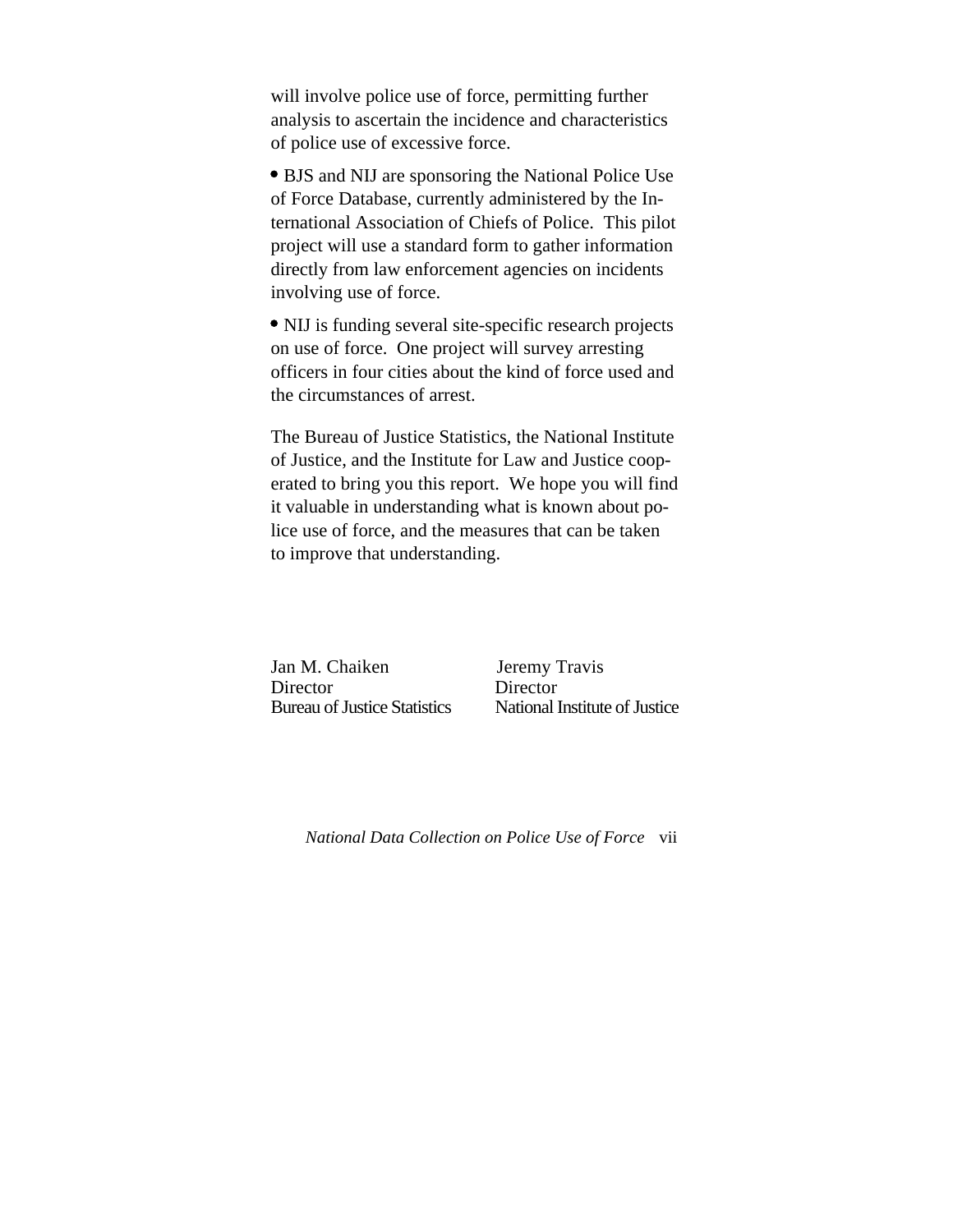# **National Data Collection on Police Use of Force**

## **Introduction**

The feature distinguishing police from all other groups in society is their authority to apply coercive force when circumstances call for it. Police may be called on to use force when making an arrest, breaking up an altercation, dispersing an unruly crowd, or performing a myriad of other official activities during their daily routines. The force may range from pushing a person to get his attention to using a firearm. Between those extremes are several other types of force, including firm grips on an arm, use of debilitating chemical agents, and blows with a baton. Whatever method is used, police are expected to apply only the force necessary to resolve a given situation.

When police go beyond reasonable force to use *excessive* force during an arrest or in precipitous response, as during the decades of protest demonstrations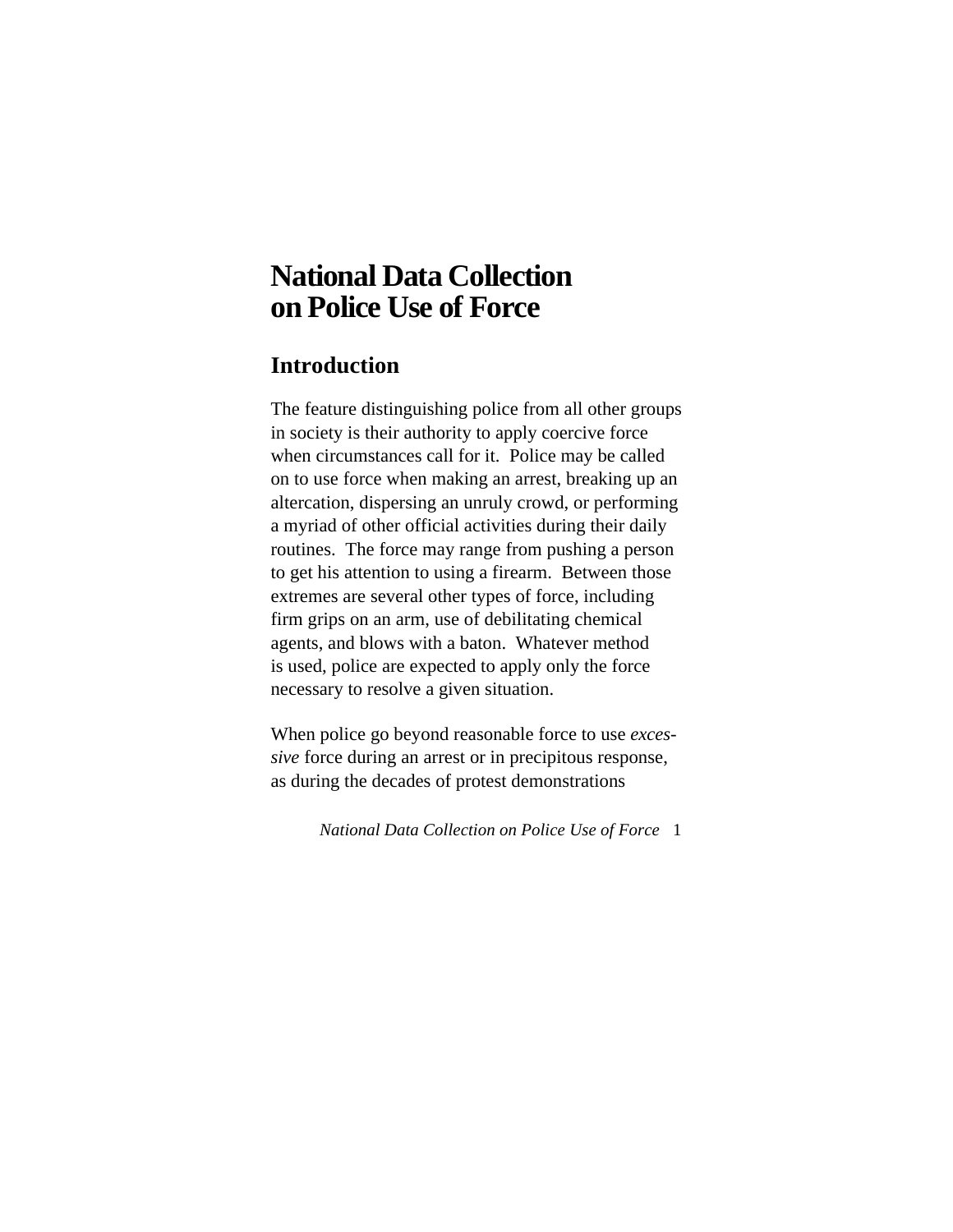involving labor, civil rights, or other controversial issues, citizens become victims of police, and the public's confidence in a police force can plummet. Known abuses of force rightfully receive extensive attention from the public, politicians, media, and, in some cases, civil and even criminal courts. While condemning the incidents of excessive force, law enforcement officials note that not enough attention and credit is given to the police when they successfully resolve situations without any use of force or with only minimal force.

The basic problem is the lack of routine, national systems for collecting data on incidents in which police use force during the normal course of duty and on the extent of excessive force. Some observers believe that abuses of force reaching the attention of the public and the media are only the tip of the iceberg. They point, for example, to recent revelations in several large cities that some officers routinely beat up drug suspects and falsify evidence. Other observers note that police resolve literally millions of incidents each year without resorting to force and believe that the incidence of excessive force has been blown out of proportion. William A. Geller, a well-known researcher on police use of force, summarizes the views of these observers in saying, "If known abuses are the tip of an iceberg, then commendable restraint when officers could have applied force is like the zenith of Mt. Everest." Regardless of viewpoint, everyone agrees that excessive force has an adverse impact on relationships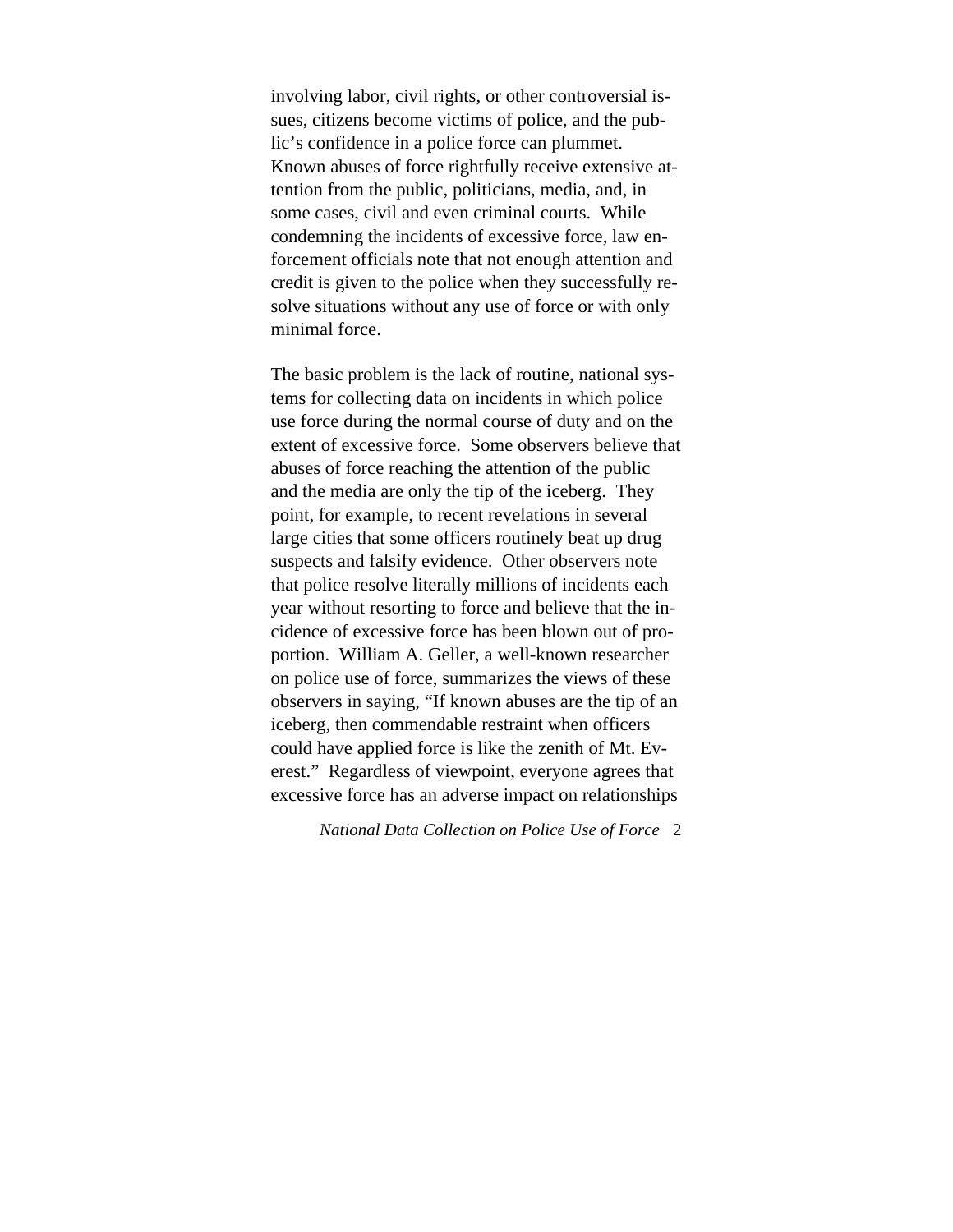between police and the communities they serve, and seemingly no one would agree that ignorance on this topic is bliss.

The lack of reliable data on the extent of excessive force received the attention of the United States Congress in enacting the Violent Crime Control and Law Enforcement Act of 1994. The Act requires the Attorney General to collect data on excessive force by police and to publish an annual report from the data (Title XXI, Subtitle D, Police Pattern or Practice):

Section 210402. Data on Use of Excessive Force.

 (a) The Attorney General shall, through appropriate means, acquire data about the use of excessive force by law enforcement officers.

 (b) Data acquired under this section shall be used only for research or statistical purposes and may not contain any information that may reveal the identity of the victim or any law enforcement officer.

 (c) The Attorney General shall publish an annual summary of the data acquired under this section.

This discussion paper represents the first response to provide information annually on police use of force. It summarizes what is known from prior research studies that have looked at police use of force and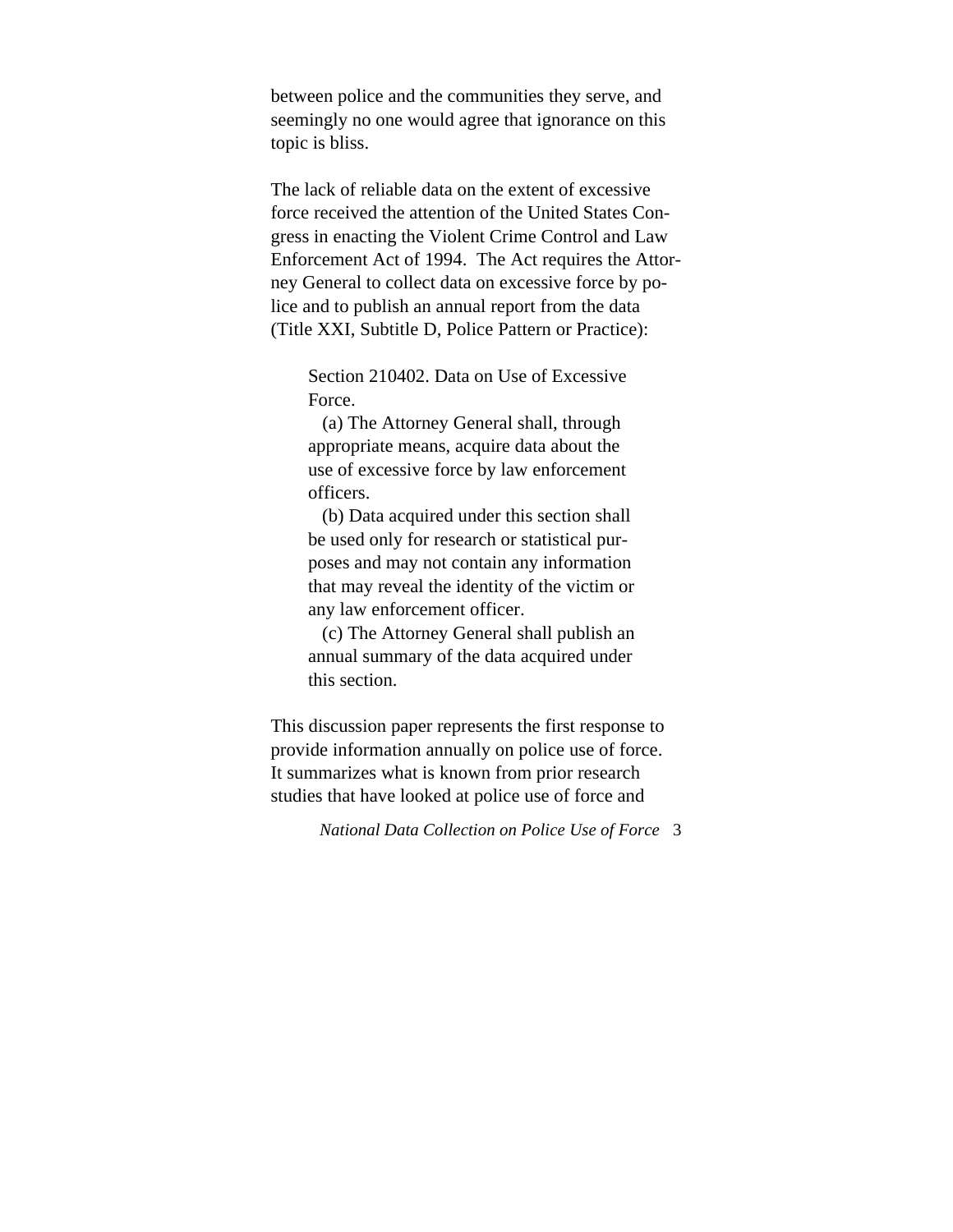gathered data on the incidence of police force. Difficulties encountered by researchers and police executives in collecting use-of-force data are described in this report, including variations in definitions of police use of force, reluctance by police agencies to provide reliable data, concerns about the misapplication of reported data, and the degree of detail needed on individual incidents.

Federally funded efforts by the Bureau of Justice Statistics (BJS) and the National Institute of Justice (NIJ) are now underway to collect national data on police use of force in a routine manner. This report describes these efforts along with their approaches to overcome the difficulties of past data collection efforts. Subsequent annual reports will provide results from these federally funded activities.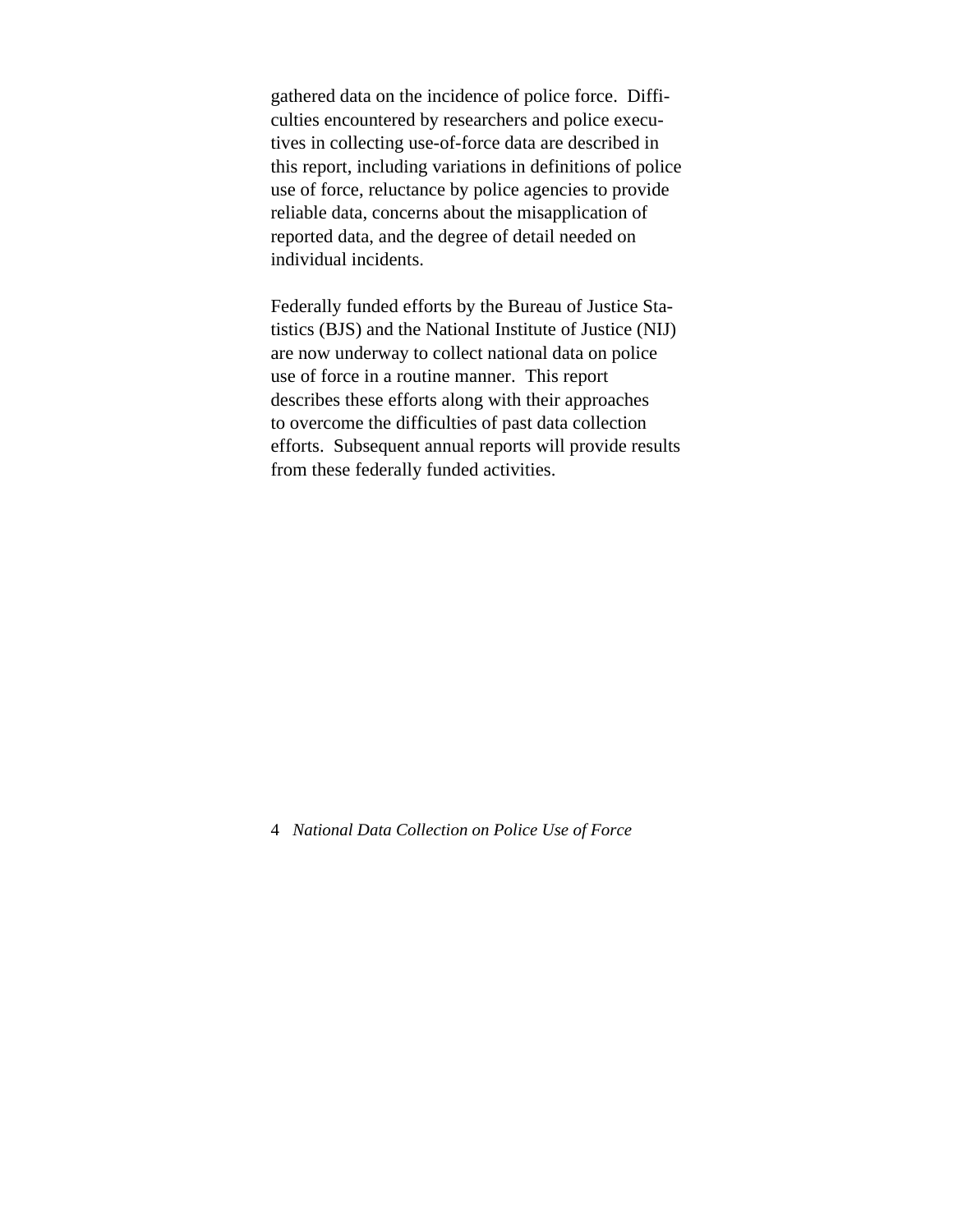## **Police Use of Force Workshop**

In May 1995, the National Institute of Justice and the Bureau of Justice Statistics convened a Police Use of Force Workshop to discuss the provisions of Section 210402. The workshop brought together over 40 experts, including chiefs of police, lawyers, researchers, police union representatives, federal agency representatives, police trainers, and civilian review board representatives. (See Appendix, page 92, for the list of participants.) They discussed the obstacles to acquiring data on excessive force and debated the most appropriate collection procedures.

Workshop participants noted that while the provisions of Section 210402 are well intentioned, acquiring data on the use of excessive force is difficult. First, there is no single, accepted definition of "excessive force" among police, researchers, and legal analysts.<sup>1</sup> The legal test for excessive force is whether the officer *reasonably* believed such force to be *necessary* to

<sup>&</sup>lt;sup>1</sup> See, for example, Geoffrey P. Alpert and William C. Smith, "How Reasonable Is the Reasonable Man? Police and Excessive Force," *The Journal of Criminal Law and Criminology,* 85(2) Fall 1994: 481-501. The problem even extends to the definition of use of deadly force; see William A. Geller and Michael S. Scott, *Deadly Force: What We Know: A Practitioner's Desk Reference on Police-Involved Shootings* (Washington: Police Executive Research Forum, 1992).

*National Data Collection on Police Use of Force* 5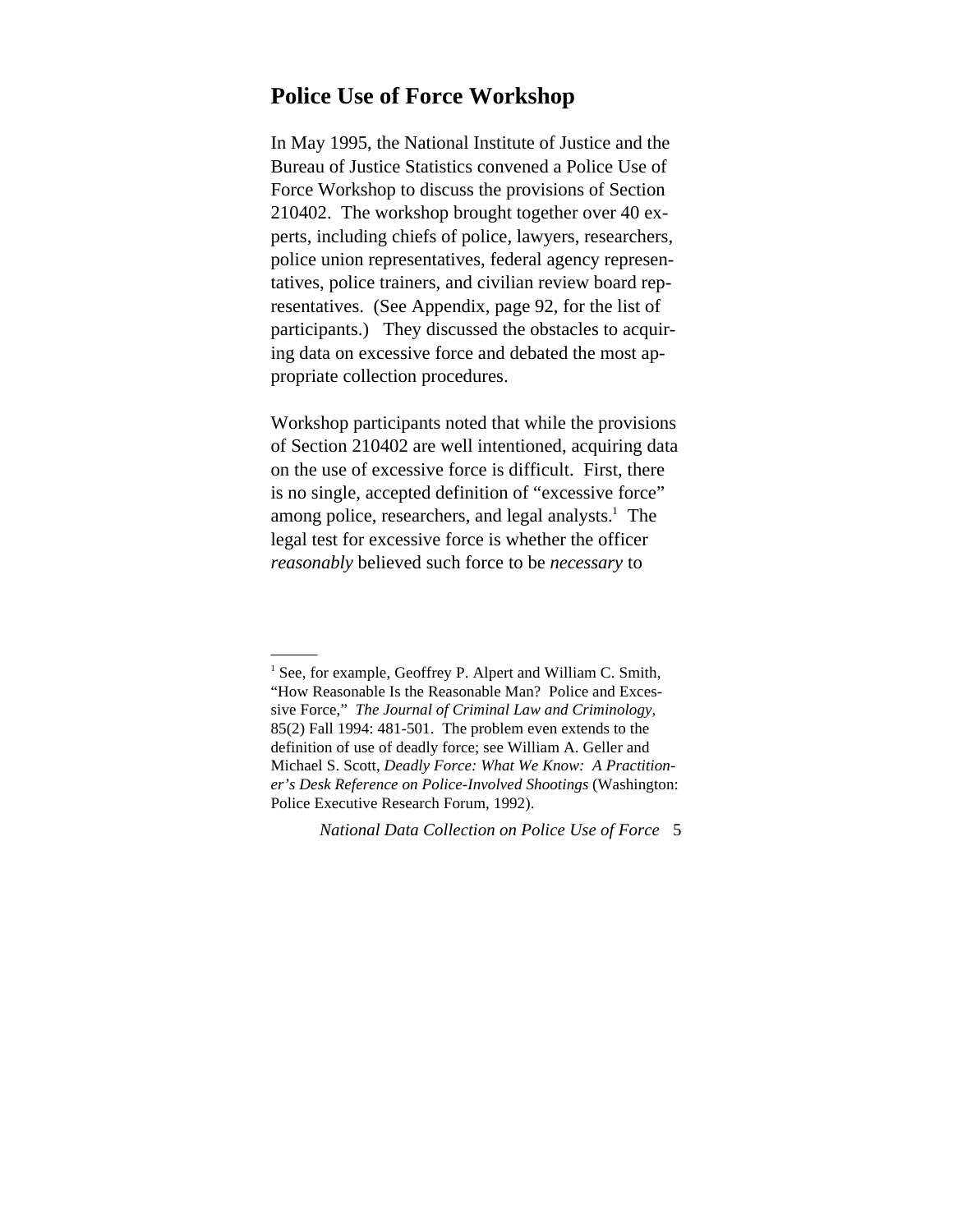accomplish a legitimate police purpose.<sup>2</sup> Becausethere are no universally accepted definitions of what is "reasonable" and "necessary," it becomes necessary for jurors and jurists to make decisions on the presentations in each individual case. The case-by-case approach is not unusual in our jurisprudence system where legal definitions are unclear and the surrounding circumstances may be open to differing opinions.<sup>3</sup>

Even if a definition were agreed on, questions would still exist about the best source for determining the incidence of excessive force. Three obvious sources of data would be the public, the police, and the courts, but each presents difficulties. How can we survey the public to obtain the information? Will police correctly apply a common definition to all reported incidents of force and report all such incidents? Are cases that reach the courts really the best gauge for the incidence of excessive force? Will it be possible to establish a national database on police use of force? How

<sup>2</sup> See Neal Miller, "Less-Than-Lethal Force Weaponry: Law Enforcement and Correctional Agency Civil Law Liability for the Use of Excessive Force," *Creighton Law Review,* Vol. 28, No. 3, April 1995, pp. 733-94; and Antony M. Pate and Lorie A. Fridell, *Police Use of Force: Official Reports, Citizen Complaints and Legal Consequences* (Washington: Police Foundation, 1993); and *Graham* v. *Connor,* 490 U.S. 386 (1989).

<sup>&</sup>lt;sup>3</sup> This case-by-case approach can be distinguished from criminal cases, such as burglaries, in which proof of illegal entry into a premises may be most easily established as factual evidence that a law has been broken.

<sup>6</sup> *National Data Collection on Police Use of Force*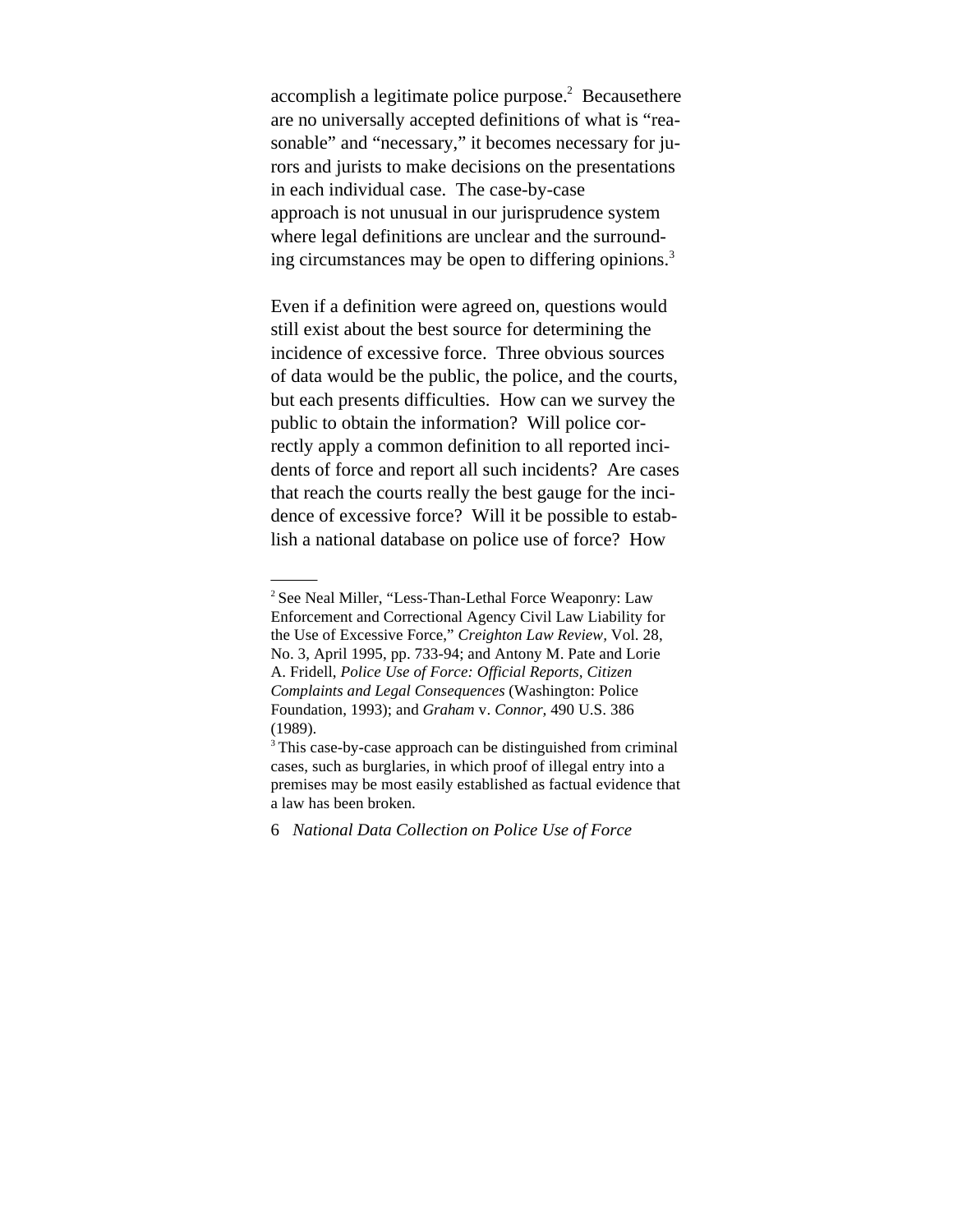can we obtain the support of law enforcement agencies in collecting data on force applied by its officers?

Overarching these issues is the appropriateness of collecting data only on "excessive force" by police. Most attendees at the workshop indicated the need for data on all police use of force. Police representatives stated that the aim of progressive police agencies is to minimize *use of force* by its officers, not just to reduce *excessive force*. Indeed, data collection on all uses of force would assist in measuring changes over time and in improving programs for training recruits and current officers. Police executives could have better relationships with their public constituents by making full disclosures on the incidence of force by officers and the circumstances under which force was needed.

Researchers also prefer collecting data on all uses of force rather than limiting the collection effort to incidents with excessive force. Indeed, virtually every major research study in this area has looked at the total picture rather than concentrating on excessive force. As pointed out by more than one workshop attendee, data on all uses of force can allow the analysis to proceed from scenarios in which minor force was applied to scenarios of excessive force. The gradations along the way provide researchers with a better picture of the circumstances under which police apply different types of force and what causes the escalation of incidents to excessive force. The result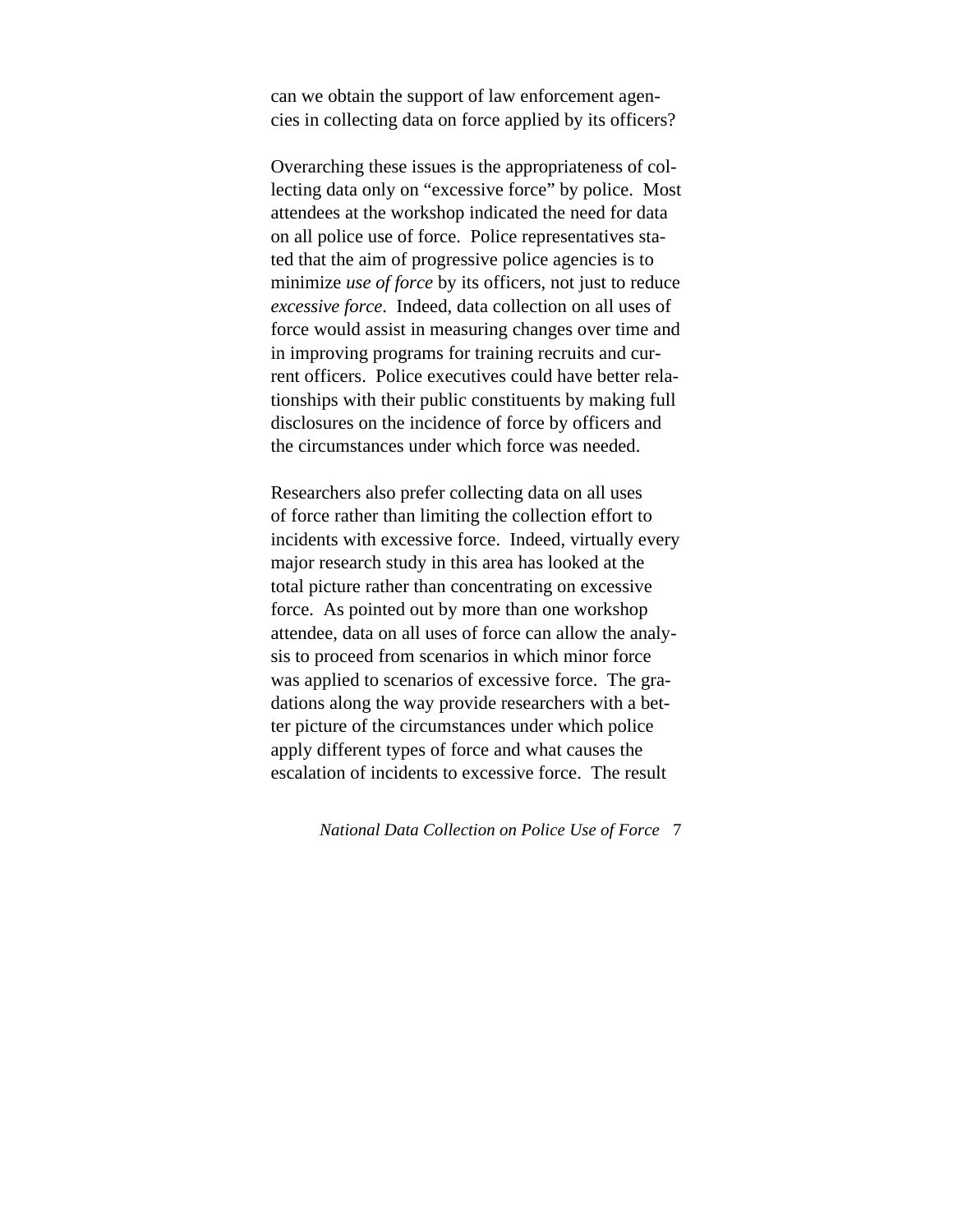is better insight into how to minimize use of force and avoid circumstances leading to excessive use.

It was noted during the workshop that the provisions of Section 210402 do not limit the data collection to excessive force incidents. The provisions can therefore be viewed as a starting point for data collection, not as restricting the type of data that can be collected.

In summary, the Police Use of Force Workshop brought out several important points that subsequently assisted in molding decisions to satisfy the federal requirements. The first is that no single data collection mechanism can provide a full picture of police use of force. Several methodologies (use of court records, citizen complaints to police, use-of-force reports by officers, surveys of citizens, etc.) were discussed at the workshop. Each was viewed as having advantages and disadvantages.

A related point is that the lack of accepted definitions of *use of force* and *excessive force* will remain a fact of life even after a fuller understanding of these incidents is developed. As a consequence, it is important that any data collection effort provide enough detail to examine these issues under different definitions.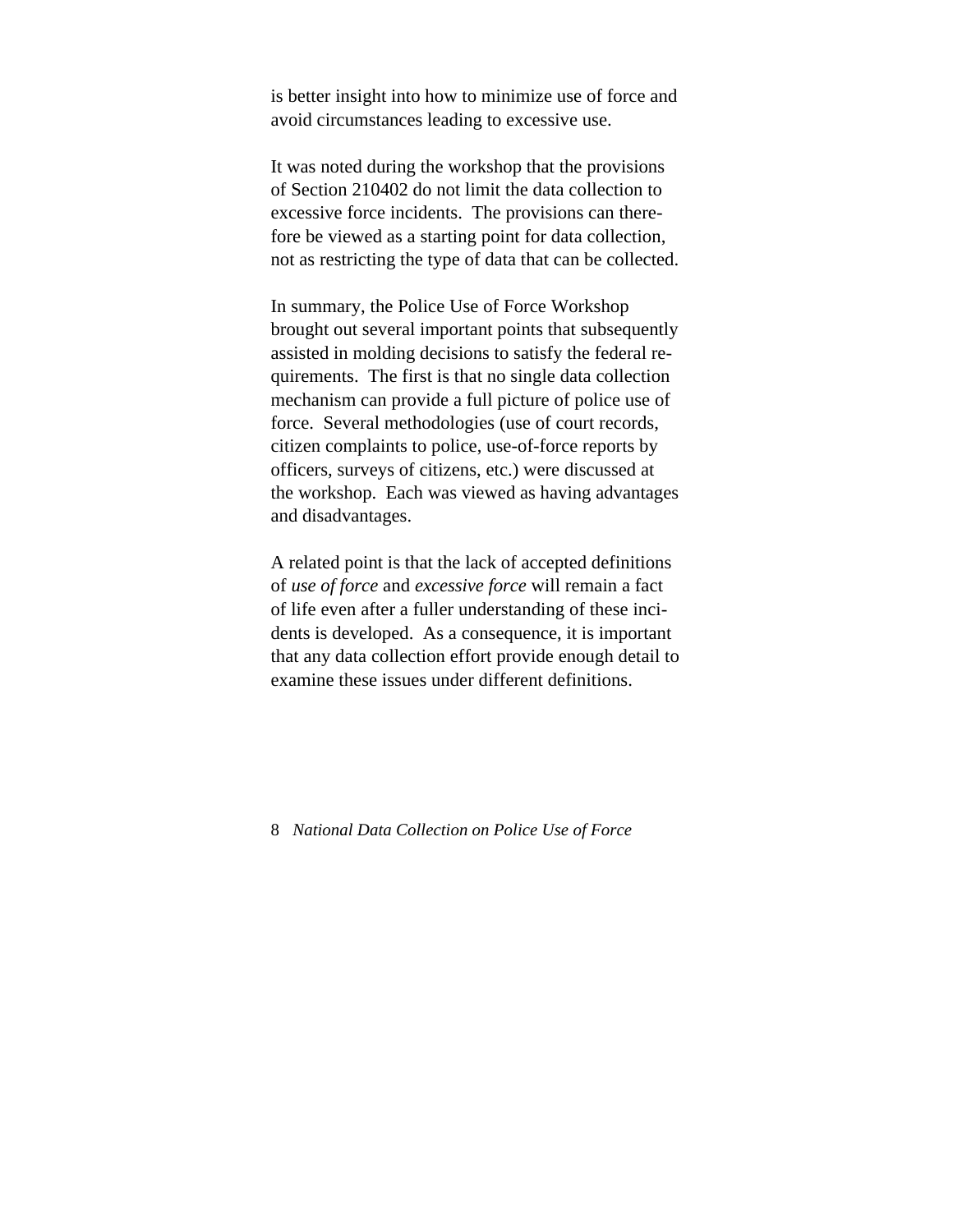Finally, the aim of progressive police departments is to reduce the amount of force needed to resolve conflicts, not just to identify and deal with excessive force. Workshop participants therefore believed that the data collection should be expanded beyond the section's requirements.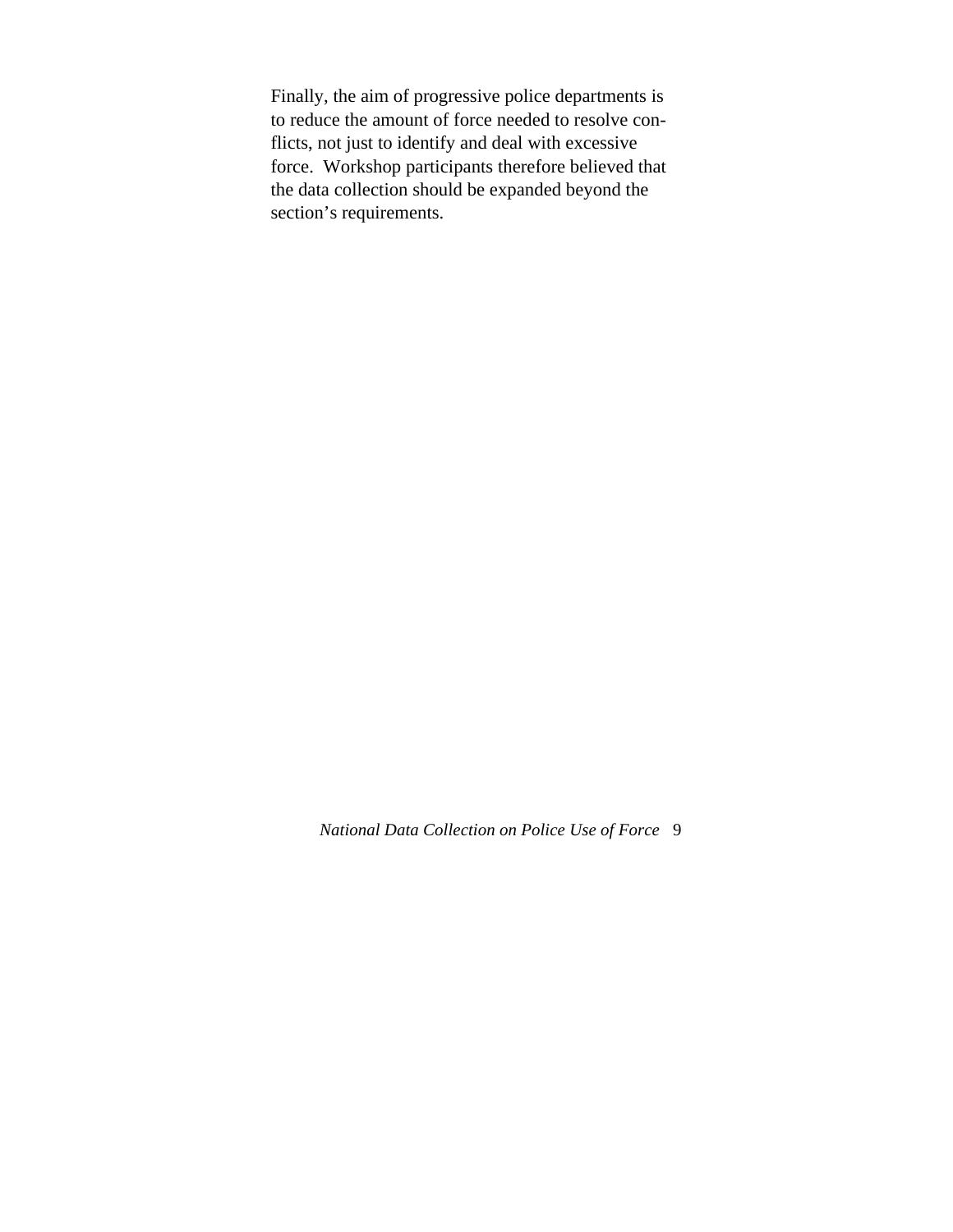## **Federal responses**

#### **National data collection efforts**

As a result of the workshop, internal staff work at the Department of Justice, and a review of related research, NIJ and BJS have taken steps to directly address the requirements of Section 210402. They have jointly funded the development of a national database on police use of force based on information voluntarily provided by police departments. Under the grant project, the International Association of Chiefs of Police (IACP) will establish a National Use of Force Database Center to collect data from contributing police departments on their uses of force. Details on this effort are provided later in this paper.

BJS also intends to field test a police-public contact survey by expanding its National Crime Victimization Survey (NCVS) to include a series of questions about the use of both appropriate and inappropriate force during police-civilian encounters. The NCVS annually contacts a representative sample of more than 100,000 persons in the nation to obtain information from them about crime and its consequences. By adding questions about police use of force, the survey will obtain information from those who are directly affected by that force.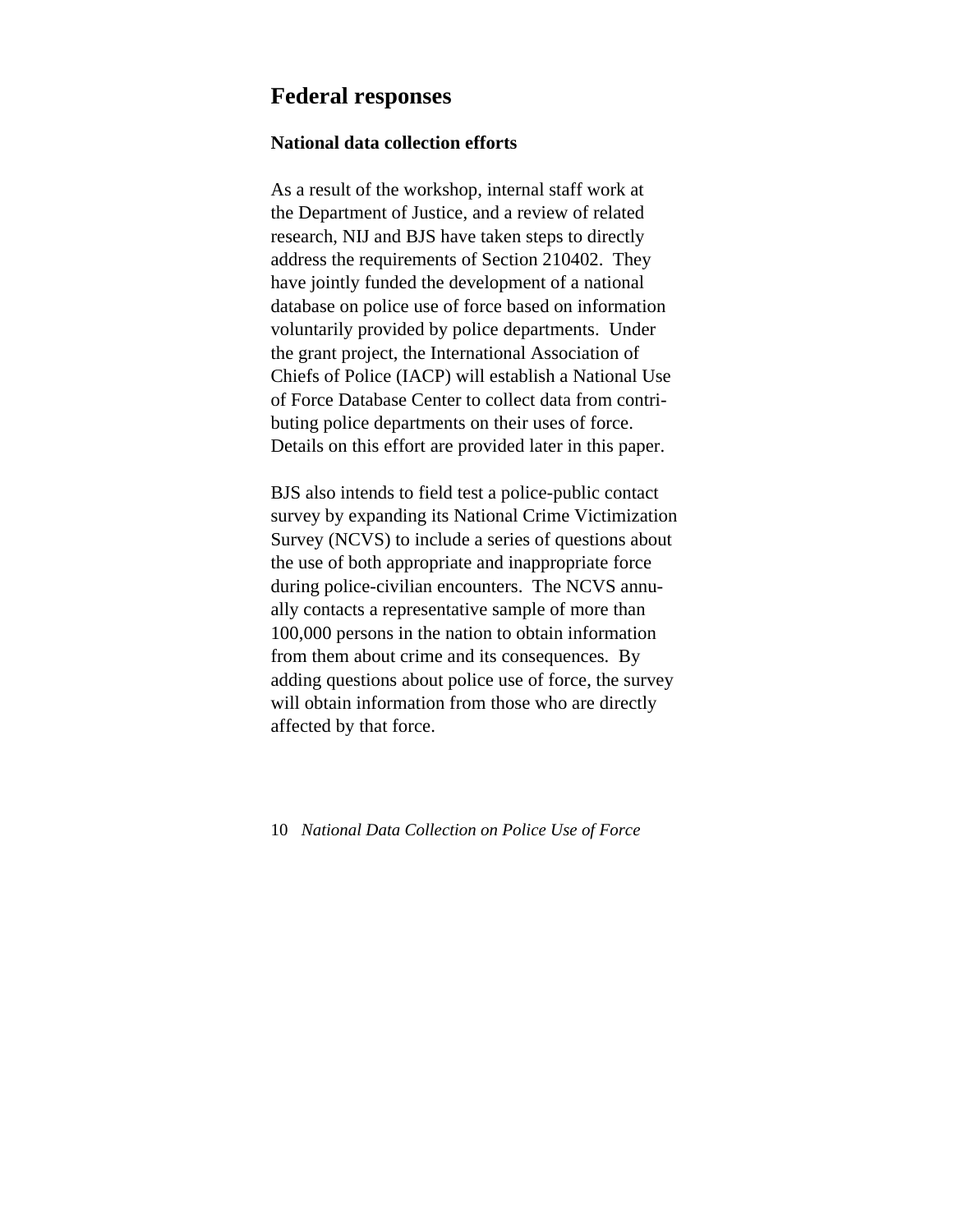#### **Annual summaries**

As previously indicated, Section 210402 requires that the Attorney General publish an annual summary of data acquired on police use of force. This first report is in response to the annual requirement, but because the mechanisms for systematically acquiring data are not yet in place, the discussion is on what is known from prior research projects and the lessons learned from these studies on collecting and analyzing these data. Some of these research reports provide estimates in line with the aims of Section 210402 and all contribute to our understanding of the situations and circumstances under which police apply force. Summarizing the results from these reports therefore provides a framework for subsequent annual reports.

Most of what is known about the incidence of police use of force in this country is a result of projects funded by NIJ and BJS over the last 20 years. For example, NIJ funded several studies in the late 1970s and early 1980s on deadly force or "justifiable homicide" by police departments and the impact these serious incidents had on communities.<sup>4</sup> More recently,

<sup>4</sup> See, for example, Kenneth J. Metulia, *A Balance of Forces* (Washington: National Institute of Justice). This study by the International Association of Chiefs of Police, although criticized later for inconsistent data provided by some of the contributing police departments, provided an analysis of the trends over time in deadly force incidents and included several recommended guidelines for police departments.

*National Data Collection on Police Use of Force* 11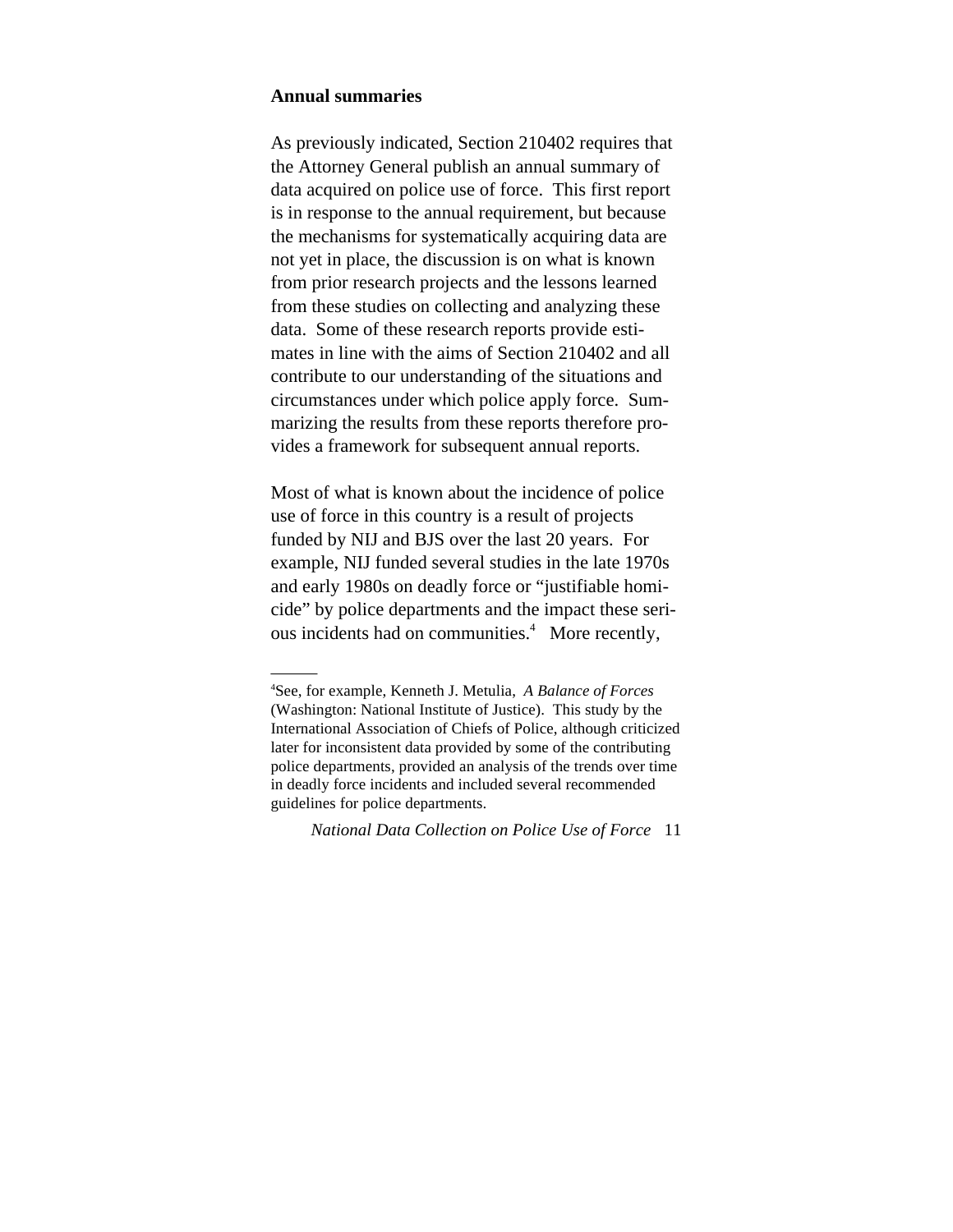NIJ sponsored a survey by Antony Pate and Lorie Fridell of a nationally representative sample of police departments to obtain statistics for 1991 on their incidence of uses of force and citizen complaints about force. This study was a comprehensive attempt to collect national statistics on the incidence of police use of force. Another recent publication, *And Justice For All: Understanding and Controlling Police Abuse of Force*, edited by William A. Geller and Hans Toch,<sup>5</sup> adds significantly to our understanding of the complexities surrounding police use of force through a series of contributed papers. Finally, an important perspective is provided by Joel Garner and John Buchanan,<sup>6</sup> whose NIJ-sponsored study examined use of force by and against police in Phoenix, Arizona. Its findings are presented later in this paper as an example of data collection at the local level.<sup>7</sup>

In 1993 and 1994, the Virginia Association of Chiefs of Police (VACOP) asked law enforcement agencies

<sup>5</sup> William A. Geller and Hans Toch, eds., *And Justice for All: Understanding and Controlling Police Abuse of Force* (Washington: Police Executive Research Forum, 1995). 6 Joel Garner and John Buchanan, *Executive Summary: Understanding the Use of Force By and Against the Police* (Washington: National Institute of Justice, 1995). 7 The Police Use of Force Workshop was also beneficial in preparation of this report because of the open discussion by participants on a variety of issues. However, workshop participants did not have an opportunity to review the report and individual participants may not necessarily endorse particular views stated in the report.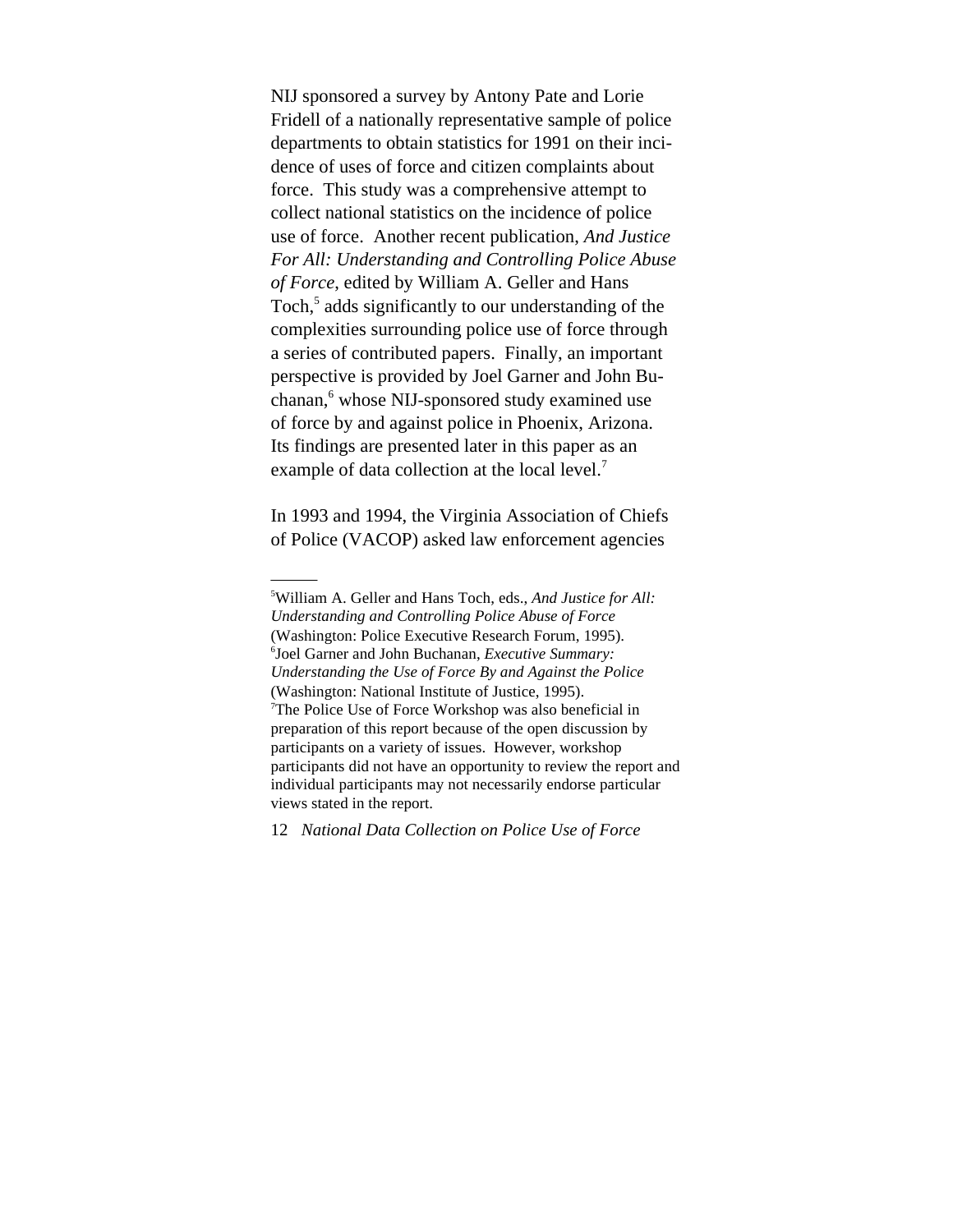in the State to voluntarily provide data on their incidence of use of force.<sup>8</sup> While the response rates were relatively low, the organization's ability to initiate the study and obtain cooperation from responding departments is noteworthy. This study also laid the foundation for a grant award to the IACP for establishment of a national database on use-of-force data voluntarily provided by contributing police departments. The results of the VACOP study and a description of the IACP's forthcoming efforts are provided later in this report.

#### **Research on police use of force**

Two recent awards by NIJ will continue research on this important topic. One award will collect detailed data in four cities on the dynamics of incidents involving use of force from the viewpoint of both police officers and citizens. This project is a replication of the recently completed effort in Phoenix.

A second award funds Dr. Geoff Alpert at the University of South Carolina for an analysis of existing databases available from the Metro-Dade (Florida) Police Department and the cities of Eugene and Springfield, Oregon. During the years 1992-1994, the Metro-Dade Police Department completed 1,311 use-of-force reports. Each report contains information on the type

<sup>8</sup> Virginia Association of Chiefs of Police, *1994 Use of Force Report,* November 1994.

*National Data Collection on Police Use of Force* 13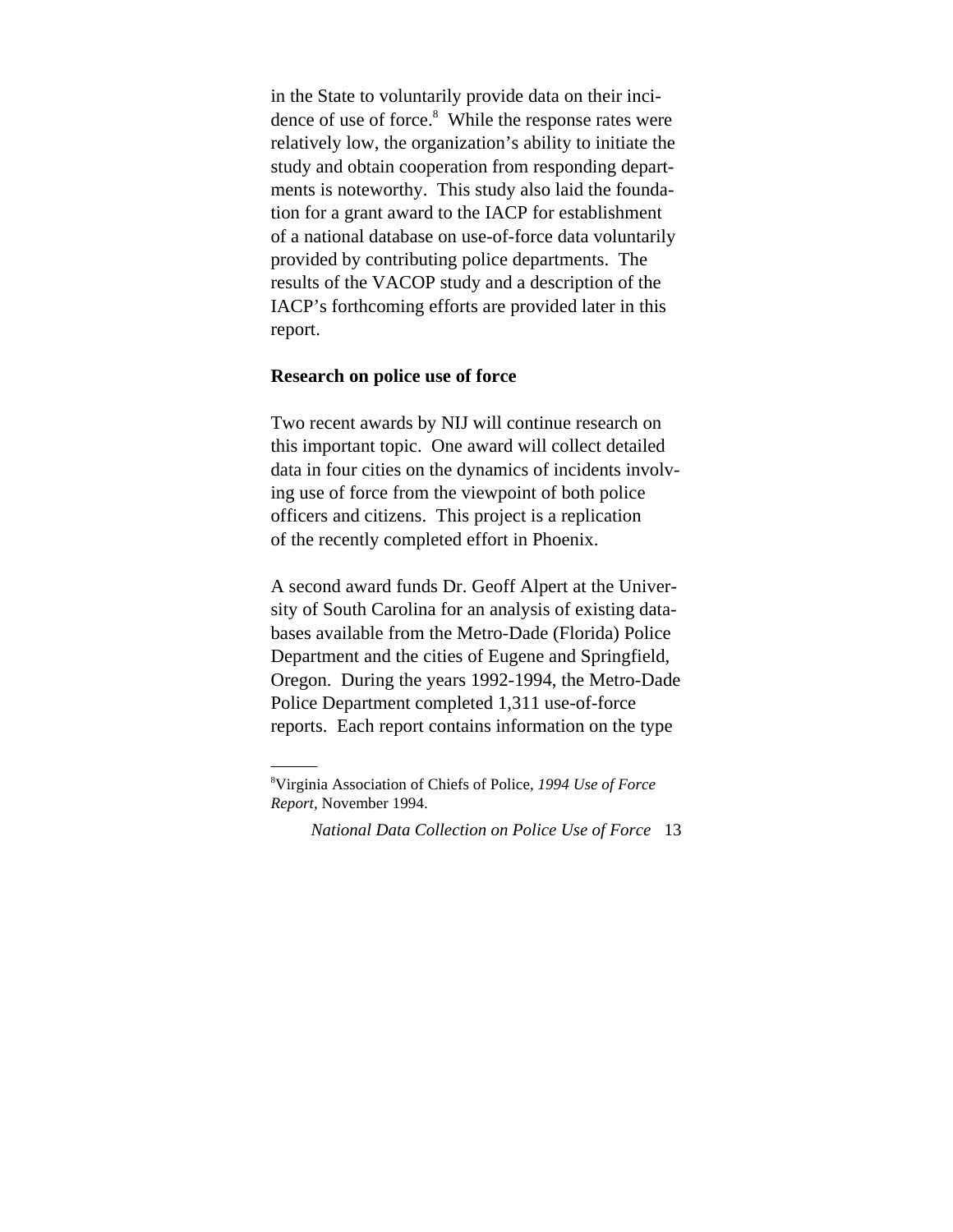of force used, amount of citizen resistance, and extent of injuries or complaints of injuries. The databases from the Oregon cities are of interest because they were developed during a special study on the physical abilities that police officers require in order to perform essential and critical duties satisfactorily. For a onemonth period, police officers completed "Police Officers' Physical Abilities Studies Job Task Analysis Data Collection" forms that included use of force by officers during incidents. The study will determine the relationship between the amount of resistance met by police and the amount of force used to control resisting subjects.

The remainder of this paper is organized in the following manner. The next section gives an overview on the general topics of police use of force, including summaries of early studies on police use of force, the need for local data collection on force, and the surprisingly high number of groups with interest in obtaining statistics on police use of force. Results from three recent studies on the incidence of police use of force are then presented as examples of national, State, and local statistical efforts. The difficulties in collecting data on police use of force are examined in a section that discusses various definitions of police use of force, concerns on how the data will be used, and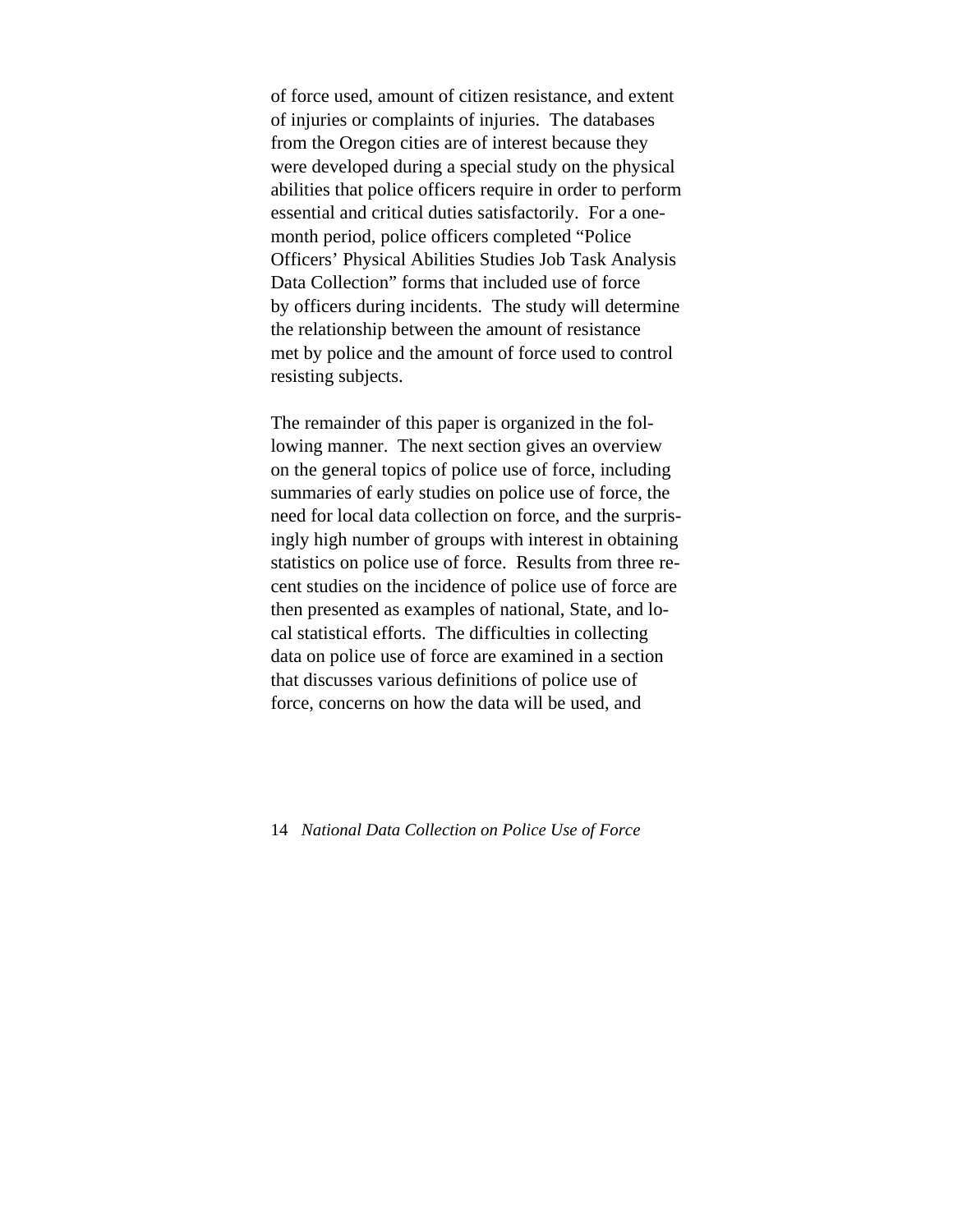other issues. Because several potential sources exist from which data could be collected, a section on the advantages and disadvantages of different data collection approaches has been included. The paper concludes with details on the two major initiatives by BJS and NIJ to collect national data on police use of force.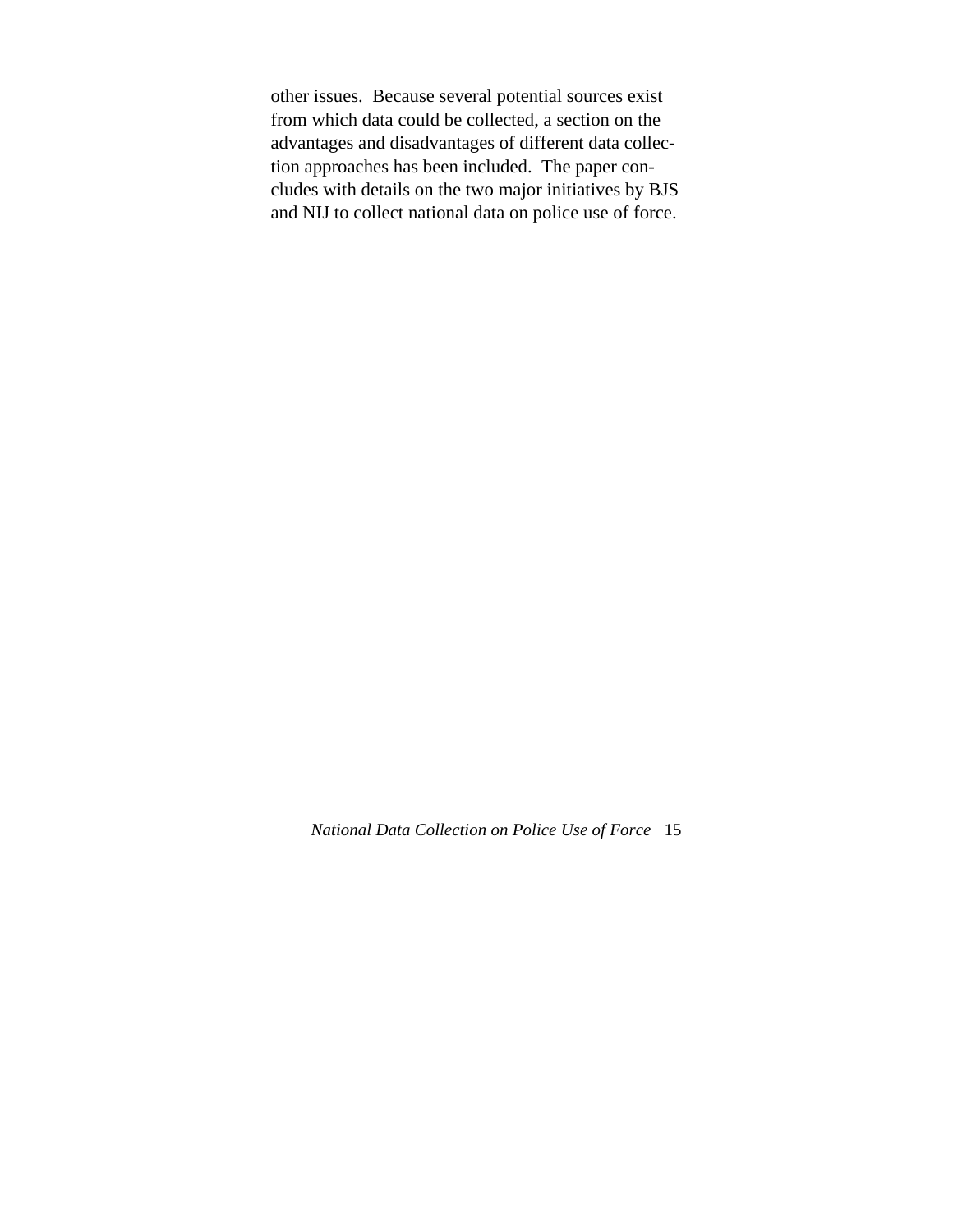## **Police use of force: An overview**

#### **Prior studies of use of force**

In his seminal study on the functions of police, Egon Bittner established the need for police to use force (from verbal force to deadly force) when required and the expectation on the part of citizens that force will be applied. In his words

[W]hatever the substance of the task at hand, whether it involves protection against an undesired imposition, caring for those who cannot care for themselves, attempting to solve a crime, helping to save a life, abating a nuisance, or settling an explosive dispute, police intervention means above all making use of the capacity and authority to overpower resistance to an attempted solution in the native habitat of the problem. There can be no doubt that this feature of police work is uppermost in the minds of people who solicit police aid or direct the attention of the police to problems, that persons against whom the police proceed have this feature in mind and conduct themselves accordingly, and that every conceivable police intervention projects the message that force may be, and may have to be, used to achieve a desired objective. It does not matter whether the persons who seek police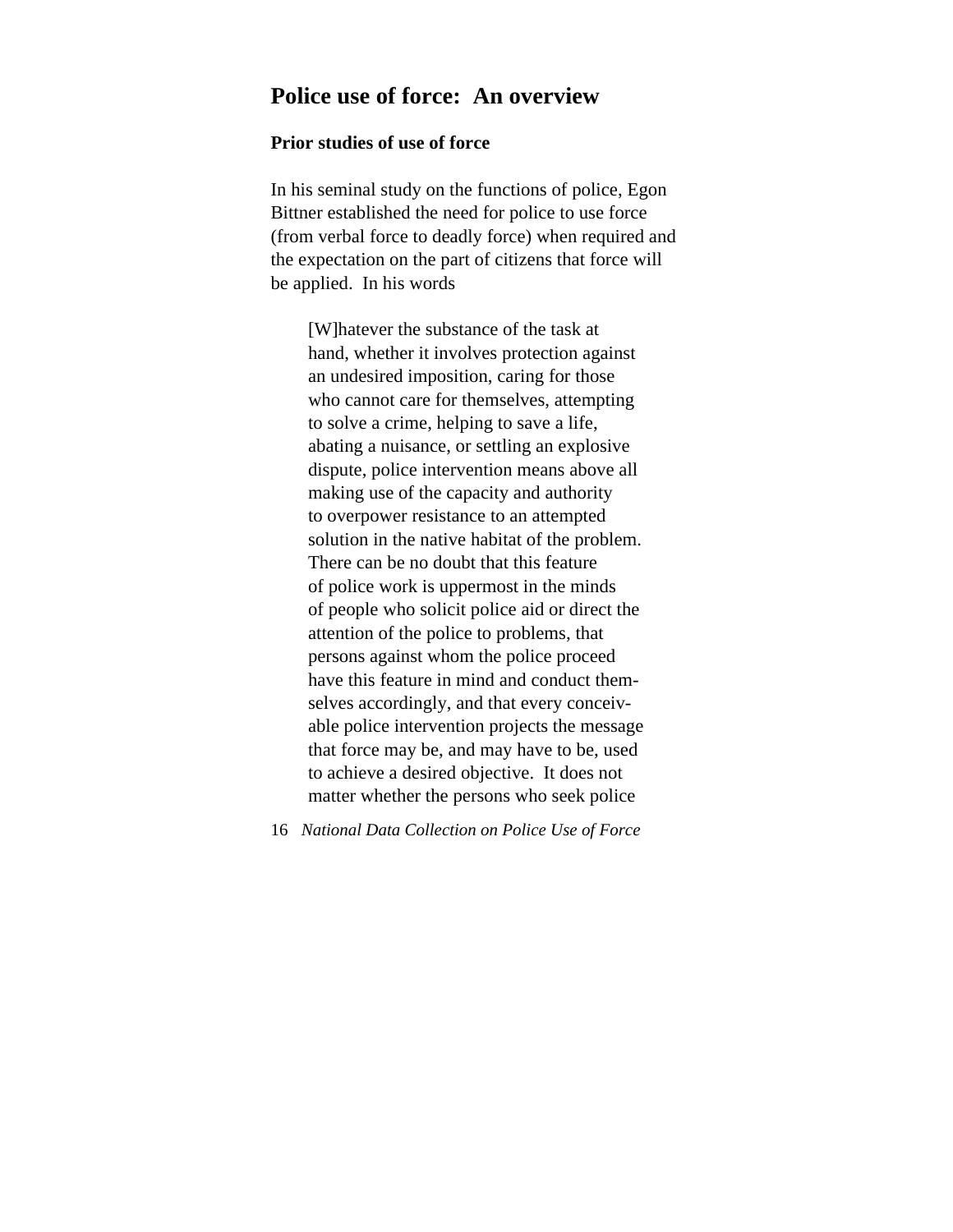help are private citizens or other government officials, nor does it matter whether the problem at hand involves some aspect of law enforcement or is totally unconnected with it. $9$ 

Early studies on the incidence of use of force focused on lethal, or deadly, force by police.10 Lethal force, obviously the highest level of force used by police, results in the most severe injuries to its recipients and commands the greatest attention from the media. The early studies looked at the incidence and circumstances of lethal force in individual cities.

In 1977, the Police Foundation conducted a seven-city study of shooting incidents by police.<sup>11</sup> The cities included Birmingham, Alabama; Detroit, Michigan; Indianapolis, Indiana; Kansas City, Missouri; Oakland, California; Portland, Oregon; and Washington, D.C. The research team examined department policies on shootings, analyzed available reports, conducted extensive interviews, and rode in patrol cars as observers. Among their major findings was the observation that most departments were only

<sup>9</sup> Egon Bittner, *The Functions of Police in Modern Society*  (Washington: National Institute of Mental Health, 1970), p. 40. <sup>10</sup>See Geller and Scott for a comprehensive review of the last three decades' leading studies of deadly force used by and against police officers.

<sup>&</sup>lt;sup>11</sup>Catherine H. Milton, Jeanne Wahl Halleck, James Lardner, and Gary L. Abrecht, *Police Use of Deadly Force* (Washington: Police Foundation, 1977).

*National Data Collection on Police Use of Force* 17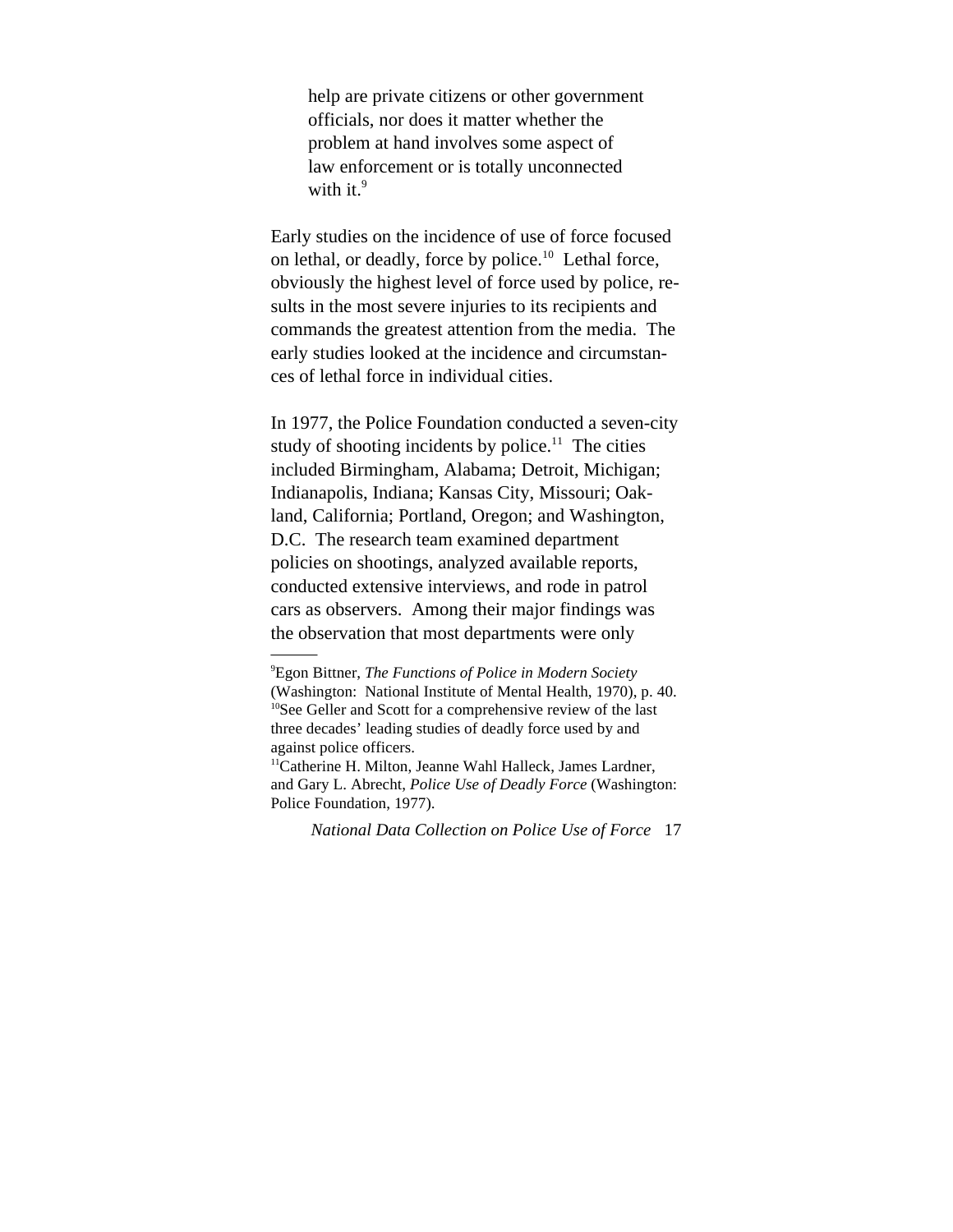beginning to develop recordkeeping procedures on police use of excessive force and repeated involvement of officers in shooting incidents. They went on to note, "The lack of systematic, centralized data collection in many departments inhibits the rational development of new policies, training programs, and enforcement procedures."12

The Police Foundation team called for a national effort to collect data on shooting incidents: "A reliable, national-level source of information about police-civilian shooting incidents is necessary so that states, cities, and police departments can review and objectively evaluate their laws, policies, and procedures affecting police use of deadly force."<sup>13</sup>

Simultaneously with its own seven-city inquiry, the Police Foundation helped underwrite the Chicago Law Enforcement Study Group's analysis of the Chicago (Illinois) Police Department's internal investigative files on officer-involved shootings, the first study in which a major city police department voluntarily opened its confidential files on shootings to a citizens' group. In offering a variety of recommendations for further inquiry on the nature and extent of proper and improper use of deadly force by Chicago officers, the study cautioned, "These inquiries will be possible only

<sup>12</sup>Milton, Halleck, Lardner, and Abrecht, p. 141.  $13$ Ibid.

<sup>18</sup> *National Data Collection on Police Use of Force*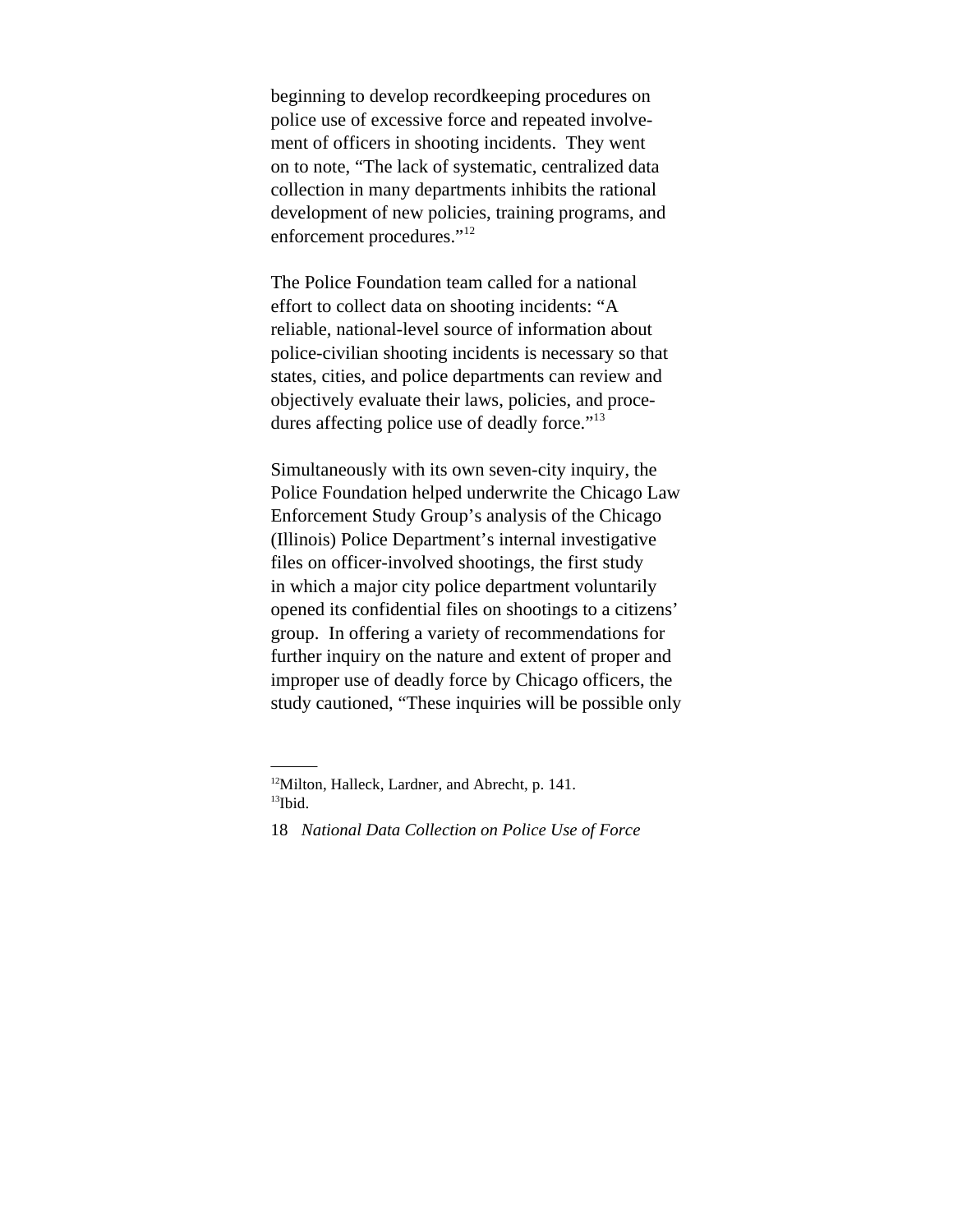if the Police Department routinely collects and analyzes or permits others to collect and analyze the necessary data on police-involved shootings."14

In 1971, Albert Reiss reported observations he made while riding with police officers in Boston, Chicago, and Washington, D.C. His aim was to systematically record the circumstances of encounters between citizens and police. He noted, "Precise estimates of the extent to which the police engage in unwarranted conduct toward citizens are lacking."15 While he did not attempt to determine the incidence of use of force by officers, his observations led him to conclude that police use of force is rare. He also commented on the overall circumstances that lead to police use of force: "There is evidence that many situations that provoke police to use undue force closely resemble those that give rise to assaults by private citizens. In both cases, the force is exerted in quick anger against real or imagined aggression."16

State task forces looking into use of force by local police departments have also called for improved data collection efforts. For example, a report in 1985 to then-Governor Mario Cuomo examined the use of deadly force by police in New York State. Among

14William A. Geller and Kevin J. Karales, *Split-Second Decisions: Shootings of and by Chicago Police* (Chicago: Chicago Law Enforcement Study Group, 1981), p. 201. 15Albert J. Reiss, Jr., *The Police and The Public* (New Haven, Connecticut: Yale University Press, 1971), p. 141. <sup>16</sup>Ibid, p. 150.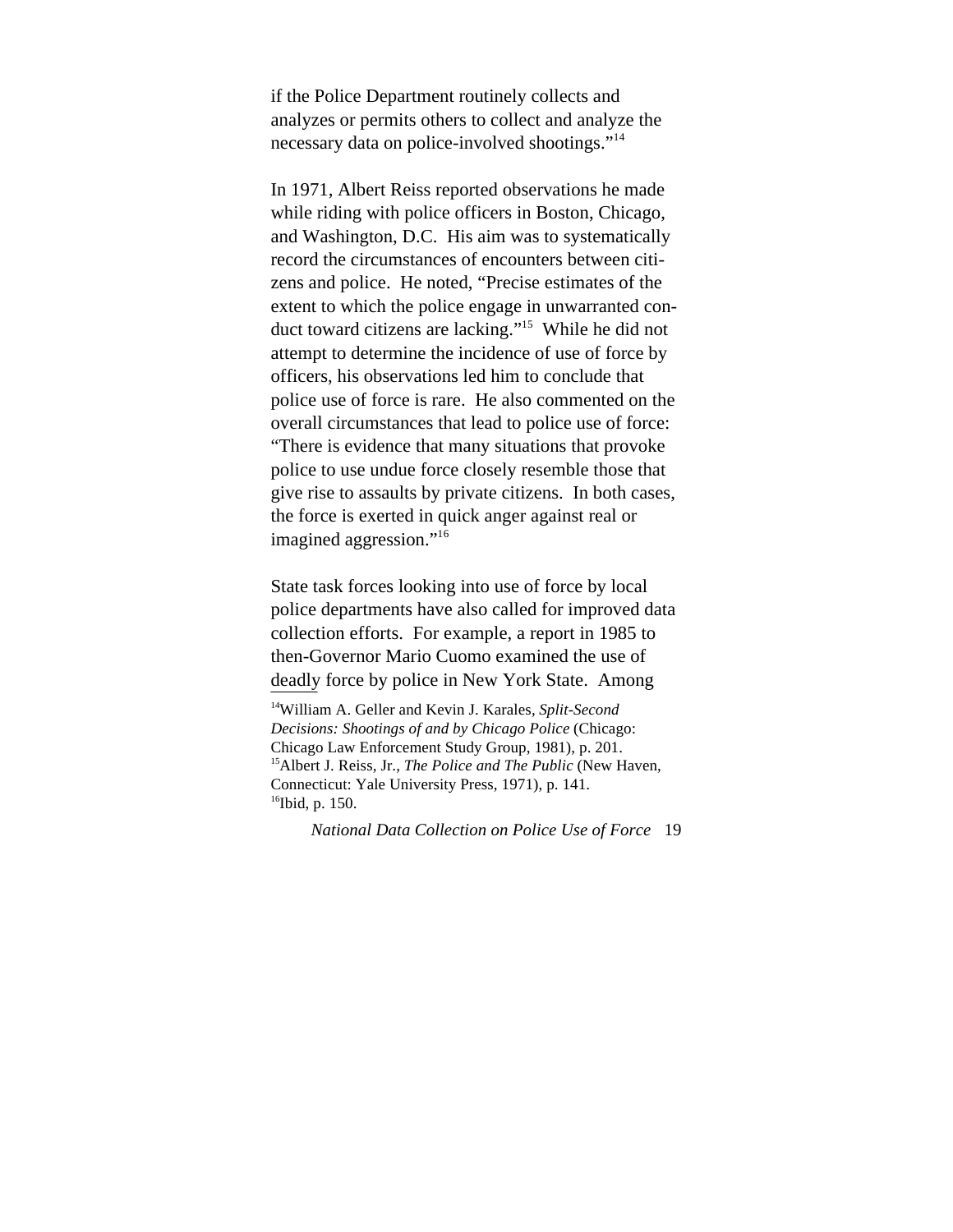its recommendations was this: "A centralized comprehensive reporting system on the discharge of firearms by police should be instituted through legislation. This would require police agencies to report the relevant information to the Division of Criminal Justice Services on a monthly basis."<sup>17</sup> In 1992, a task force on police use of force established by New Jersey's attorney general made this recommendation: "All law enforcement officers should be required to report, and all law enforcement agencies should be required to collect information about incidents involving use of force."<sup>18</sup> It went on to recommend that all law enforcement agencies prepare an annual use-of-force incident report and submit it to the county prosecutor. The summary report "should contain the total number of incidents involving the use of any force, the total number of incidents involving use of excessive force and the total number of firearms discharges."19

Several other researchers (Alpert and Fridell, 1992; Geller and Scott, 1992; Fyfe, 1988; Geller, 1985; Geller and Toch, 1995; Matulia, 1982; Sherman and Langworthy, 1979) have called for expanded databases at both the local and national level on all use

<sup>17</sup>Richard J. Condon, *Police Use of Deadly Force in New York State* (Albany, New York: Division of Criminal Justice Services, 1985), p. iv.

<sup>18</sup>Frederick P. DeVesa, *Report of the Attorney General's Task Force on the Use of Force in Law Enforcement* (Trenton, New Jersey: 1992), p. 47. <sup>19</sup>*Ibid.*

<sup>20</sup> *National Data Collection on Police Use of Force*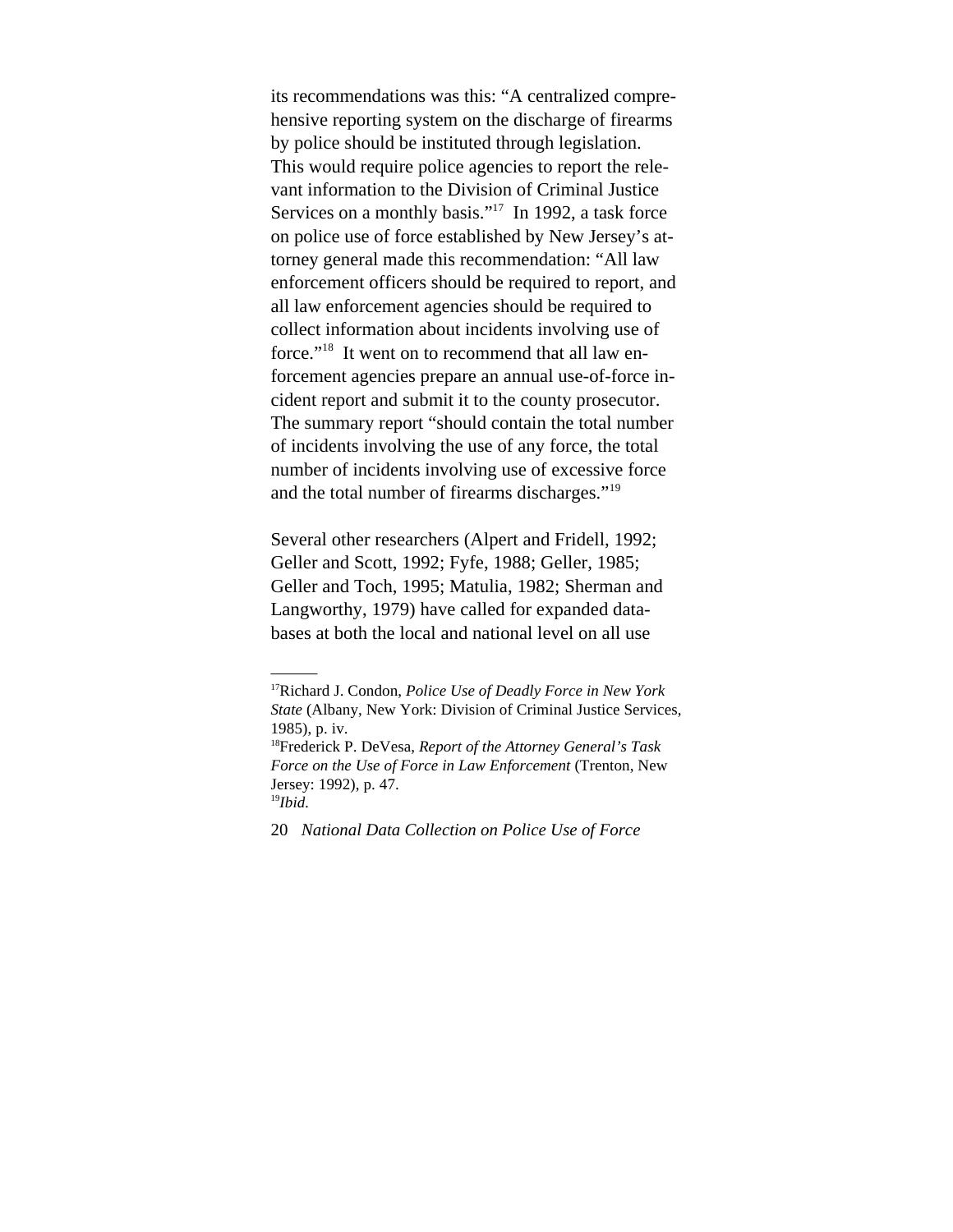of force, not just lethal force. Their calls for national databases went unheeded until the 1994 Crime Act.

It should be noted, however, that a national database of a more restrictive and less consistent nature already exists. The FBI collects voluntarily submitted data on deaths from police actions for its Supplementary Homicide Reports. It disseminates the data only on request, and summaries of those deaths are not part of the FBI's annual Uniform Crime Reports. Several studies have noted problems with this limited data collection effort, most notably the inconsistencies between numbers reported to the FBI and numbers reported in other data collection efforts.20

One way of organizing data collection and analysis falls under the category of a *force continuum*, which envisions a range of options available to police officers from verbalization techniques to deadly force. In the middle of that range lies the variety of less-thanlethal weapons now available to police. Tom McEwen and Frank Leahy<sup>21</sup> discuss several types

<sup>&</sup>lt;sup>20</sup>See James J. Fyfe, "Police Use of Deadly Force: Research and Reform," *Justice Quarterly,* 5(2) 1988: 165-201; Lawrence W. Sherman and Robert H. Langworthy, "Measuring Homicide by Police Officers," *The Journal of Criminal Law and Criminology,* 70(4) 1979: 546-560; and Geller and Scott. 21Tom McEwen and Frank Leahy, *Final Report: Less Than Lethal Force Technologies in Law Enforcement and Correctional Agencies* (Washington: National Institute of Justice, 1994).

*National Data Collection on Police Use of Force* 21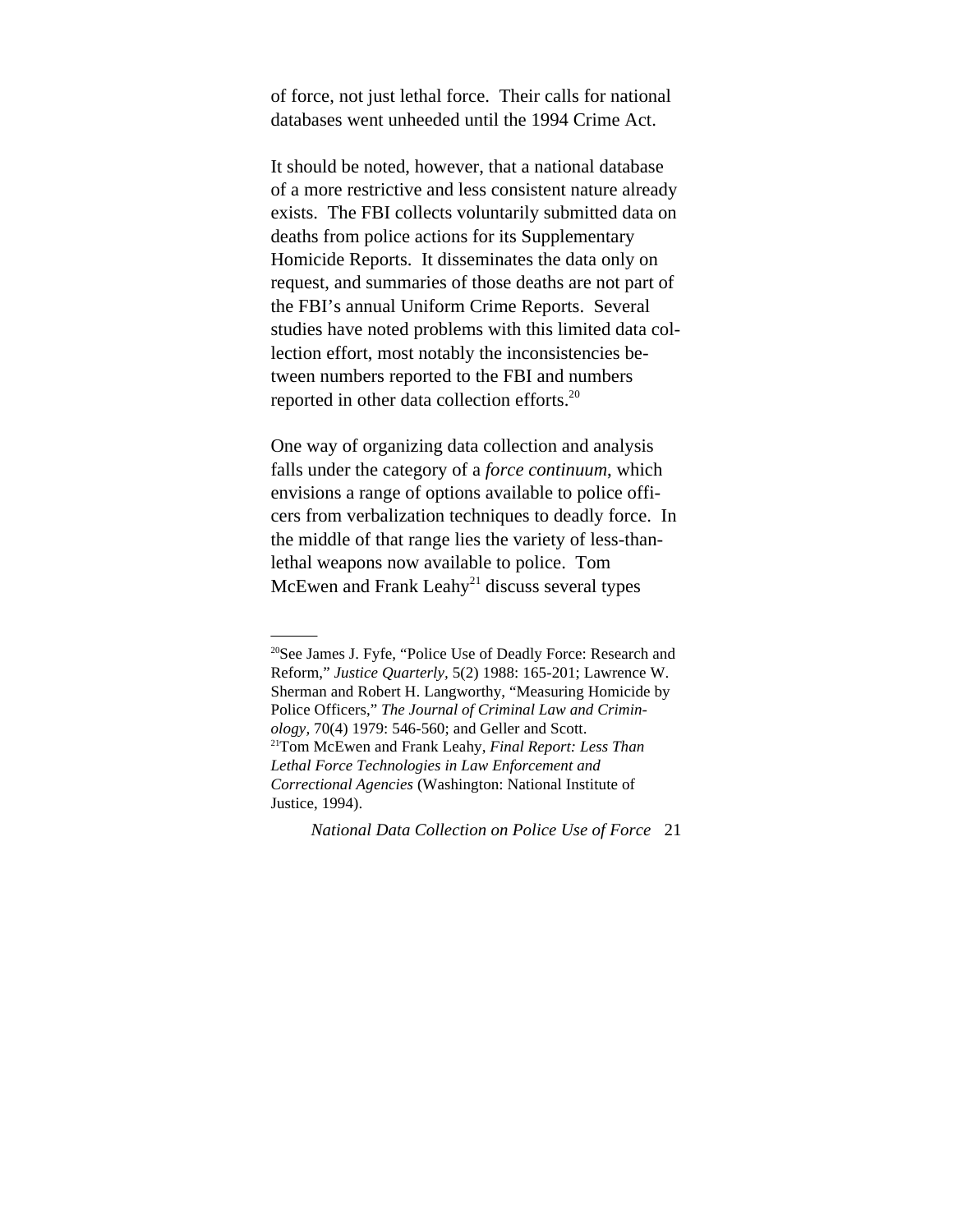of less-than-lethal weapons under four general categories:

- Impact weapons (for instance, batons and flashlights)
- Chemical weapons (for example, pepper spray)
- Electrical weapons (for instance, electronic stun guns)

• Other less-than-lethal weapons (such as stunning) devices and projectile launchers)

In their survey of police departments and sheriffs' agencies, McEwen and Leahy found that 93% reported at least one type of impact weapon available, 71% had chemical weapons, and 16% had electrical weapons.<sup>22</sup>

With regard to the incidence of use of less-than-lethal technologies, an article in the *Law Enforcement News* reported that use of pepper spray — a cayenne pepperbased chemical spray — by New York City police officers has increased dramatically with use of the spray in 603 arrests during the first 10 months of 1995, compared to 217 uses for the same period in  $1994.<sup>23</sup>$ By comparison, nightsticks were employed 188 times

 $22$ McEwen and Leahy, pp. 6-7.

<sup>23&</sup>quot;OC Spray is New York City Cops' Weapon of Choice," *Law Enforcement News*, XXII(438), January 31, 1996, p. 5.

<sup>22</sup> *National Data Collection on Police Use of Force*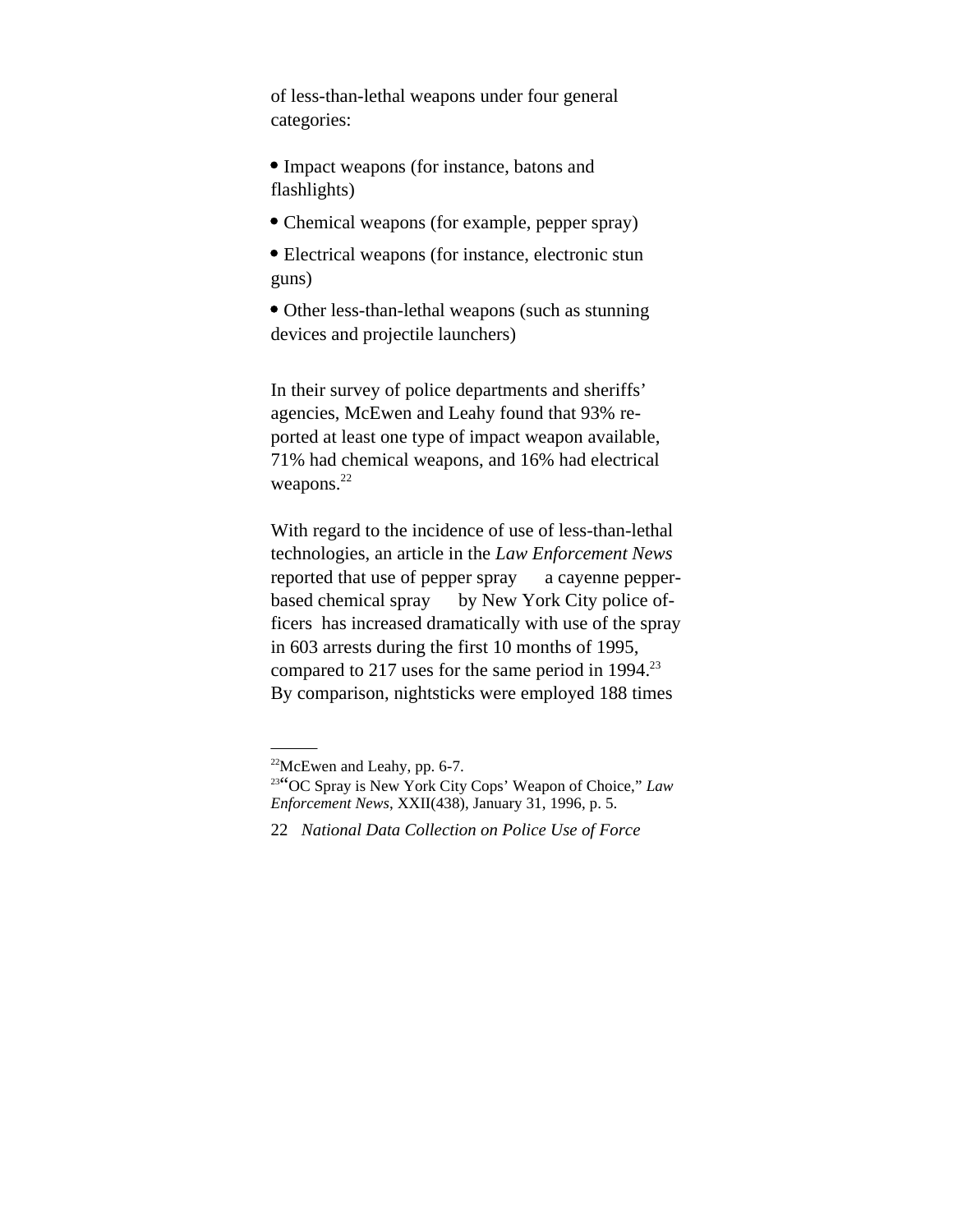during the same 10 months of 1995, and 158 times in 1994.

The proliferation of these less-than-lethal technologies, especially chemical agents such as pepper spray, expands the data collection effort on use of force. Any data collection system needs to include the variety of weapons available to the police.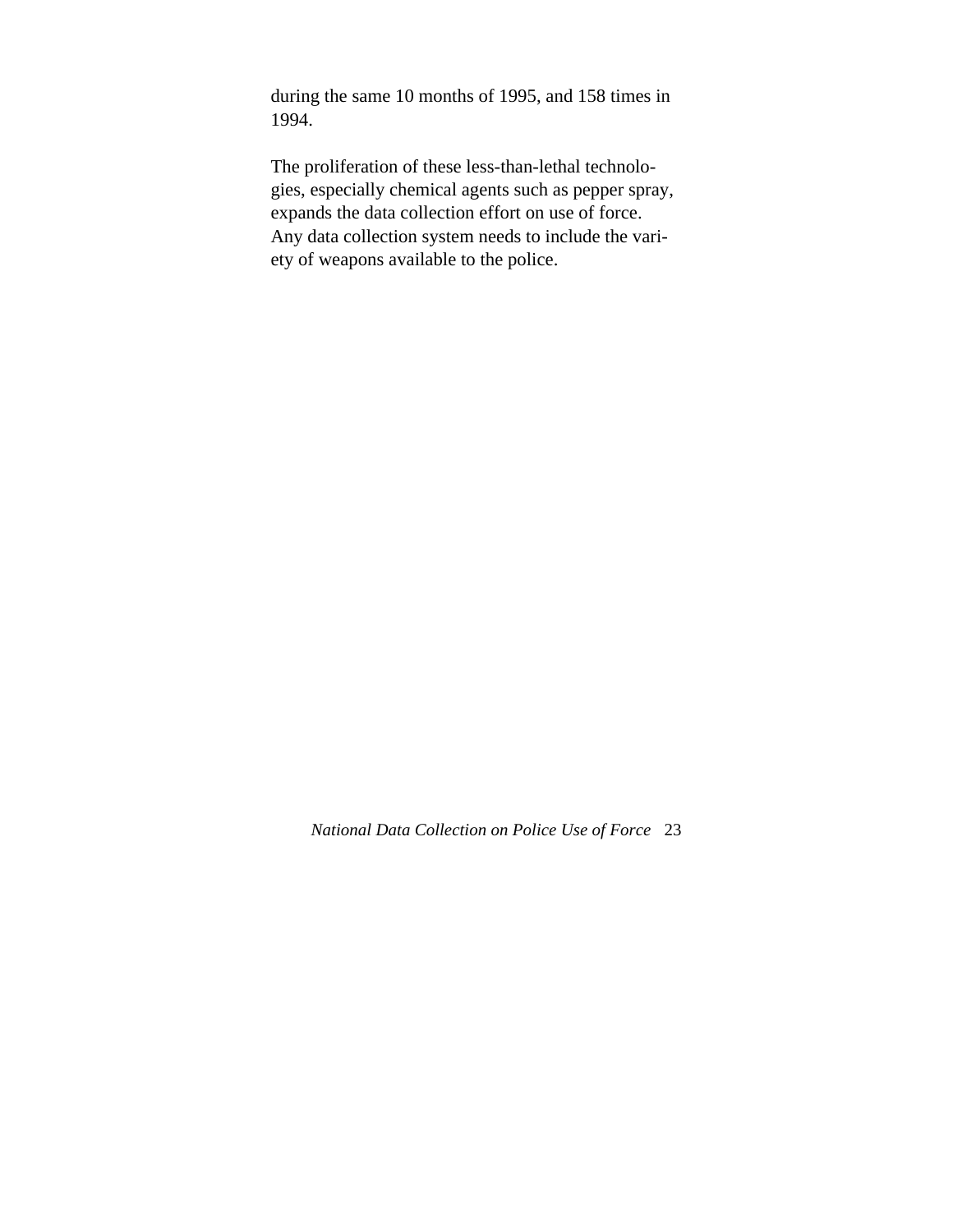#### **Data reporting needs and police liabilit***y*

The need for improved data collection systems can also be justified by considering the legal liabilities that law enforcement agencies have with their use of force, from both lethal and less-than-lethal weapons. Writing in the *Creighton Law Review*, Neal Miller states that the general principles of tort law applicable to peace officers' use of any force apply equally to lethal and less-than-lethal weapons. The general principle is that the appropriateness of law enforcement uses of force is measured legally by the objective reasonableness of the officers' actions. This general principle combines with other factors unique to law enforcement, for example

 Peace officers are responsible for responding to the medical needs of subjects against whom force was used.

 Supervisors and line officers have a duty to intervene when another officer is using excessive force against a subject.

Governmental liability for civil torts of its law enforcement personnel also has unique features, not applicable to private employers:

 The doctrine of *respondeat superior*, whereby the employer is responsible for the acts of its employees, is not applicable to governmental bodies. Instead, State "tort claim acts" regulate and limit municipal libability for employee torts. Acts covered by these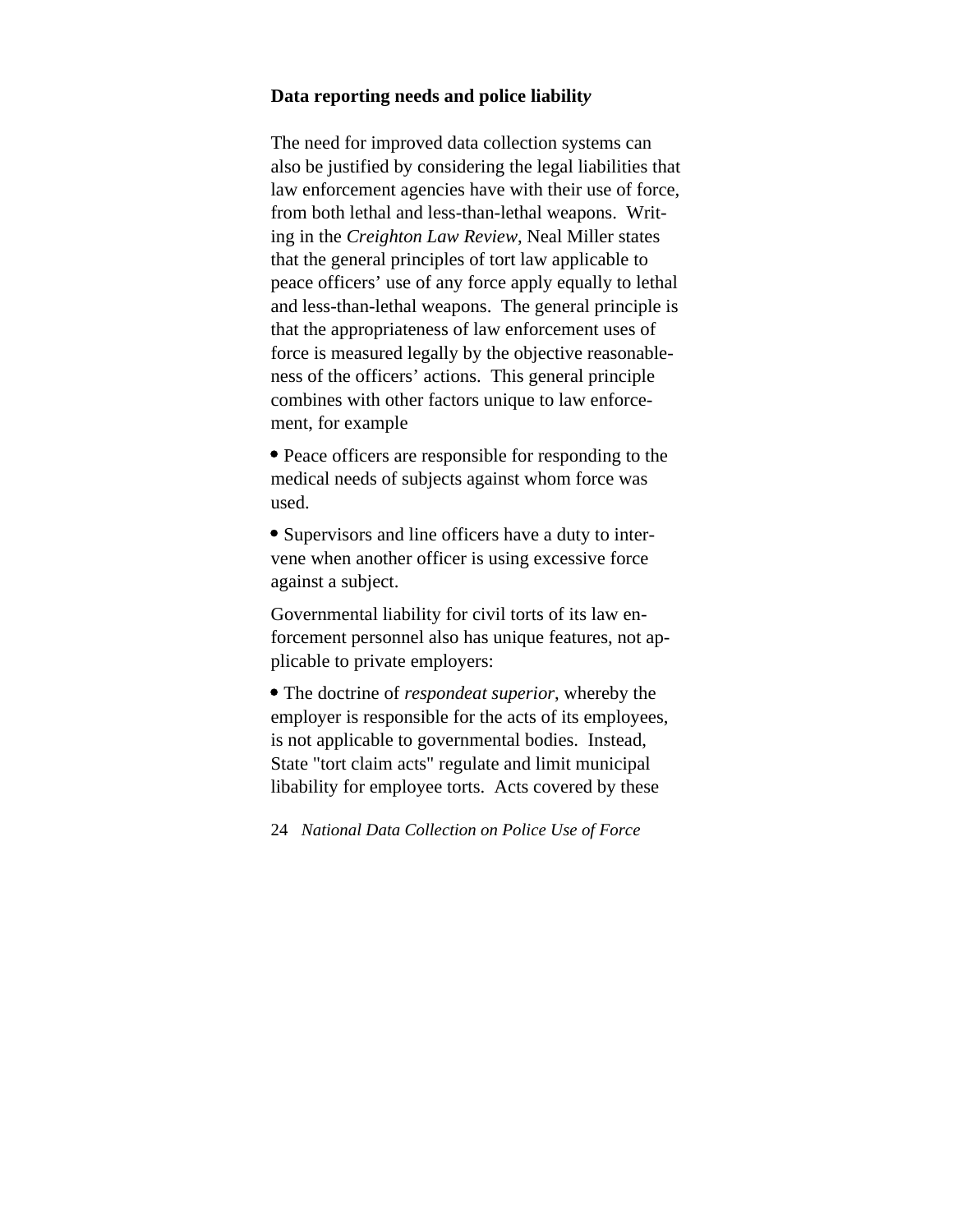laws include simple negligence, endangerment of third parties, and even minor assaults.

 Governmental liability under Federal law exists only where there is a causal relationship between a governmental failure, such as inadequate training or supervision of police officers who are the subject of multiple excessive force allegations. Typically, Federal excessive force cases involve either serious assault charges or a series of excessive force incidents.

 Governmental bodies in most states are responsible for indemnifying peace officers against whom court damages have been levied, except in the most egregious cases of excessive force. 24

Miller concludes his extensive discussion on liability issues with recommendations on reporting needs for law enforcement agencies. While his discussion is limited to less-than-lethal weapons, the recommendations on reporting apply equally to use of lethal force. From a liability viewpoint, he recommends that officers prepare reports on all use-of-force incidents. These reports should include a description of what led up to the incident, what force was used, effectiveness of the force used, injuries sustained (if any), and medical assistance rendered. The report should allow inferences about how the use of less-than-lethal force prevented injuries to officers and obviated deadly

 $24$ Miller, p. 738.

*National Data Collection on Police Use of Force* 25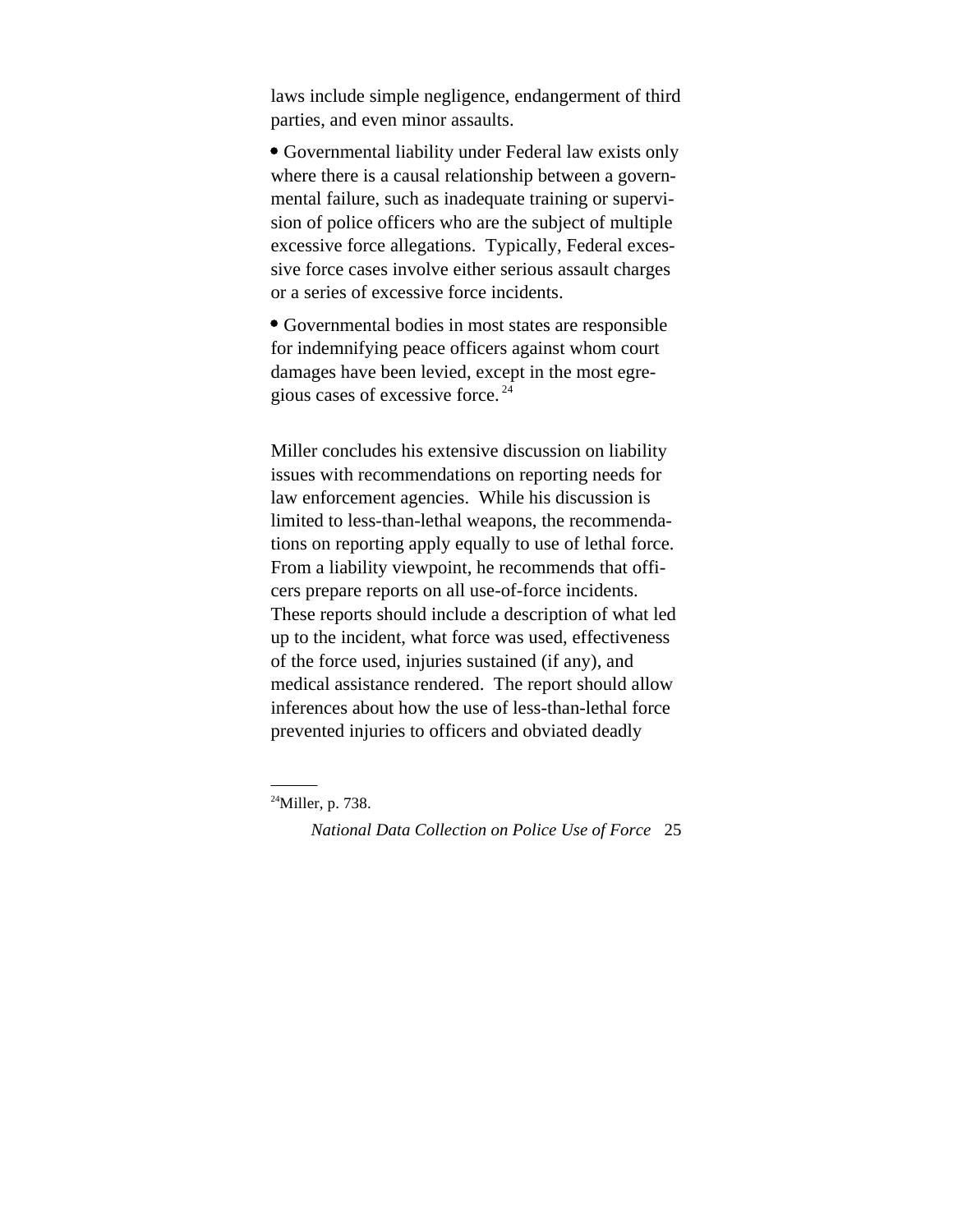force. If police departments maintain these reports, a logical next step is to use them to improve training, policies, and procedures on the appropriate uses of force.

In summary, the research conducted over the last 30 years on police use of force consistently calls for improved data collection at the local and national level. Increases in the availability and use of less-than-lethal weapons add to the need for data collection.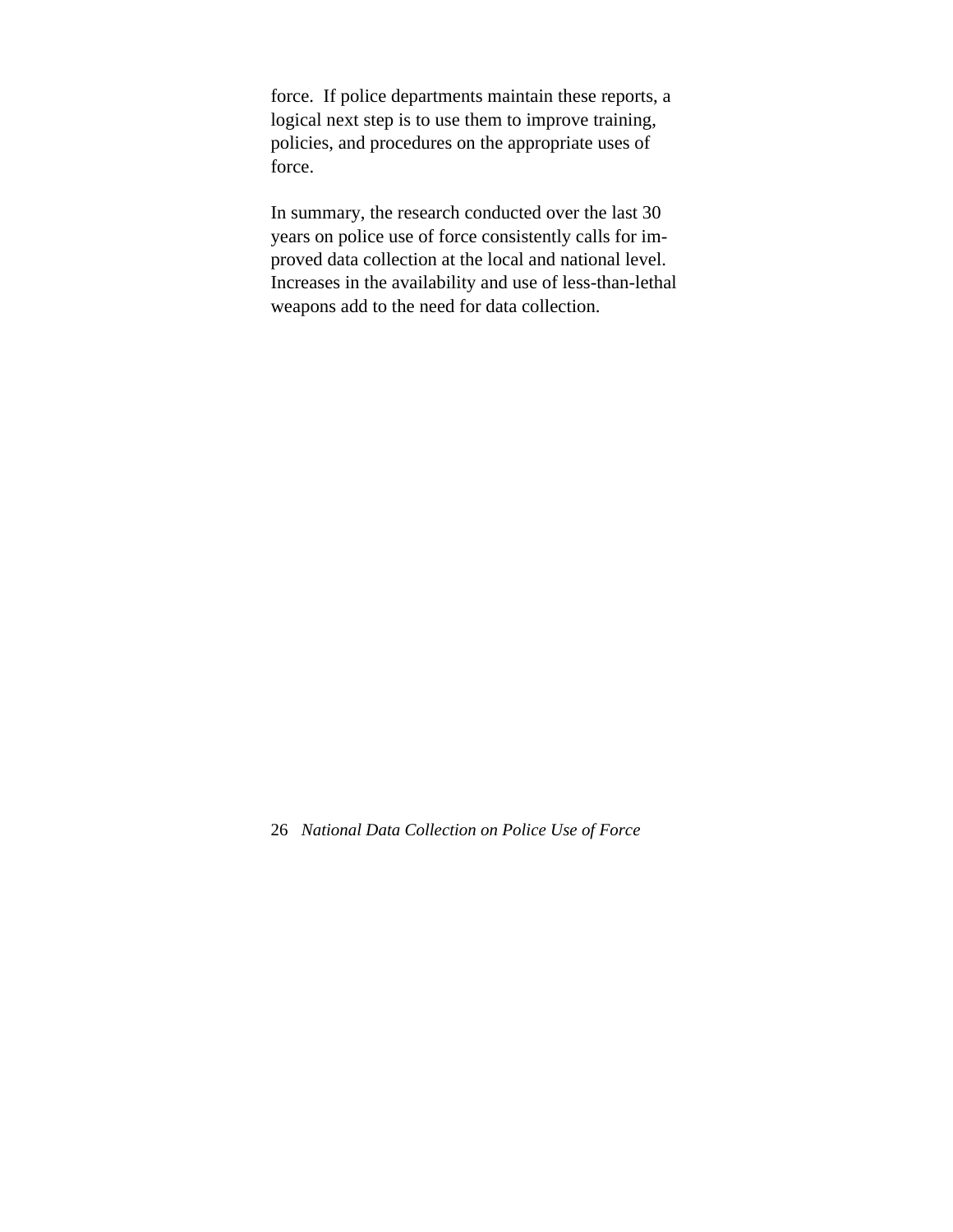### **Consumers of police use of force data**<sup>25</sup>

Assuming that local and national databases on use of force exist, it is logical to ask who would be interested in the available statistics and what the most appropriate uses of those statistics would be.

#### **Groups with interest in statistics on police use of force**

| U.S. Department of Justice                              |
|---------------------------------------------------------|
| Governors, legislators, and State attorneys general     |
| Mayors, city managers, city council members,            |
| and prosecutors                                         |
| Police chiefs and other law enforcement executives      |
| Police rank-and-file organizations                      |
| Police support groups                                   |
| Police oversight groups                                 |
| Civilian review boards                                  |
| Civil and human rights organizations                    |
| Newspapers, television, and other news media            |
| General public                                          |
| Good-government groups                                  |
| Researchers in criminology, sociology, psychology, pub- |
| lic administration, political science, and other fields |
|                                                         |

*Exhibit 1*

As reflected in Exhibit 1, data on use of force are of interest to a gamut of public and private stakeholders. Public officials want data on police use of force as it relates to their responsibilities. Police executives want

 $25$ The discussion in this section is a summary of Mr. William Geller's remarks at the Police Use of Force Workshop.

*National Data Collection on Police Use of Force* 27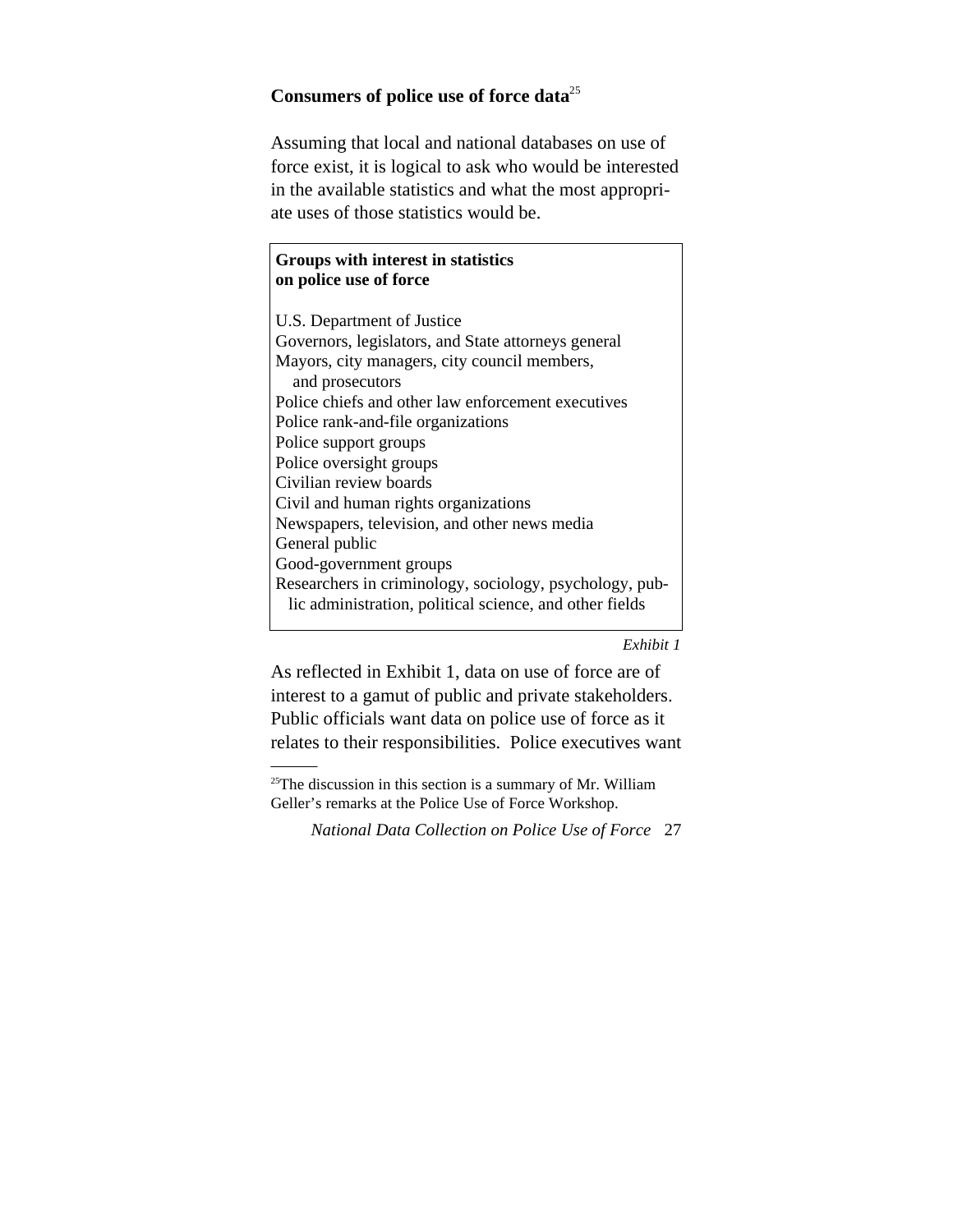data on use of force because of their unique role in controlling its application. The police rank and file want information on their members' use of force to illustrate restraint, identify professionalism, and help protect officers' rights in after-action review procedures. Other local groups, such as oversight agencies, need statistics on use of force as part of their mandate to keep watch over police. Researchers in several re- $\lambda$  lated fields — criminology, sociology, psychology, public administration, and political science want data on police use of force as a basis for analyzing the factors surrounding its application and determining how police can minimize it. Finally, the news media have a natural interest in police use of force because it is their job to report newsworthy items to the public.

The particular interests of these groups differ. Police executives have a special need to improve the training of recruits and police officers on the use of force and techniques to minimize its application. They also want to improve officer safety. There is a wellfounded belief among police executives and researchers that officers generally exercise restraint in their use of force and that incidents of excessive force represent only a small portion of police-citizen encounters (see, for example, Reiss [1971], Friedrich [1980], and Worden [1995]). A data collection system on use of force could support that claim, which, without reliable data, is only conjecture. Such statistics would improve public attitudes toward police where those attitudes are negative as a result of isolated but widely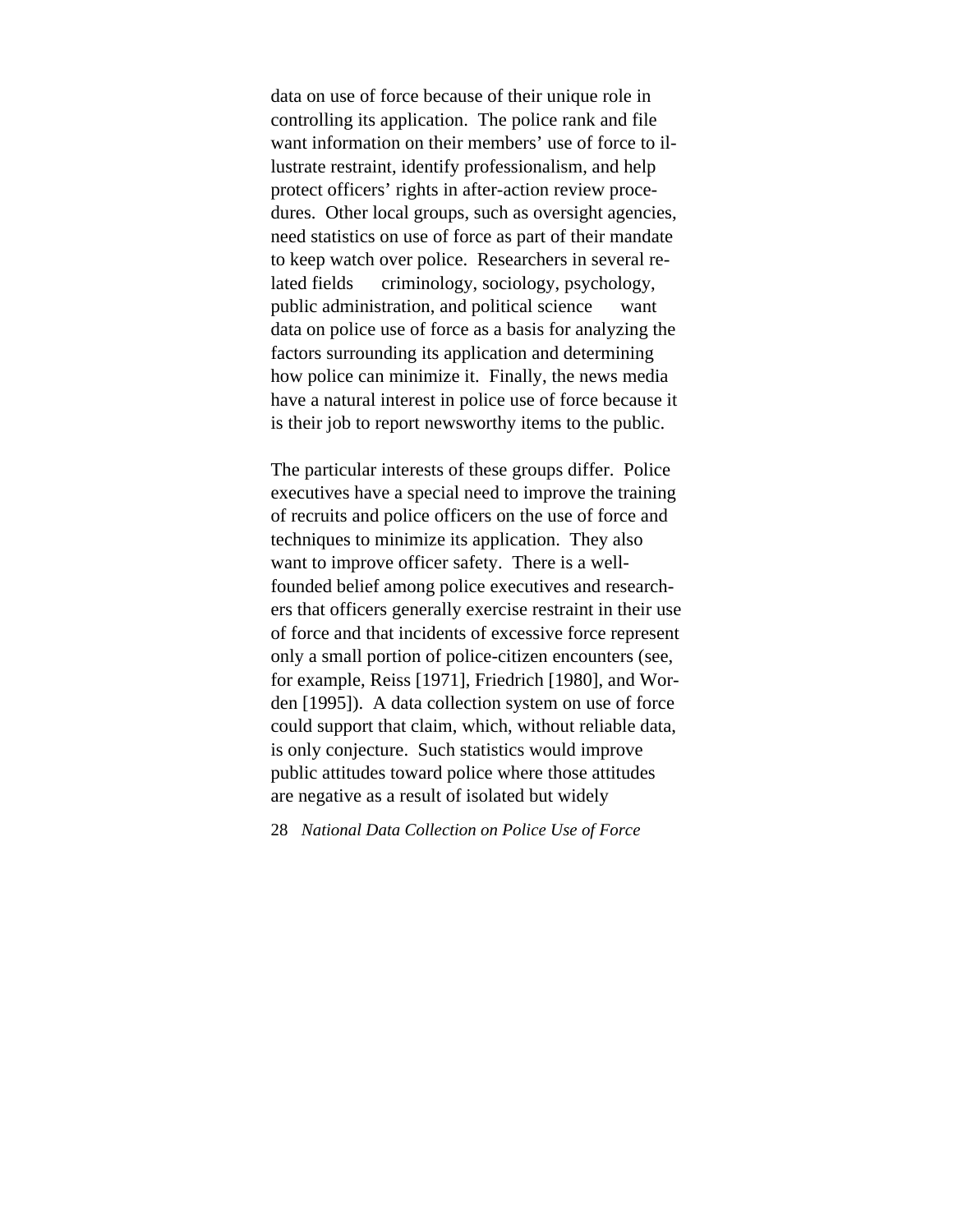publicized incidents. A police department may even find it easier to defend itself against lawsuits with information on use of force. The data might also guide decisions on the placement of officers with tendencies to use force to resolve confrontations. The data would also assist in decisions on policies and procedures for weapons such as batons, pepper spray, and other lessthan-lethal weapons.

On the other hand, civilian oversight boards have a different interest in data on police use of force. They represent the viewpoints of the public, members of which might be the subject of coercive force by the police.

An important feature of reliable databases on use of force is that they would allow for a review of the *proper* use of force. Scant information is available on incidents in which the use of less-than-lethal force made it possible for police to avoid applying lethal force. Anecdotal information suggests that police officers typically make reasonable and careful decisions on their selection of force in most situations.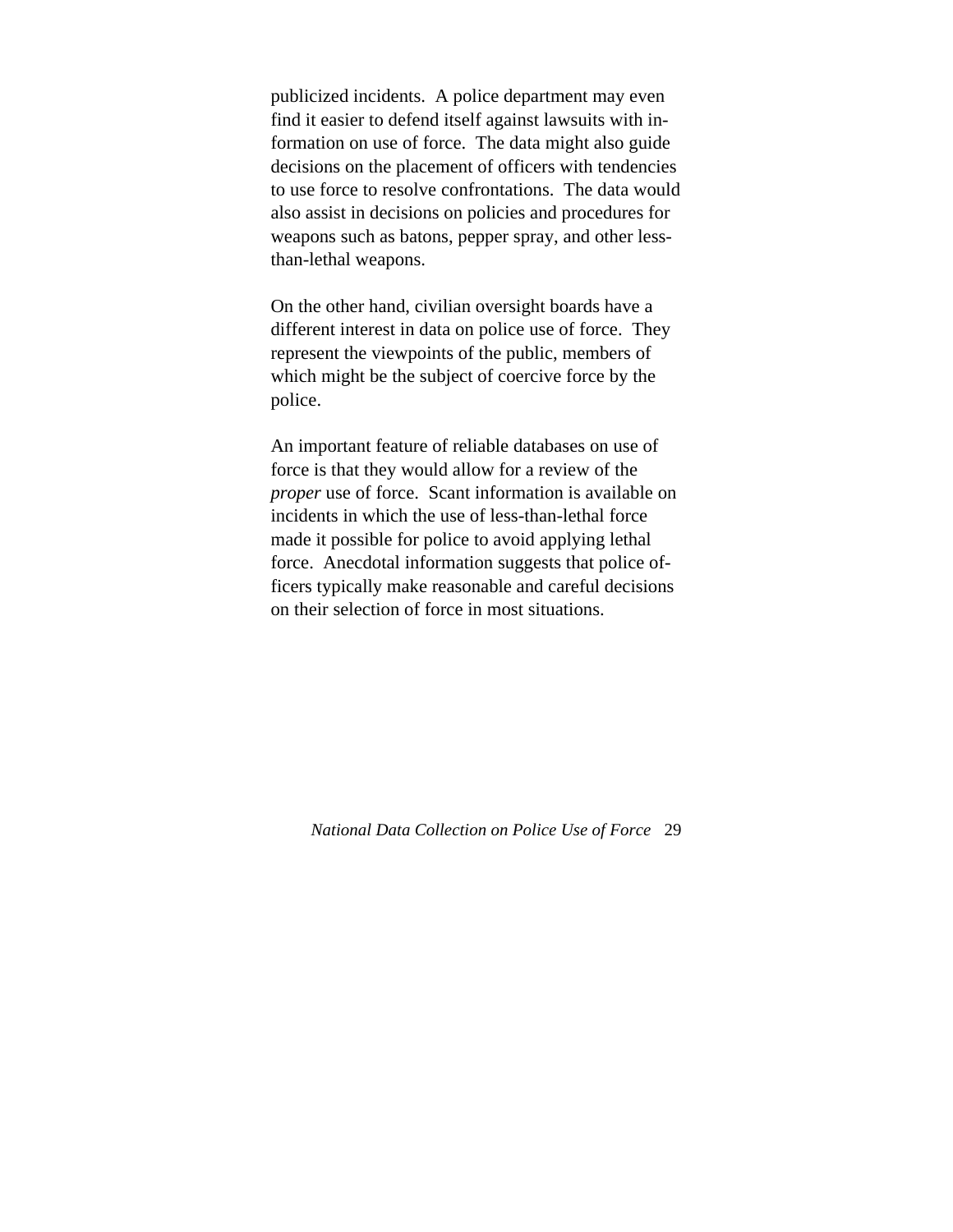The aforementioned groups are likely frustrated by their inability to obtain complete and reliable information on incidents of police use of force. Even the number of major incidents of use of excessive force is unknown, and our knowledge of the overall incidence of use of force is gained only by occasional, expensive studies that provide "snapshots" of incidents and patterns during fixed periods. Until more reliable databases are established, the controversies over the improper use of force will continue.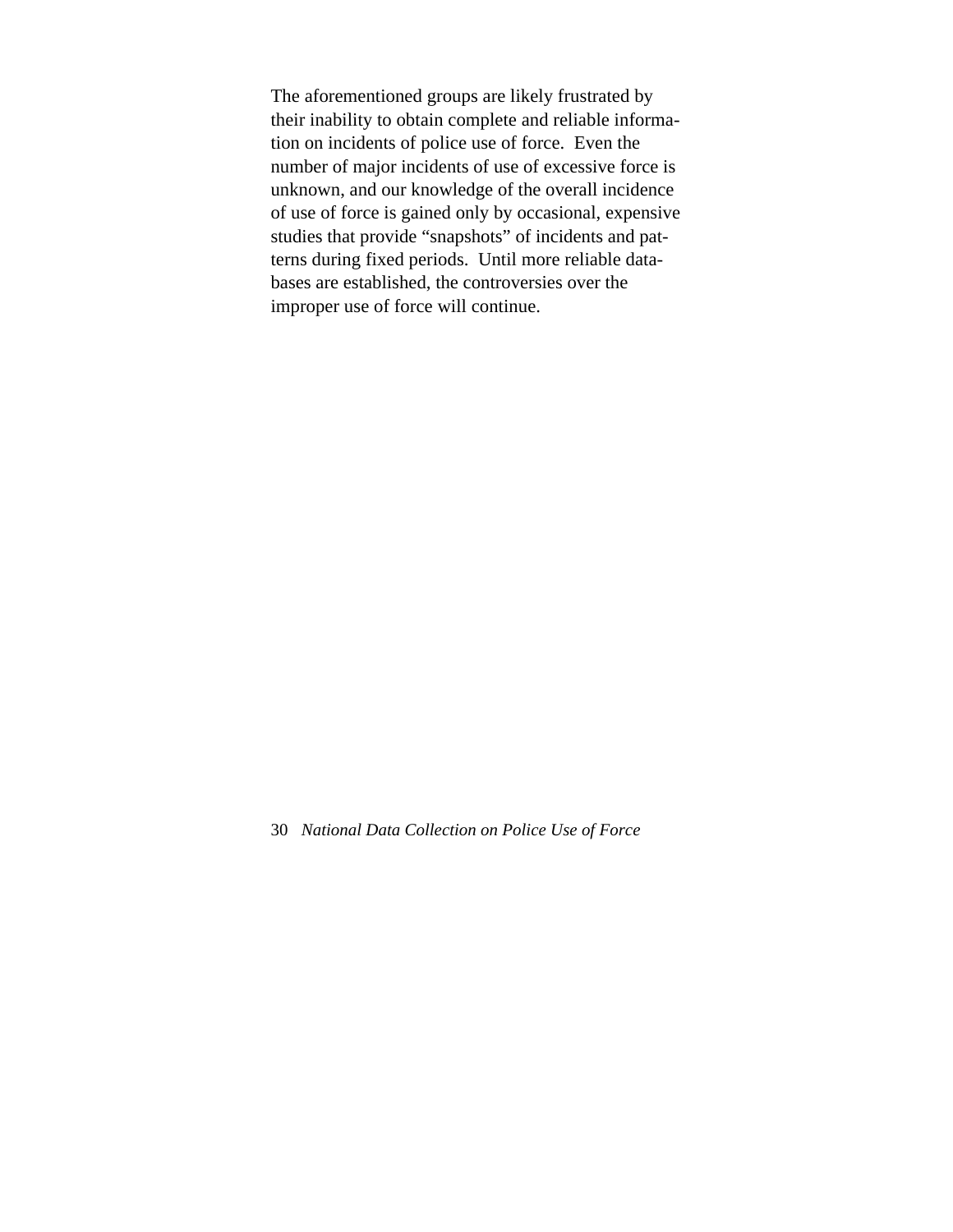# **Recent studies on police use of force**

Three recently completed studies illustrate the variety of approaches to collecting data on police use of force and show the importance of definitions. The studies are Police Use of Force by Antony Pate and Lorie Fridell, 1994 Use of Force Report by the Virginia Association of Chiefs of Police, and Understanding the Use of Force By and Against the Police by Joel Garner and John Buchanan. They are, in turn, Federal, State, and local studies on police use of force. The Federal and local studies were supported through grants awarded by NIJ, while the State study fell under the auspices of the IACP's State Associations of Chiefs of Police (SACOP) organization. The studies show that there are several ways to collect data on use of force from police departments, each with advantages and disadvantages. They also provide insight into the problems that are likely to be encountered in future studies and suggest ways those problems can be overcome.

Unfortunately, the studies' results are not comparable. The data were collected during different periods, and the results in the final reports are presented in different ways. The Pate and Fridell study received 1,111 completed surveys from law enforcement agencies providing data for 1991 on use of force and citizen complaints. Most of the results in the final report are calculations on the number of incidents involving force per 1,000 sworn personnel. The VACOP study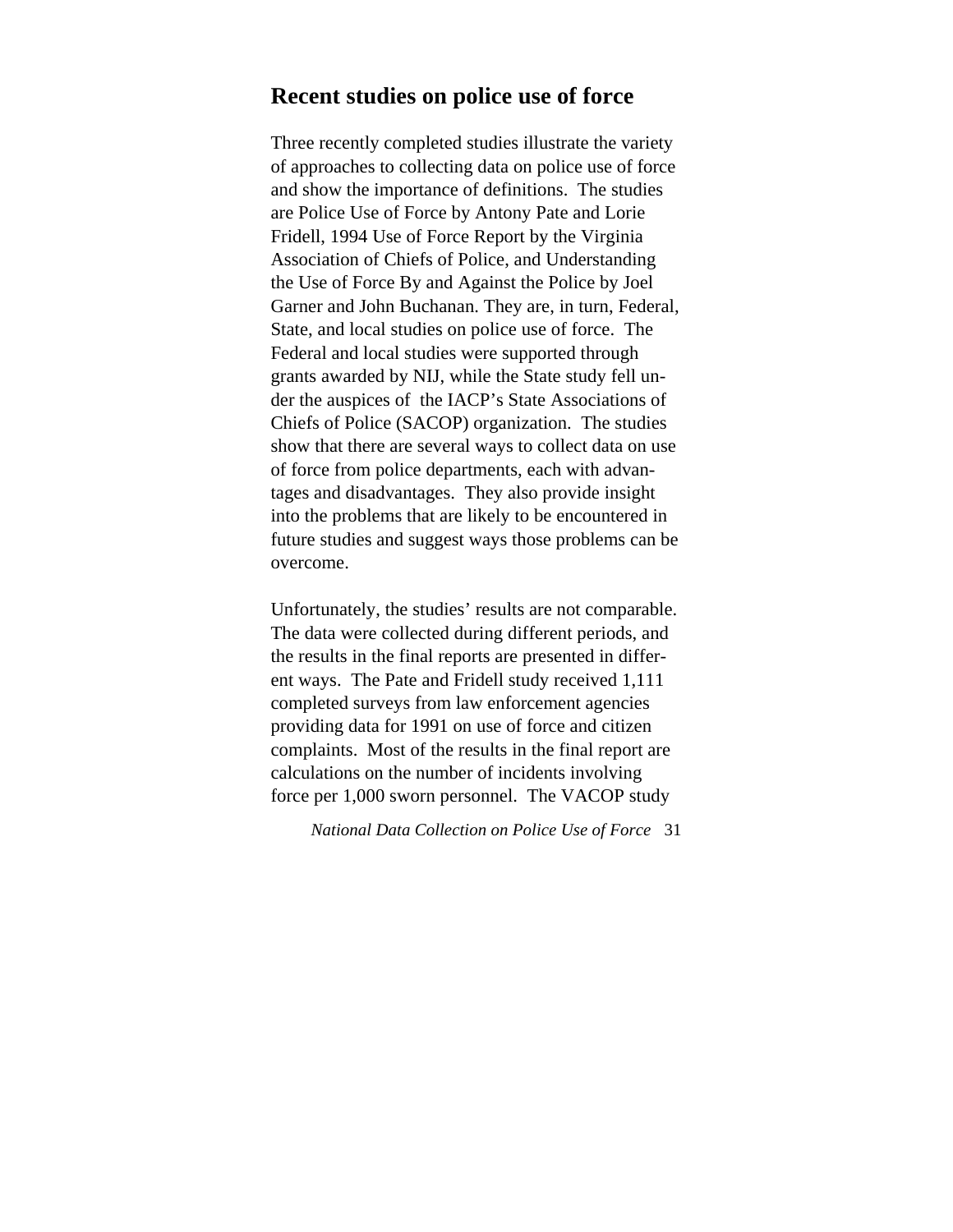is based on a sample of police departments in Virginia during 1993 and again in 1994 on use of force, and the Garner and Buchanan study is based on a survey of 1,585 adult custody arrests completed by the Phoenix Police Department during two weeks in June 1994.

#### **National survey of police use of force**

To obtain a national picture on police use of force, Pate and Fridell selected a representative sample of 1,697 law enforcement agencies (1,016 municipal police departments, 588 county sheriffs' departments, 50 state police agencies, and 43 county police departments) from the total universe of 15,801 agencies in the United States. The agencies also represented four population categories (below 10,000; 10,000 to 24,999; 25,000 to 49,999; and 50,000 and over). The surveys, mailed to the 1,697 agencies in August 1992, asked for police use-of-force data for the previous year. After a series of follow-up activities, the researchers received 1,111 completed surveys (a 65.5 percent response rate), which were placed into a computer-readable format for analysis.

The survey asked about a wide range of degrees of force, from firm grips to firearms. The number of sworn officers was also requested so that rates of the use of force per 1,000 officers could be calculated. The results from the surveys were statistically weighted based on the number of agencies in the population by type of agency and population category.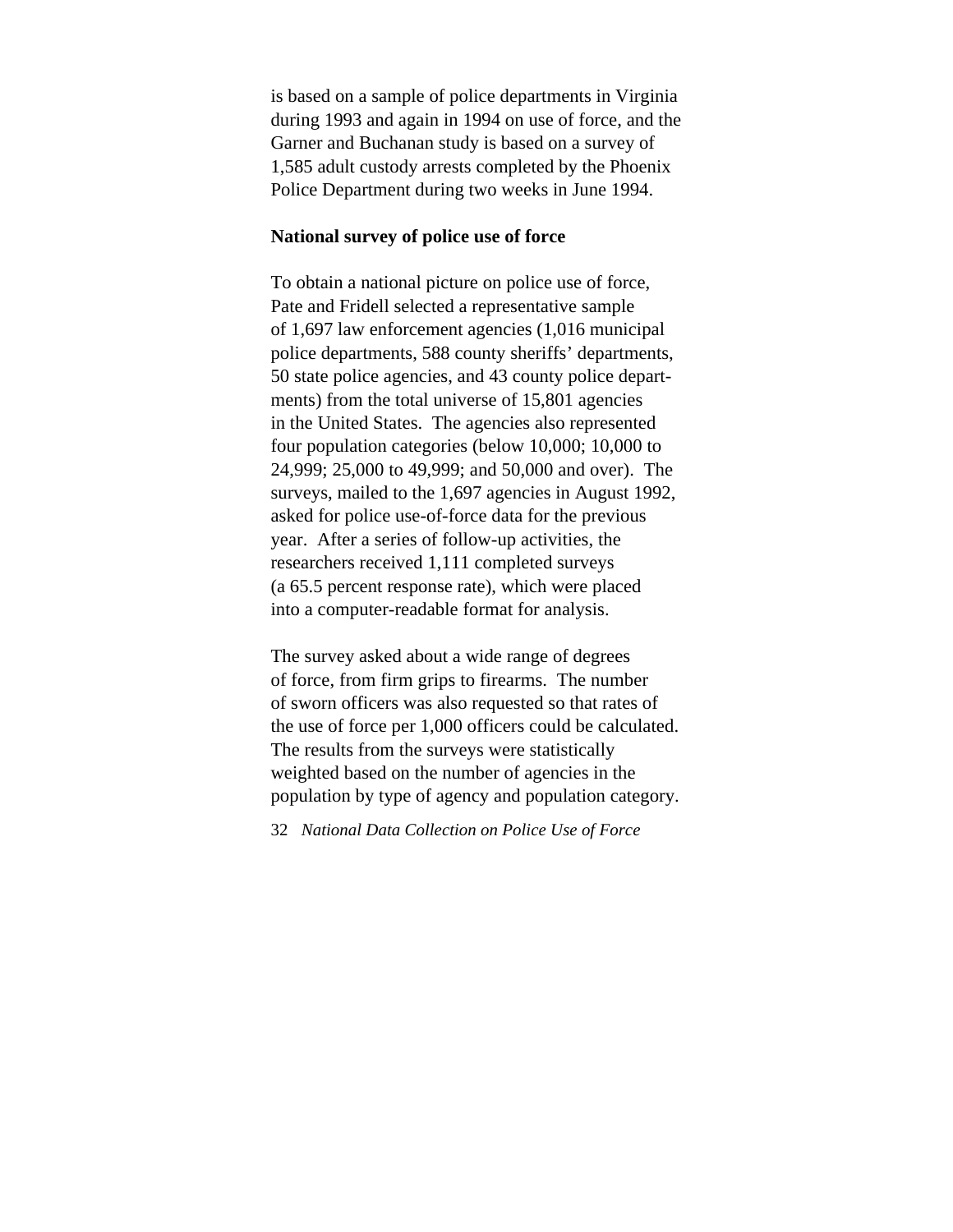Exhibit 2 shows the weighted survey results for reported incidents of police use of force per 1,000 sworn officers in city police departments (the largest category of agencies).<sup>26</sup> The order of the results is generally in line with the degree of force. That is, less serious types of force, such as handcuffs and bodily force, occur more frequently than more serious types of force, such as vehicle rammings and shooting of citizens.

The Pate and Fridell study also asked respondents to provide the number of citizen complaints of excessive force received by the agencies and the number of those complaints that were sustained.<sup>27</sup> Citizen complaints to law enforcement are one source for measuring perceived excessive use of force, although no claim is made that they provide the complete answer.

Exhibit 3 shows the rate of citizen complaints about force for the responding city police departments by sex of the complainants.<sup>28</sup> A summary calculation gives a rate of 11.3 complaints per 100,000 population. An interesting feature of Exhibit 3 is that although males represent only 48 percent of the

 $26P$ ate and Fridell, Table 6.1, p. 74. Pate and Fridell caution in their report that not all departments responding to this survey required their officers to report all uses of force.  $27$ For their survey, excessive force was defined as "police use of more force than is necessary in seizing or detaining an individual."

<sup>&</sup>lt;sup>28</sup>Pate and Fridell, Table 8.3, p. 95.

*National Data Collection on Police Use of Force* 33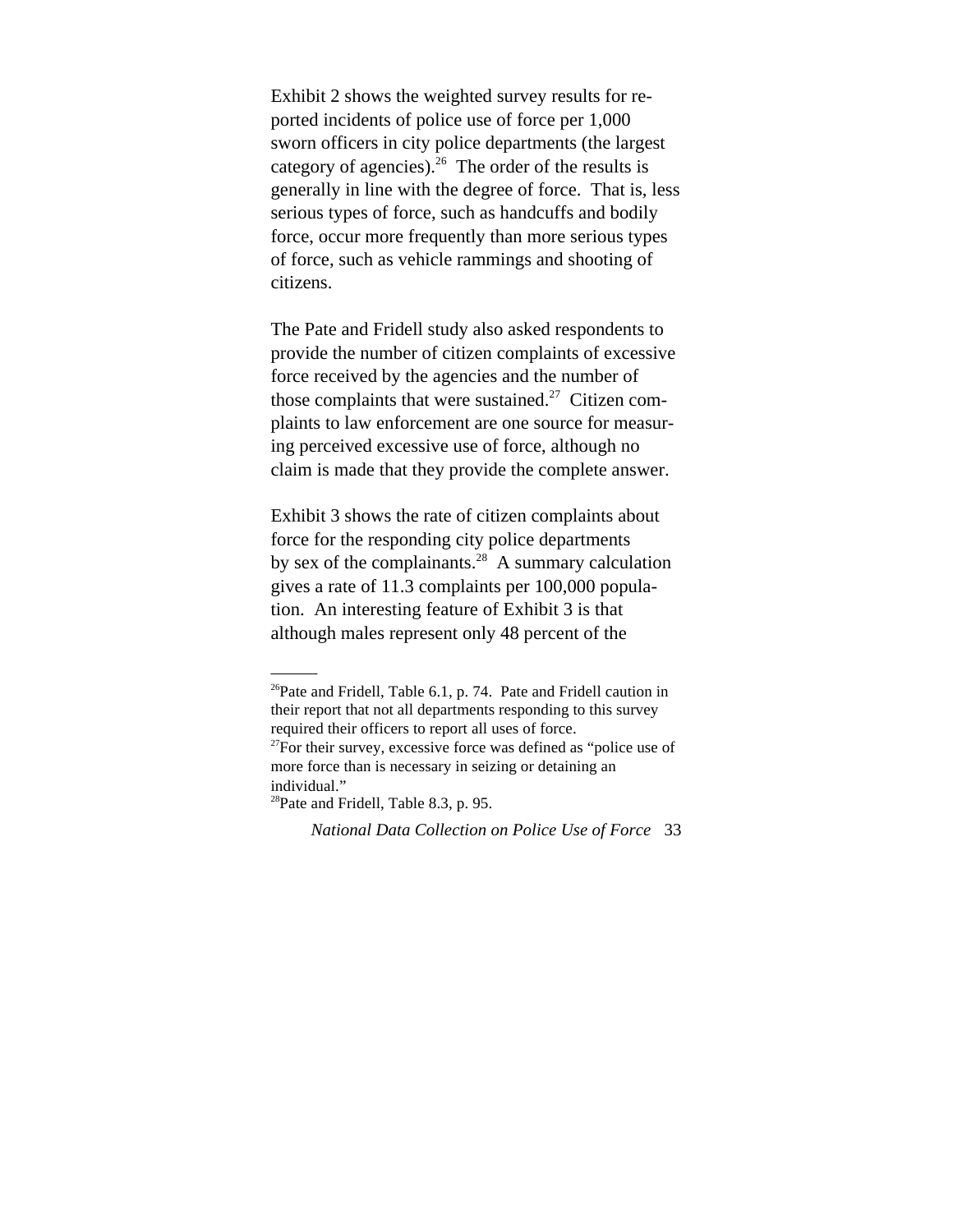|                                                    | Rate per<br>1,000<br>sworn |
|----------------------------------------------------|----------------------------|
| Type of force                                      | officers                   |
| Handcuff/leg restraint                             | 490.4                      |
| Bodily force (arm, foot, or leg)                   | 272.2                      |
| Come-alongs                                        | 226.8                      |
| Unholstering weapon                                | 129.9                      |
| Swarm                                              | 126.7                      |
| Twist locks/wrist locks                            | 80.9                       |
| Firm grip                                          | 57.7                       |
| Chemical agents (Mace or Cap-Stun)                 | 36.2                       |
| <b>Batons</b>                                      | 36.0                       |
| Flashlights                                        | 21.7                       |
| Dog attacks or bites                               | 6.5                        |
| Electrical devices (TASER)                         | 5.4                        |
| Civilians shot at but not hit                      | 3.0                        |
| Other impact devices                               | 2.4                        |
| Neck restraints/unconsciousness-rendering<br>holds | 1.4                        |
| Vehicle rammings                                   | 1.0                        |
| Civilians shot and killed                          | 0.9                        |
| Civilians shot and wounded but not killed          | 0.2                        |
|                                                    | Exhibit 2                  |

#### **Reported incidents of police use of force per 1,000 sworn officers during 1991 in city departments**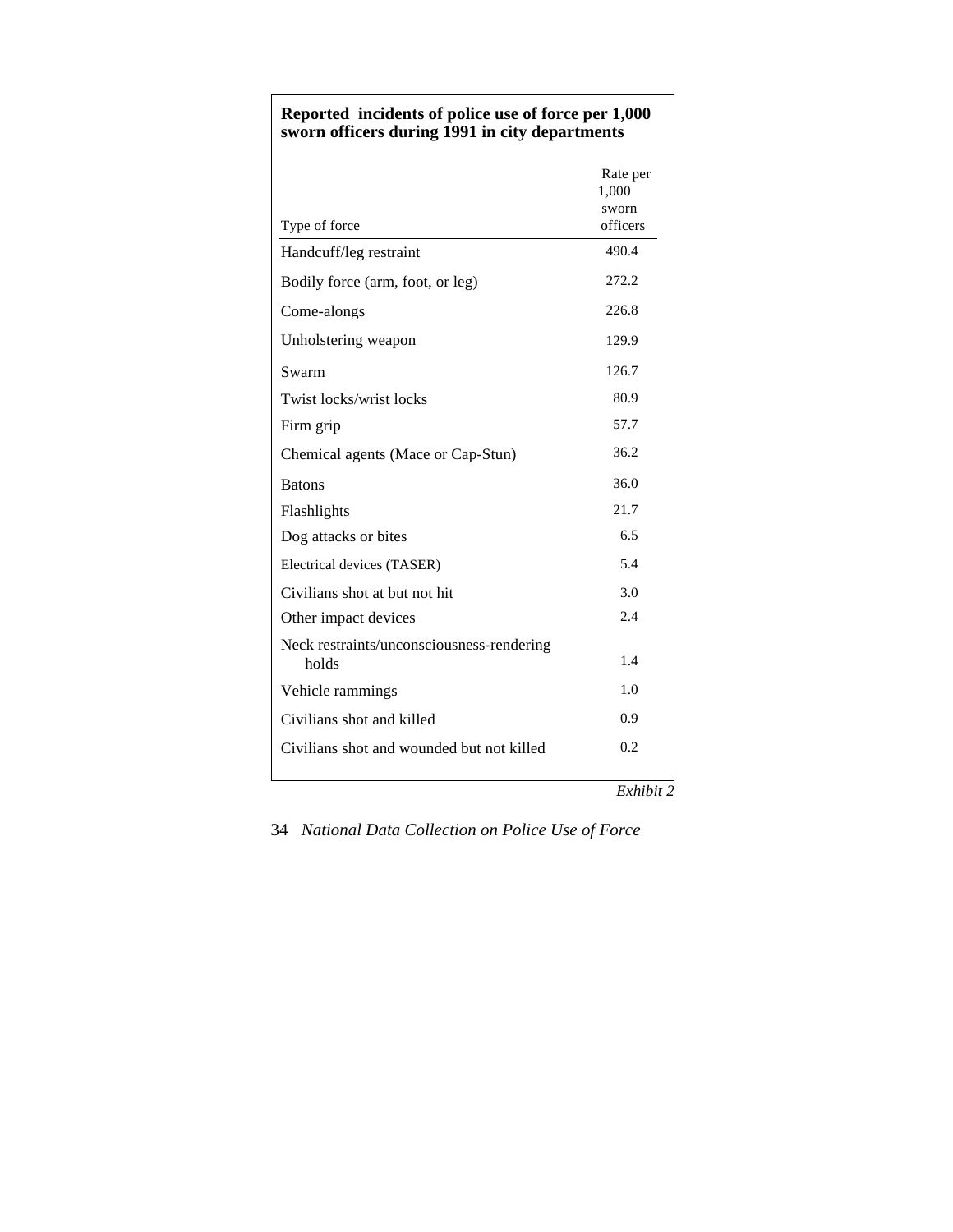general population, they account for 73 percent of the complaints and 83 percent of the sustained complaints. Males are therefore overrepresented in making complaints and sustained complaints compared to their numbers in the general population, but this result very likely reflects the overrepresentation of males in encounters with police concerning suspected crimes.

In summary, the Pate and Fridell study represents a one-year snapshot of police use of force. The research team made extensive calculations on police use of force as reported by the responding agencies and on excessive use of force as reflected by complaints to the agencies.

|                             | Number       | Percent | Number of<br>responding<br>agencies |
|-----------------------------|--------------|---------|-------------------------------------|
| <b>General population</b>   | 27,036,089   |         | 215                                 |
| Male                        | 12,910,899   | 48      |                                     |
| Female                      | 14, 125, 190 | 52      |                                     |
| <b>Complaints</b>           | 3,053        |         | 215                                 |
| Male                        | 2,224        | 73      |                                     |
| Female                      | 829          | 27      |                                     |
| <b>Sustained complaints</b> | 480          |         | 73                                  |
| Male                        | 398          | 83      |                                     |
| Female                      | 82           | 17      |                                     |
|                             |              |         |                                     |

## **Complaints and sustained complaints of excessive force for city police departments during 1991**

*Exhibit 3*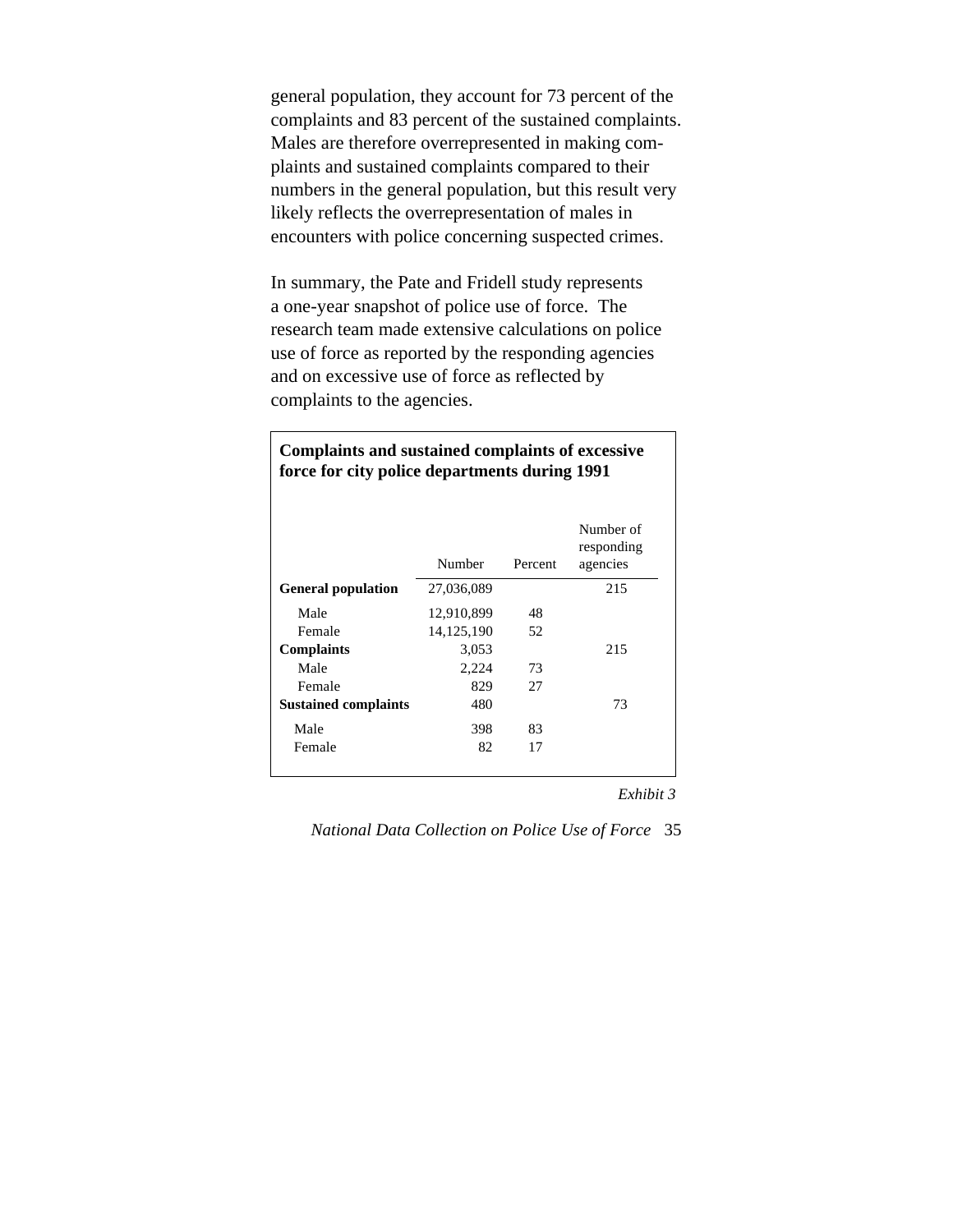#### **State survey of police use of force**

In 1993 and 1994, the Virginia Association of Chiefs of Police (VACOP) sent Use of Force Survey forms to 360 law enforcement agencies in Virginia. The forms asked for data from the previous year. VACOP received 58 completed surveys of 1992 incidents and 83 surveys of 1993 incidents, for response rates of 16.1 percent and 23.1 percent, respectively. While those response rates are much lower than VACOP desired and undermined the anticipated representativeness of the findings, the increase in response is encouraging.

Results from the most recent survey include the following:

 The responding agencies made a total of 1,101,877 arrests and used force in 1,697 arrests, or about 0.15 percent of the total. The survey from the previous year showed that 0.3 percent of arrests involved force.

 A total of 897 officers were assaulted during the year, 26 of whom were off duty at the time.

 Seventy-eight of the 83 responding agencies required written reports on all instances of use of force.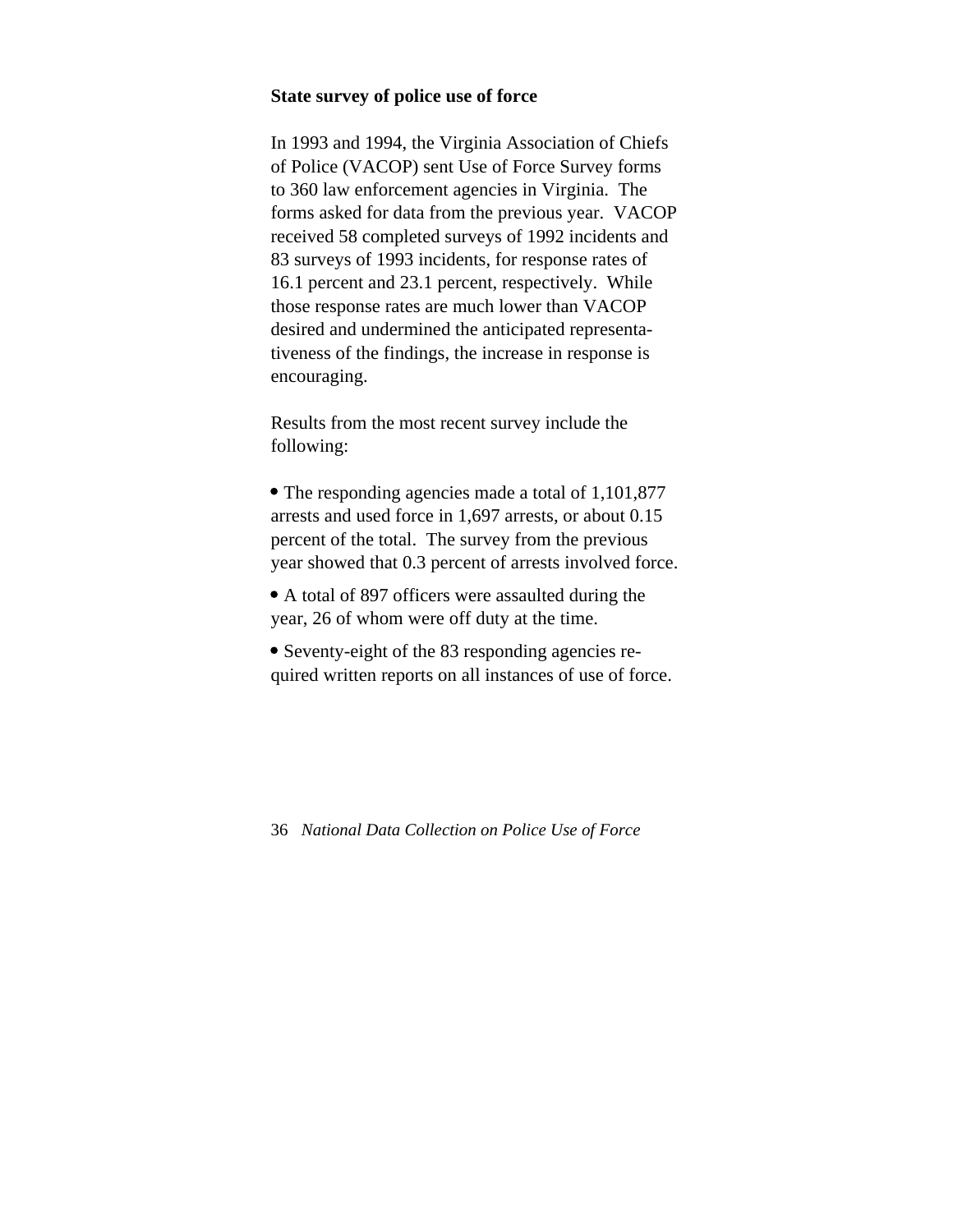The agencies received a total of 119 complaints from citizens about use of force, of which 99 complaints were determined to be unfounded and 20 were sustained. An additional 25 complaints were made from within the agencies, of which 19 complaints were determined to be unfounded and 6 were sustained.

 The median age of officers receiving complaints was 31 years, and the median length of experience was 7 years.

The interesting feature of the VACOP study lies in the organization's willingness and ability to initiate the study and its learning about the difficulties that even police professional associations encounter in trying to obtain cooperation from member agencies. On the other hand, the study had two significant limitations. The more obvious is the low response rate to the survey. The results may not be representative of all agencies in the State. In addition, the definition of *police force* is unclear in the study's report.

VACOP representatives at the Police Use of Force Workshop indicated that their initial motivation was a belief that police across the country do an outstanding job of resolving literally millions of encounters without resorting to any force. However, no data existed to prove or disprove their point. One VACOP representative stated during the meeting, "I don't believe police use of force is a widespread problem, but until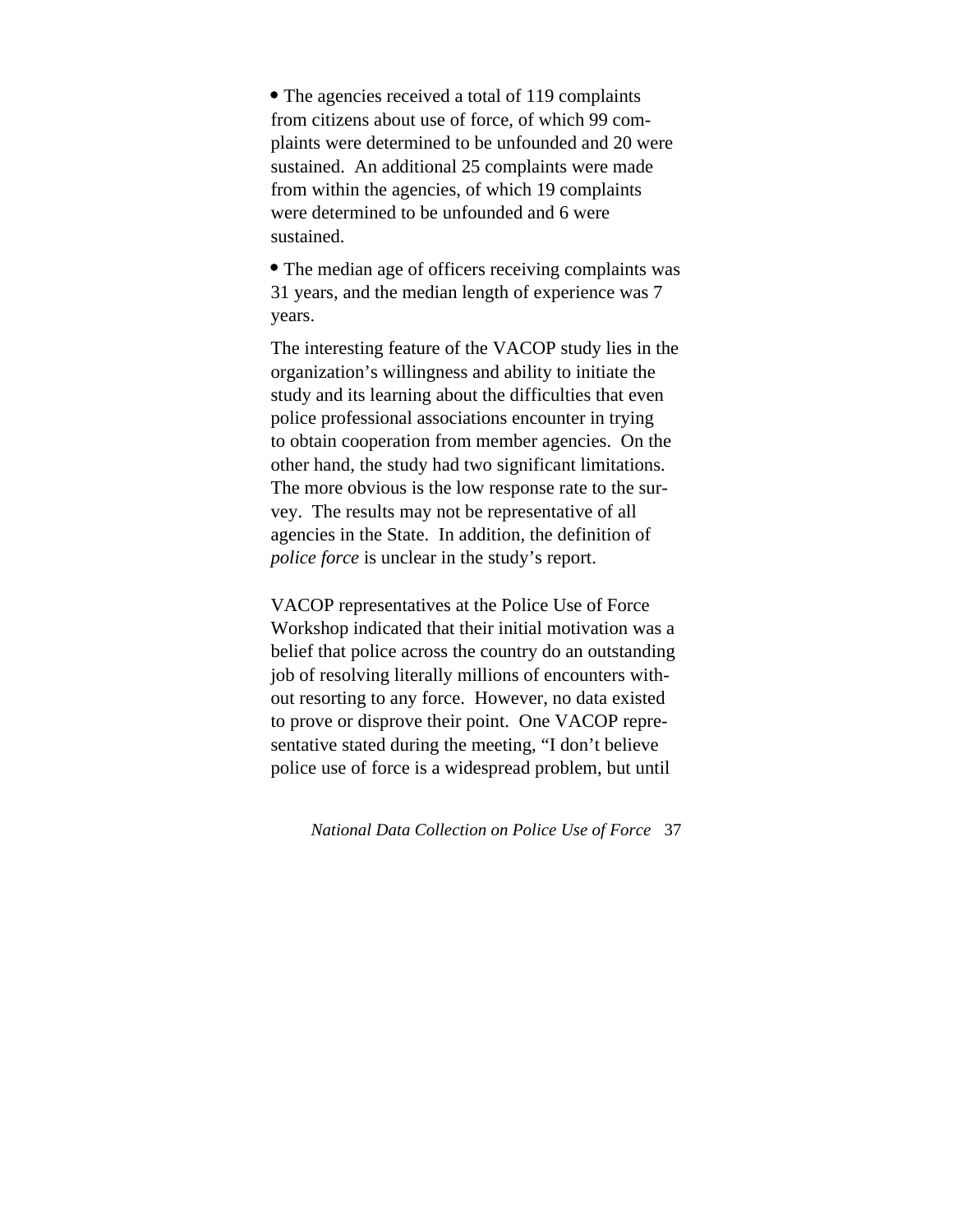we get the data, we can't prove it." Study results, however preliminary, have also proven useful with the Virginia General Assembly. Those results have restored a degree of police accountability, and the General Assembly now seeks advice from VACOP representatives on other matters.

Other participants at the meeting supported the view about the extent of police use of force. One motivation for agencies to contribute data to a national database may be to show that use of excessive force, while still serious whenever it occurs, is not a frequent event.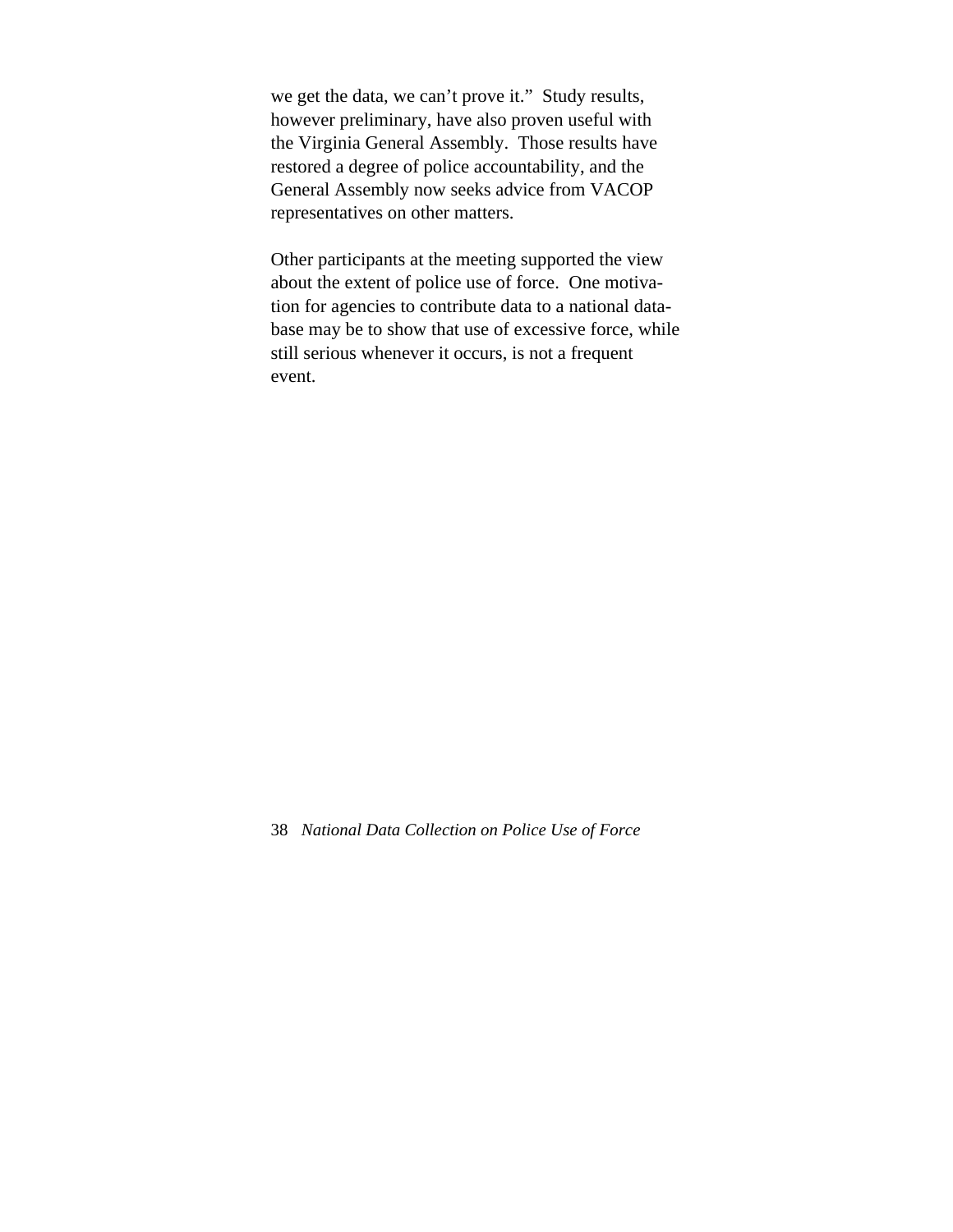#### **Local survey of police use of force**

During two weeks in June 1994, a research team in Phoenix collected data on 1,585 adult custody arrests to measure the extent and types of force applied by and against police officers in the Phoenix Police Department.<sup>29</sup> These arrests represented 85% of the total adult custody arrests for the two-week period, and purposely did not include citation and warrant arrests. The study aimed at describing the amount of force used and the characteristics of arrest situations in which force was applied. Officers completed a two-page form on adults arrested and taken into custody during the 2-week period. The form included sections for recording types of force used (voice, restraints, and weapons), injuries given and received, and medical attention given and received.

As stated in the executive summary of the final report

> During arrests in this study, officers used threats or shouts less than 4% of the time, pursued a fleeing suspect 7% of the time, placed handcuffs or restraints on 77% of the suspects, used a weaponless tactic (holding, hitting, etc.) 17% of the time, threatened

<sup>&</sup>lt;sup>29</sup>The research team included Joel Garner and Jeffrey Fagan (Rutgers University); Tom Schade, John Hepburn, and Aogan Mulcahy (Arizona State University); and John Buchanan and Richard Groeneveld (Phoenix Police Department).

*National Data Collection on Police Use of Force* 39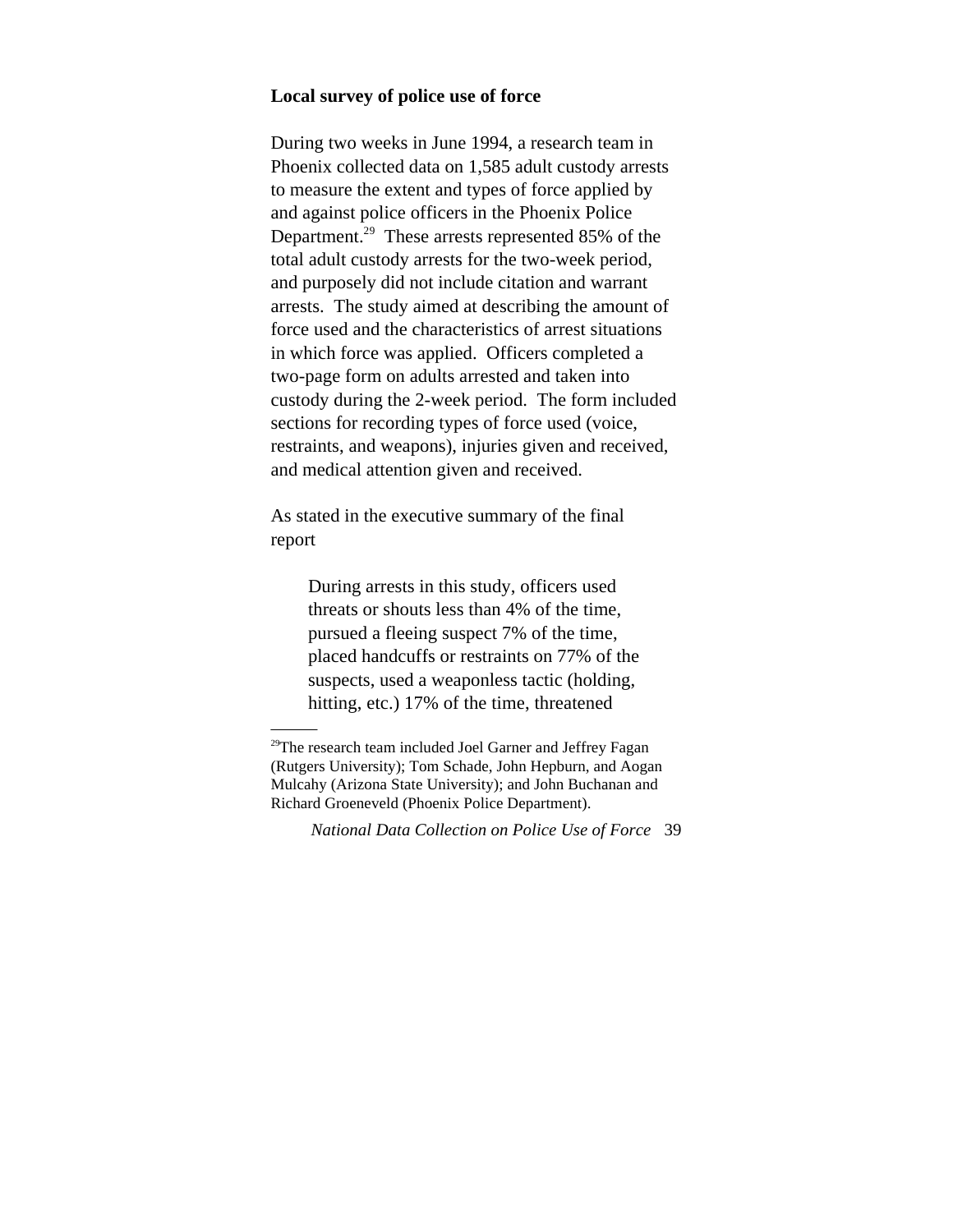to use a weapon in 3.7% of the arrests, and used a weapon in 2 percent of the arrests. The most frequent weapon threatened was a handgun (45 arrests); the most frequent weapon used was a flashlight (12 arrests). In 20% of the adult custody arrests, no restraint was used.<sup>30</sup>

The research team also developed three measures of force used by police officers: physical force, a continuum of force, and maximum force. Similar measures were developed for force used by suspects. As an example of the results, 22% of the arrests involved physical force by police and 14% involved physical force by arrestees. For arrestees, physical force included

(1) use of any weaponless tactic (grabbing, pushing, hitting, etc.) and

(2) use, threatened use, or possession of a weapon.

For police, physical force meant —

(1) use of severe restraints (handcuffs, hobbles, leg cuffs, and body restraints),

(2) use of any weaponless tactic, and

(3) use or threatened use of a weapon.

<sup>&</sup>lt;sup>30</sup>Garner and Buchanan, p. 6.

<sup>40</sup> *National Data Collection on Police Use of Force*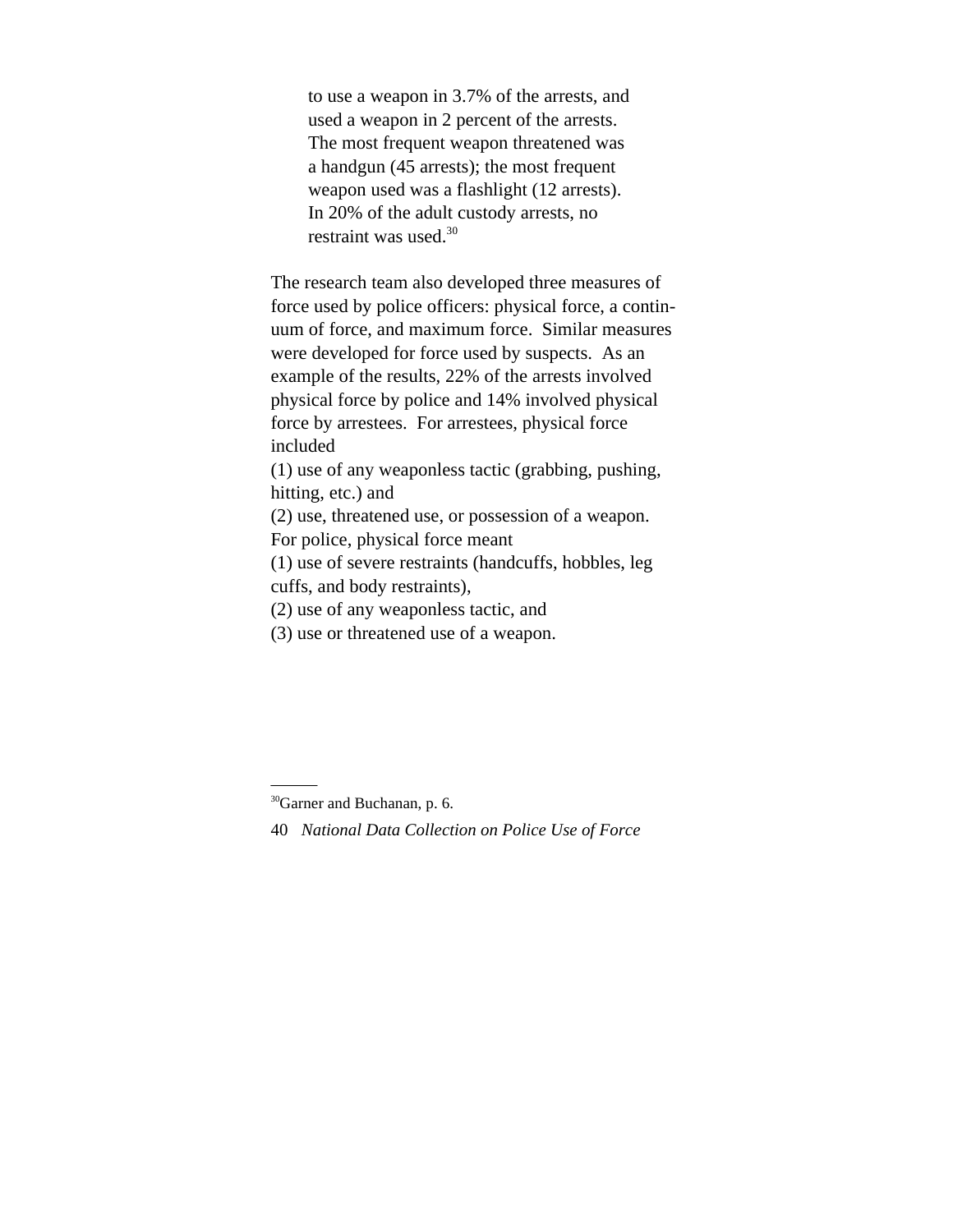The research team drew three important inferences from their study:

 Force is used infrequently by Phoenix police officers and, when used, is typically at the lower end of the defined measures of force.

• The single most frequent weapon used in arrests is the flashlight. This result raises concerns about training because the current training program provides limited guidance on the use of a flashlight as a weapon.

• The single best predictor of police use of force is whether the suspect used force. Other predictors of police use of force are these: the suspect is involved with a gang; the suspect is impaired by alcohol; the suspect is known to be resistive, assaultive, or armed with a weapon; both the suspect and police officer are male; and the offense suspected is violent.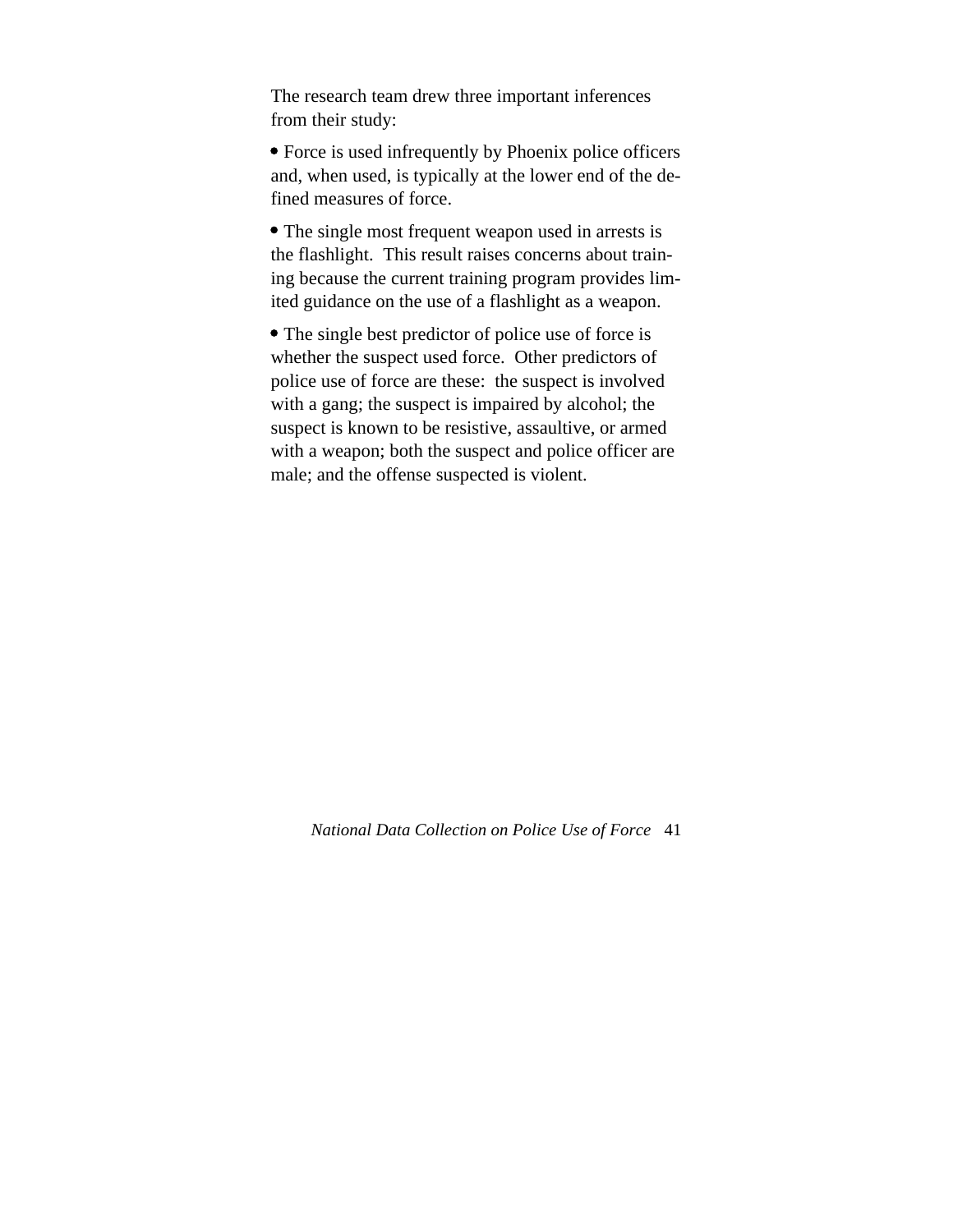# **Data collection challenges**

Collection of data on police use of force presents several difficulties, starting with issues of definition. In this section, we explore five key data collection issues:

- Definitions of use of force
- Incident versus aggregate level data submission
- Rates of police use of force
- Misapplications of use-of-force data
- Anonymity of submitting agencies

The purpose of this section is to raise issues, not to provide solutions. Indeed, each of the topics has already received considerable discussion in the literature and will be the subject of research and debate for many more years. It is important, however, to understand the concerns of law enforcement administrators, researchers, and federal agencies regarding what data are needed and how those data will eventually be used. Decisions on those issues will eventually shape the collection of national statistics on police use of force.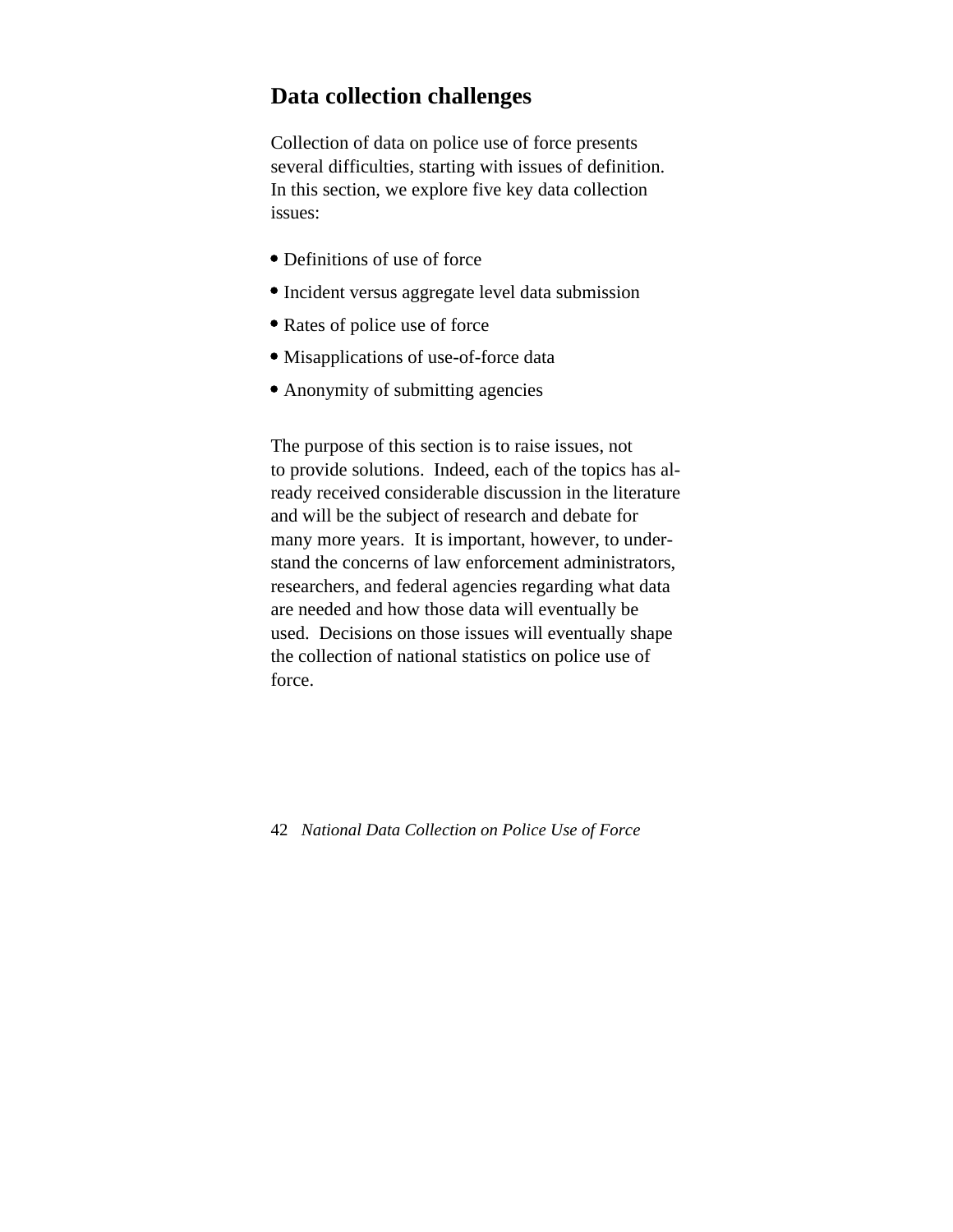#### **Definitions of use of force**

In deciding what data are to be collected and how, three terms must be differentiated: *police use of force, excessive use of force,* and *use of excessive force.* The differences are more than an exercise in twisting words and lie at the core of data collection issues.

Jerome H. Skolnick and James J. Fyfe note the following about the need for the use of force in police work:

As long as some members of society do not comply with law and resist the police, force will remain an inevitable part of policing. Cops, especially, understand that. Indeed, anybody who fails to understand the centrality of force to police work has no business in a police uniform.<sup>31</sup>

While most police administrators and social scientists would agree with that statement, they would undoubtedly differ on exactly what constitutes force. Skolnick and Fyfe start with the *mere presence* of uniformed officers and marked patrol cars as expressions of force because they affect citizens' conduct. Force escalates from there to polite verbalization (for instance, persuasively asking someone to do something), strong verbal commands (direct orders in a commanding

<sup>31</sup>Jerome H. Skolnick and James J. Fyfe, *Above the Law: Police and the Excessive Use of Force* (New York: The Free Press, 1993), p. 37.

*National Data Collection on Police Use of Force* 43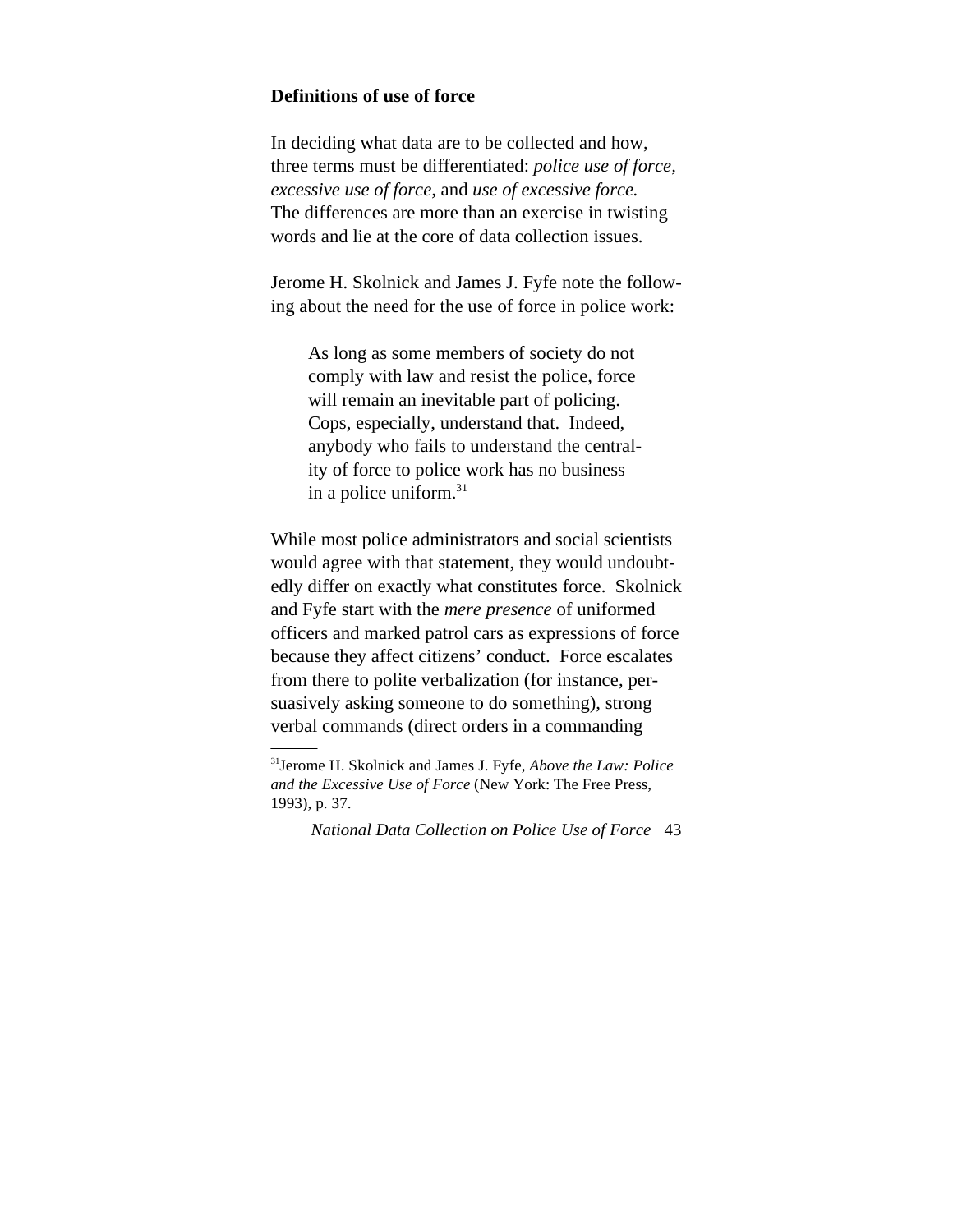voice), firm grips on parts of the body (for example, moving someone along by gripping the elbow or shoulder), pain compliance techniques (hammerlocks or finger grips, for instance), impact techniques (for example, with kicks or batons), use of less-thanlethal weapons (chemical sprays or electronic stun guns, for example), and use of deadly weapons (discharge of firearms).

Any data collection effort on police use of force requires decisions on the specific types of force that will be included. In their study on force, Pate and Fridell collected data on the use of electrical devices (TASERs and stun guns), chemical agents (Mace and pepper spray), batons, metal flashlights, twist locks/ wrist locks, $32$  swarms,  $33$  firm grips, neck restraints or unconsciousness-rendering holds (carotid sleeper or choke hold), handcuffs, leg restraints, comealongs, $34$  dog attacks, $35$  vehicle rammings, and firearms. The list reflects the diversity of approaches available to police in applying force and the comprehensiveness needed in a data collection effort on police use of force.<sup>36</sup>

<sup>&</sup>lt;sup>32</sup>These are techniques involving twisting the wrist of a suspect.

<sup>&</sup>lt;sup>33</sup>Several officers surround, immobilize, and handcuff a suspect. <sup>34</sup>Application of a pain-inflicting hold to the hand or wrist

to compel movement.

<sup>&</sup>lt;sup>35</sup>Use of K-9 dogs to chase and disable a suspect. <sup>36</sup>Pate and Fridell, p. 63.

<sup>44</sup> *National Data Collection on Police Use of Force*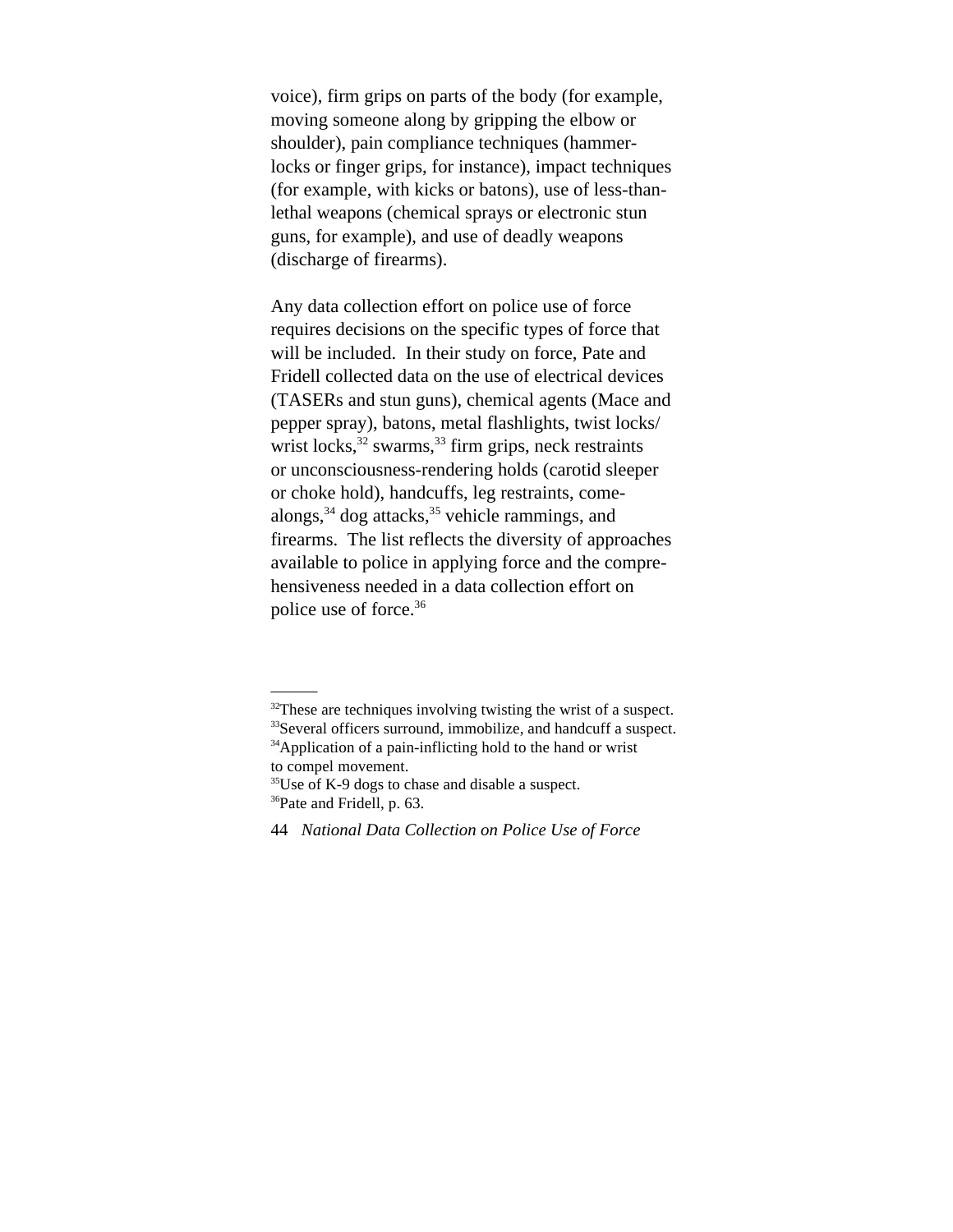For some people, the inclusion of flashlights and vehicle rammings may raise eyebrows because we do not ordinarily think of metal flashlights and vehicles as weapons. Departments issue flashlights for the specific purpose of providing illumination. However, the flashlight may be the only item available to an officer in an emergency. Research shows that metal flashlights have the potential to produce more bodily harm than most batons.<sup>37</sup> Most police department policies prohibit the use of metal flashlights except for illumination and as defensive weapons when absolutely necessary and only until other means become available. Metal flashlights, batons, and other blunt objects, when used for head strikes, are typically recognized as lethal weapons.

Police pursuits of suspects in vehicles, so-called *hot pursuits*, occur when suspects in vehicles leave the scene rather than face a police officer. A pursuit ensues if the officer feels obligated to stop the suspect, and some pursuits end when the police vehicle rams the other vehicle. Many police guidelines state that a pursuit should not begin, or should be terminated, when the risk created by driving exceeds the need for immediate apprehension of the suspect. In an insightful analysis of issues surrounding pursuits, Alpert and

<sup>&</sup>lt;sup>37</sup>Terry C. Cox, Jerry S. Faughn, and William M. Nixon, "Police" Use of Metal Flashlights as Weapons: An Analysis of Relevant Problems," *Journal of Police Science and Administration,* 13(3) 1985: 244-50.

*National Data Collection on Police Use of Force* 45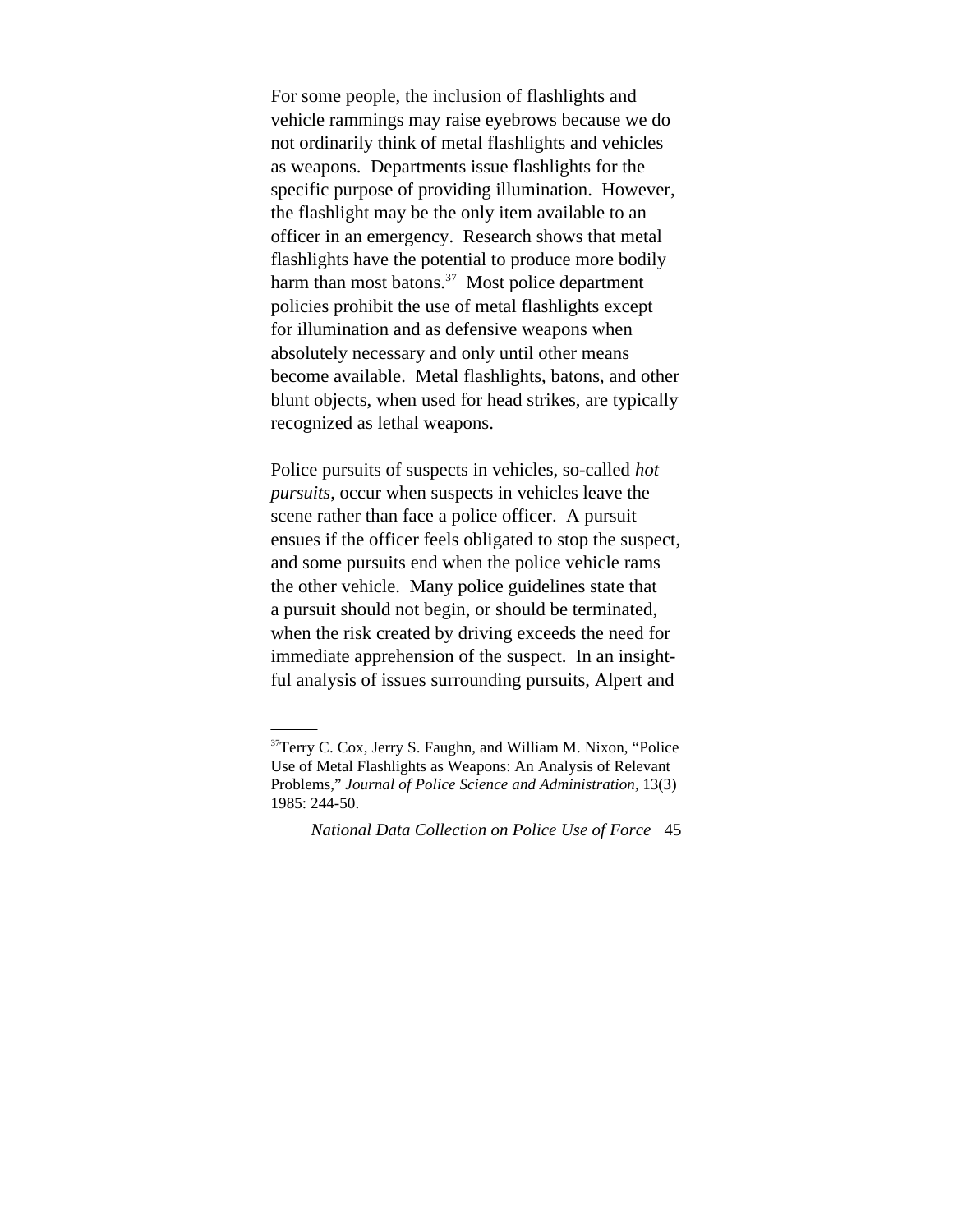Fridell (1992) view police vehicles and firearms as police instruments of deadly force.<sup>38</sup>

*Use of excessive force* means that police applied too much force in a given incident, while *excessive use of force* means that police apply force legally in too many incidents. Beyond the fact that force pertains to any of the above instruments, researchers do not agree on how to measure and obtain data on these two important topics. For example, Carl B. Klockars defines *excessive force* as "the use of any more force than a highly skilled police officer should find necessary to use in that particular situation."<sup>39</sup> To be sure, his prescription is not that departments punish officers, but that they help enhance officers' professionalism when high standards are not quite met. Fyfe distinguishes between two types of excessive force.

*Extralegal violence* (i.e., brutality) is "the willful and wrongful use of force by officers who knowingly exceed the bounds of their office," while *unnecessary force* "occurs when well-meaning officers prove incapable of dealing with the situations they encounter without needless or too hasty resort to force."<sup>40</sup>

Control," in *And Justice for All,* pp. 17-18.

<sup>38</sup>Geoffrey P. Alpert and Lorie A. Fridell, *Police Vehicles and Firearms: Instruments of Deadly Force* (Prospect Heights, Illinois: Waveland Press, Inc., 1992). 39Carl B. Klockars, "A Theory of Excessive Force and Its

<sup>40</sup>James J. Fyfe, "Training to Reduce Police-Civilian Violence," in *And Justice for All*, p. 163.

<sup>46</sup> *National Data Collection on Police Use of Force*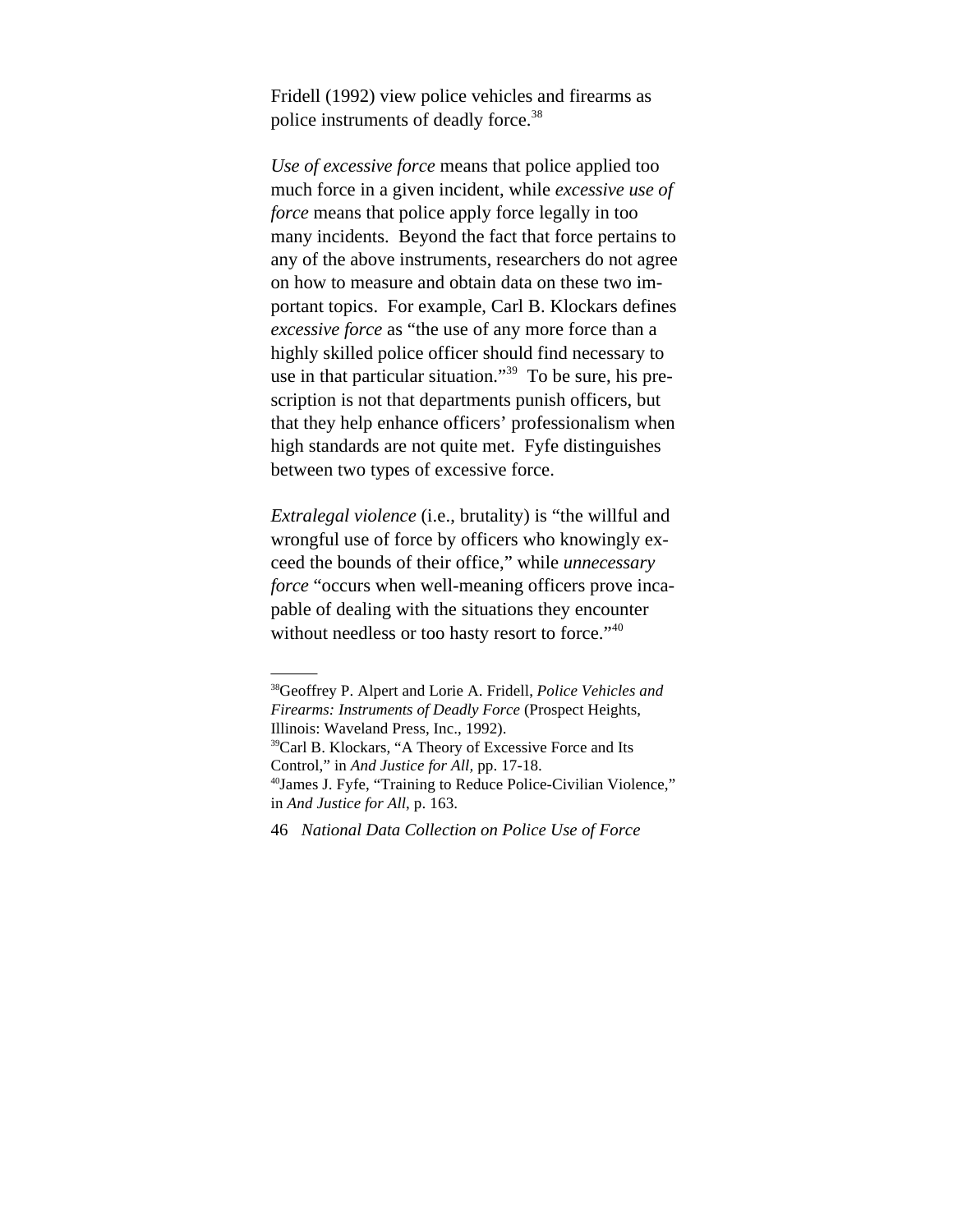Regardless of the specific definition, researchers face many problems on how to collect data about excessive force. The primary problem is that classifying an incident as involving excessive force is a judgment call. The "facts" of an incident are subject to interpretation, especially when police and citizens view circumstances differently. Police will sometimes disagree among themselves, although often not publicly, about what constitutes appropriate coercive force in a given situation. Therefore, classification errors will inevitably occur, and the impact of those errors will depend on the eventual use of the resulting data.

The incidence of *excessive use of force* should be important to police departments because it may serve as an indicator of weak policies on use of force; weak enforcement of policies; inadequate training, supervision, or equipment; or potentially violent police officers. As Geller and Toch point out, the officer "who uses legitimate force quite often may be a folk hero to many in the organization and the neighborhood but is generally understood by thoughtful, experienced practitioners to be tempting fate."<sup>41</sup> The 1991 report by the Independent Commission on the Los Angeles

<sup>41</sup>William A. Geller and Hans Toch, "Improving Our Understanding and Control of Police Abuse of Force: Recommendations for Research and Action," in *And Justice for All*, p. 279.

*National Data Collection on Police Use of Force* 47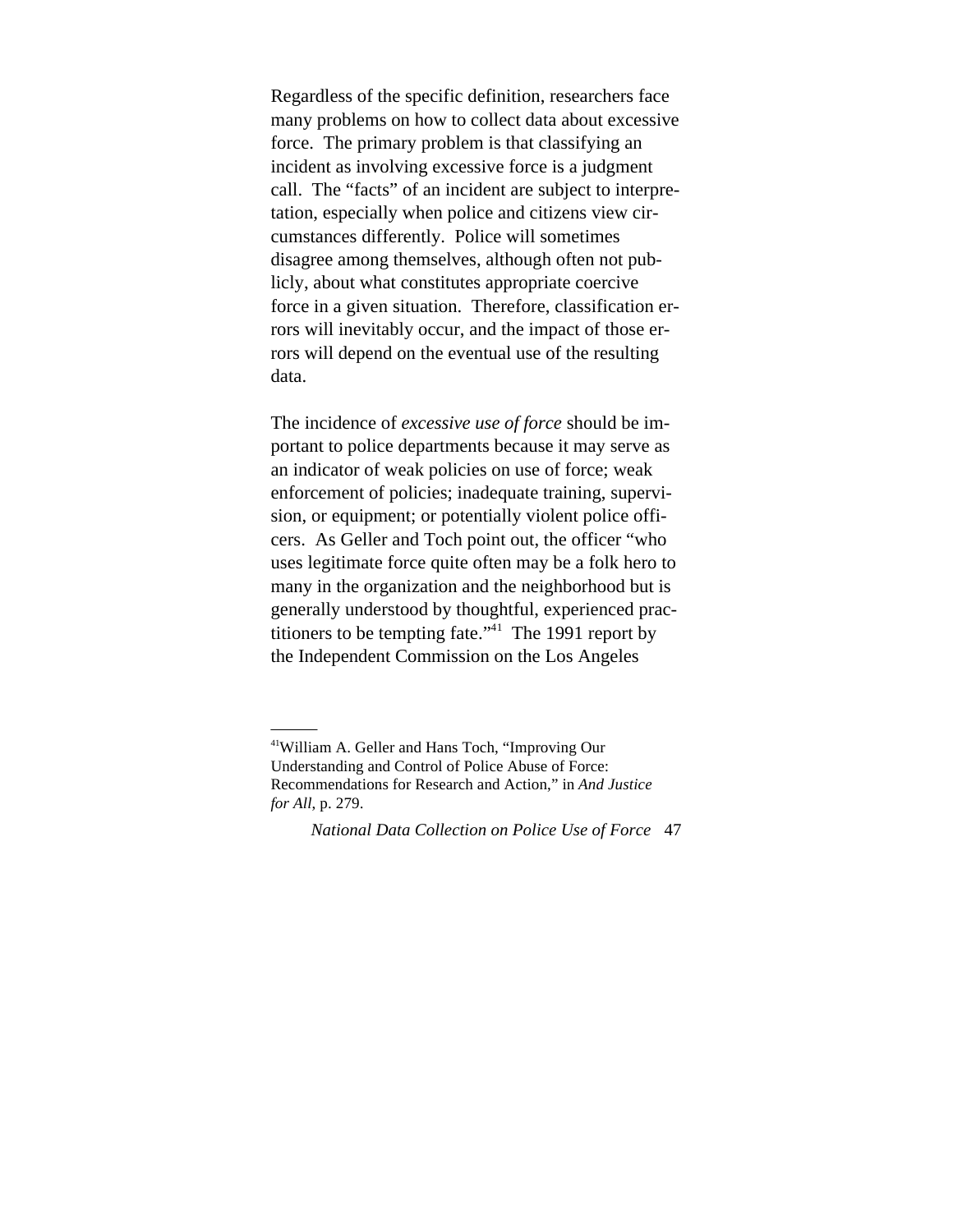Police Department (usually called the Christopher Commission report), concluded that officers who use force at an above average rate may tend eventually to use excessive force. That is, excessive use of force may lead to use of excessive force.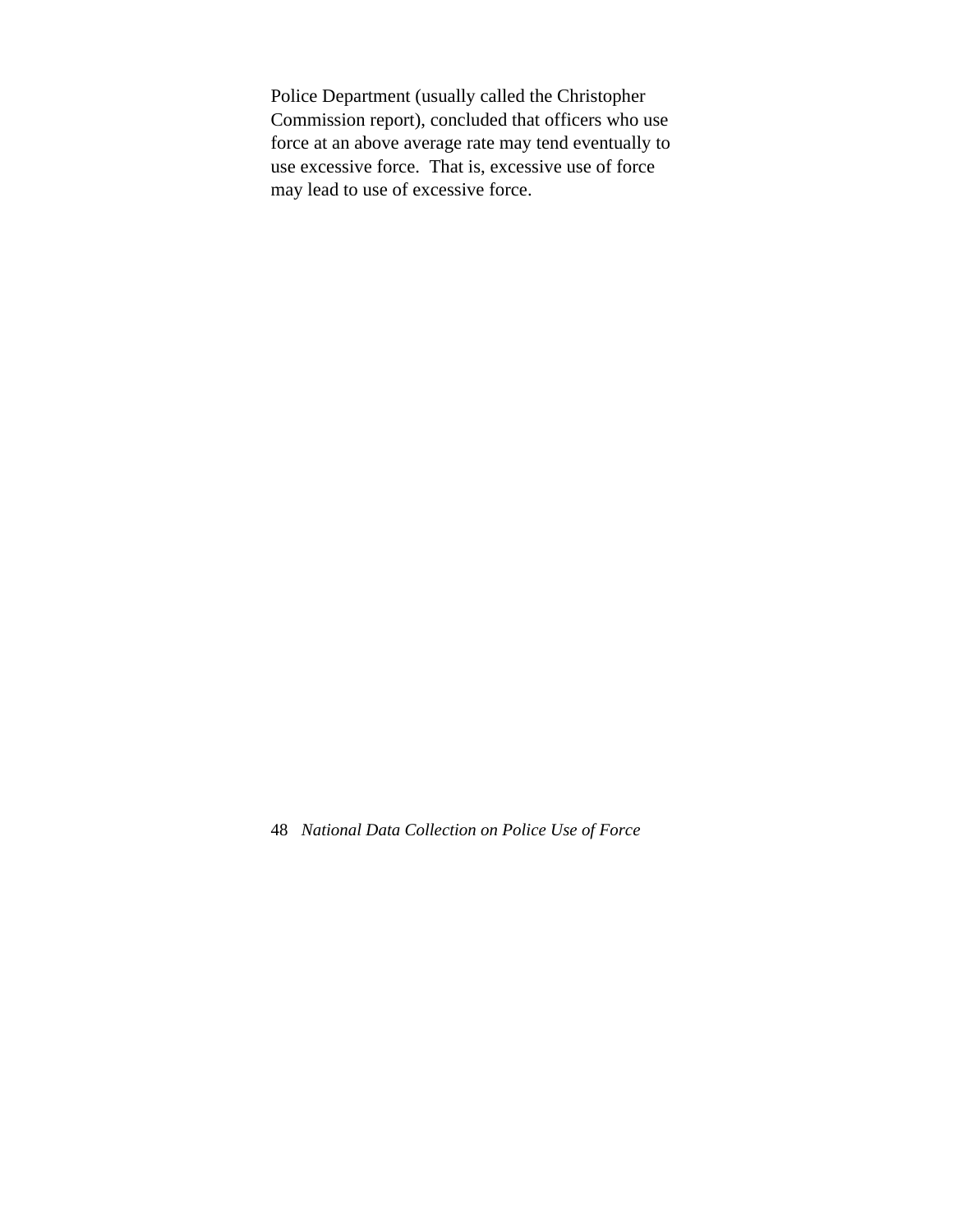### **Incident-level versus aggregate-level data submission**

Assuming that acceptable definitions are developed, information on police use of force could be provided to a national database in two ways. One approach is to provide detailed data on each incident in which police force was applied or on each person against whom or by whom force was applied. Data could include date, time, number of officers involved, type of encounter, officer characteristics (age, race, sex, number of years in department), participant characteristics (age, race, sex), and other important descriptors.

The other way — the aggregate approach — is to provide tabulations on the number of incidents in which police force was applied or the number of persons against whom or by whom force was applied. The amount of data would be more limited than with incident-level data. Aggregate data might include, for example, only the tabulations by month, type of encounter, and individual participant or officer characteristics (age, race, sex).

Incident-level data provide a richer database for analysis and minimize the risk of overlooking important nuances of police-citizen encounters. Numerous cross-tabulations can be developed showing, for example, the relationships between characteristics of officers and participants by types of encounters. The disadvantage is that requesting incident-level data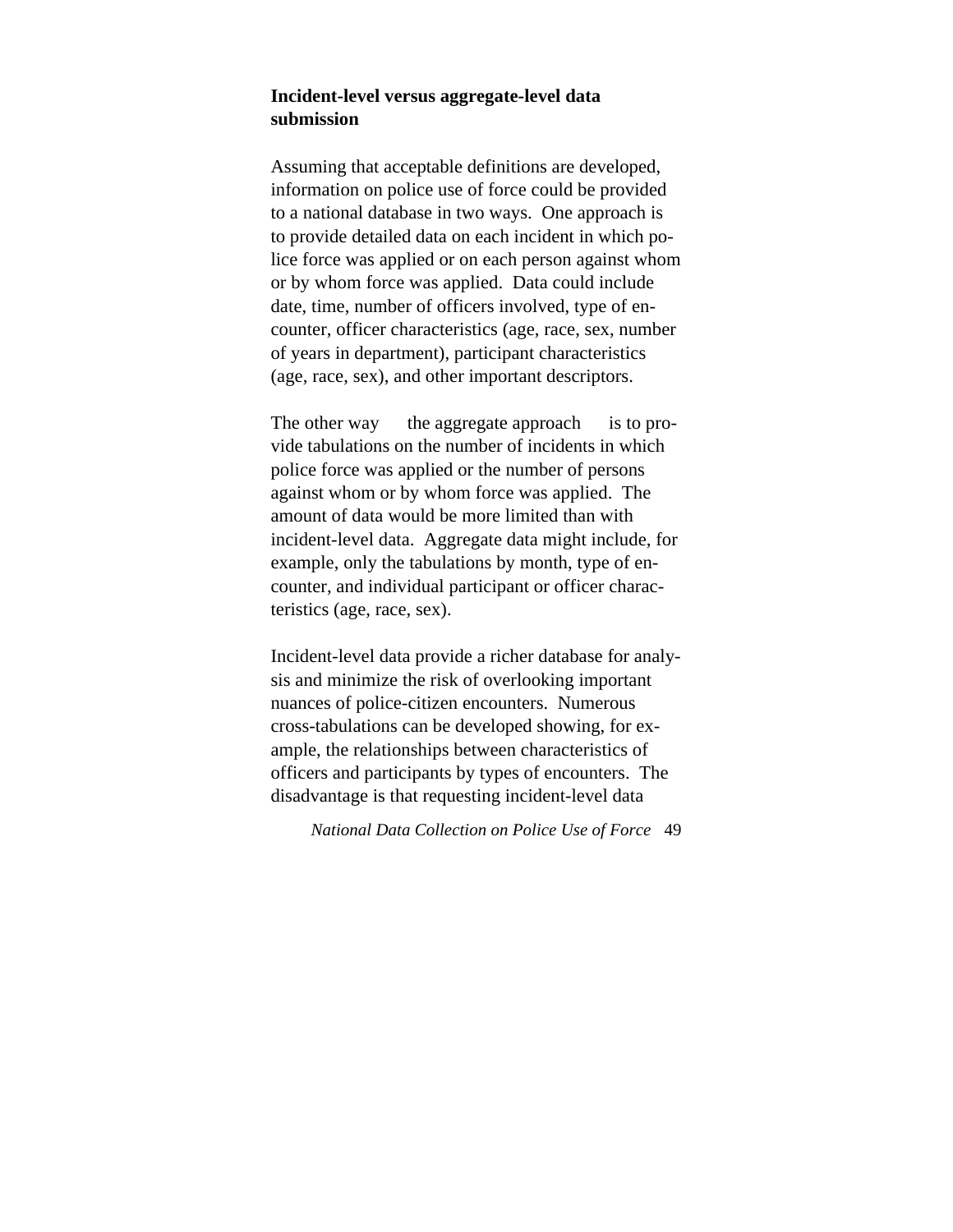places a greater burden on local police departments, which must collect the details of each incident. However, progressive police agencies may already collect such data for purposes of internal efforts to upgrade performance.

Tabulating data at the aggregate level does not necessarily require having incident data because tallies can be made with work sheets. Small departments may find it easier to develop aggregate data because they have proportionately fewer incidents to report. The disadvantage is that aggregate data limit the variety and depth of analysis. Cross-tabulations are restricted to the tables provided in the data collection phase.

By way of comparison, law enforcement agencies can now provide UCR data as either incident records or aggregated data. The traditional approach is at the aggregate level and is accomplished by providing UCR data in the form of monthly tabulations on the number of crimes by category and on the number of arrests by crime category, sex, race, and age. Since January 1989, the FBI has accepted data in an incident format under the National Incident-Based Reporting System (NIBRS). NIBRS has been introduced because of a strongly held belief that eventual use of an incident-based system is needed to address a number of pressing national, State, and local policy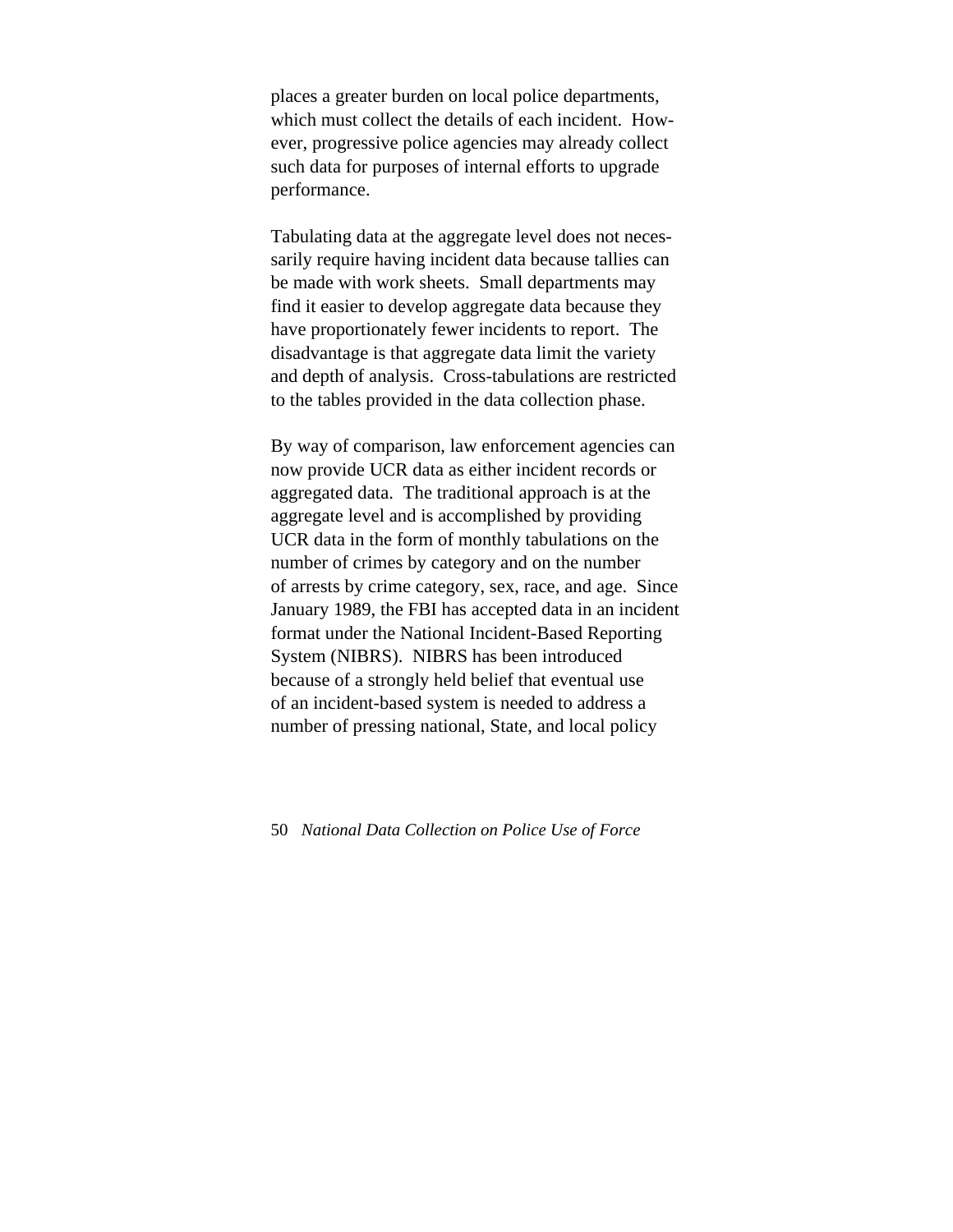questions about crime and its control. Law enforcement agencies choosing the NIBRS approach must provide the data in a format described in FBI publications.42 Law enforcement acceptance of the NIBRS program has been limited, especially among large agencies.

<sup>42</sup>See *Volume 1: Data Collection Guidelines, National Incident-Based Reporting System,* Federal Bureau of Investigation, July 1988.

*National Data Collection on Police Use of Force* 51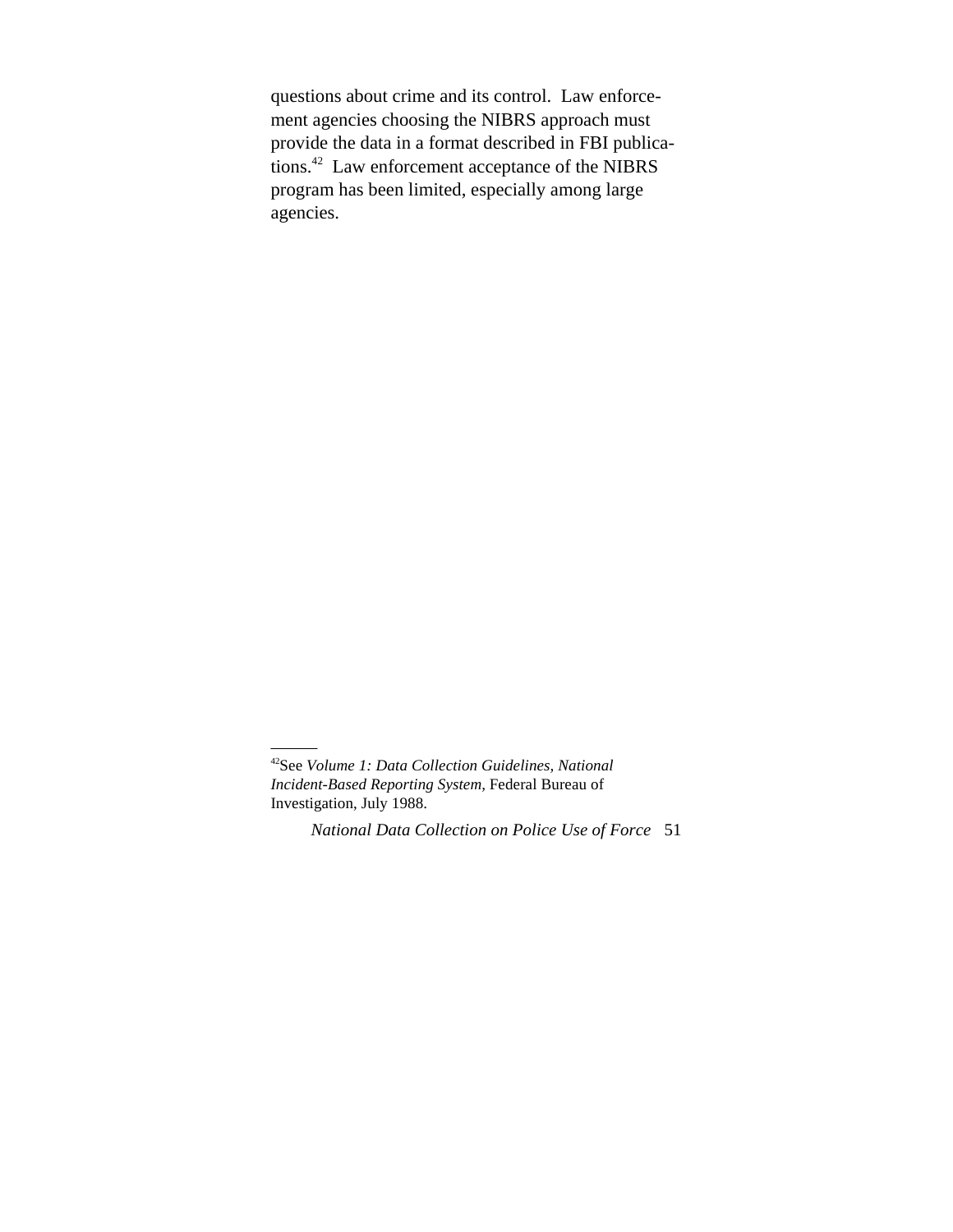#### **Rates of police use of force**

After collecting use-of-force data, one of the most common analytical tools for making sense of the wealth of information obtained is the calculation of rates. However, an understanding of the underlying features of rates is important, especially when underlying incidents involve several officers and subjects. For example, three officers arriving at a bar fight may arrest four people and use force on two of them. The incident may be viewed as a single encounter involving use of force, as two arrests with force and two arrests without force, or as three officers using force. The usual data collection guideline is to capture all information about the incident so that tabulations and rates can be determined. Tabulations show one view of the data by indicating the number of incidents with use of force, the number of arrestees against whom force was applied, and the number of officers who used force. As with the Christopher Commission report, the conclusion might be that a small number of officers account for a majority of the uses of force.

Calculating rates requires more information but provides a better picture and reduces the risks of unfair comparisons between jurisdictions. The numerator for a rate may be the number of persons, number of officers, number of arrests, or number of incidents involving force for a given period. The denominator represents the corresponding total number of persons, officers, arrests, or incidents for the same period. The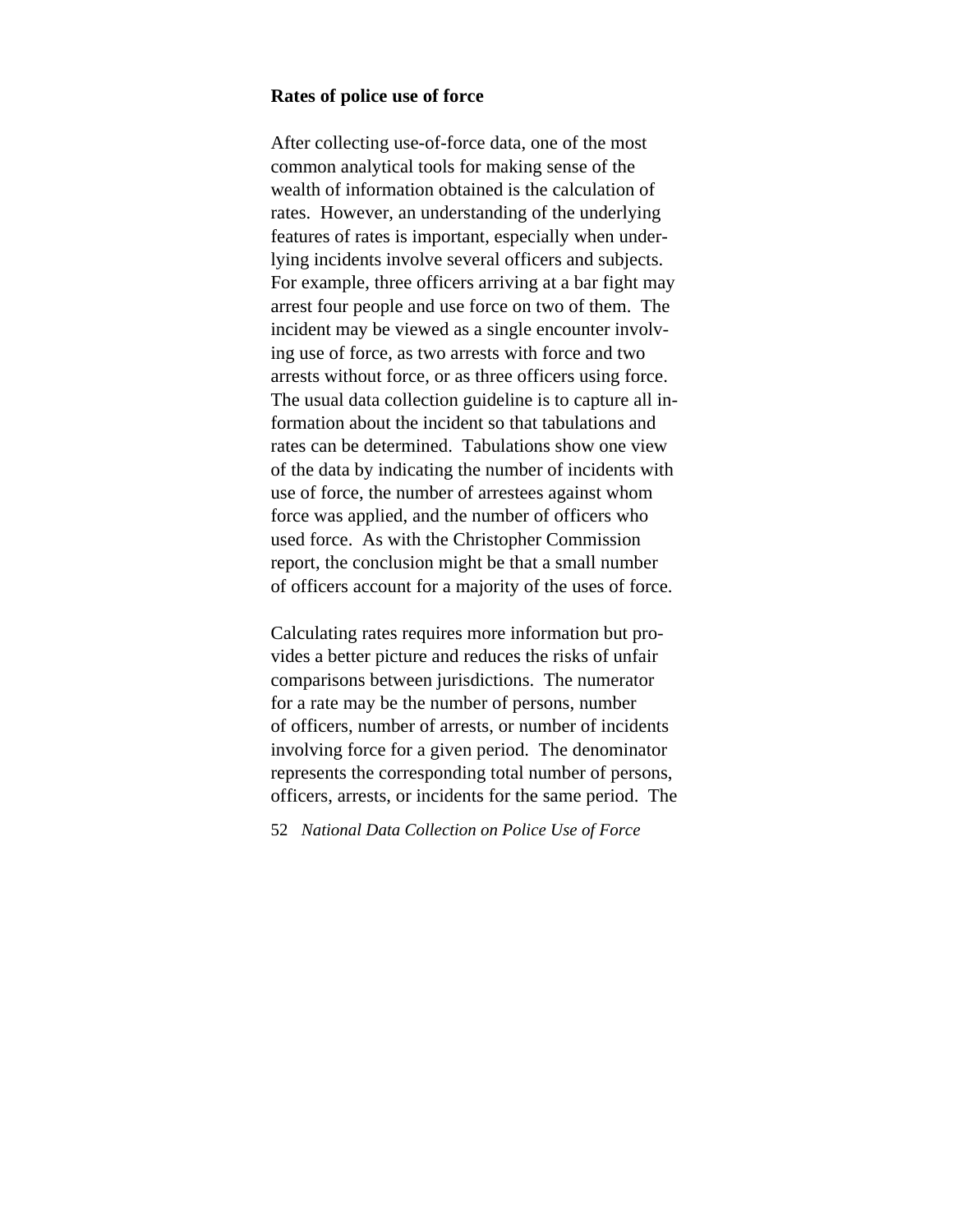rate for a given period, such as a month, is simply the quotient of these two numbers. While the number of arrests will change from one month to the next, the use-of-force rate may remain constant. The rates may be useful for several reasons, including the determination of excessive use of force, identification of officers with higher than average rates and detection of rate increases, which may indicate a need for training or policy changes.

The selection of the denominator may also depend on the objectives of a study or research project. For example, Pate and Fridell asked law enforcement agencies in their survey to provide the number of citizen complaints received during 1991 and the number of sworn officers in the department for that year. In their final report, they presented both the number of complaints received and the rate of complaints per 1,000 sworn officers. The rates provided a basis of comparison across departments of different sizes.

Other rates calculated by changing the denominator may also be useful to a police department. For example, rates could be calculated based on the number of calls for service, adult population in the jurisdiction, specific types of incidents (for instance, domestic situations), special populations (ages 18 to 24, for example), and others. The results might prove beneficial in allocating resources and in deciding how different types of situations should be handled.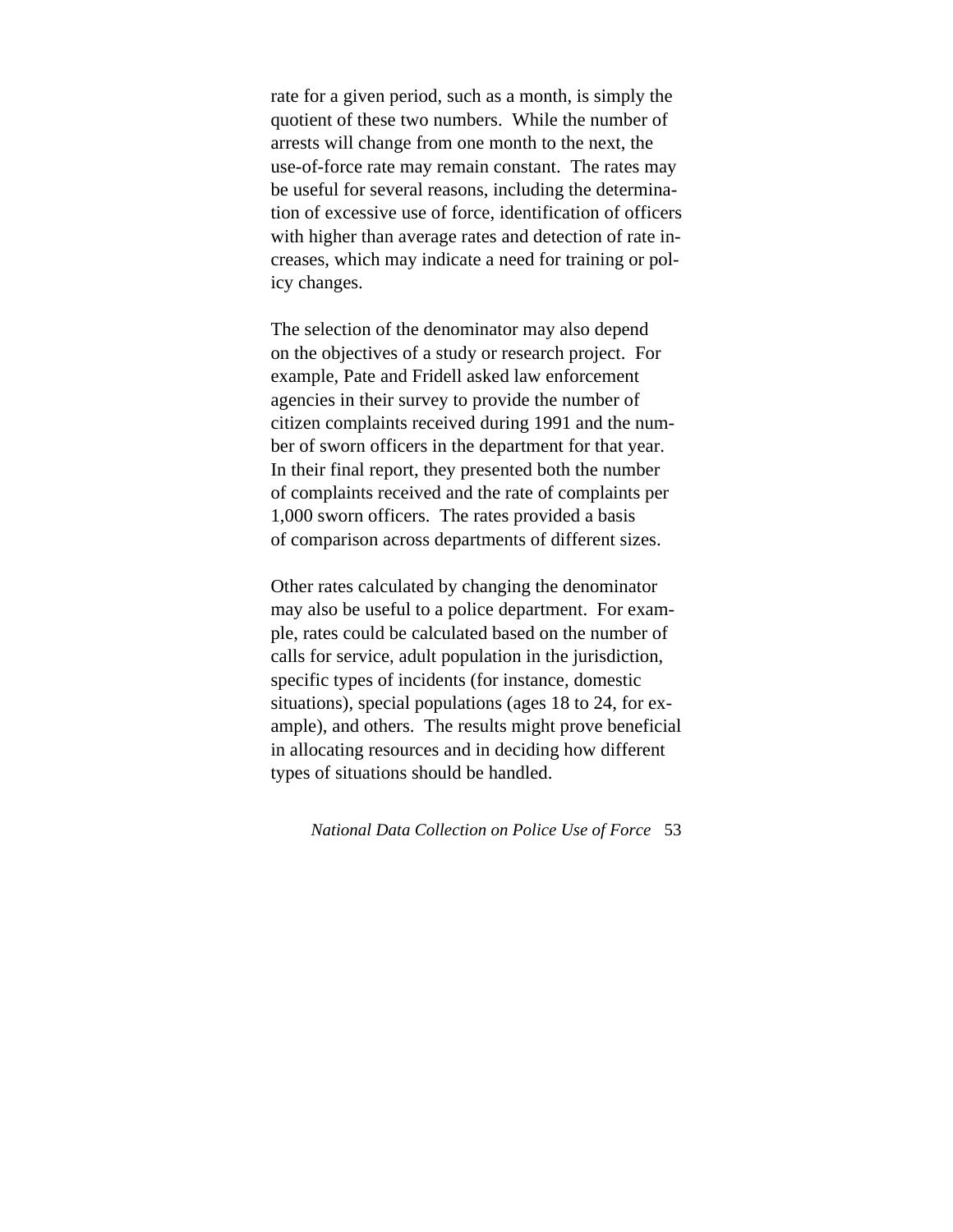It should be noted, however, that the use of rates to compare jurisdictions may be misleading when other factors are not taken into consideration. Two jurisdictions may differ considerably in demographic characteristics such as age distribution of the population, ethnic composition, economic base, and other factors. The rates may also differ simply because the police department in one jurisdiction has been more honest in its reporting on use of force. The same problems can occur even when comparisons are made between two different areas of the same city. The point is that the comparisons of rates can be beneficial but may need to take other factors into consideration.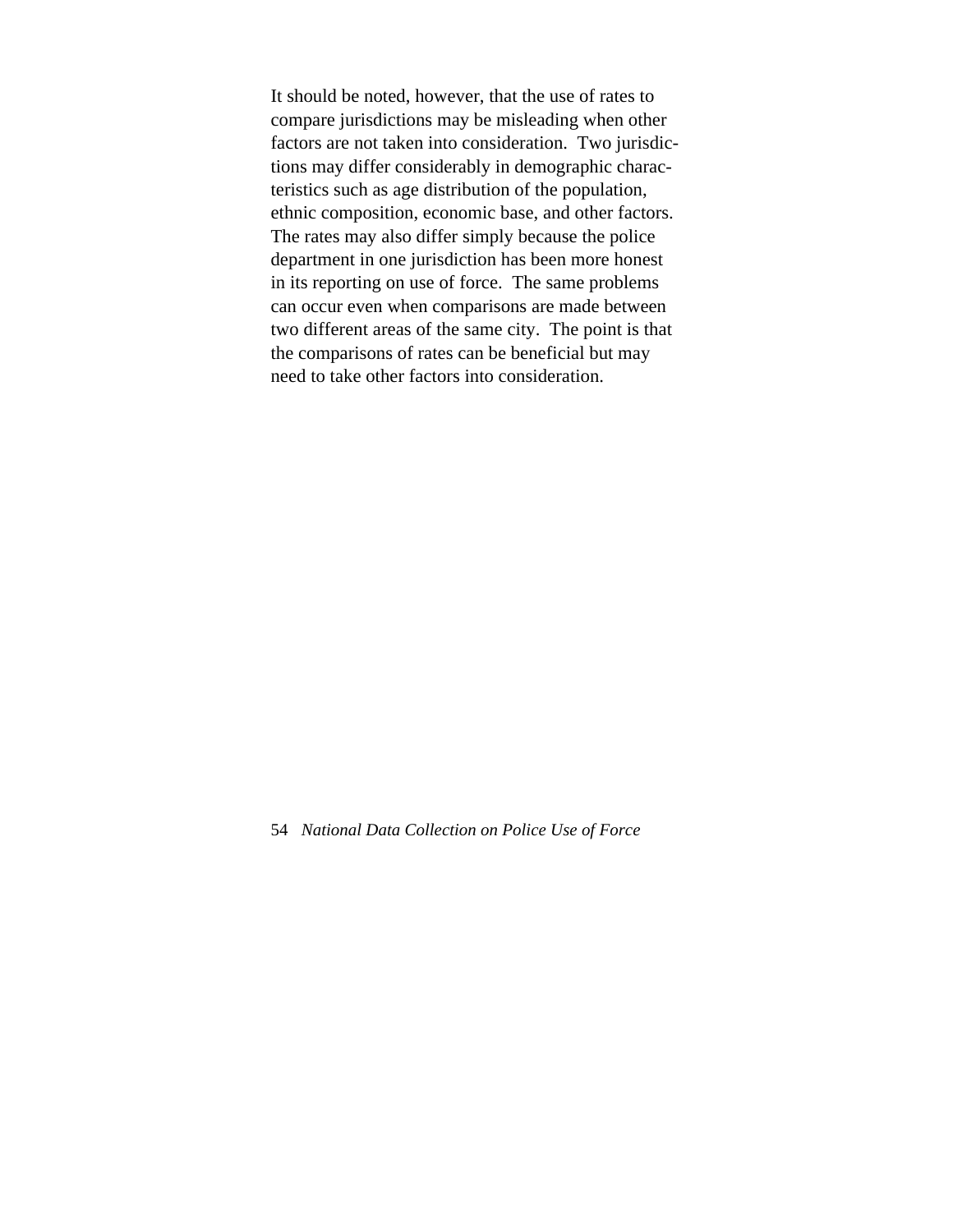#### **Misapplications of use of force data**

As indicated during the Police Use of Force Workshop, and reinforced by the experiences of the VACOP project, police administrators and researchers are concerned about the eventual misapplication of data they provide on their use of force. The concerns are predicated on the strong belief that comparisons among cities are inevitable. As one participant observed, "If you don't want comparisons, don't collect the data."

Parallels with Uniform Crime Report statistics lend credence to the concerns. The media regularly make comparisons by using crime statistics. Articles on cities with the highest crime rates appear whenever the FBI releases the annual UCR statistics. No police chief wants to be labeled as heading the police department of the "number one crime capital" of the United States. A chief might have even greater concern with being labeled head of the department with the highest rate of use of force against its citizens.

Comparisons can also be expected at the local level because data on police use of force will likely be made publicly available. Local media, civic groups, and others will want to know if one area of the city has a greater incidence of police use of force than others or whether particular groups of citizens are disproportionately the subjects of force.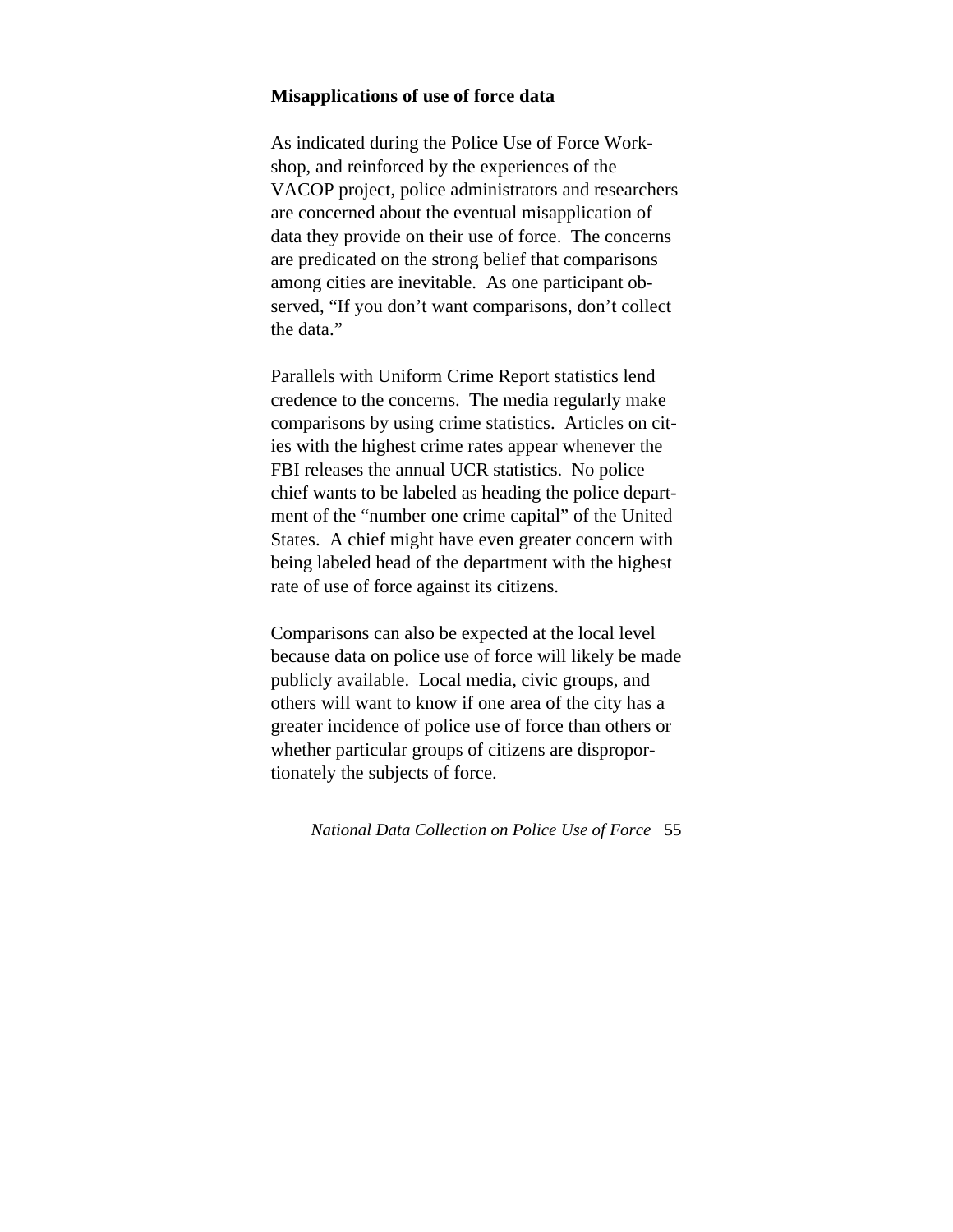Another concern of law enforcement officers and researchers is the potential uses of these statistics by Federal agencies. By way of background, in October 1991, the House Committee on the Judiciary released a report on H.R. 3371 in which it addressed the Justice Department's lack of authority to address systemic patterns or practices of police misconduct. While the Department of Justice could prosecute individual officers for their actions, it could not bring action against a police department itself to correct an underlying problem, such as lack of training. As stated in the report,

This [lack of authority to sue a local government or its officials] represents a serious and outdated gap in the federal scheme for protecting constitutional rights. The Attorney General has pattern or practice authority under eight civil rights statutes, including those governing voting, housing, employment, education, public accommodations and access to public facilities. The Justice Department can sue a city or county over its voter registration practices or its educational policies. It can sue private and public employers, including police departments, over patterns of employment discrimination. The Justice Department can seek injunctive relief under the Civil Rights of Institutionalized Persons Act against a jail or prison that tolerates guards beating inmates. But it cannot

<sup>56</sup> *National Data Collection on Police Use of Force*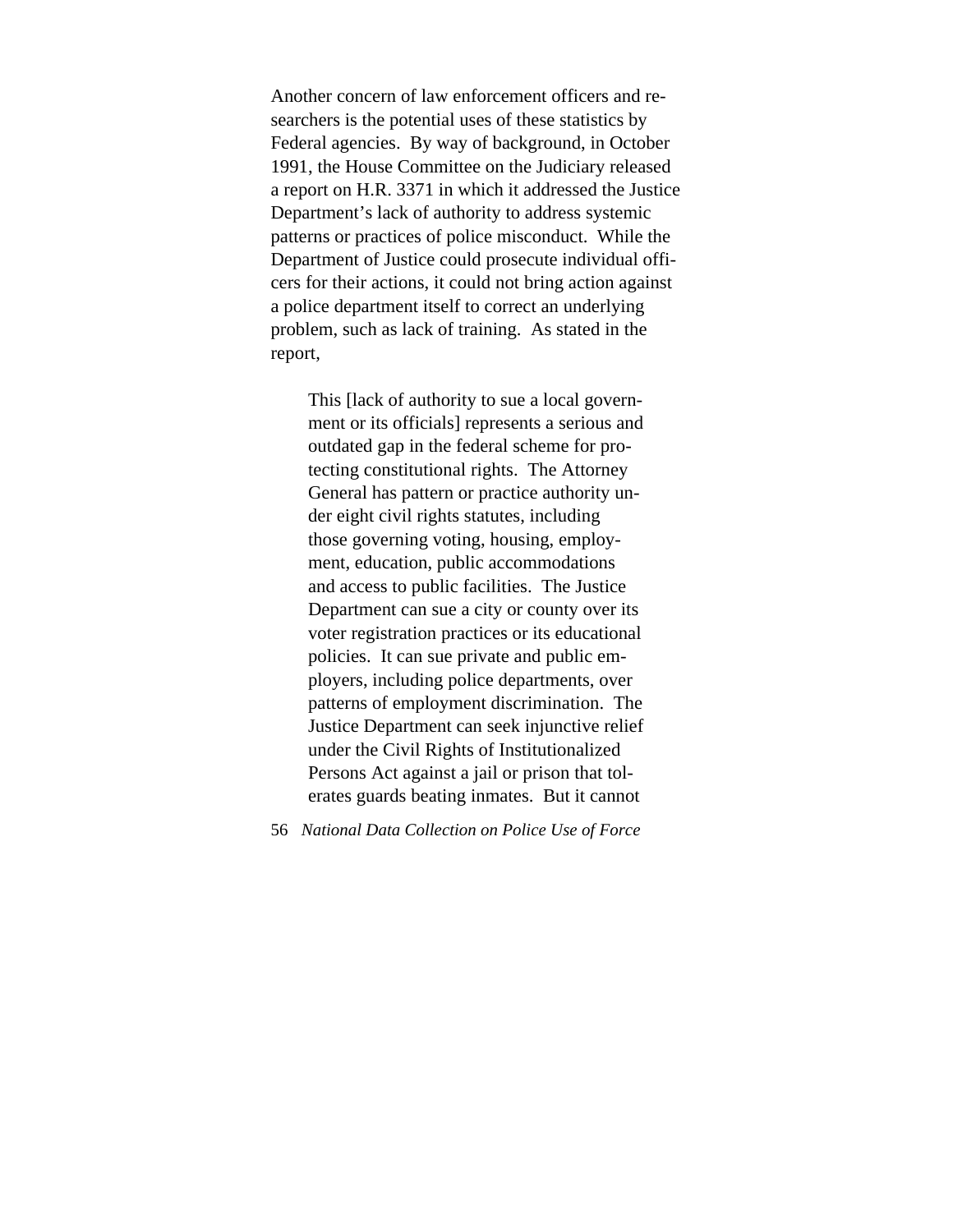sue to change the policy of a police department that tolerates officers beating citizens on the street. $43$ 

Section 210401 (Cause of Action) of the 1994 Crime Act addresses this omission with the following provisions:

(a) Unlawful Conduct. It shall be unlawful for any governmental authority, or any agent thereof, or any person acting on behalf of a governmental authority, to engage in a pattern or practice of conduct by law enforcement officers or by officials or employees of any governmental agency with responsibility for the administration of juvenile justice or the incarceration of juveniles that deprives persons of rights, privileges, or immunities secured or protected by the Constitution or laws of the United States.

(b) Civil Action by Attorney General. Whenever the Attorney General has reasonable cause to believe that a violation of paragraph (1) has occurred, the Attorney General, for or in the name of the United

<sup>43</sup>Committee on the Judiciary, U.S. House of Representatives, *Omnibus Crime Control Act of 1991: Report on H.R. 3371,* (1991), p. 137.

*National Data Collection on Police Use of Force* 57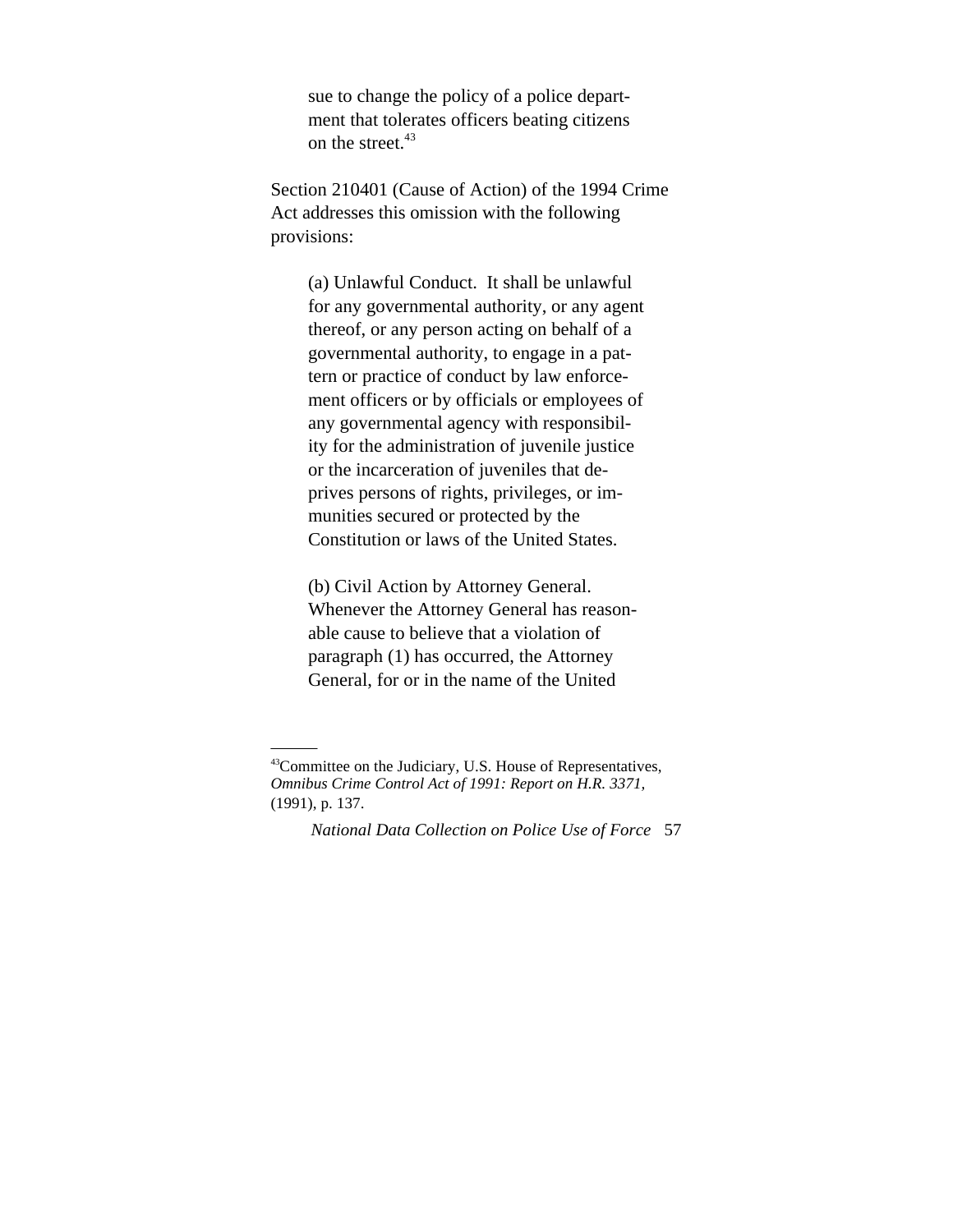States, may in a civil action obtain appropriate equitable and declaratory relief to eliminate the pattern or practice.

The concern expressed by some law enforcement representatives at the Police Use of Force Workshop is that the data collected on excessive force under Section 210402 could be used by the Department of Justice to identify police departments that might be engaging in a policy or practice falling under Section 210401. That is, if statistics on excessive force are available at the Department of Justice on all police departments, then an analysis of the data could readily identify departments with high rates of excessive force. A question was raised as to whether it was the intent of Congress or of the Department of Justice that such analysis of data collected under Section 210402 should result in civil action against specific departments under the provisions of Section 210401.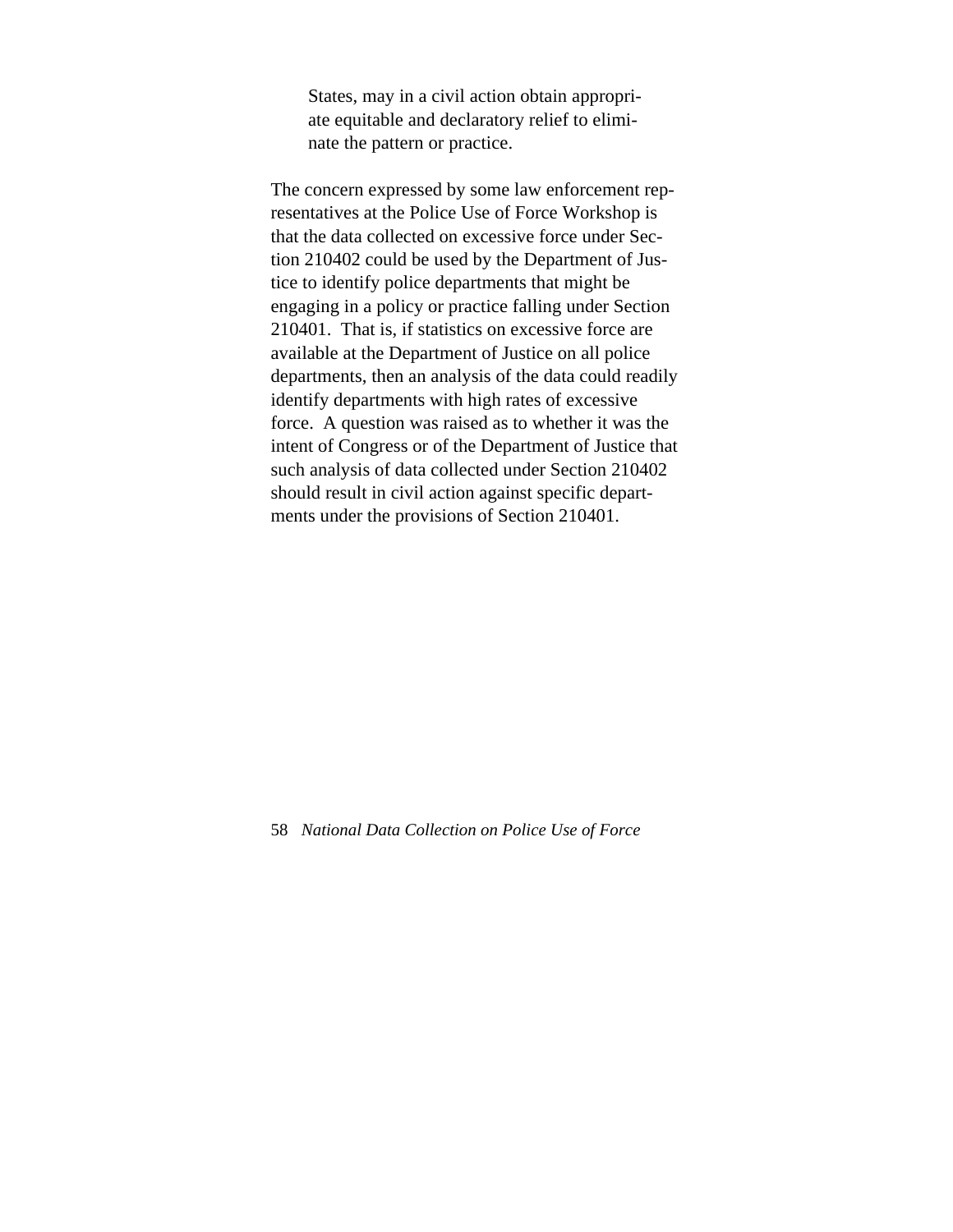#### **Anonymity of submitting agencies**

One possible way to avoid the problems discussed in the preceding section is to guarantee the anonymity of agencies that submit use-of-force data to a national database. Virtually all national research studies on police use of force have guaranteed anonymity to law enforcement agencies in order to obtain their cooperation in providing data. Pate and Fridell included a letter with their survey instrument soliciting the cooperation of police executives and assuring them that, if they completed the questionnaire, their agencies would not be identified by name. In their final report, they state, "Despite these assurances, it is still possible that some agencies refused to participate or provided inaccurate or incomplete information."44

As discussed during the Police Use of Force Workshop, despite anonymity of response, police departments may still be identifiable through analysis of records in a data set. Large cities — New York, Los Angeles, and Chicago — stand out because their volume is so much greater than that of other cities. Even small cities can be identified if the records mention the State and the jurisdiction's population. Most workshop participants agreed that attempts at anonymity are unlikely to succeed since State or local law may require that such information must be made public or be released in response to an information request or subpoena.

44Pate and Fridell, p. 61.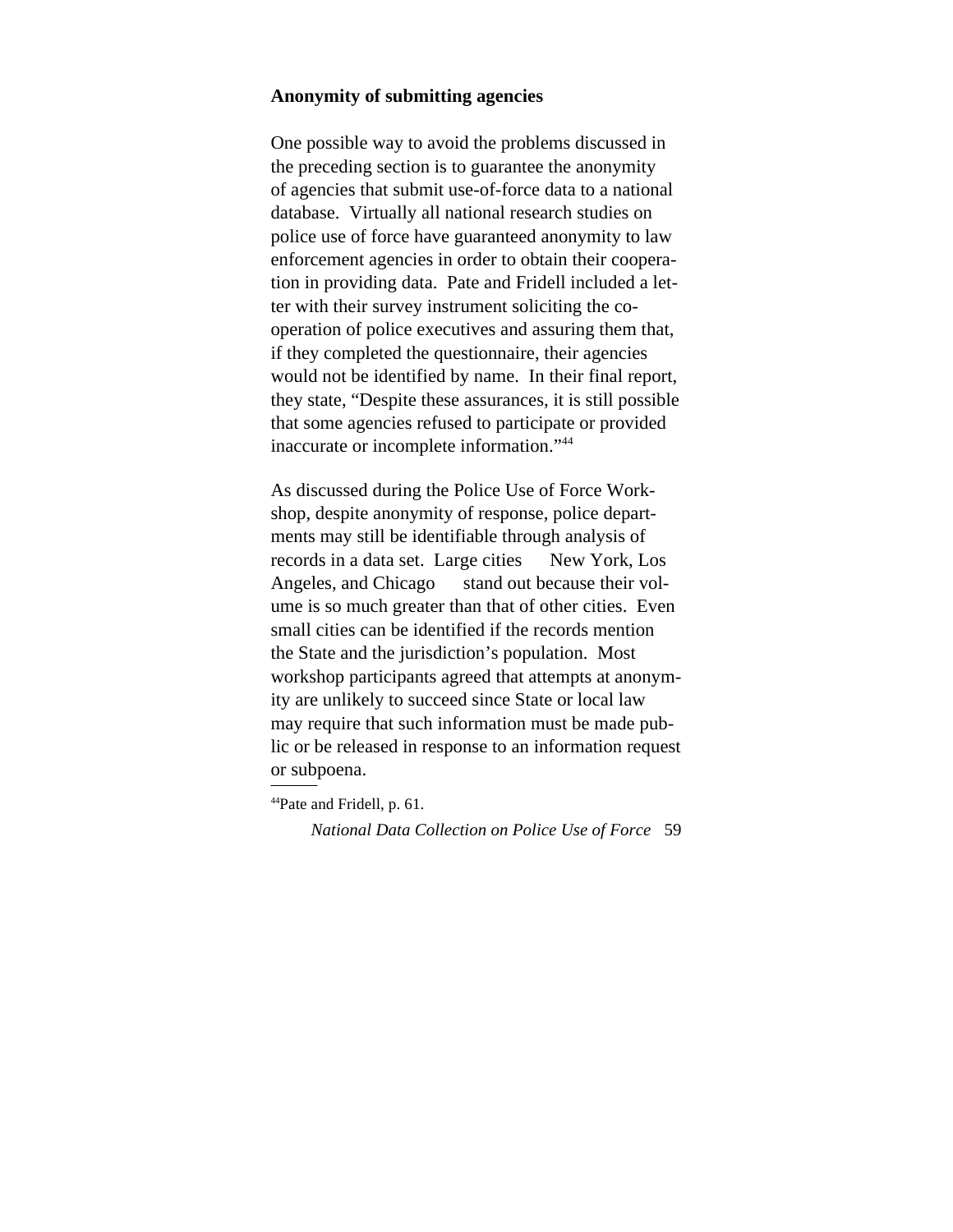## **Alternative approaches to data collection**

Several approaches could be used in collecting data on police use of force. The selection depends largely on the definition of use of force and the purposes of the data collection. Early data collection efforts on force derived from field observations by trained sociologists. Their aim was to determine firsthand the circumstances under which police officers used force; they did not attempt to estimate the number of incidents or arrests in which force was actually applied. However, they were able to make insightful comments on the circumstances giving rise to force, the types of policies that departments should have on use of force, and the training that officers should receive. More recent studies have determined more precisely the types of force employed (verbal, handcuffs, batons, flashlights, firearms), the circumstances under which each was used (including force by the other party), and the volume of incidents or arrests in which force was applied.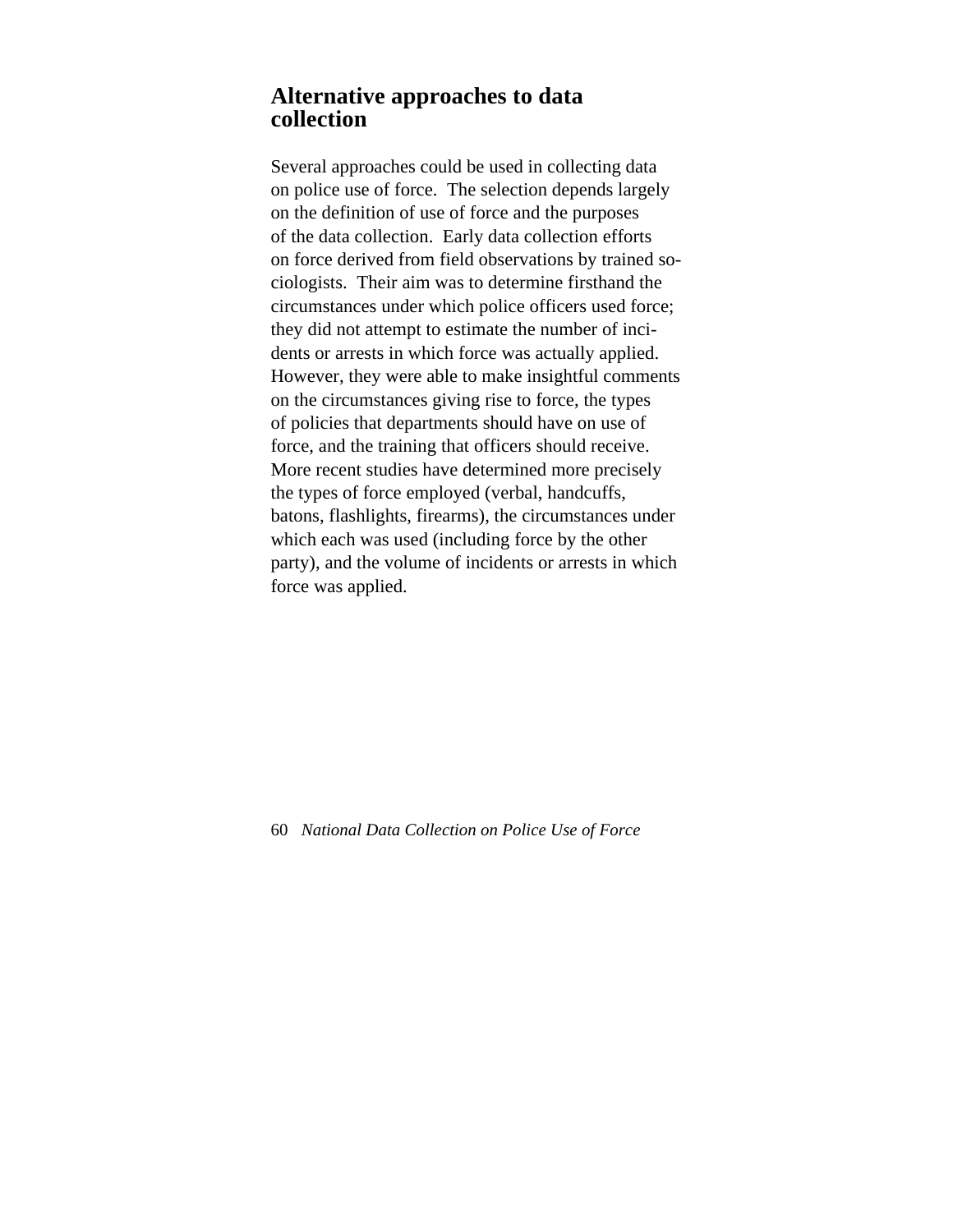As Kenneth Adams observes, these studies have depended on three general data sources: official records (from police and courts), surveys, and field observations. His breakdown is as follows:<sup>45</sup>

### *Official record***s**

- Court records
- Citizen complaint records
- Arrest records
- Use-of-force records
- Injury records

### *Survey methods*

- Surveys of police
- Psychological tests
- Self-report instruments
- Peer nomination
- Citizen surveys
- Victim surveys
- Public opinion polls

These various approaches were a major topic of discussion at the Police Use of Force Workshop. Representatives from BJS presented several specific proposals on how national statistics on use of force

<sup>45</sup>Kenneth Adams, "Measuring the Prevalence of Police Abuse of Force," in *And Justice for All,* pp. 73-89.

*National Data Collection on Police Use of Force* 61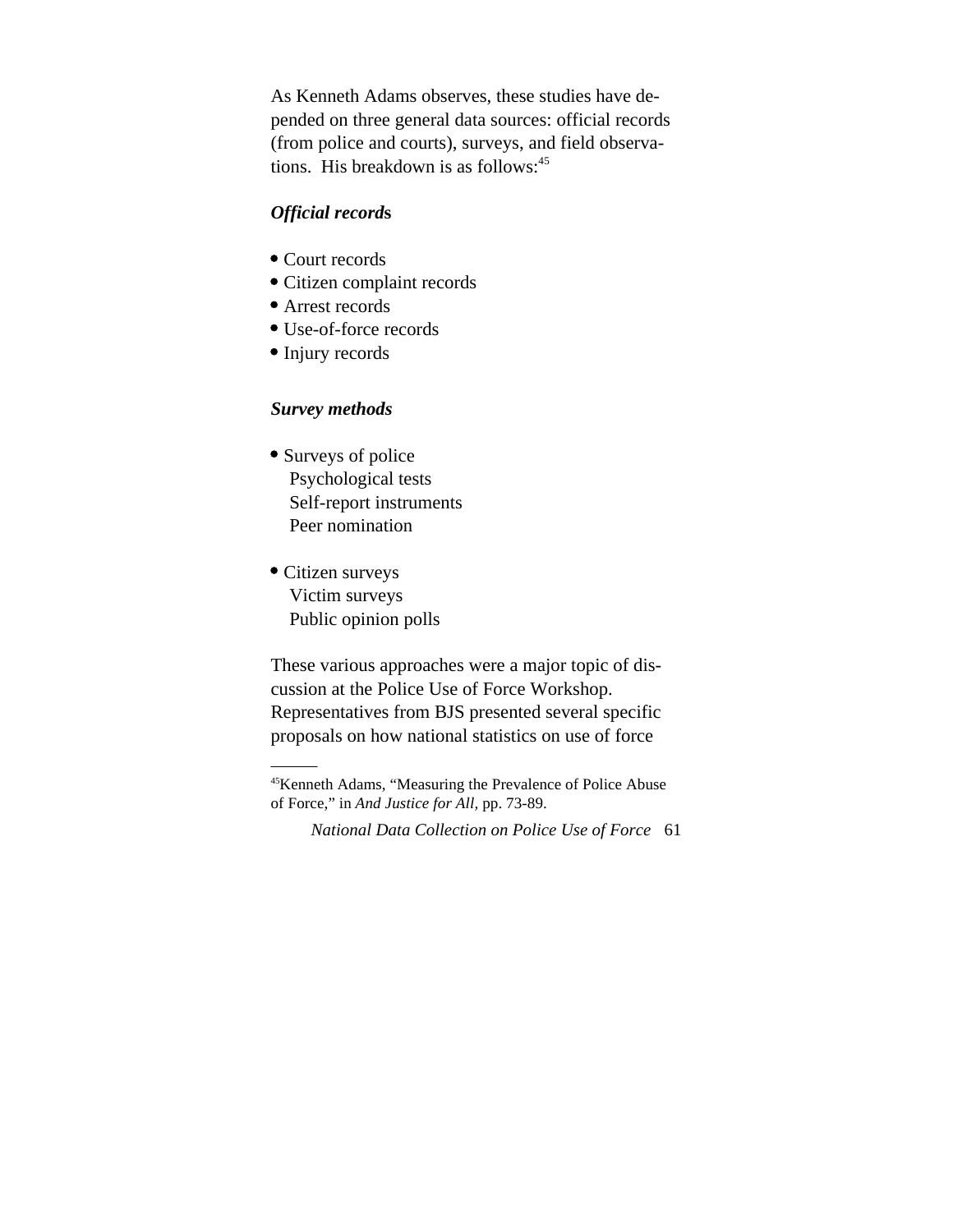could be acquired. The group reached no agreement on the most appropriate sources for national statistics. There was a general belief, however, that because no single source provided a complete and accurate picture, the Federal Government would need to obtain use-of-force data from several sources. The discussion provided insights that shaped the eventual decisions by NIJ and BJS to (1) replicate the Phoenix use-of-force study; (2) expand the BJS victimization study; and (3) provide initial grant funding for the establishment of a national database on police use of force from official police reports.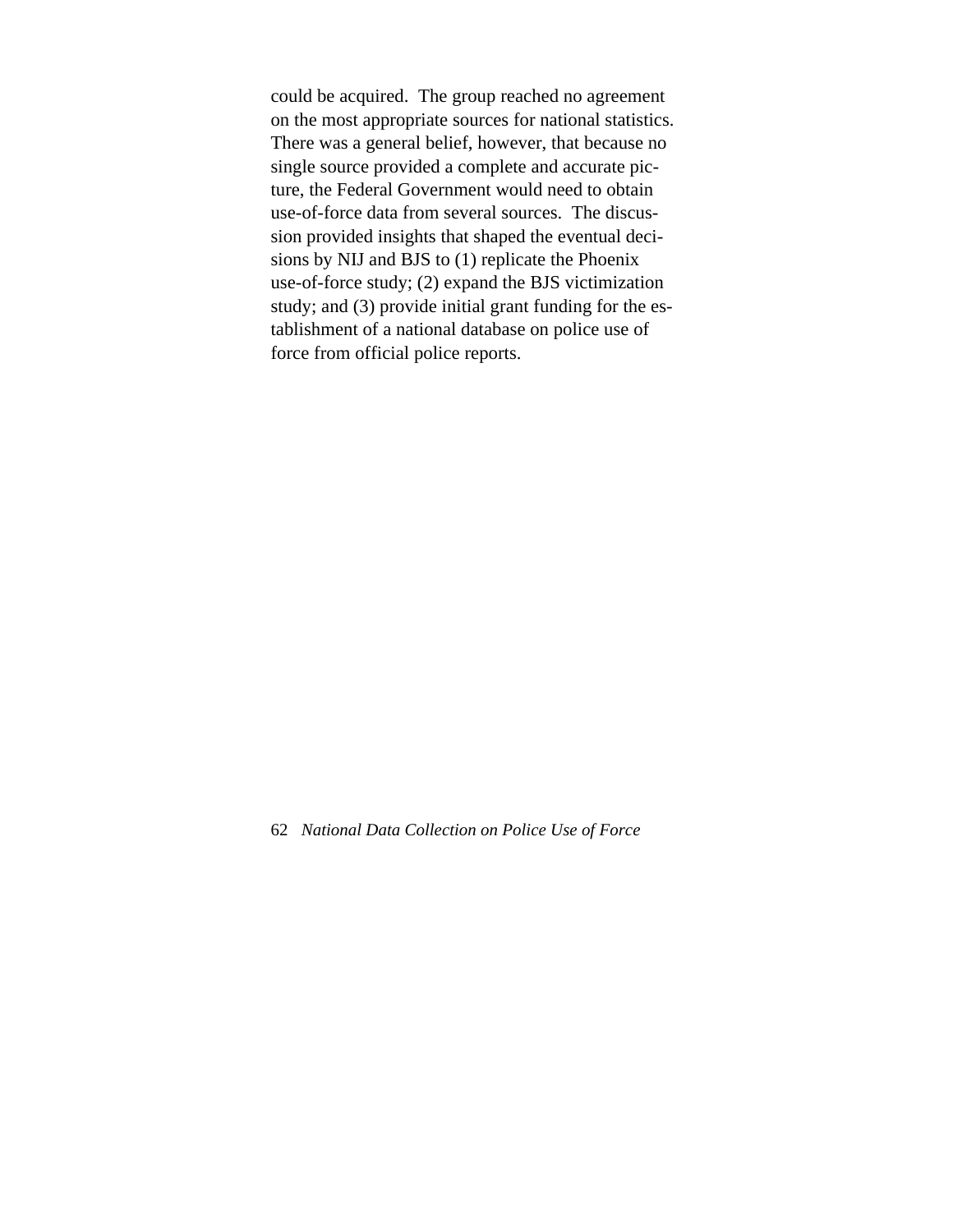#### **Official records**

#### *Court records*

Court cases can be brought for excessive force through either criminal charges against the officers or civil claims against police and other jurisdictional officials. These cases may be filed in either Federal or State courts. Cases that go to trial result in a court decision on whether police used excessive force. In such cases, usable information would be available for data collection efforts. By contrast, for cases settled out of court, there may be no specific admission of guilt, and the litigants may agree not to disclose the terms of the settlement.

Only a small number of cases involving excessive force ever reach the courts.<sup>46</sup> In criminal matters, grand juries may be reluctant to indict the police. Civil cases are somewhat more likely to be litigated in court. Lawyers may represent a victim of excessive force on a contingency basis or receive fees during the preparation and litigation of a case regardless of the disposition. Further, the burden of proof in civil cases is lower than in criminal cases. However, civil cases are also subject to out-of-court settlement with restrictions about the outcome. Further complications are that lawyers handling civil cases may take only those

<sup>46</sup>For a fuller discussion on the utility of court cases, see Mary M. Cheh, "Are Law Suits an Answer to Police Brutality?" in *And Justice for All.*

*National Data Collection on Police Use of Force* 63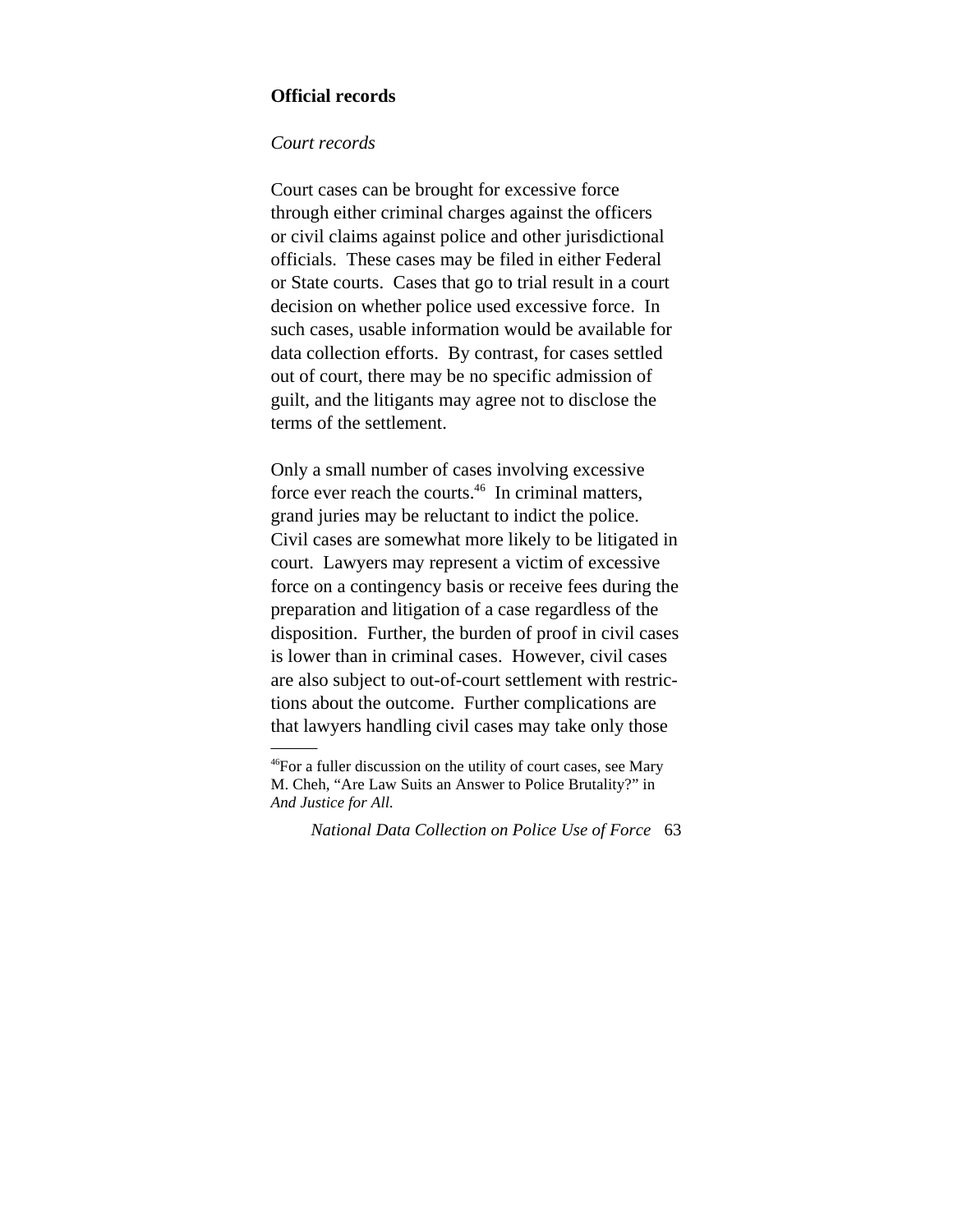with strong evidence and a potential for high settlements and that police officers may counterfile against the complainants.

In summary, court records offer detailed information about cases that result in trials with verdicts for or against the complainant. However, the picture of excessive force from such cases is limited because of the very small number of cases that result in official court action.

#### *Citizen complaint records*

Virtually all law enforcement agencies have procedures that allow citizens to lodge complaints against officers. Depending on department size and established policies, such complaints may be investigated by an internal review unit, designated commanders, an outside civilian review board, or a combination. The complaints may be sustained, unsustained, or unsubstantiated. In some cases, the complainant may decide to drop the allegations. Sustained complaints usually result in punishment or sanctions against the offending officers.

An important source of information about a variety of law enforcement issues, including policies and procedures on citizen complaints, is the Law Enforcement Management and Administrative Statistics (LEMAS) program administered by BJS. The LEMAS program began in 1987 with a nationwide survey of State and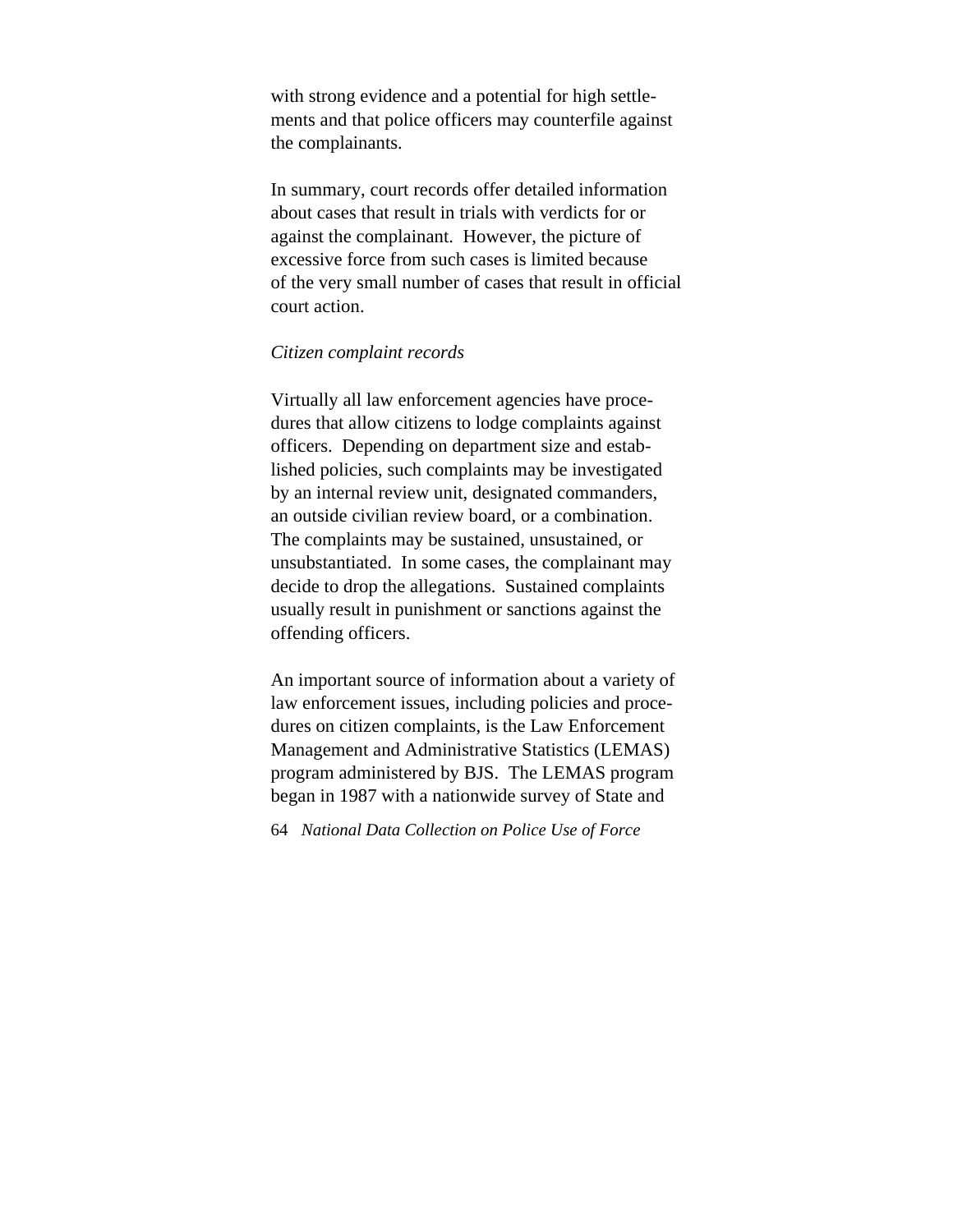local law enforcement agencies, and was expanded in 1990 and 1993. The most recent LEMAS survey included data on whether the agency has a policy directive on citizen complaints, jurisdictional civilian complaint review board, person or group to whom the board reports, external review of complaints received, person with responsibility for making final disciplinary decision, and rights of officers or citizens to administrative appeal of the decision. $47$  The LEMAS survey is not intended to collect statistics on the number of citizen complaints, but information from the tables can serve as a starting point for anyone interested in this subject.

A major difficulty in using citizen complaints as a gauge of excessive force is that a department's policies and procedures significantly influence the number and, perhaps, veracity of complaints received. Citizens may purposely or inadvertently be encouraged to make complaints or discouraged from making them. A department may choose not to make the complaint procedures well known to citizens, or it may encourage "informal" complaints to commanding officers before formal action. In addition, it is sometimes difficult for an arrested individual to seek

<sup>47</sup>Brian A Reaves and Pheny Z. Smith, *Law Enforcement Management and Administrative Statistics, 1993: Data for Individual State and Local Agencies with 100 or More Officers* (Washington: Bureau of Justice Statistics, 1995), Table 22a, p. 253. Also available under the BJS home page of the World Wide Web at *http://www.ojp.usdoj.gov/bjs/abstract/lemas93.htm.*

*National Data Collection on Police Use of Force* 65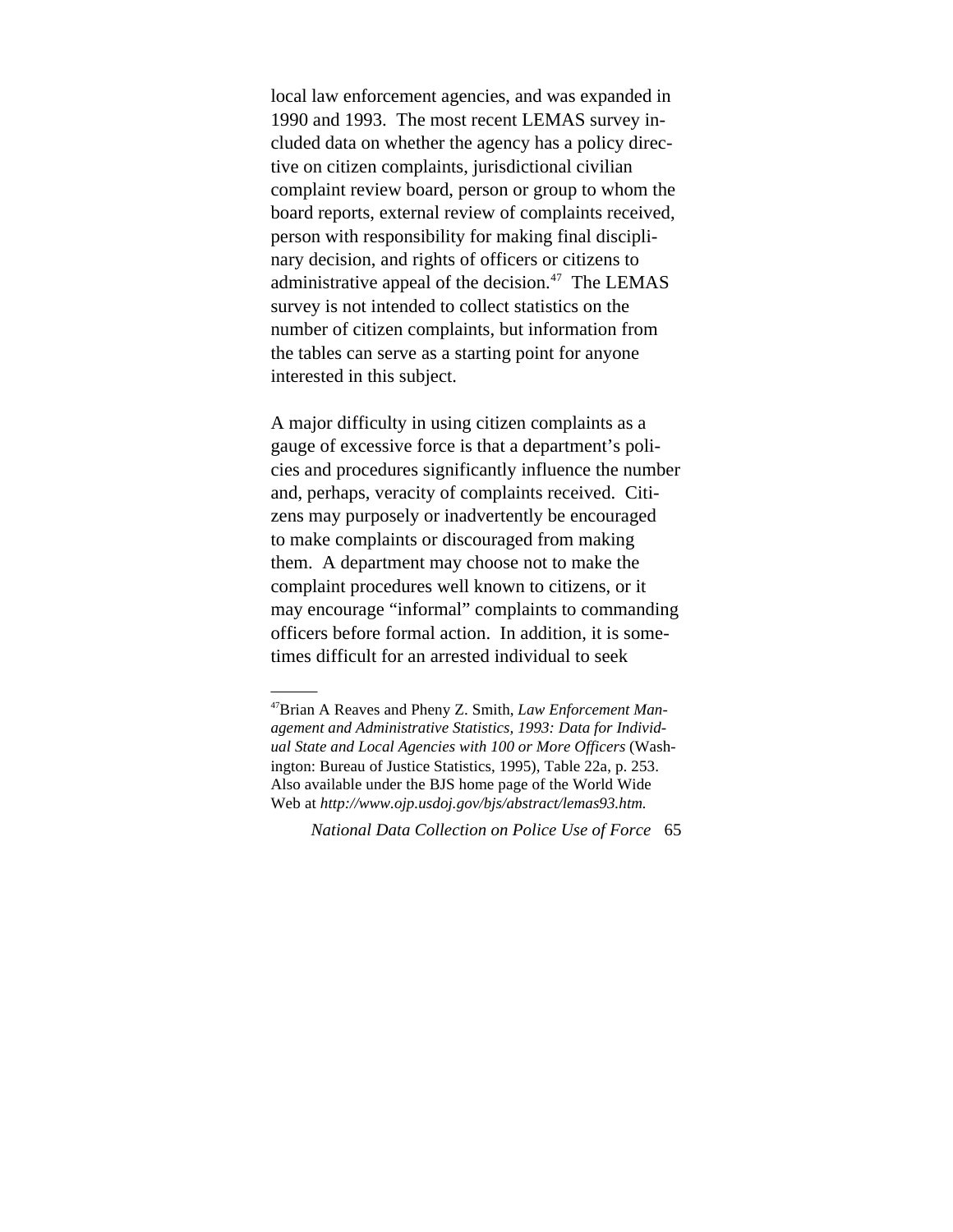redress against the arresting officers, especially when the officers claim that he or she resisted arrest.

Researchers have noted obvious concerns about the proportion of complaints that are legitimate. Citizens may make frivolous complaints. Arrested persons may make complaints hoping that their charges will be reduced or dropped. Even when a complaint is investigated and seems plausible, it may be judged as unsustained by the police department because no third-party witnesses are available to support the complainant. In cases of the victim's word against the officer's word, the police department is likely to side with the officer.

The total number of uses of excessive force is no doubt underestimated by viewing citizen complaints. Before citizen complaints could be considered as a data source, an initial study of reporting procedures of police departments would have to be conducted.

#### *Arrest records*

Arrest records are an important source of data because arrestees are a high-risk population for being on the receiving end of force and excessive force by arresting officers. Moreover, arrest records contain details about arrestee characteristics (age, race, sex, etc.) and the circumstances of the arrest (charges, location, witnesses, etc.) that may be unavailable from other sources.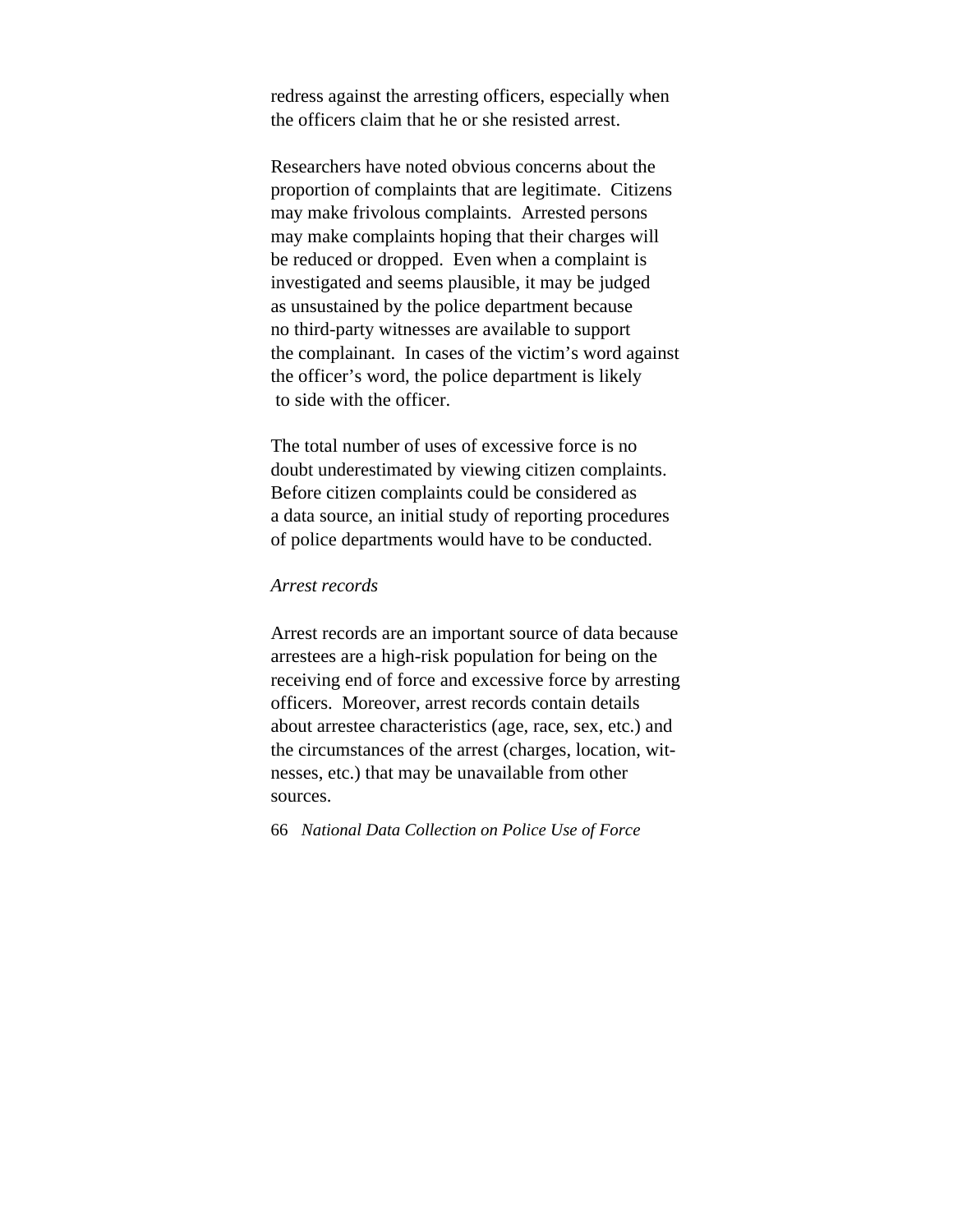The disadvantage is that many incidents that involve use of force by officers do not result in an arrest. Even when an arrest is made, officers may not report whether force was employed. The arrest report form may not request information on the use of force, or the arresting officer may decide not to include the information. The picture is further complicated when officers include charges of resisting arrest. Officers may improperly include such charges to protect themselves when they believe they have used excessive force. These considerations have led some researchers to propose the tallying of resisting arrest charges as still another component of a *composite* index of the prevalence of questionable police-civilian interaction, even though such charges would be too imprecise an index in the absence of other indicators.

Arrest records may be of greater utility at the local level than as national indicators of force. Officers who use force frequently or who use excessive force are often the highest producers of arrests in a department. They may simply be more aggressive in making arrests than other officers. Arrest records can be analyzed as an early warning system of officers prone to use excessive force. However, the arrest records must be analyzed carefully because these officers may simply have more opportunities to make arrests, and therefore more opportunities to use force.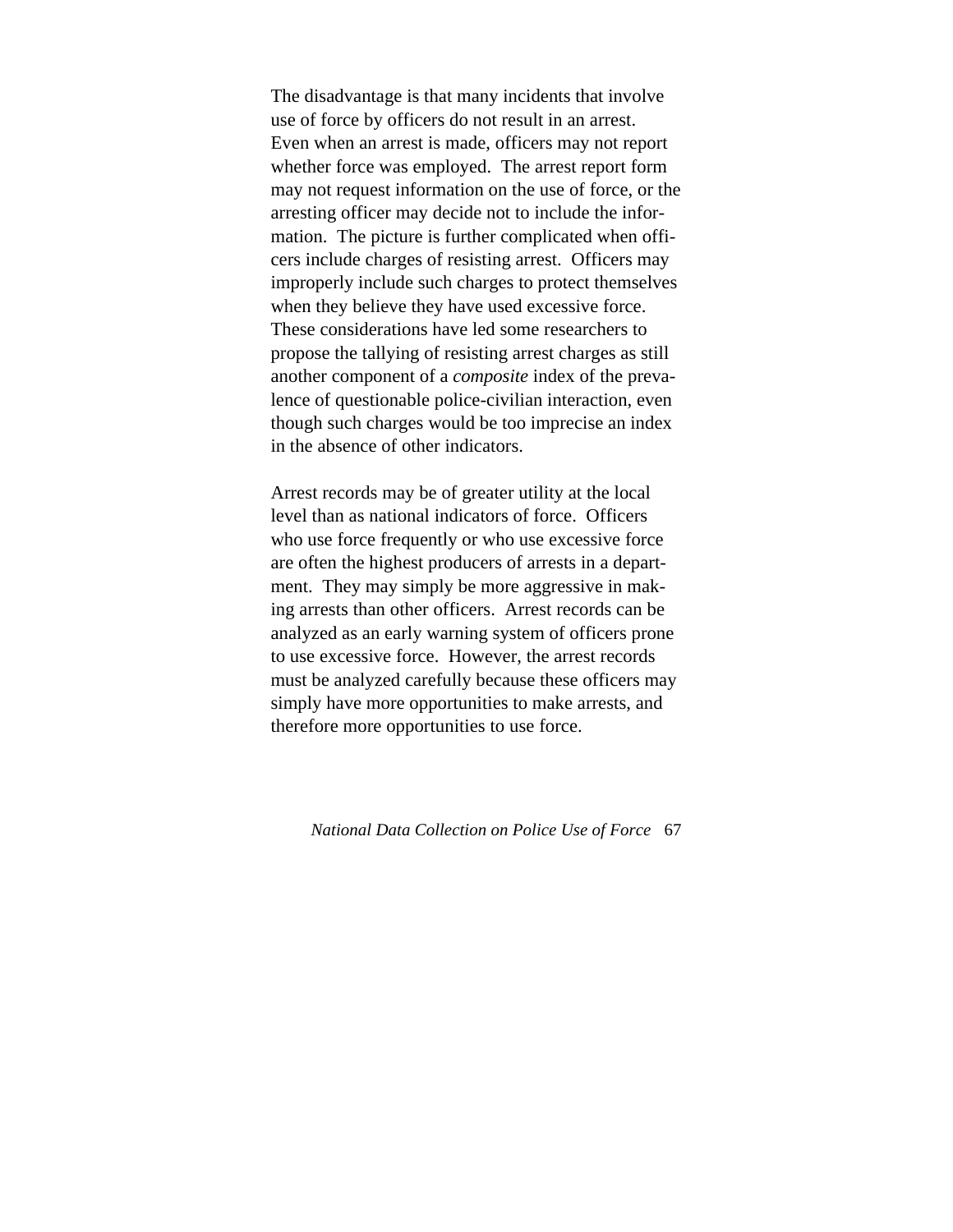#### *Use-of-force reports*

As reported by Geller and Scott (1992) and Pate and Fridell (1993), almost all police departments require a report when an officer uses deadly force. Reporting other uses of force, however, is not always mandatory in departments. Pate and Fridell report that 95% of their responding departments require reports for use of deadly force, 82% for batons, 72% for chemical agents, and only 29% for handcuffs.48

There may be a trend nationwide for police departments to improve reporting procedures on all uses of force. The efforts of SACOP under the IACP indicate renewed interest in obtaining more information about use-of-force incidents. As indicated elsewhere in this report, law enforcement officials believe those records will show how infrequently excessive force occurs and that the great majority of arrests and incidents are handled by police without turning to force.

The national database on police use of force that will be established under the auspices of the IACP offers an opportunity for researchers to obtain national statistics based on data reported by local police departments. The advantage of the IACP's effort is the potential for standardization of reports and a high rate

<sup>48</sup>Pate and Fridell, pp. 65 and 69.

<sup>68</sup> *National Data Collection on Police Use of Force*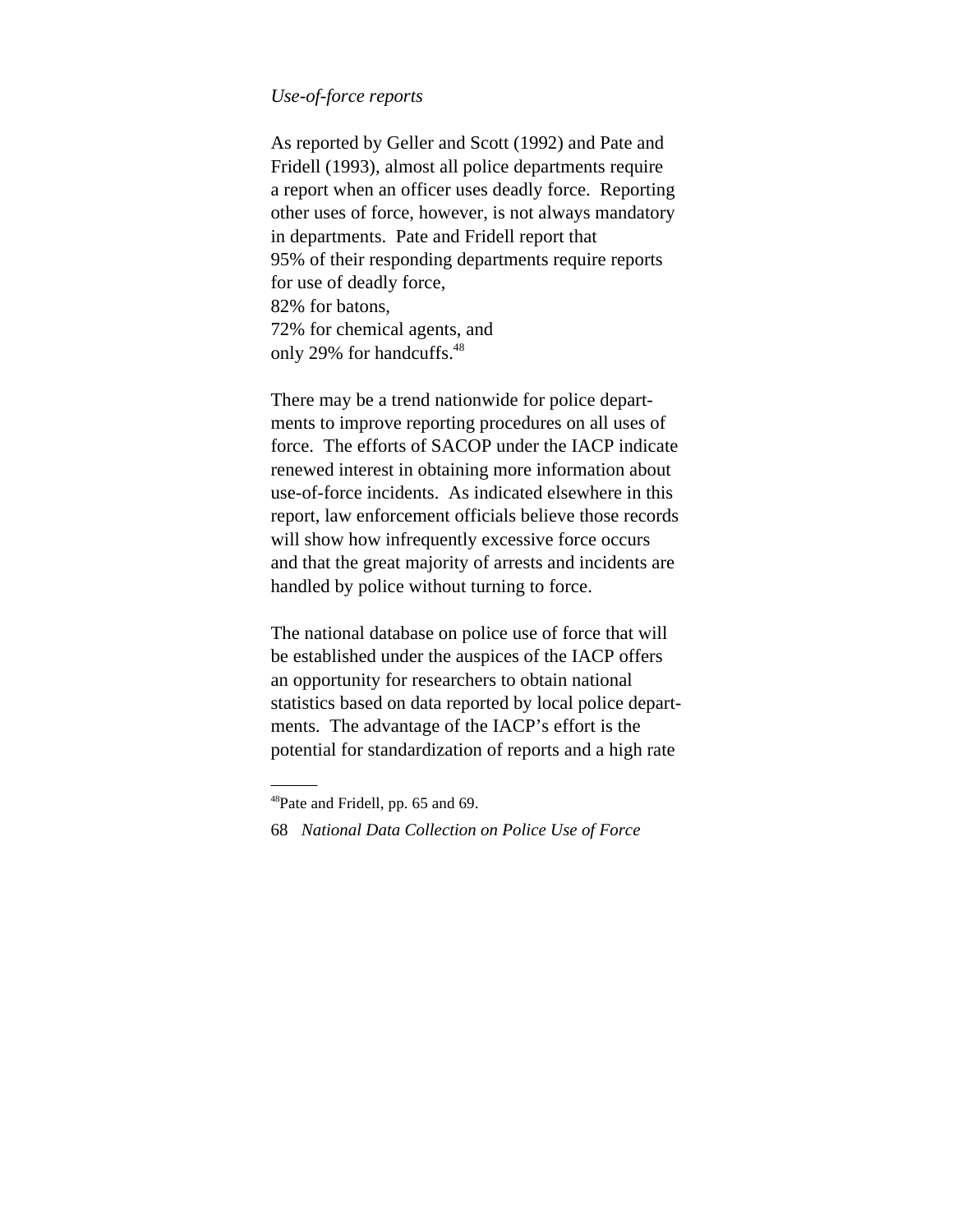of participation by police departments. However, those goals are not expected to be achieved for many years.

#### *Injury records*

Virtually all police departments maintain reports of injuries to citizens and police. For police employees, reports cover injuries from arrests, automobile accidents, workplace accidents, and many other sources. For citizens, reports cover injuries from automobile accidents, arrests, and other incidents.

Injury reports are a potential source of information on the most serious uses of force by police, but they obviously do not include all uses of force. Chemical agents (such as pepper spray), pushing, and handcuffs seldom cause sufficient injury to warrant a report. As a national measure, injury reports would therefore tell only part of the story, but they could be useful in tandem with other sources.

In sum, under current reporting procedures, official records from courts and police underestimate the incidence of police use of force and excessive force. Only a small proportion of incidents ever reach court proceedings. People who are the subjects of police force do not always make official complaints to police, and when they do, their complaints are not always substantiated. Arrests frequently include use of force, but are again only a portion of the circumstances under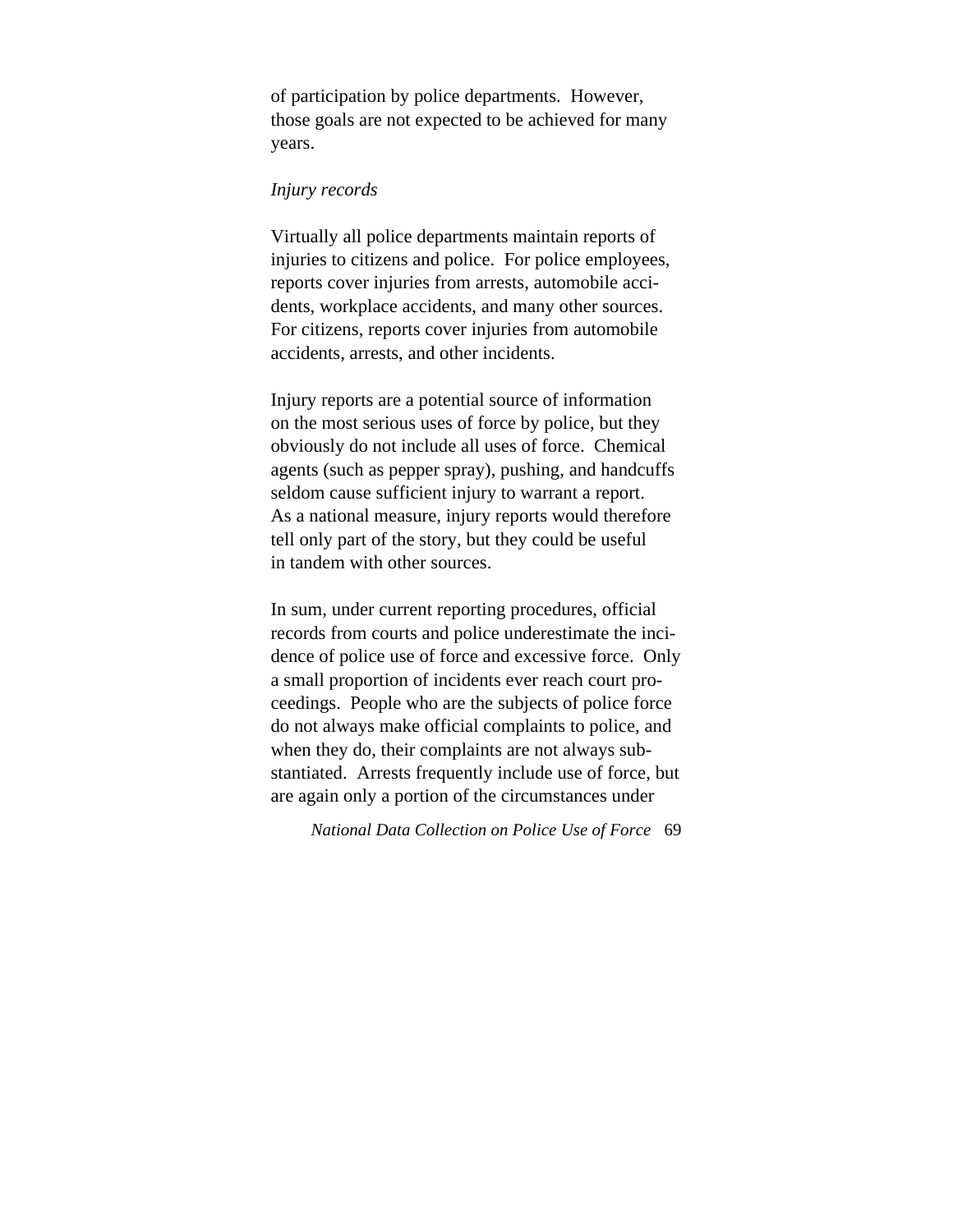which police use force. Departmental use-of-force reports are not mandatory for many types of force, and injury records maintained by police departments reflect only the most serious incidents of force.

For a national picture of police use of force, the most promising approach with official records is improved reporting by police departments. The incentives for a local police department are many, as better reporting would

• show the public that the police department wants to control its use of force

• help the department establish better training programs

• serve as an early warning system about officers prone to excessive use of force or use of excessive force

• serve as an early warning system about systemic problems that needlessly put officers in untenable situations where they are criticized if they do and criticized if they do not use coercive force.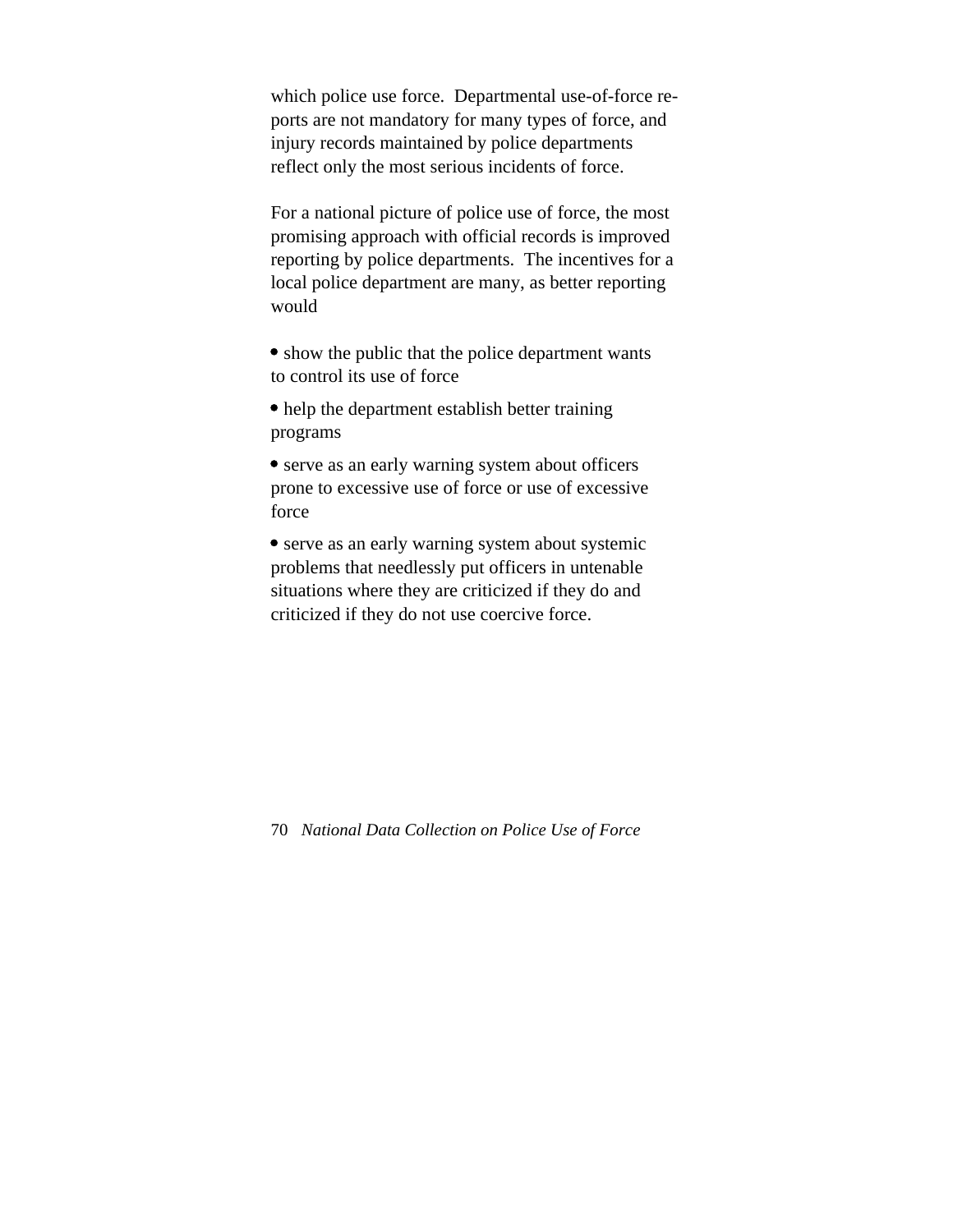#### **Surveys of police**

Adams describes three approaches for obtaining information about use of force through surveys of police: psychological tests of police, self-report instruments, and peer nomination.

Many police departments employ psychological tests during the hiring process as a screening mechanism. Their use with current employees is less prevalent. The key point about psychological tests is that they measure the *potential* for violence, rather than actual incidence of violence. The reliability of these tests to identify violence potential has been questioned.<sup>49</sup>

Another approach is simply to ask police officers about their use of force. Under a study funded by BJS, the Illinois Criminal Justice Information Authority surveyed police officers in Illinois (not including Chicago) on a variety of issues relating to police ethics.50 They received 861 completed surveys from officers. With regard to the questions about use of force, 21.1% said that in the last year they had seen an officer use more force than was necessary to appre-

<sup>49</sup>J. Douglas Grant and Joan Grant, "Officer Selection and the Prevention of Abuse of Force," in *And Justice for All*. 50Christine Martin, Peter B. Bensinger, and Thomas F. Baker, Illinois Municipal Officers' Perceptions of Police Ethics (Chicago: Illinois Criminal Justice Information Authority, 1994). The Chicago Police Department did not participate in the study after the Chicago Fraternal Order of Police decided not to endorse the project.

*National Data Collection on Police Use of Force* 71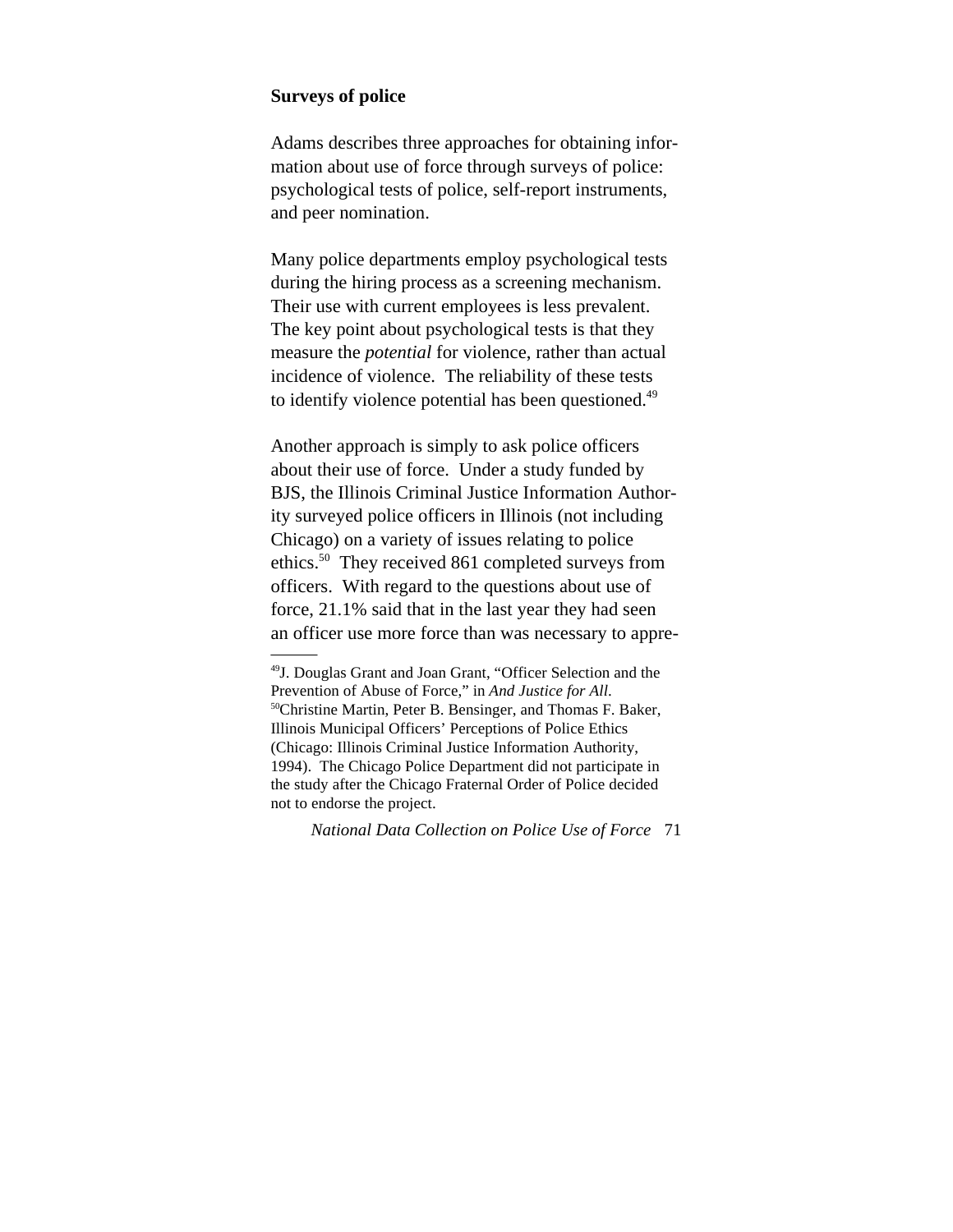hend a suspect, 5.7% said they had seen an officer cover up excessive force, and 8.5% reported knowledge of an officer failing to report excessive force. It should be noted that these statistics do not translate into the rate of abuses per officer or the incidence of excessive force per arrest.

A final approach — peer nomination — is to ask officers to identify other officers who are prone to using force. Researchers have used this approach in the past to identify positive characteristics, such as excellence at solving problems, resolving conflicts, or conducting investigations. It is open to question whether officers would identify officers with negative characteristics.<sup>51</sup>

In summary, surveys of police officers probably have no role in developing a national picture of police use of force or excessive force. Their use is limited to the local level, where such surveys may identify potential "bad apples" among police applicants or current officers or, if the approach in Charlotte with peer reviews is successful, may identify good police work and ways to attain desired improvements.

<sup>&</sup>lt;sup>51</sup>At the request of Chief Dennis Nowicki, Charlotte-Mecklenburg (North Carolina) Police Department, Mr. William Geller of the Police Executive Research Forum is currently assisting the department in developing a panel of officers' peers to conduct a "tactical debriefing" of police use of force with the involved officers. The panel's work will not trigger any disciplinary process, but instead is for the purpose of applying seasoned street officers' experience to gain further insight into police use of force.

<sup>72</sup> *National Data Collection on Police Use of Force*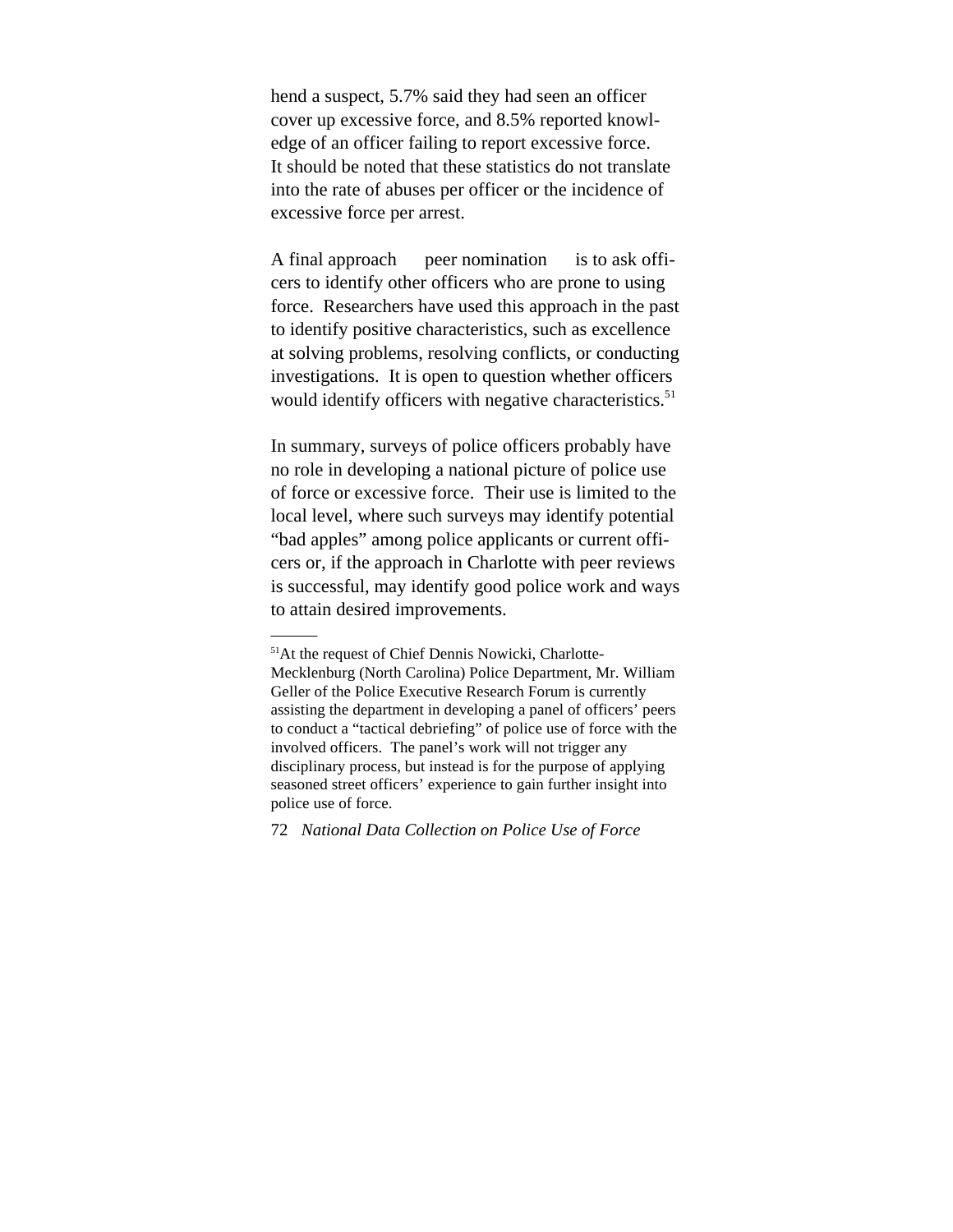#### **Surveys of citizens**

Two approaches to citizen surveys are public opinion polls and victimization surveys. Public opinion polls, such as the familiar Gallup polls, are a relatively fast and cost-effective way to obtain national estimates on a variety of issues. In a Gallup poll conducted in March 1991, respondents were asked, "Have you ever been physically mistreated or abused by the police?" The poll yielded the following results:

• Five percent of all respondents said they had been physically mistreated or abused by the police.

 Nine percent of non-whites answered in the affirmative to the question of physical mistreatment or abuse by the police.

 Twenty percent of respondents said they knew someone who had been physically mistreated or abused by the police.

Considerable care must be taken in conducting any citizen poll to ensure that accurate information is obtained. For example, respondents may have interpreted "mistreated or abused" in several ways, ranging from a slight push to a severe beating. The results may underestimate the incidence of police force if respondents had only violent confrontations in mind. A national sample of citizens must be carefully selected so that the group of respondents reflects the general population. National polling groups have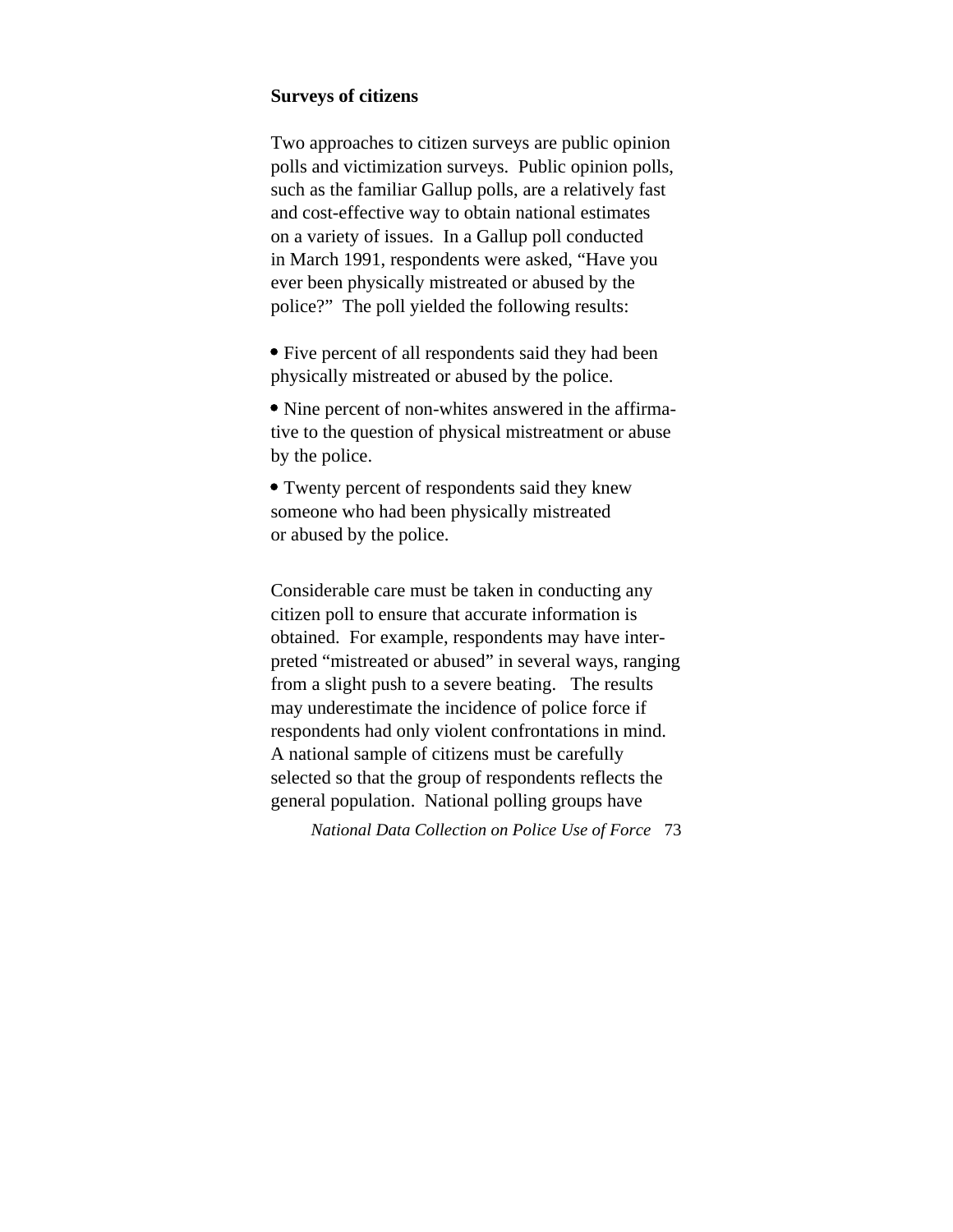become especially adept in their sampling procedures. Finally, many polls suffer from the inability of respondents to recollect history in the correct time frame. A typical error is for a respondent to bring an incident forward in time indicating, for example, that something happened in the last year when, in fact, it happened 18 months ago.

The expansion of the national victimization survey to include questions about police use of force has already been mentioned and will be described in more detail in the next section. The victimization survey offers several possibilities for developing more reliable estimates on the incidence of police use of force. Notably, BJS has developed statistical procedures for weighting the results to obtain national estimates of crime victimization. The results for police use of force may also be valuable for comparisons against other sources, including official reports of force.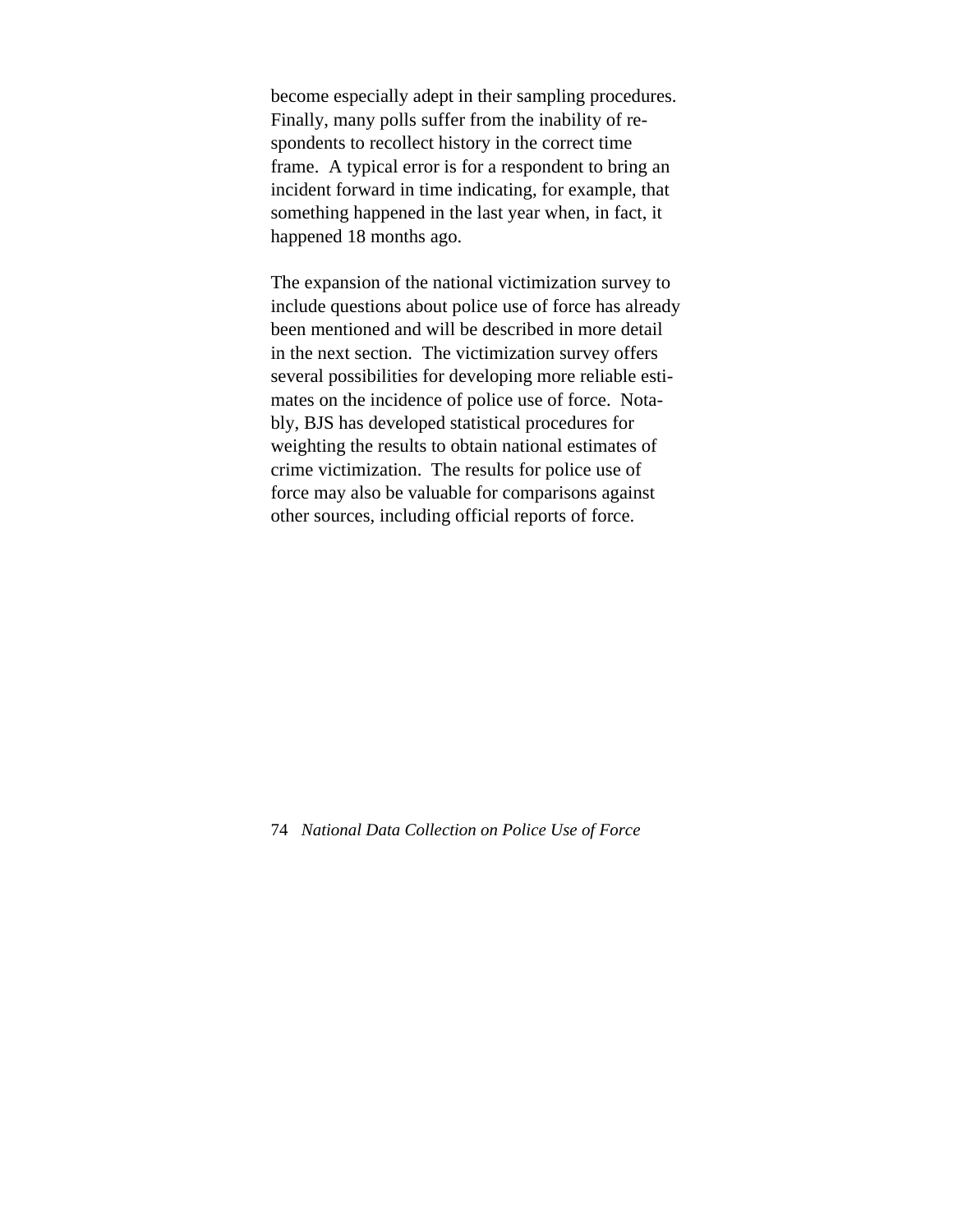### **National data collection efforts**

In response to the mandate of the 1994 Crime Act, two national data collection efforts have begun to collect data on police use of force. BJS will expand its annual victimization study to include questions about whether respondents have experienced use of force by police. The IACP has been awarded a grant by BJS and NIJ for the first phase of a four-phase effort to establish a national database containing information from police departments on their incidence of force. The following sections discuss each of those efforts.

#### **Victimization study**

BJS will develop a police-public contact supplement to the National Crime Victimization Survey (NCVS), the second largest ongoing household survey sponsored by the Federal Government. This will be used to estimate the extent of public exposure to the use of force by law enforcement officers. The NCVS maintains semiannual contact with a nationally representative sample of more than 100,000 persons residing in about 50,000 households in order to learn about crime and its consequences on citizens.

In 1995, BJS took steps toward developing a policepublic contact survey to ask questions about the use of both appropriate and inappropriate force during police-public encounters. In coordination with NIJ, BJS commissioned several experts to prepare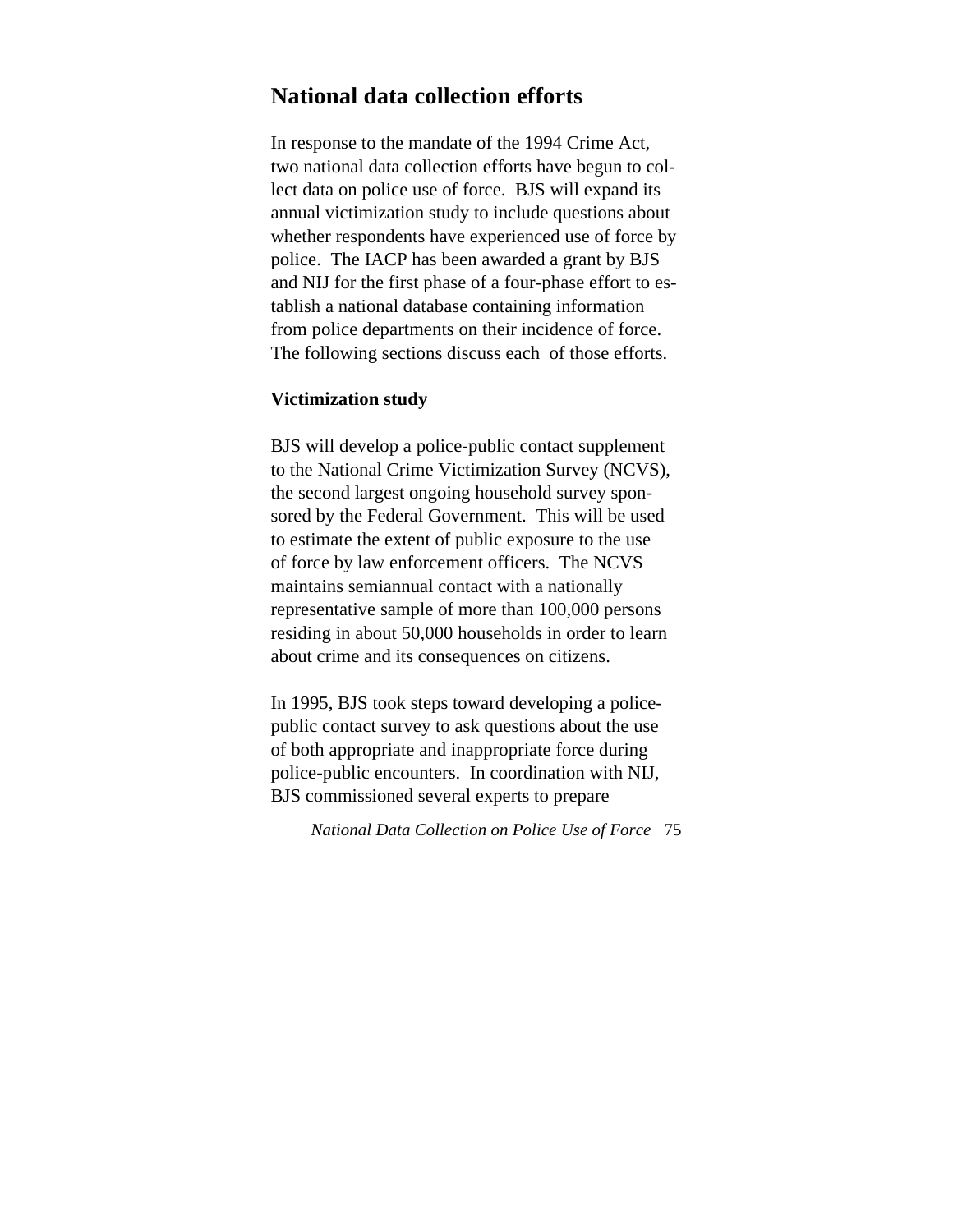discussion papers on alternative measurement issues associated with the use of force and convened a national panel, composed of representatives of law enforcement and those with an interest in the quality of law enforcement services, to consider the range of statistical opportunities for carrying out the mandates in Section 210402 of the 1994 Crime Act.

During 1996, BJS expects to pretest the police-public contact survey within the NCVS. The pretest will help BJS determine the types of questions likely to ensure systematic, national, long-term collection of information on the incidence, prevalence, characteristics, and official responses to excessive force.

The pretest questions will cover the following major subjects:

- Types of police-citizen encounters during a 12-month reference period
- Whether force was used

 Any provocation by the respondent preceding police use of force

 Demographic characteristics of respondents and law enforcement officers perceived to have been involved in use-of-force incidents

 Injuries sustained by respondents and law enforcement officers as a result of use of force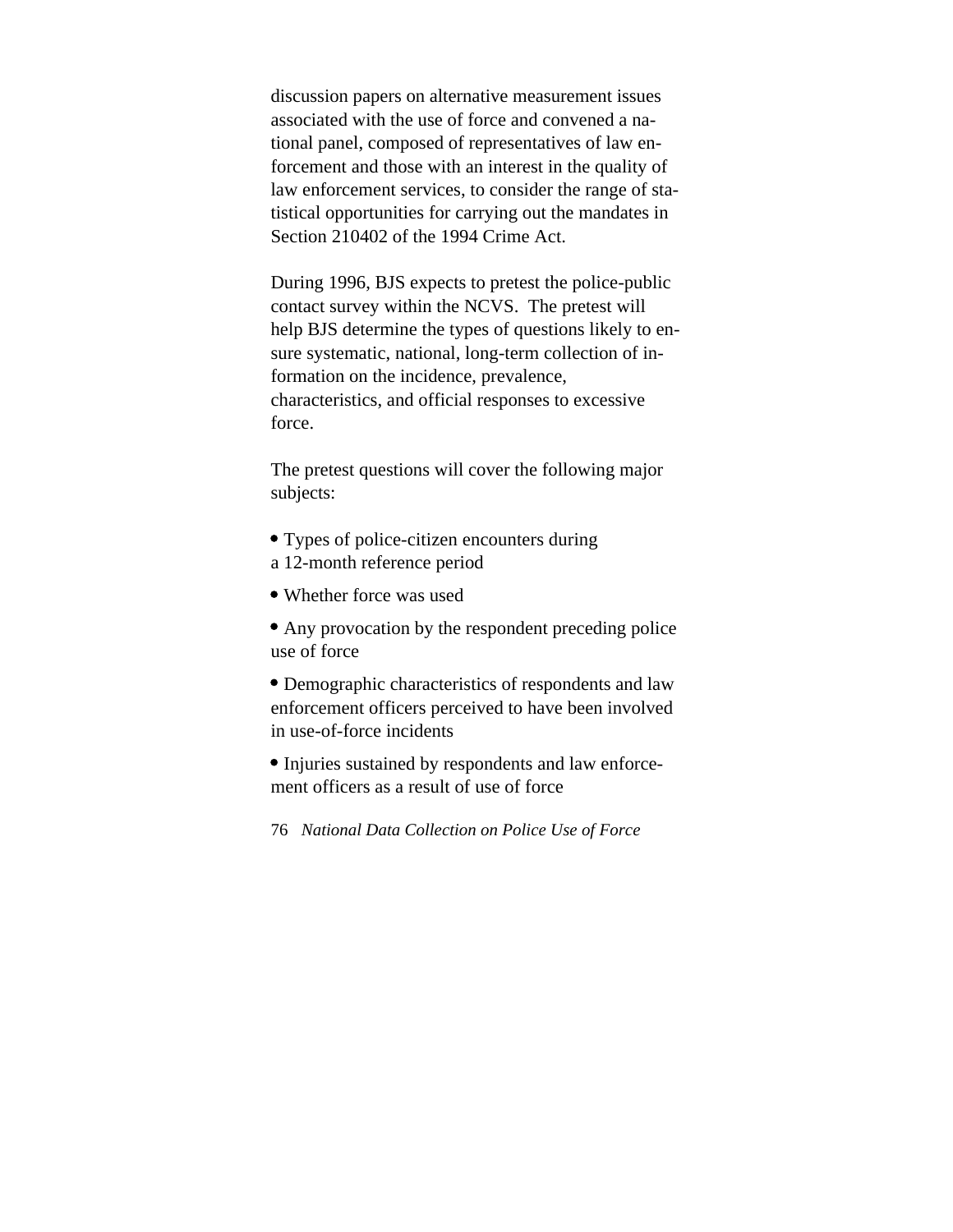Actions initiated by respondents to protest the use of force in the incident.

Attaching items about the use of force to an existing national survey is a simplified and less costly alternative to gathering available information directly from law enforcement agencies. Given the enormous variability in law enforcement agency practices with respect to maintaining data on use-of-force events, the NCVS affords much greater control over the comparability and timeliness of collected information.

Section 210402 of the 1994 Crime Act does not specify what data the Attorney General must collect and report annually on excessive force by law enforcement officers. As a result, there is wide latitude in the kinds of information that could be reported.

Current plans call for the pretest questionnaire to be fielded in late spring of 1996, after a period of public review through the Federal Register and OMB review under the Paperwork Reduction Act. As with the NCVS, the Bureau of the Census will serve as the collection agent for BJS. BJS plans to conduct a 3- to 4-month pretest of approximately 10,000 to 12,000 individuals. If the pretest suggests that the NCVS could be a useful method, among others, for collecting information on police use of force, then funds could be sought from the Administration and the Congress to support such an enhancement.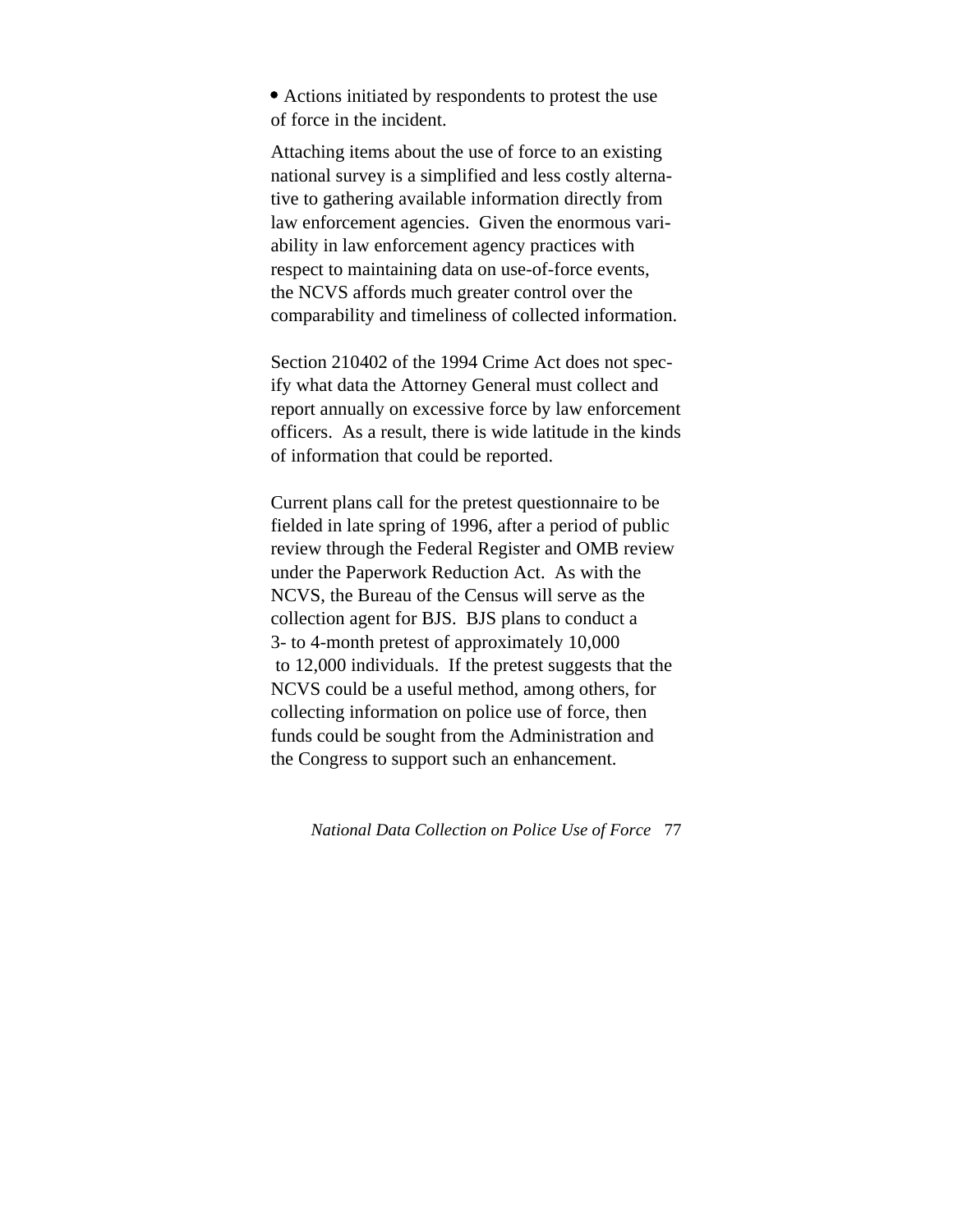### **IACP study**<sup>52</sup>

Based on the success of the VACOP effort, the IACP has received grant funding for Phase I of a long-term program to create a comprehensive Police Use of Force Database. The database will contain information provided by police departments on use-of-force incidents. The four phases of the program are these:

• Phase I: Expansion of the VACOP approach to five additional States

 Phase II: Detailed analysis of Phase I data and expansion to additional States

- Phase III: Development of annual reports
- Phase IV: Promotion of secondary data analysis

Funding has been provided for the first phase as a 12-month effort consisting of two major tasks:

(1) building law enforcement consensus on the need for a national database, and

(2) structuring local data collection efforts in Virginia and five other States.

Under the supervision of its research director, the IACP has established a National Use of Force Database Center for accomplishing all grant activities.

<sup>52</sup>The information in this section is summarized from *National Police Use of Force Database Project: An IACP Proposal* (Alexandria, Virginia: International Association of Chiefs of Police, September 1995), approved by BJS and NIJ in September 1995.

<sup>78</sup> *National Data Collection on Police Use of Force*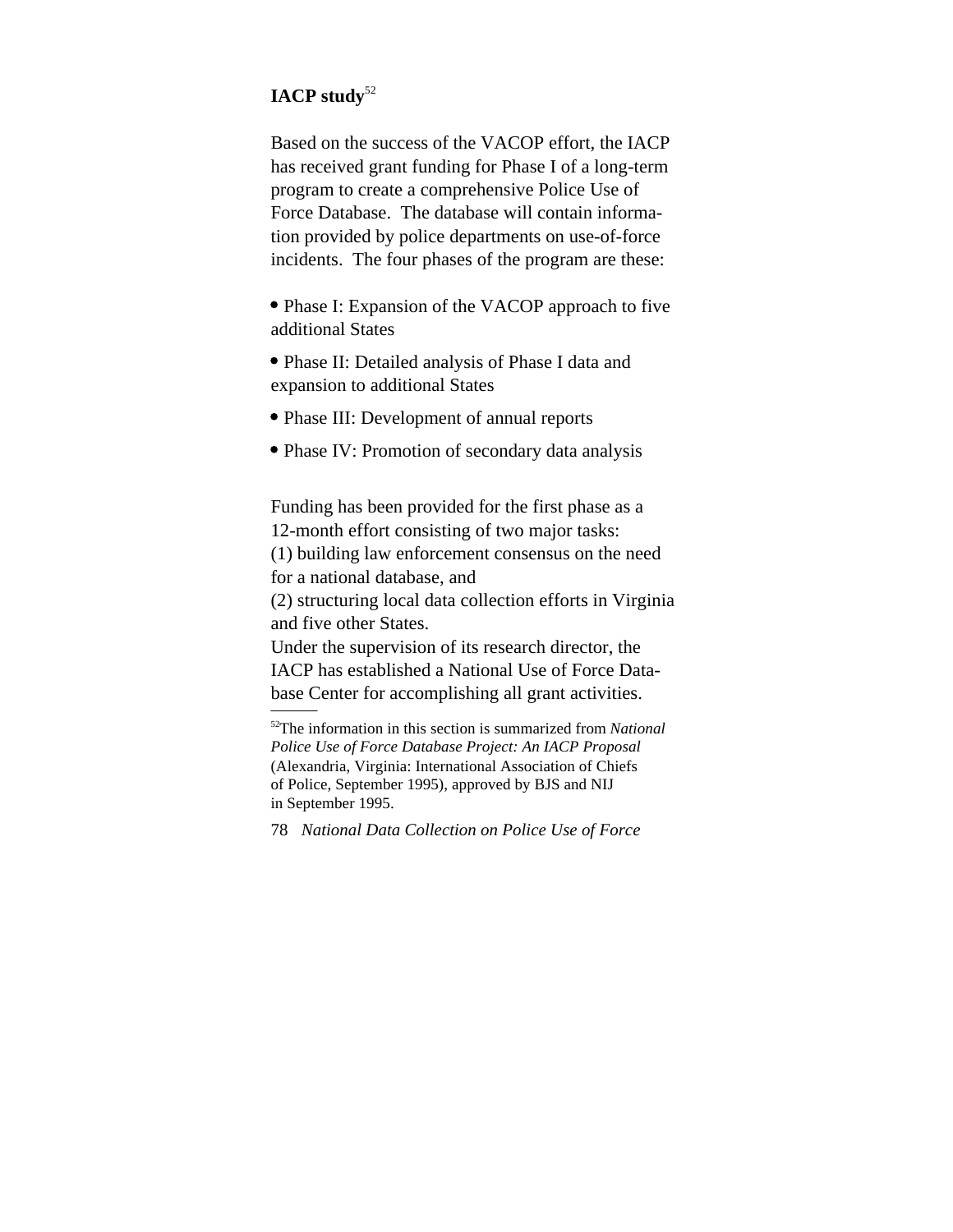Phase I includes a project advisory committee that will provide advice on what data should be collected from police departments and how the data should be collected. The advisory committee will include members from BJS, NIJ, the IACP Executive Committee, the IACP's State Associations of Chiefs of Police (SACOP) Division, State associations of chiefs of police from the six selected States, the IACP's State and Provincial Directorate, the academic community, the National Law Enforcement Technology Center, and the National Sheriffs' Association.

The consensus-building task of Phase I will include the following key activities:

 Identify six pilot States (including Virginia) for implementation of the national database design. $53$ 

 Develop an endorsement by the IACP Executive Committee to support the need for the national database.

 Publish an article in *The Police Chief* about the project and its benefits to law enforcement.

 Train selected State SACOP representatives to serve as "data advisors."

 Publish additional information in selected State association periodicals.

<sup>&</sup>lt;sup>53</sup>Initial candidates for the pilot States are Virginia, Vermont, New York, Arkansas, Washington, and New Jersey.

*National Data Collection on Police Use of Force* 79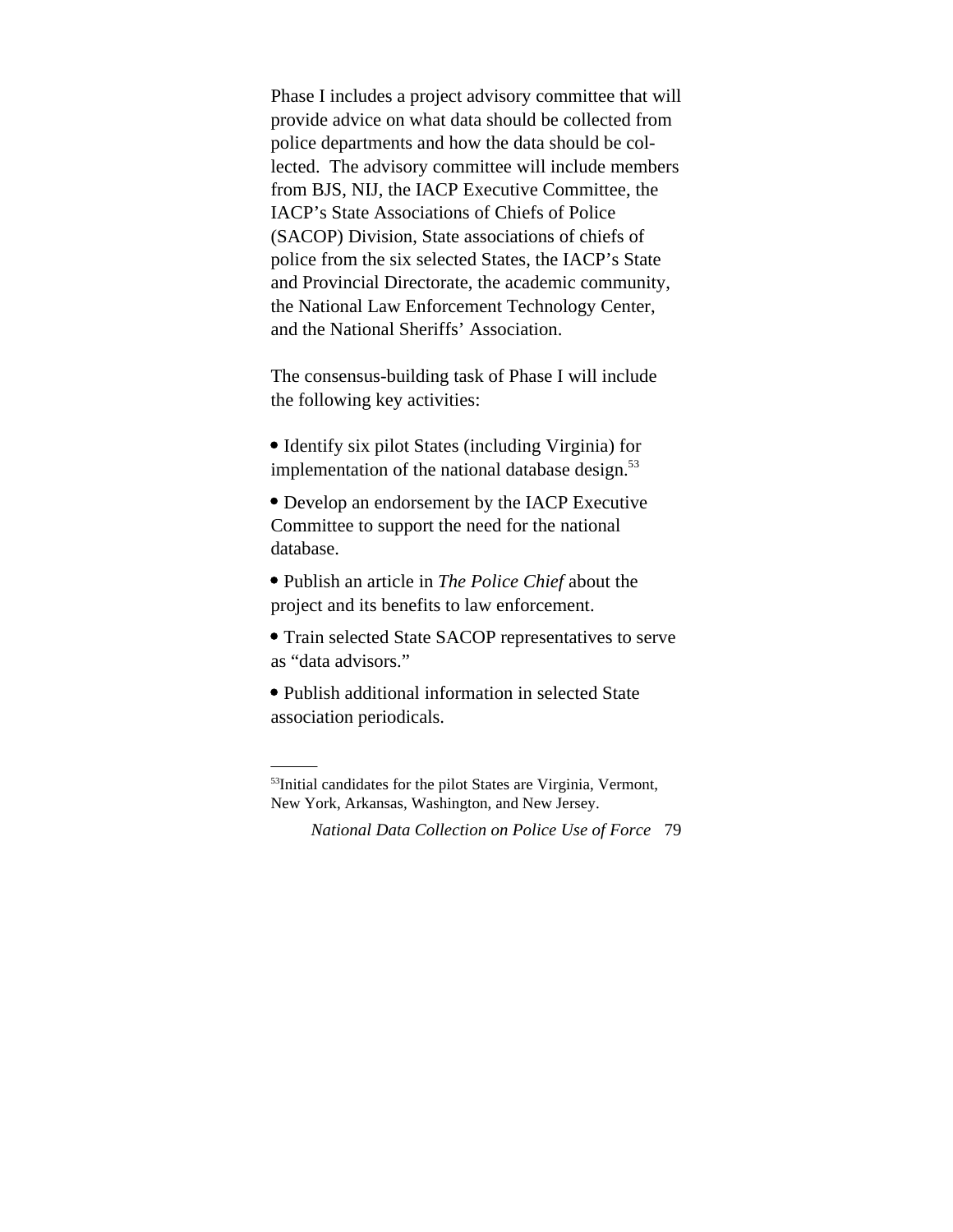The second task in Phase I includes revising the data elements based on the VACOP model, changing the data collection software as necessary, providing training and technical assistance in each pilot State, preparing a data collection manual, and disseminating the data collection package to law enforcement agencies in each pilot State. It is expected that these activities will be completed by the end of the Phase I effort.

The timetable and level of effort for the remaining phases will depend on Phase I experiences. However, several key features of the latter phases are important for the long-term success of the IACP's national database. Phase II includes an assessment of the success of data collection efforts in the six pilot States, including the amount, representativeness, quality, and reliability of data collected. After completing the assessment, the IACP will target groups of five new states incrementally until a comprehensive national database is in place. The expansion will be a multiyear effort with continual assessment and updating.

The IACP, through its National Use of Force Database Center, will serve as the repository of all State-level data. It will prepare annual reports for national consumption. The first report will be based on the six States in the pilot test, with subsequent reports based on additional States as they join the national effort.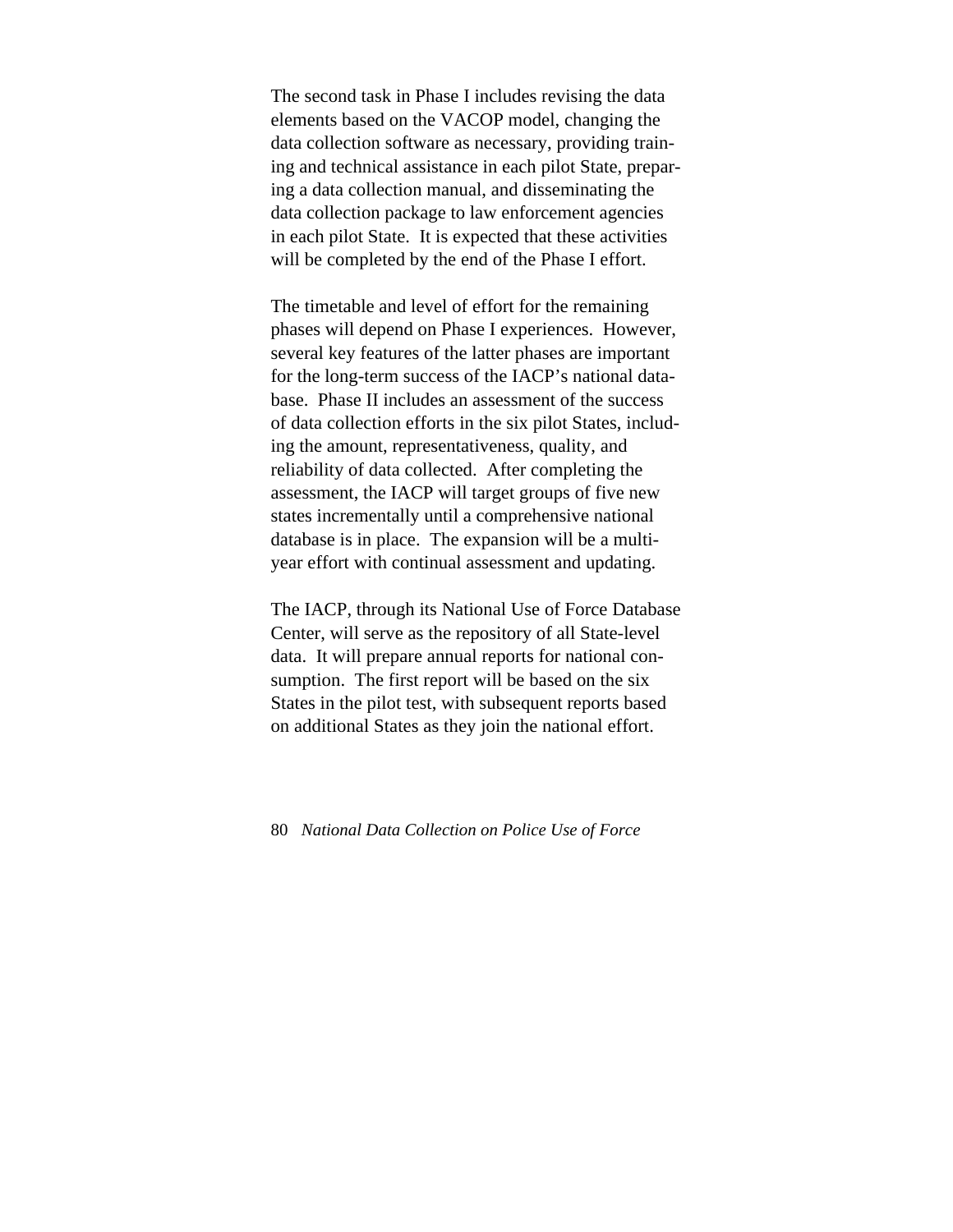Finally, the last phase is to encourage additional analysis of the aggregate data available from the center to determine national trends in police use of force. In the 1920s, the IACP tried nobly but ultimately without success to launch a pioneering national crime reporting system. Eventually the task was transferred to the FBI and became what we know of today as the Uniform Crime Reporting System.<sup>54</sup> It is hoped that in the 1990s and on this sensitive subject, the IACP will have a more productive experience enrolling the support of its constituents.

<sup>54</sup>William A. Geller and Norval Morris, "Relations between Federal and Local Police," in *Modern Policing,* edited by Michael Tonry and Norval Morris (Chicago: University of Chicago Press, 1992, pp. 231-348).

*National Data Collection on Police Use of Force* 81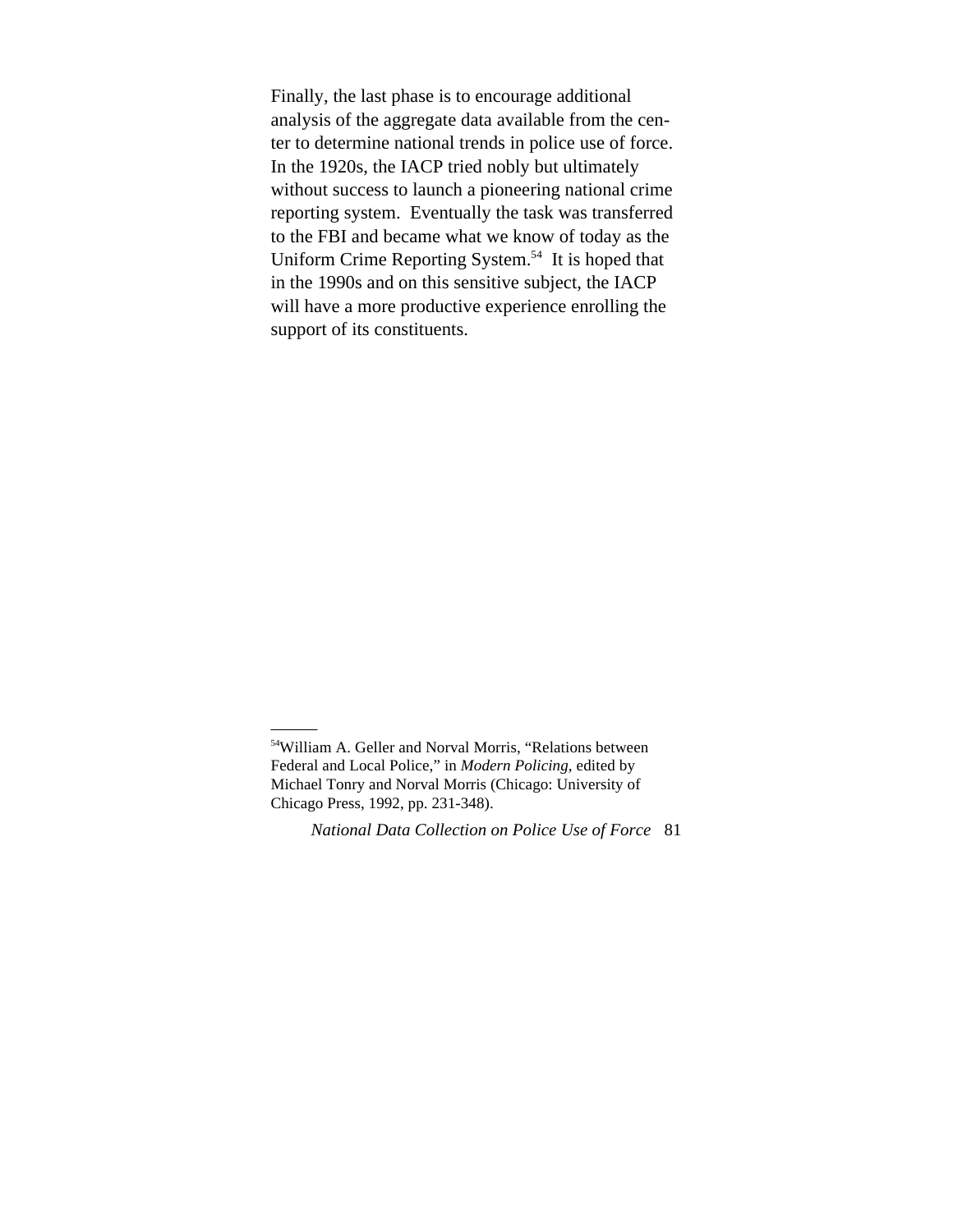### **Conclusions**

For decades, criminal justice experts have been calling for increased collection of data on police use of force. Section 210402 of the 1994 Crime Act now requires the Attorney General to acquire data about the use of excessive force by law enforcement officers.

BJS and NIJ will continue to work with police organizations, researchers, and citizens to establish accurate and reliable databases on police use of force. Clearly, this will require both standard definitions and uniform data sources. As described in the *Foreword* and other sections of this publication, BJS and NIJ are currently sponsoring several field tests, pilot projects, and surveys to achieve these ends.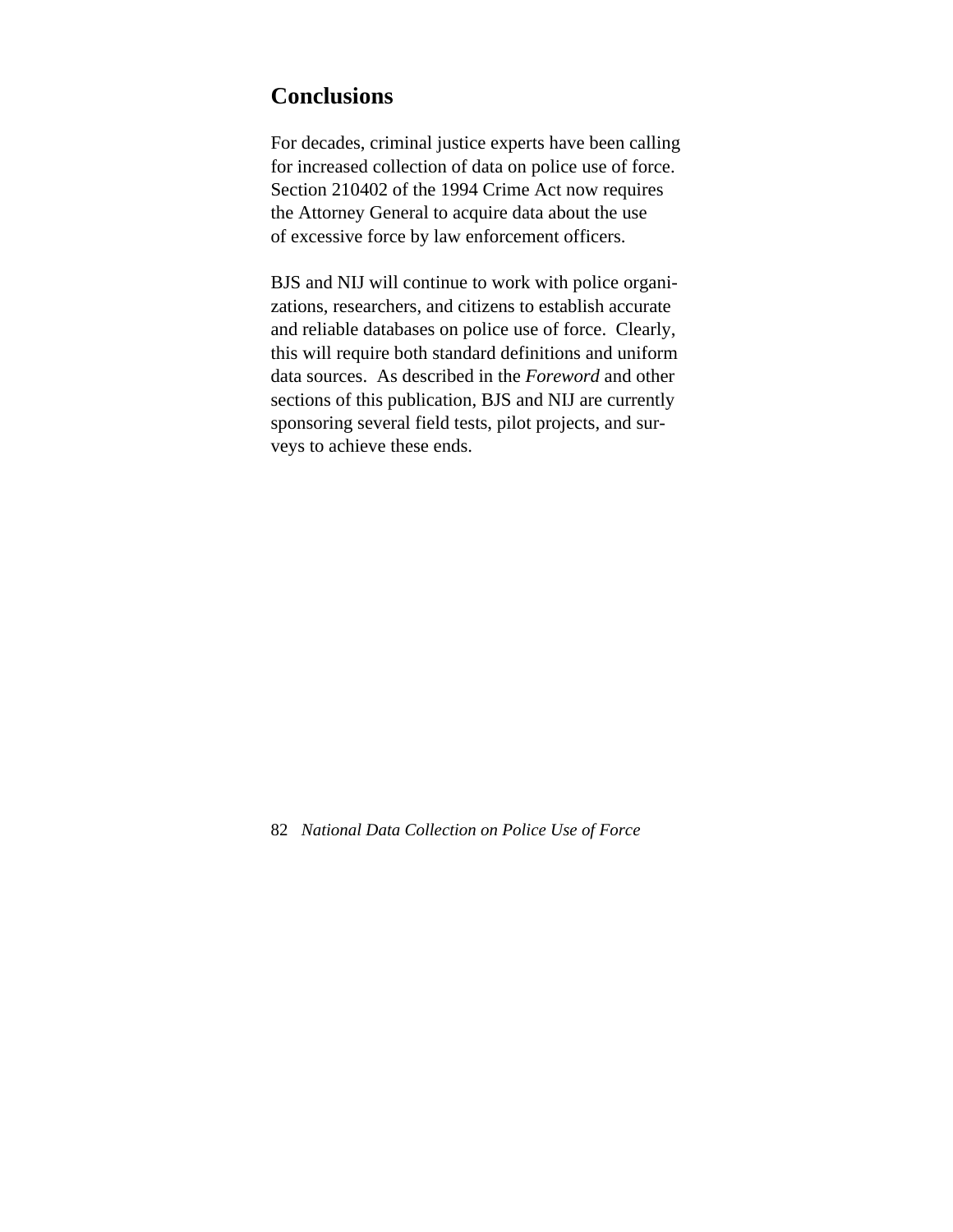## **References**

- Adams, Kenneth. "Measuring the Prevalence of Police Abuse of Force." *In And Justice for All: Understanding and Controlling Police Abuse of Force, edited by William A. Geller and Hans* Toch, 61-97. Washington, D.C.: Police Executive Research Forum, 1995.
- Alpert, Geoffrey P., and Lorie A. Fridell. Police Vehicles and Firearms: Instruments of Deadly Force. Prospect Heights, Illinois: Waveland Press, Inc., 1992.
- Alpert, Geoffrey P., and William C. Smith. "How Reasonable Is the Reasonable Man?: Police and Excessive Force," *The Journal of Criminal Law and Criminology,* 85(2) 1994, 481-501.
- Bittner, Egon. *The Functions of Police in Modern Society.* Washington: National Institute of Mental Health, 1970.
- Cheh, Mary M. "Are Law Suits an Answer to Police Brutality?" In *And Justice for All: Understanding and Controlling Police Abuse of Force,* edited by William A. Geller and Hans Toch, 233-259. Washington: Police Executive Research Forum, 1995.
- Condon, Richard J. *Police Use of Deadly Force in New York State.* Albany, New York: Division of Criminal Justice Services, 1985.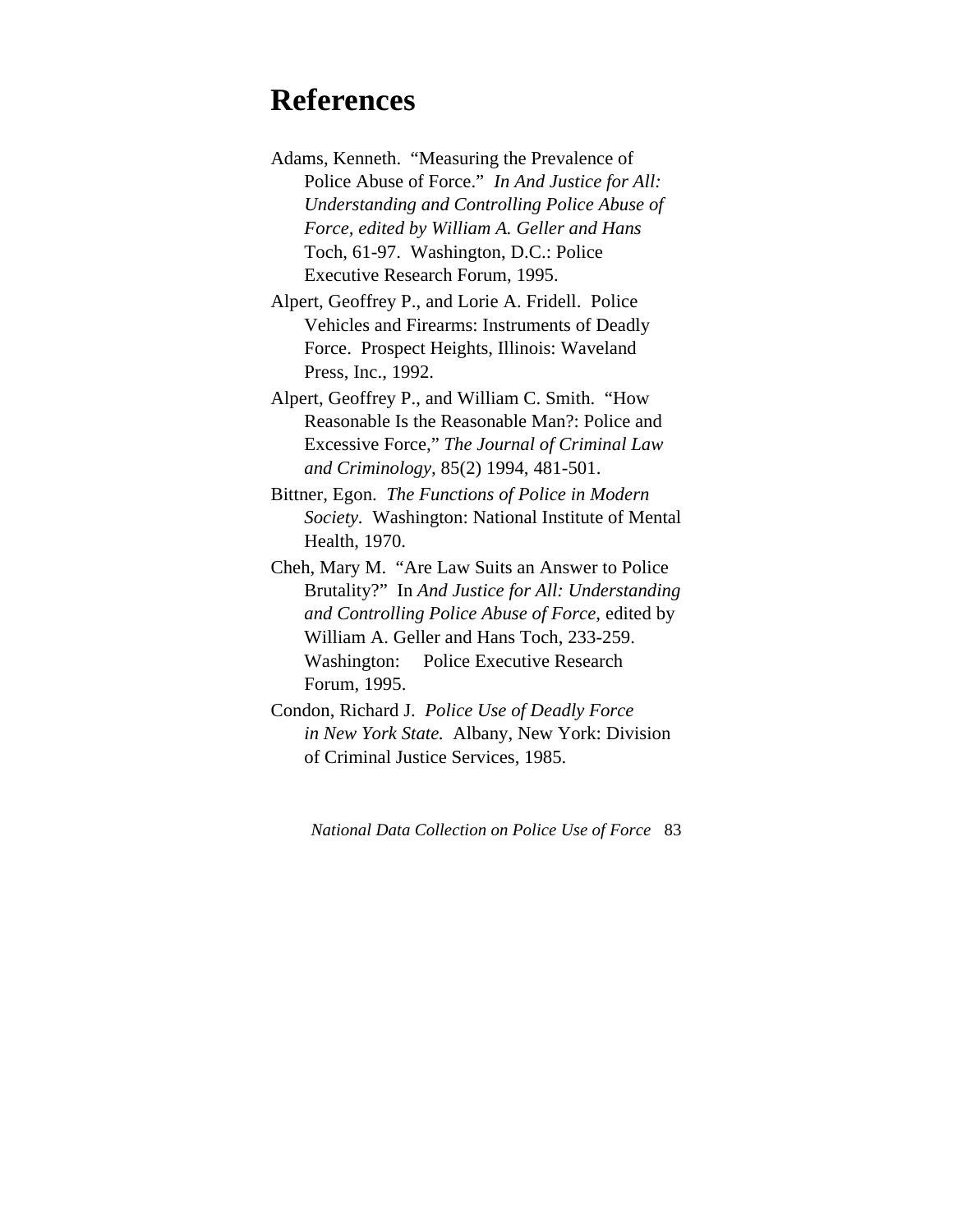Cox, Terry C., Jerry S. Faughn, and William M. Nixon. "Police Use of Metal Flashlights as Weapons: An Analysis of Relevant Problems," *Journal of Police Science and Administration,*  13(3) 1985: 244-50.

DeVesa, Frederick P. *Report of the Attorney General's Task Force on the Use of Force in Law Enforcement.* Trenton, New Jersey: 1992.

Federal Bureau of Investigation. *Volume 1: Data Collection Guidelines, National Incident-Based Reporting System.* Washington, D.C.: Federal Bureau of Investigation, 1988.

Federal Bureau of Investigation. *Crime in the United States, Uniform Crime Reports for the United States, 1994.* Washington, D.C.: Federal Bureau of Investigation, 1995.

Friedrich, Robert J. "Police Use of Force: Individuals, Situations, and Organizations," *Annals of the American Academy of Political and Social Science,* 452(November 1980): 82-97.

Fyfe, James J. "Police Use of Deadly Force: Research and Reform," *Justice Quarterly,* 5(2) 1988: 165-201.

Garner, Joel H., and John Buchanan. *Executive Summary: Understanding the Use of Force by and Against the Police.* Washington, D.C.: National Institute of Justice, 1995.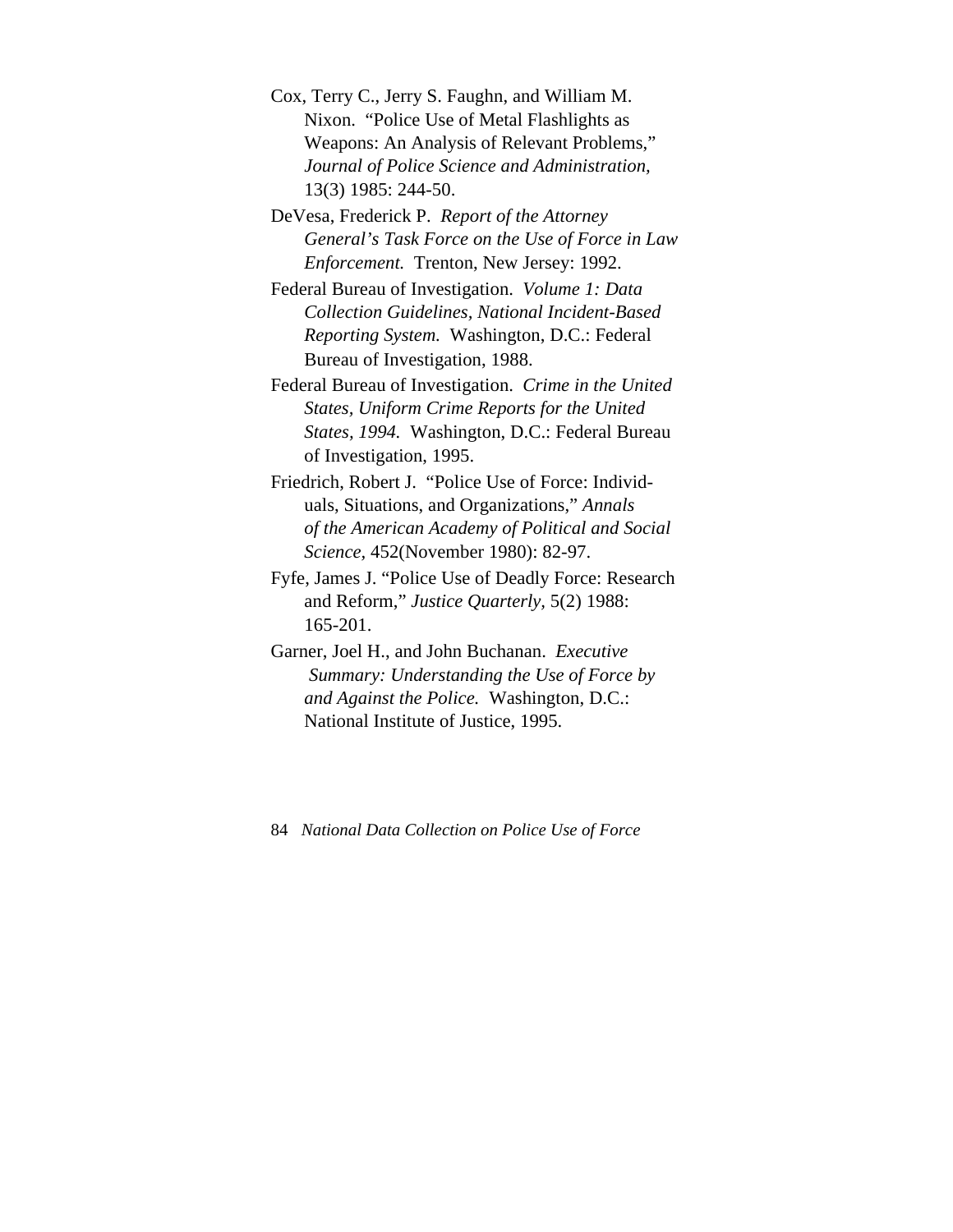Geller, William A. "Officer Restraint in the Use of Deadly Force: The Next Frontier in Police Shooting Research," *Journal of Police Science and Administration,* 10(2) 1985: 151-77.

Geller, William A., and Kevin J. Karales. *Split-Second Decisions: Shootings of and by Chicago Police.* Chicago, Illinois: Chicago Law Enforcement Study Group, 1981.

Geller, William A., and Norval Morris. "Relations Between Federal and Local Police." In *Modern Policing,* edited by Michael Tonry and Norval Morris, 231-348. Chicago, Illinois: University of Chicago Press, 1992.

Geller, William A., and Michael Scott. *Deadly Force: What We Know*: *A Practitioner's Desk Reference to Police-Involved Shootings.* Washington, D.C.: Police Executive Research Forum, 1992.

Geller, William A., and Hans Toch, eds. *And Justice for All: Understanding and Controlling Police Abuse of Force.* Washington, D.C.: Police Executive Research Forum, 1995.

Geller, William A., and Hans Toch. "Improving Our Understanding and Control of Police Abuse of Force: Recommendations for Research and Ac tion. " In *And Justice for All: Understanding and Controlling Police Abuse of Force,* edited by William A. Geller and Hans Toch, 277-337. Washington, D.C.: Police Executive Research Forum, 1995.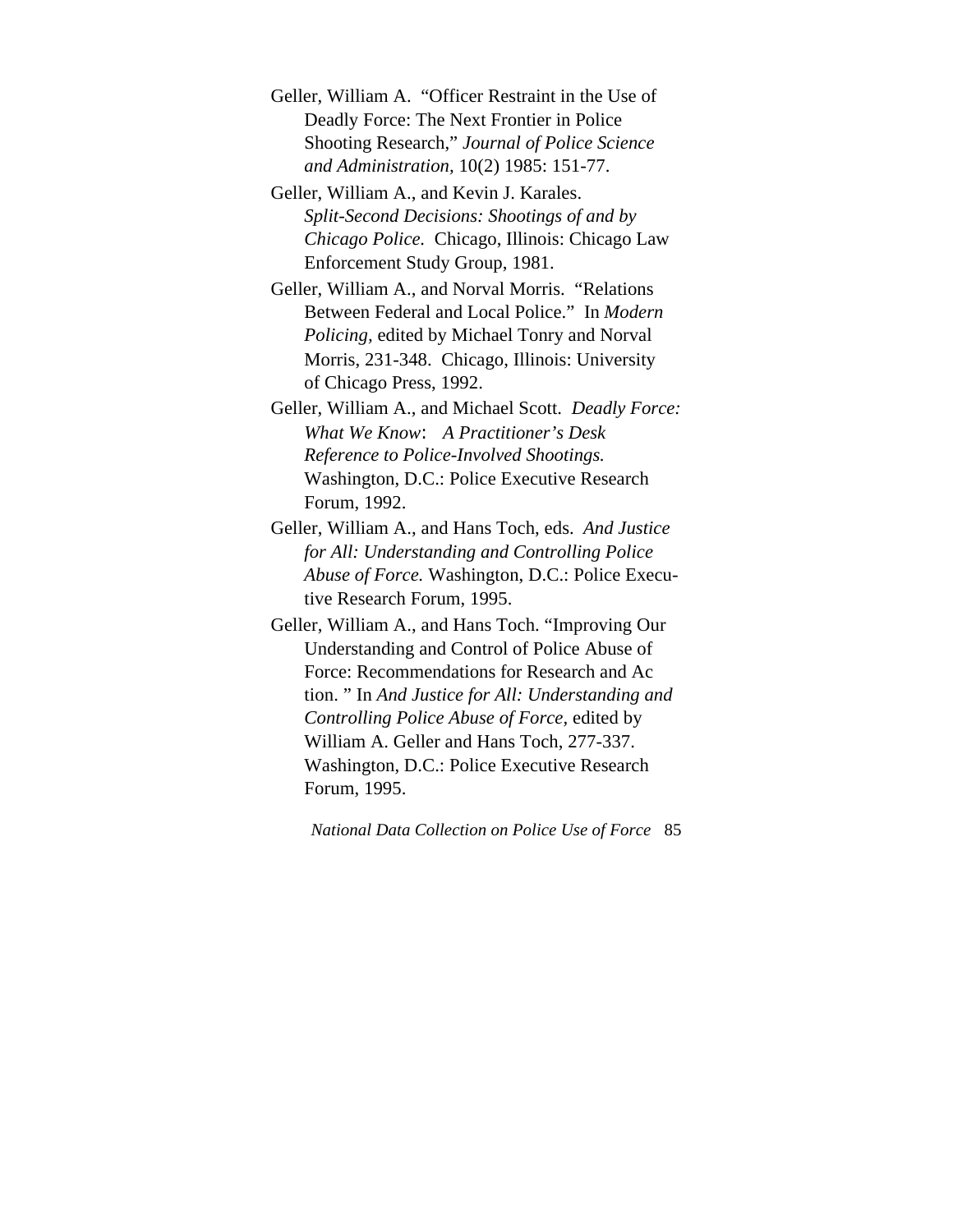Grant, J. Douglas, and Joan Grant. "Officer Selection and the Prevention of Abuse of Force," in *And Justice for All: Understanding and Controlling Police Abuse of Force,* edited by William A. Geller and Hans Toch, 151-162. Washington, D.C.: Police Executive Research Forum, 1995

Klockars, Carl B. "A Theory of Excessive Force and Its Control." In *And Justice for All: Understand ing and Controlling Police Abuse of Force,* edited by William A. Geller and Hans Toch, 11-69. Washington, D.C.: Police Executive Research Forum, 1995.

Martin, Christine, Peter B. Bensinger, and Thomas F. Baker. *Illinois Municipal Officers' Perceptions of Police Ethics.* Chicago, Illinois: Illinois Criminal Justice Information Authority, 1994.

Matulia, Kenneth J. *A Balance of Forces.* Gaithersburg, Maryland: International Association of Chiefs of Police, 1982.

McEwen, Tom, and Frank Leahy. *Final Report: Less Than Lethal Force Technologies in Law Enforcement and Correctional Agencies.* Washington, D.C.: National Institute of Justice, 1994.

Miller, Neal. "Less-Than-Lethal Force Weaponry: Law Enforcement and Correctional Agency Civil Law Liability for the Use of Excessive Force," *Creighton Law Review,* 28(3) 1995: 733-94.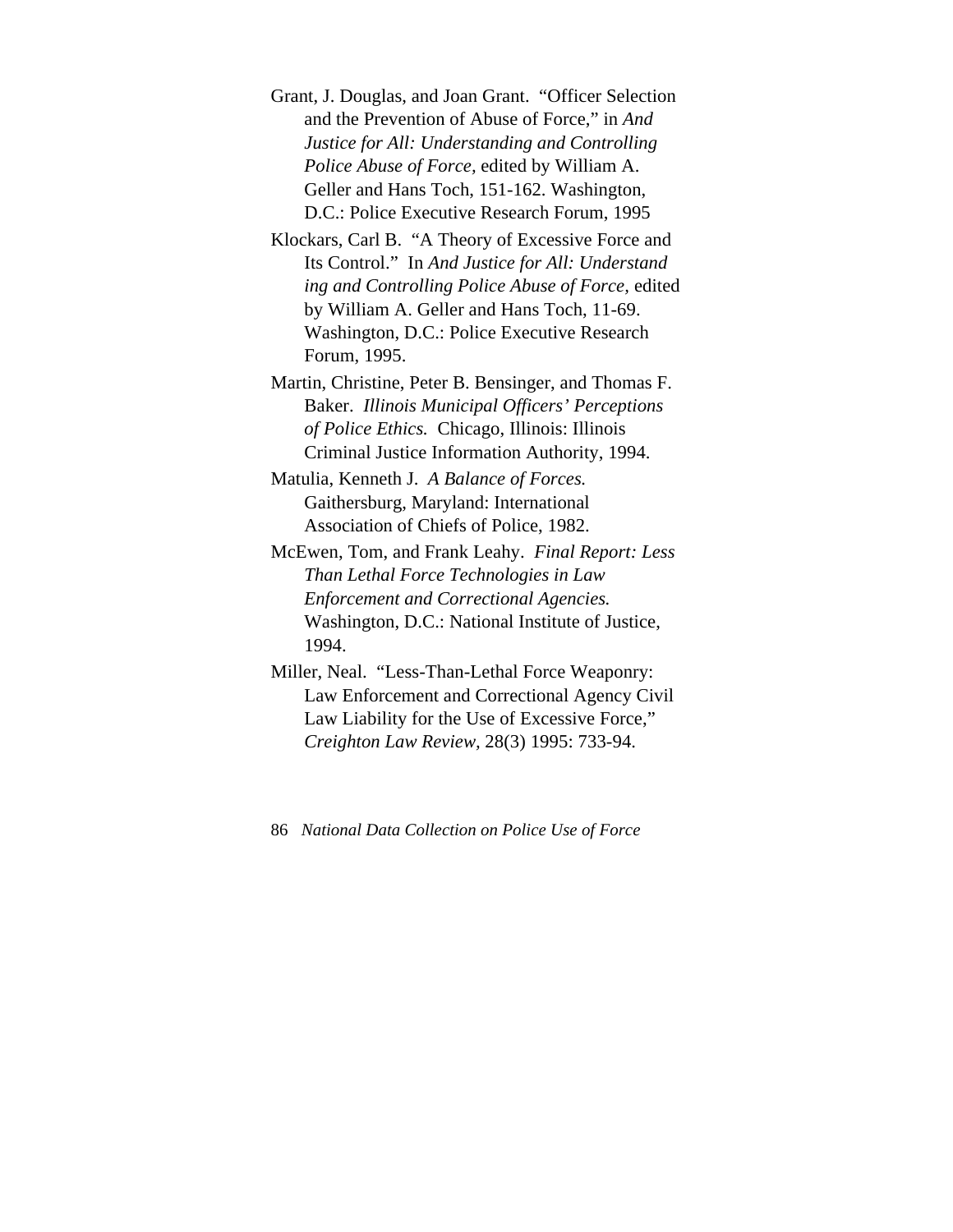- Milton, Catherine H., Jeanne Wahl Halleck, James Lardner, and Gary L. Abrecht. *Police Use of Deadly Force.* Washington, D.C.: Police Foundation, 1977.
- Pate, Antony M., and Lorie A. Fridell. *Police Use of Force: Official Reports, Citizen Complaints, and Legal Consequences.* Washington, D.C.: Police Foundation, 1993.

Reaves, Brian A., and Pheny Z. Smith. *Law Enforcement Management and Administrative Statistics, 1993: Data for Individual State and Local Agencies with 100 or More Officers.* Washington, D.C.: Bureau of Justice Statistics, 1995.

- Reiss, Albert J., Jr. *The Police and The Public.* New Haven, Connecticut: Yale University Press, 1971.
- Sherman, Lawrence W., and Robert H. Langworthy. "Measuring Homicide by Police Officers," *The Journal of Criminal Law and Criminology,* 70(4) 1979: 546-560.
- Skolnick, Jerome H., and James J. Fyfe. *Above the Law: Police and the Excessive Use of Force.*  New York: The Free Press, 1993.
- Tonry, Michael, and Norval Morris, eds. *Modern Policing.* Chicago, Illinois: University of Chicago Press, 1992.
- Virginia Association of Chiefs of Police. *1994 Use of Force Report.* November 1994.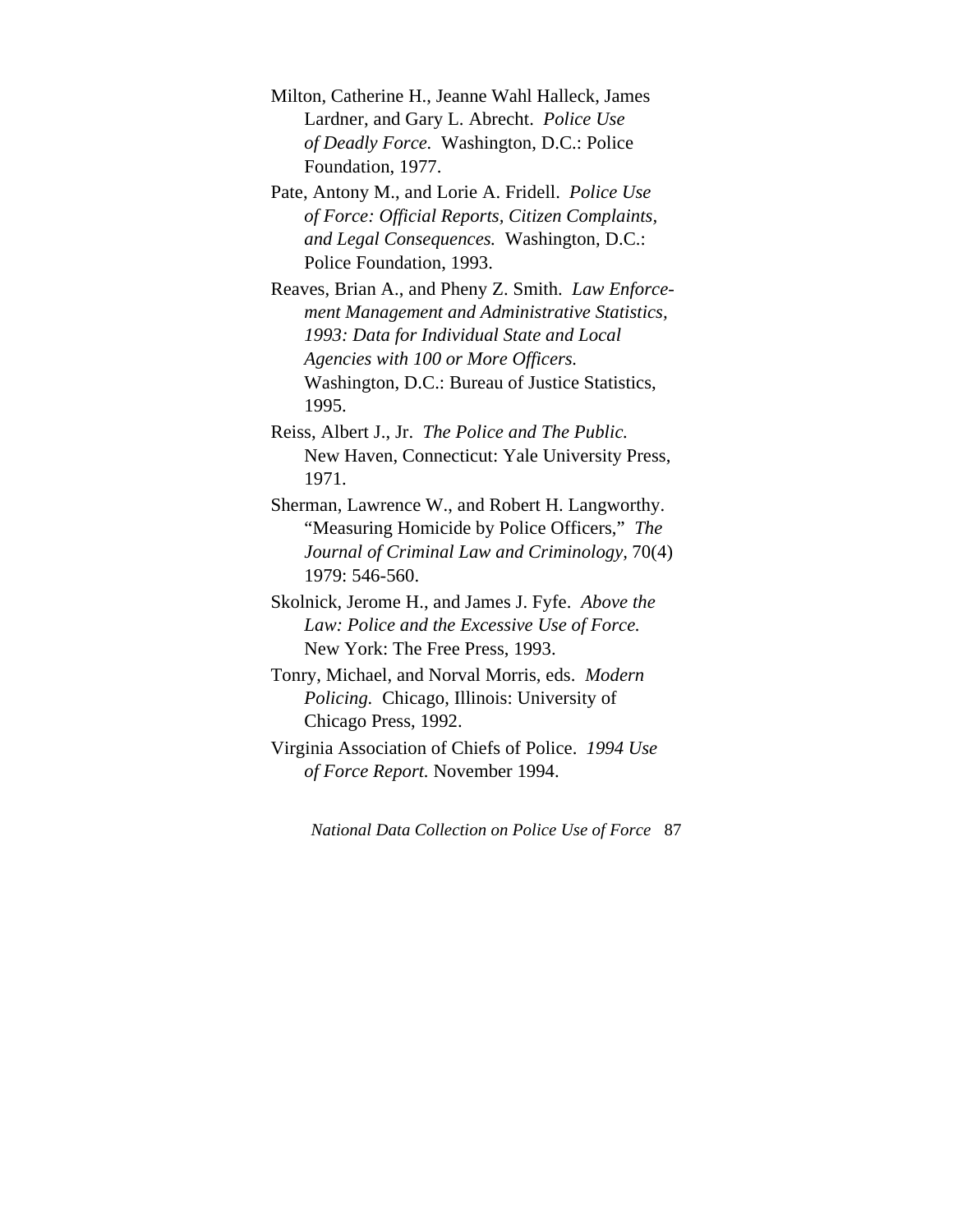Worden, Robert E. "The 'Causes' of Police Brutality: Theory and Evidence on Police Use of Force." In *And Justice for All: Understanding and Controlling Police Abuse of Force,* edited by William A. Geller and Hans Toch, 31-60. Washington, D.C.: Police Executive Research Forum, 1995.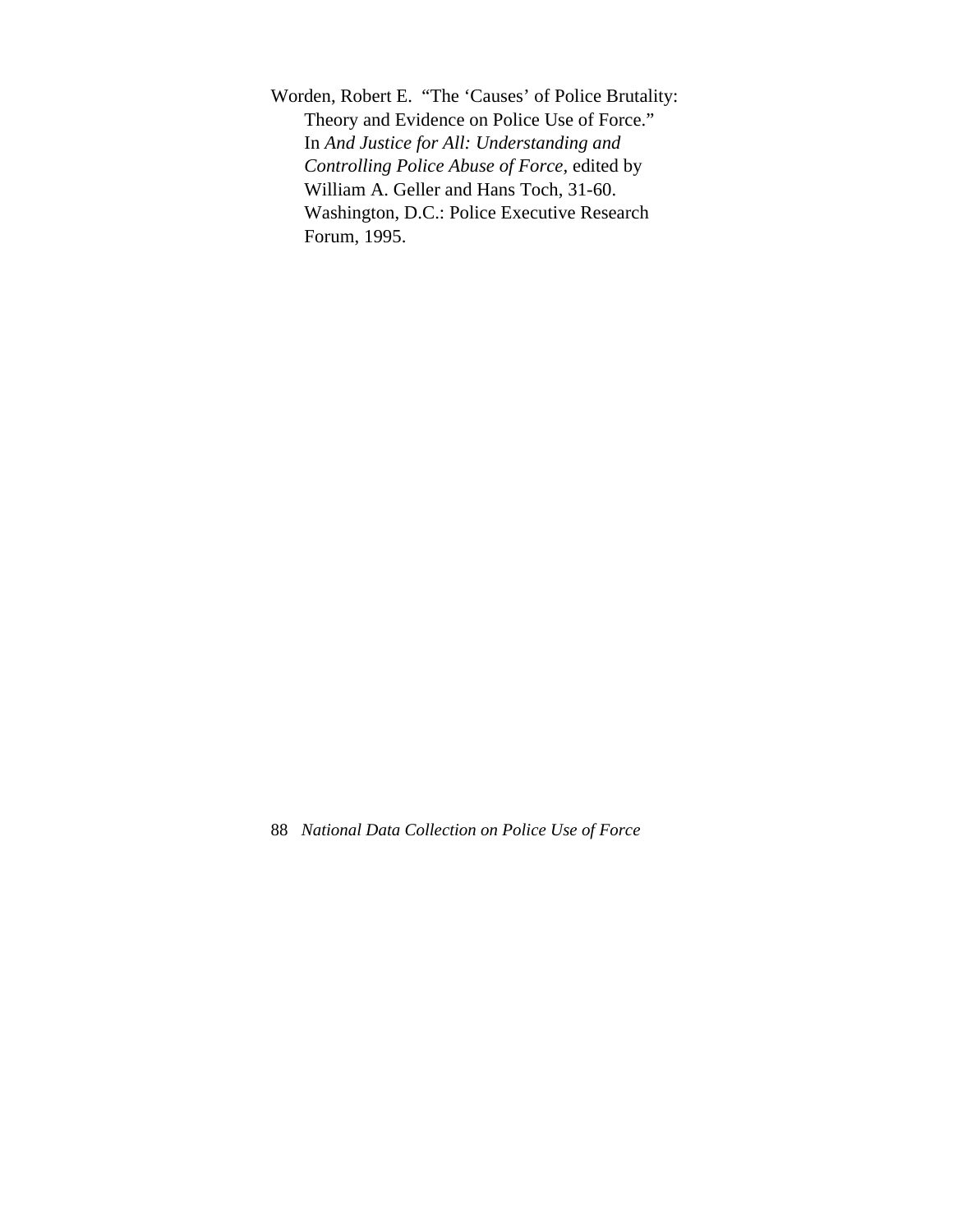## **Public databases**

Bureau of Justice Statistics. *Law Enforcement Management and Administrative Statistics, 1990.* Inter-University Consortium for Political and Social Research (ICPSR), University of Michigan. Database ICPSR 9749.

Garner, Joel, and John Buchanan. *Understanding the Use of Force By and Against the Police.*  Inter-University Consortium for Political and Social Research (ICPSR), University of Michigan. Database forthcoming.

Matulia, Kenneth J. *Police Use of Deadly Force, 1970-1979.* Inter-University Consortium for Political and Social Research (ICPSR), University of Michigan. Database ICPSR 9018.

Ostrom, Elinor, Roger B. Parks, and Gordon Whitaker. *Police Services Study, Phase II, 1977: Rochester, St. Louis, and St. Petersburgh.*  Inter-University Consortium for Political and Social Research (ICPSR), University of Michigan. Database ICPSR 8605.

Pate, Antony M., and Lorie E. Fridell. *Police Use of Force: Official Reports, Citizen Complaints, and Legal Consequences, 1991-1992.*  Inter-University Consortium for Political and Social Research (ICPSR), University of Michigan. Database ICPSR 6274.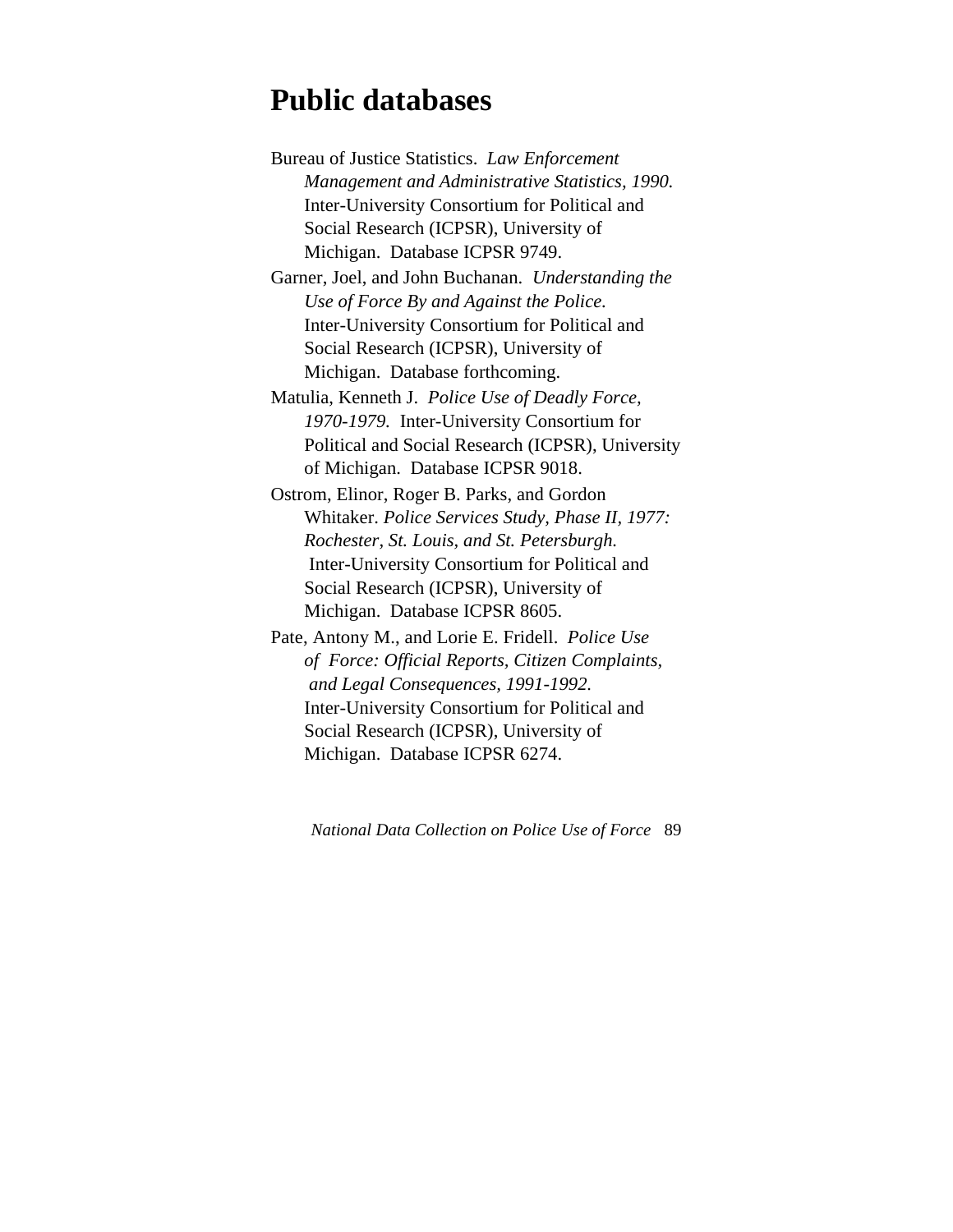Reiss, Albert J., Jr. *Patterns of Behavior in Police and Citizen Transactions: Boston, Chicago, and Washington, DC, 1966.* Inter-University Consortium for Political and Social Research (ICPSR), University of Michigan. Database ICPSR 9086.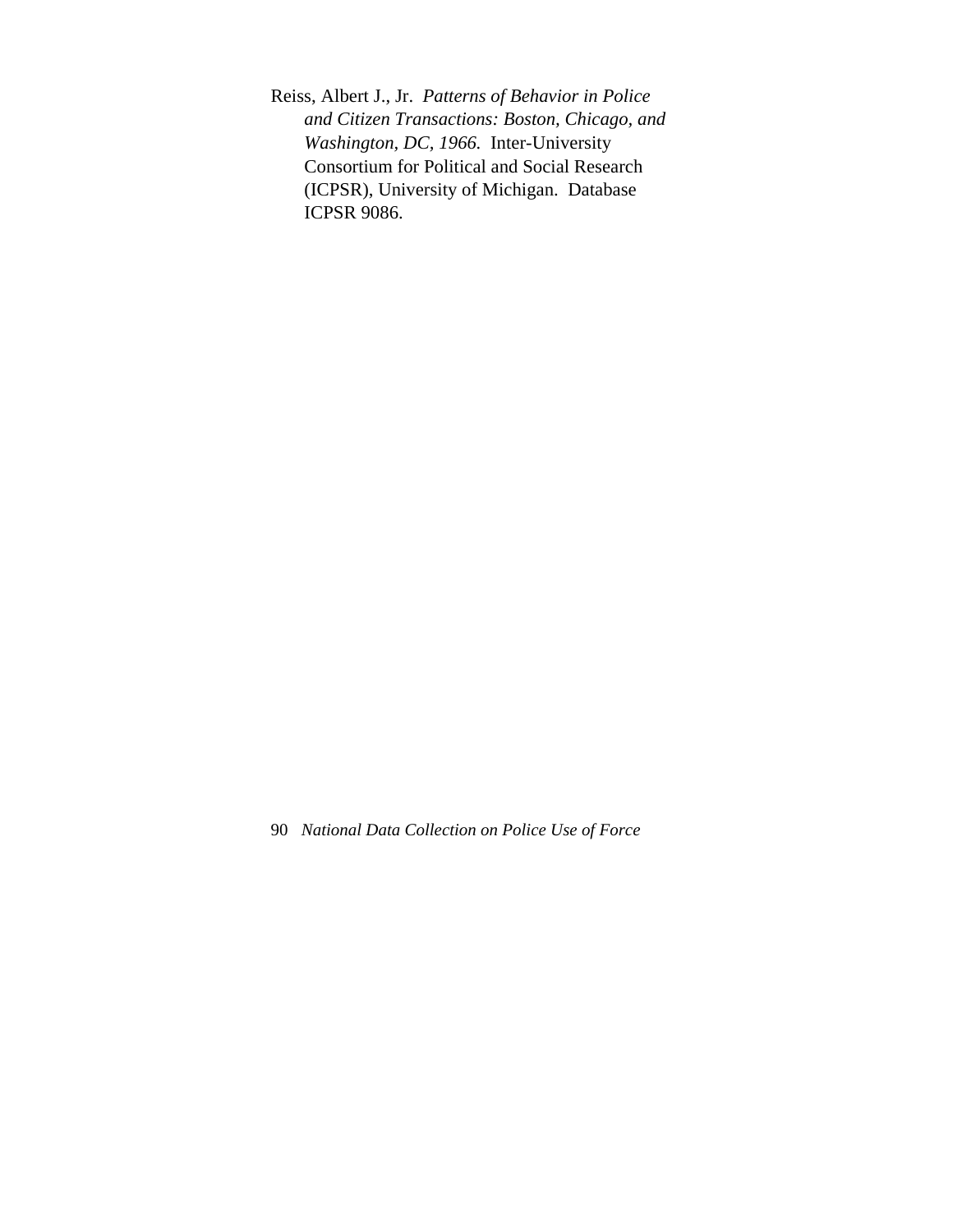# **Appendix**

**Attendee List for May 31, 1995 Police Use of Force Workshop**

Yoshio Akiyama Uniform Crime Reporting Program Federal Bureau of Investigation U.S. Department of Justice Washington, DC

Geoffrey P. Alpert Professor School of Criminal Justice University of South Carolina Columbia, SC

Tom Arnold Deputy Director Metro-Dade Police Department Miami, FL

Ronald Banks Assistant Chief Los Angeles Police Department Los Angeles, CA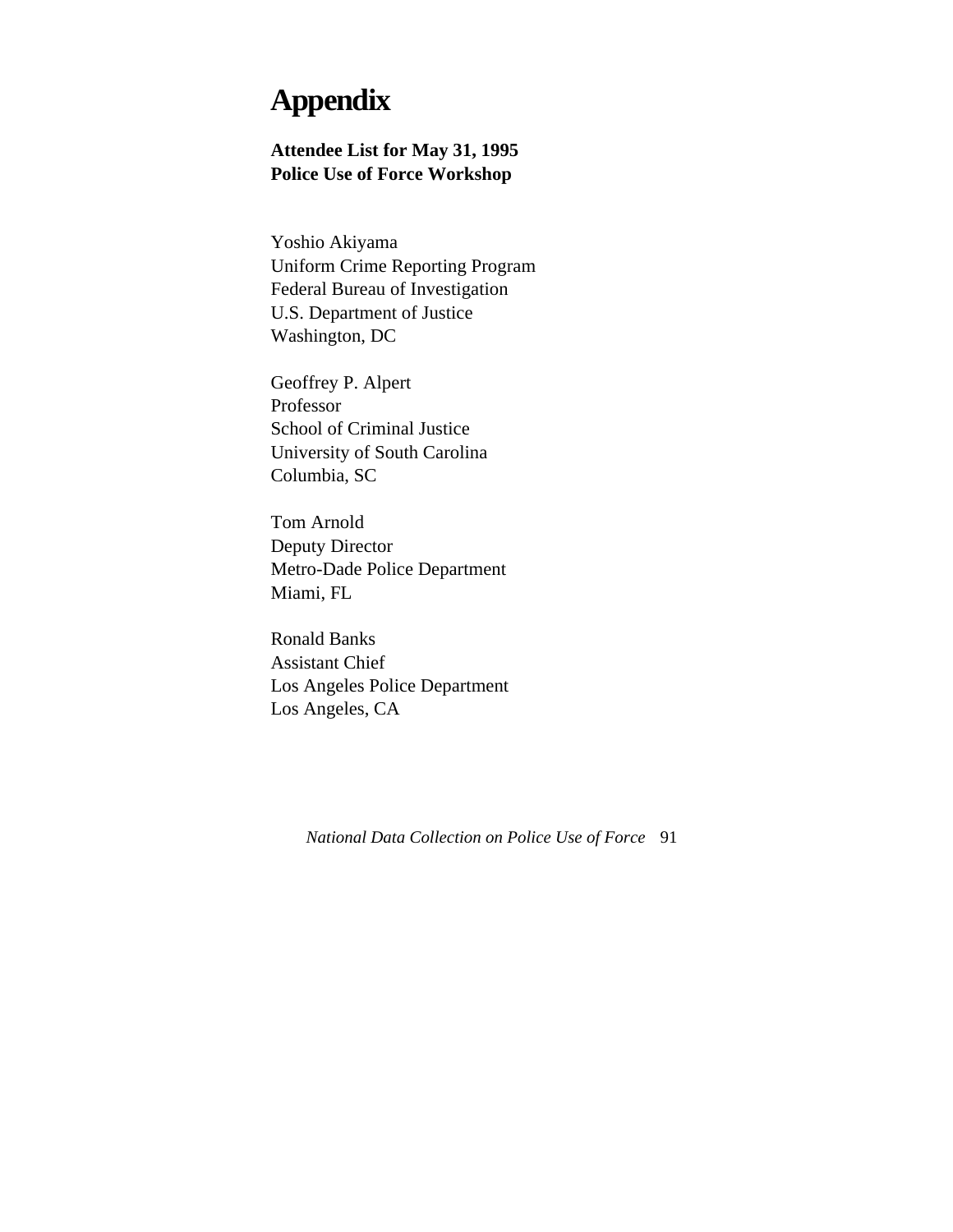Peter Bobinski Acting Unit Chief Civil Rights Unit, C.I.D. FBI U.S. Department of Justice Washington, DC

John L. Buchanan Captain Phoenix Police Department Phoenix, AZ

Donald Cahill Chairman National Legislative Committee Fraternal Order of Police Washington, DC

Jan M. Chaiken Director Bureau of Justice Statistics U.S. Department of Justice Washington, DC

Bennie Click Chief of Police Dallas Police Department Dallas, TX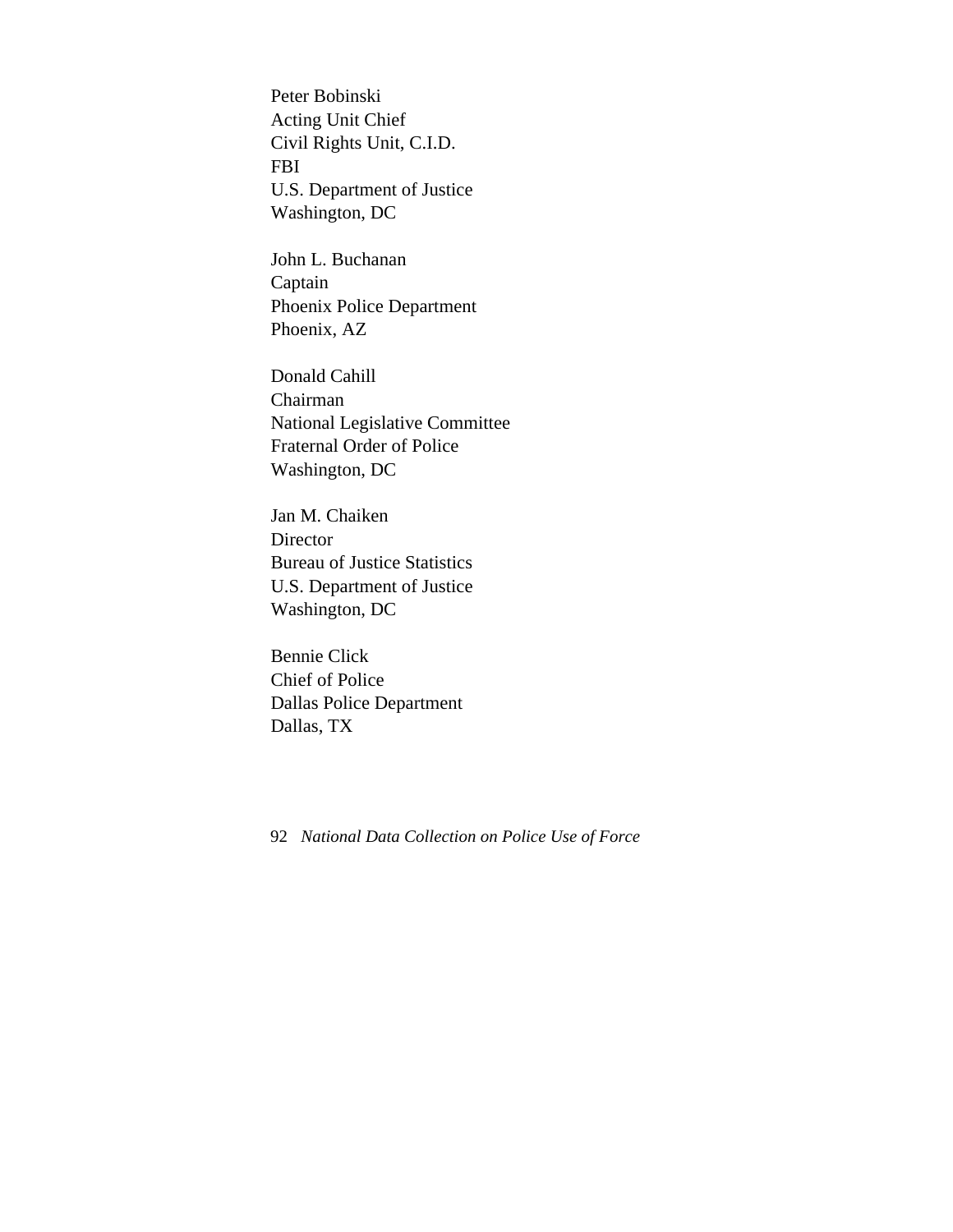Jay Cochran, Jr. Executive Director Virginia Association of Chiefs of Police Richmond, VA

Karla Dobinski Deputy Chief, Civil Rights Division Criminal Section, U.S. Department of Justice Washington, DC

Steven Edwards Community Oriented Policing U.S. Department of Justice Washington, DC

Dora Falls Lieutenant Dallas Police Department Dallas, TX

John R. Firman Director of Research International Association of Chiefs of Police Alexandria, VA

Lorie Fridell Assistant Professor School of Criminology and Criminal Justice Florida State University Tallahassee, FL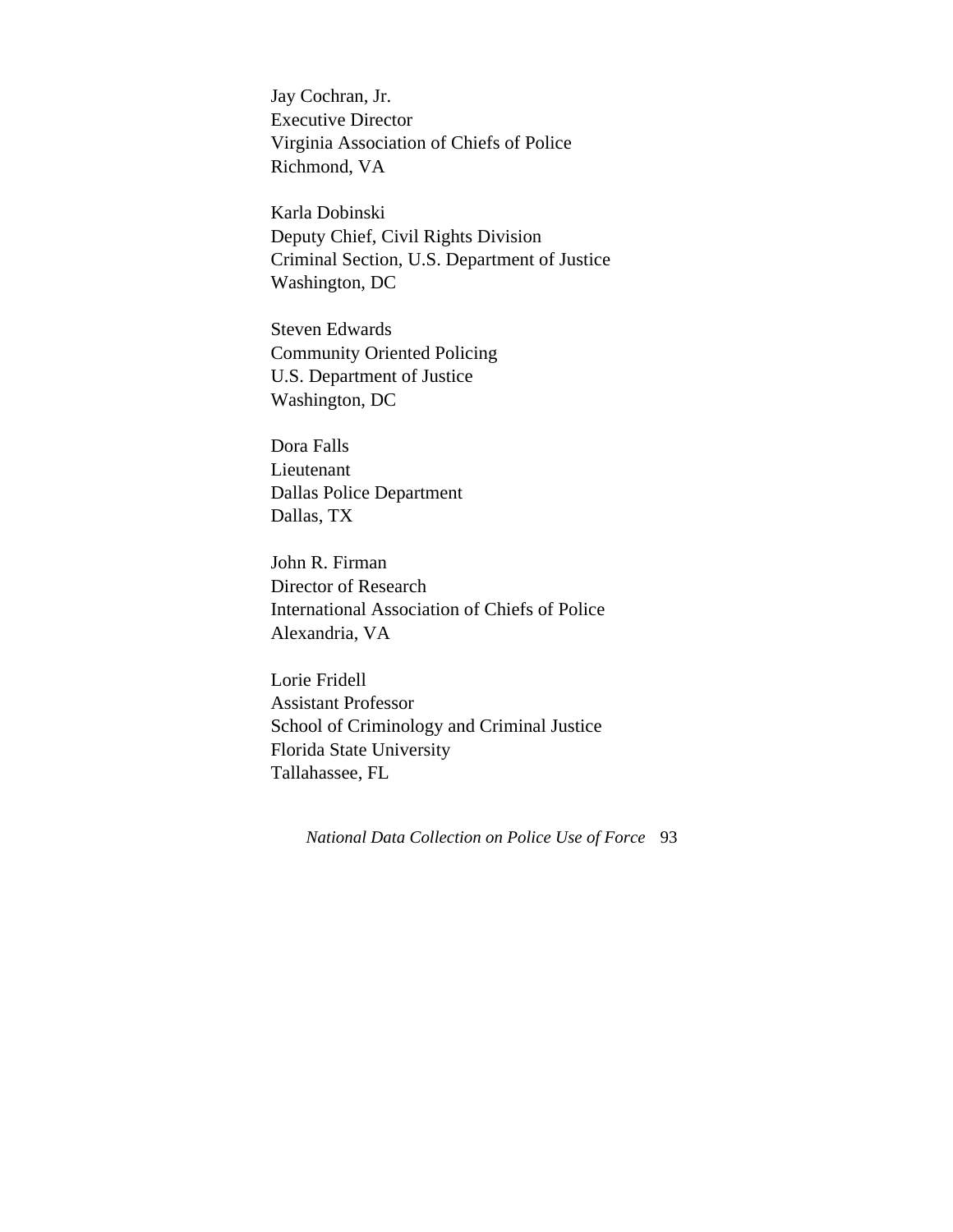James J. Fyfe Professor Department of Criminal Justice Temple University Philadelphia, PA

Saunji Fyffe Budget Officer National Institute of Justice U.S. Department of Justice Washington, DC

Joel Garner School of Criminal Justice Rutgers University Washington, DC

William A. Geller Associate Director Police Executive Research Forum Wilmette, IL

Jack Greene Professor Department of Criminal Justice Temple University Philadelphia, PA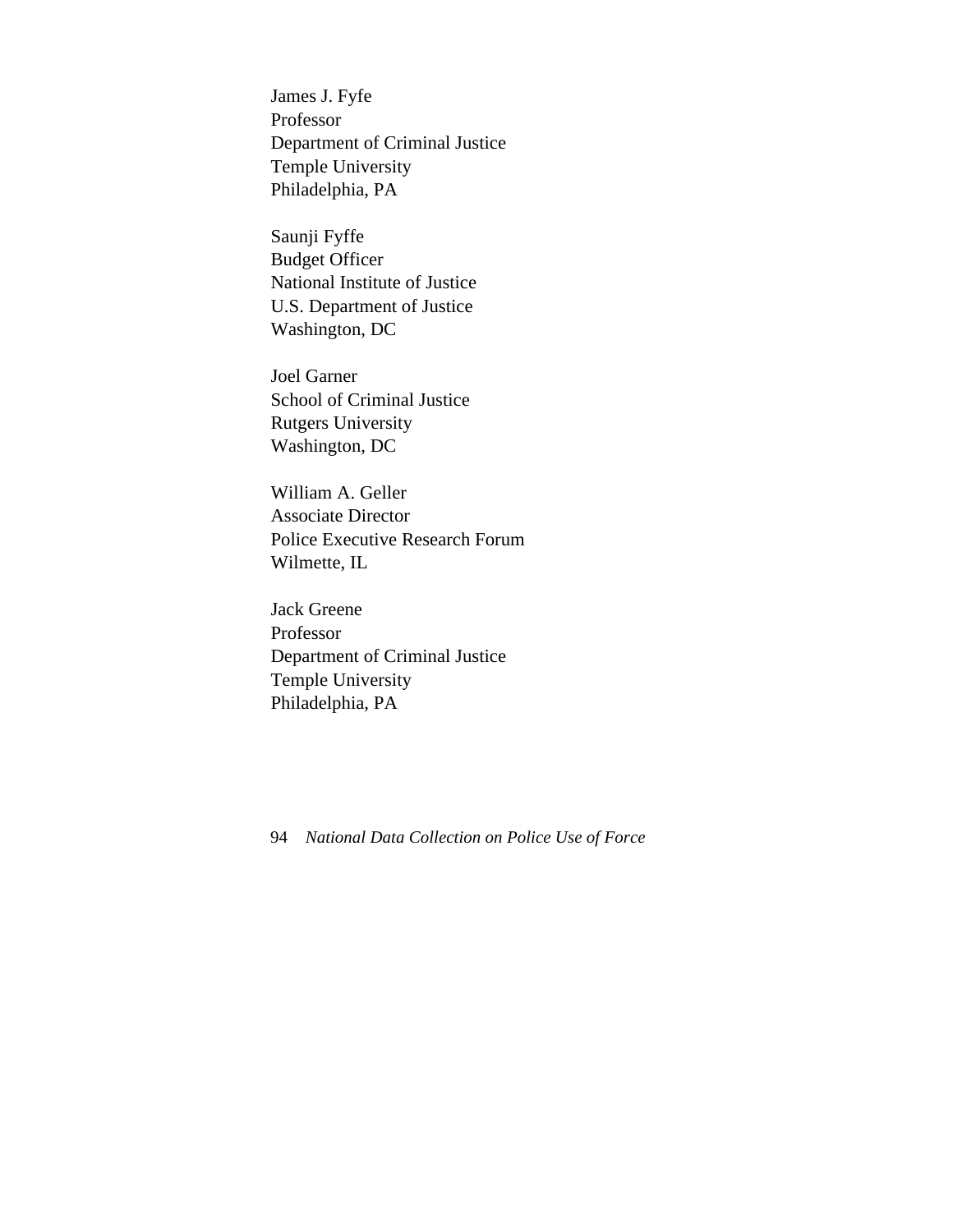Larry Greenfeld Deputy Director Bureau of Justice Statistics U.S. Department of Justice Washington, DC

Edwin E. Hamilton Research Analyst Police Foundation Washington, DC

Ira Harris Executive Director National Organization of Black Law Enforcement Executives Alexandria, VA

William Johnson General Counsel National Association of Police Organizations Washington, DC

Randall K. Kocsis Uniform Crime Reporting Program FBI U.S. Department of Justice Washington, DC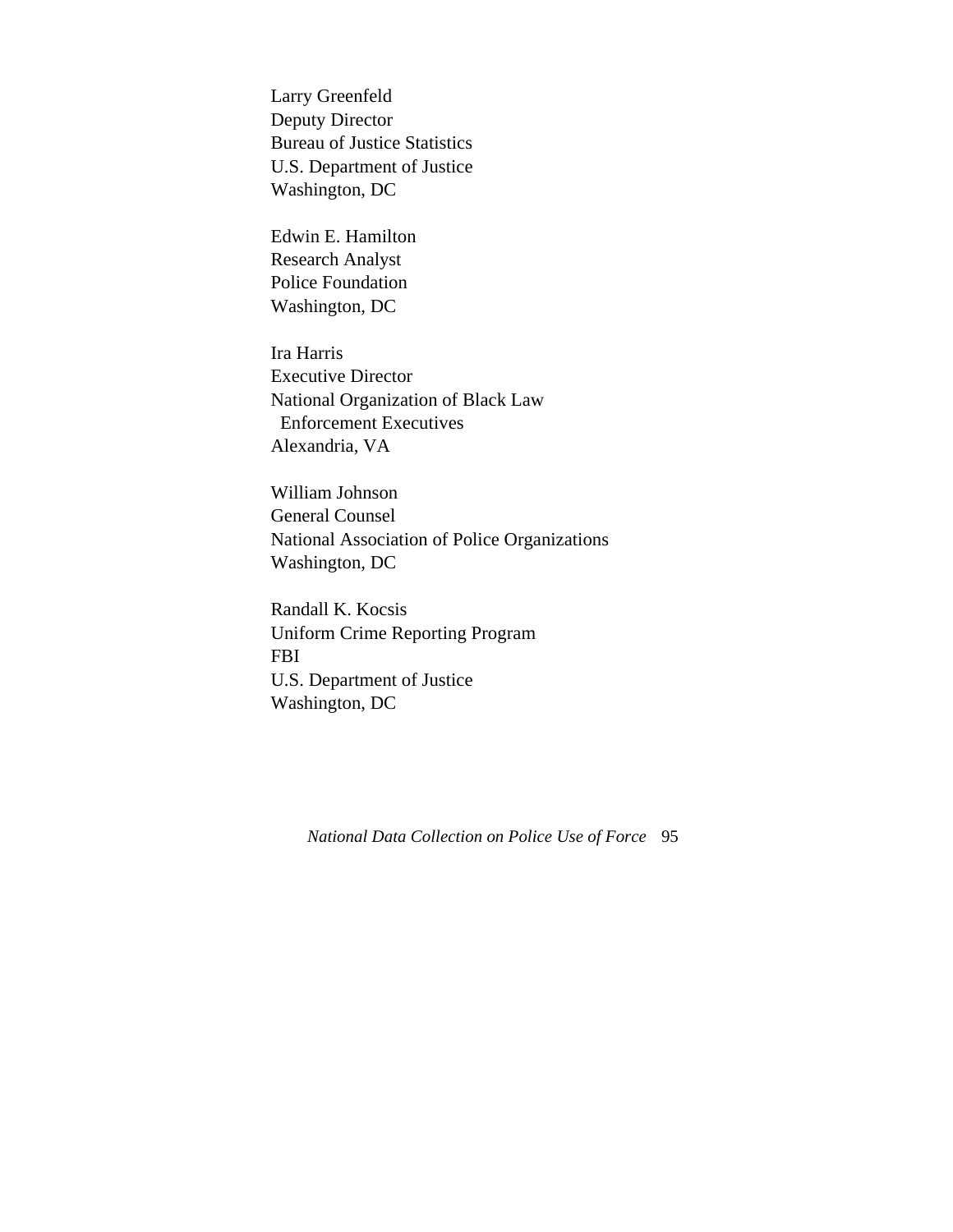Robert Langworthy Program Manager Office of Research and Evaluation National Institute of Justice U.S. Department of Justice Washington, DC

Mark Masling Senior Trial Attorney Civil Rights Division Special Litigation Section U.S. Department of Justice Washington, DC

William Matthews Deputy Director, Administration Police Foundation Washington, DC

Lois Mock Program Manager National Institute of Justice U.S. Department of Justice Washington, DC

Robert Moossy Trial Attorney Civil Rights Division Special Litigation Section U.S. Department of Justice Washington, DC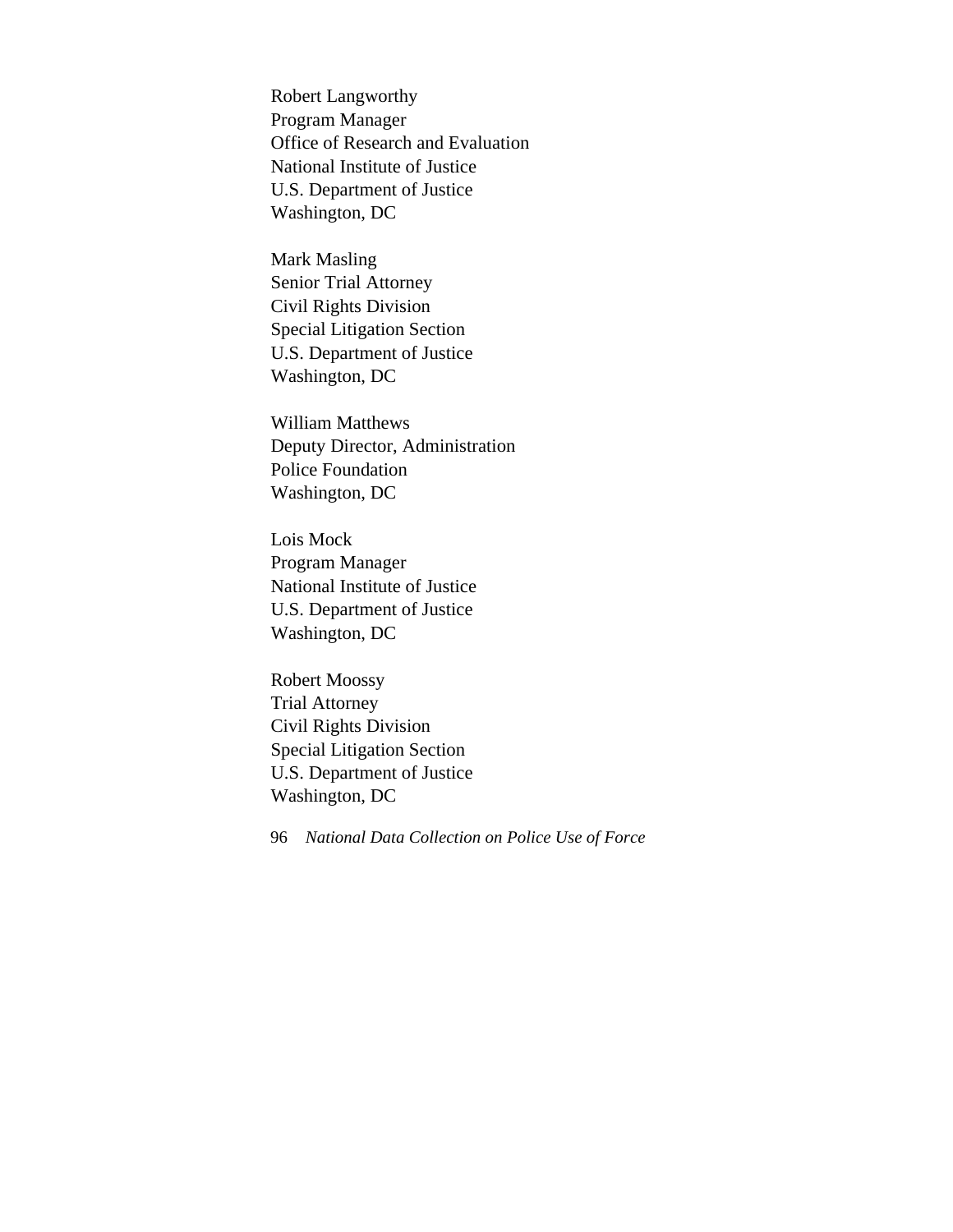Eric Nordstrom Intern National Institute of Justice U.S. Department of Justice Washington, DC

Dennis E. Nowicki Chief of Police Law Enforcement Center Charlotte-Mecklenburg Police Department Charlotte, NC

Antony M. Pate Assistant Professor School of Criminology and Criminal Justice Florida State University Tallahassee, FL

Carol Petrie Director, Planning and Management National Institute of Justice U.S. Department of Justice Washington, DC

James W. Powers Chief of Police Fredericksburg Police Department Fredericksburg, VA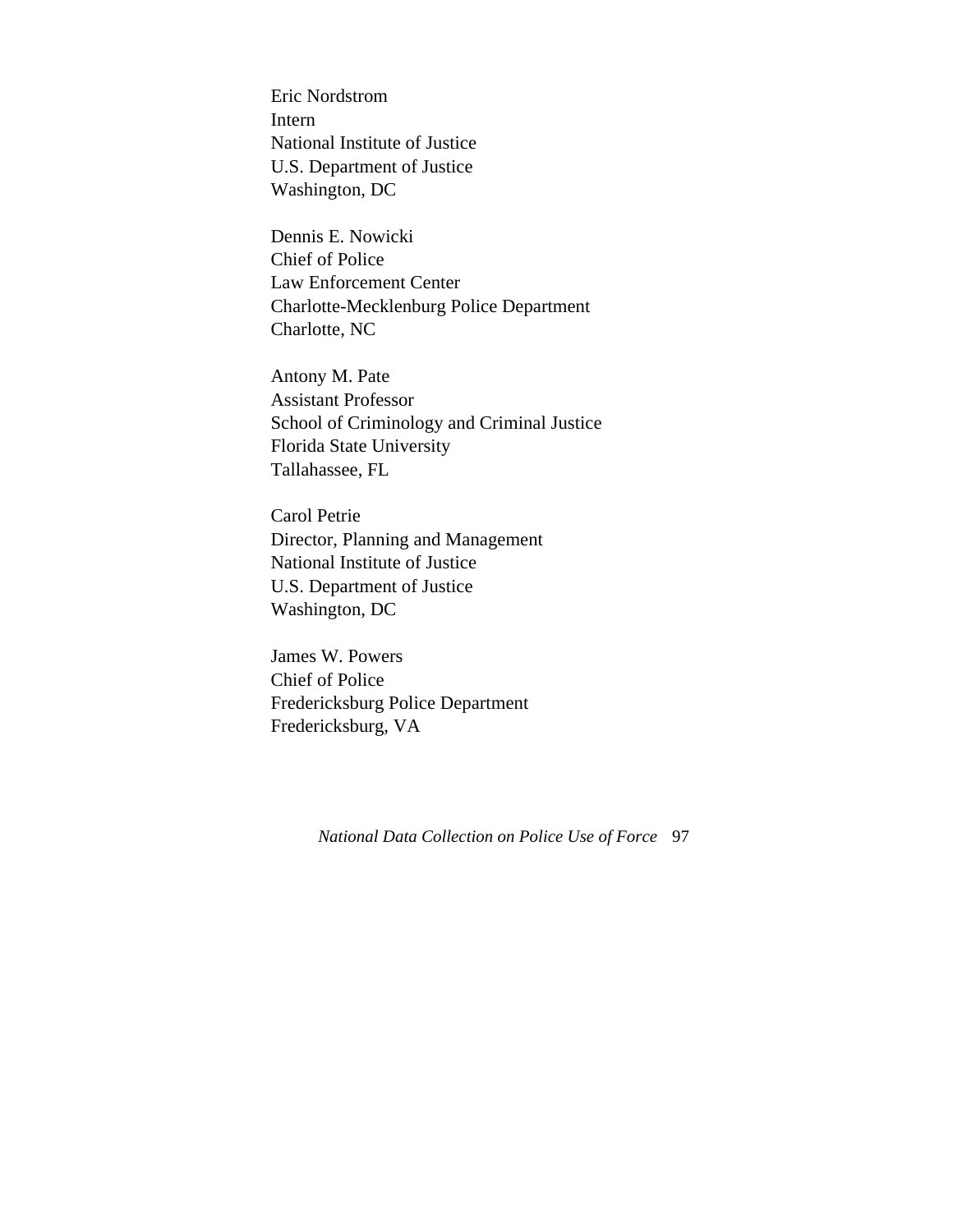Brian Reaves Chief, Law Enforcement Statistics Unit Bureau of Justice Statistics U.S. Department of Justice Washington, DC

Winifred Reed Social Science Program Manager Crime Control Division National Institute of Justice U.S. Department of Justice Washington, DC

Elsie L. Scott Deputy Commissioner of Training Police Academy New York City Police Department New York, NY

Ellen Scrivner **Director** Grant Monitoring Division Community Oriented Policing Services Washington, DC

Michael E. Smith President Vera Institute of Justice, Inc. New York, NY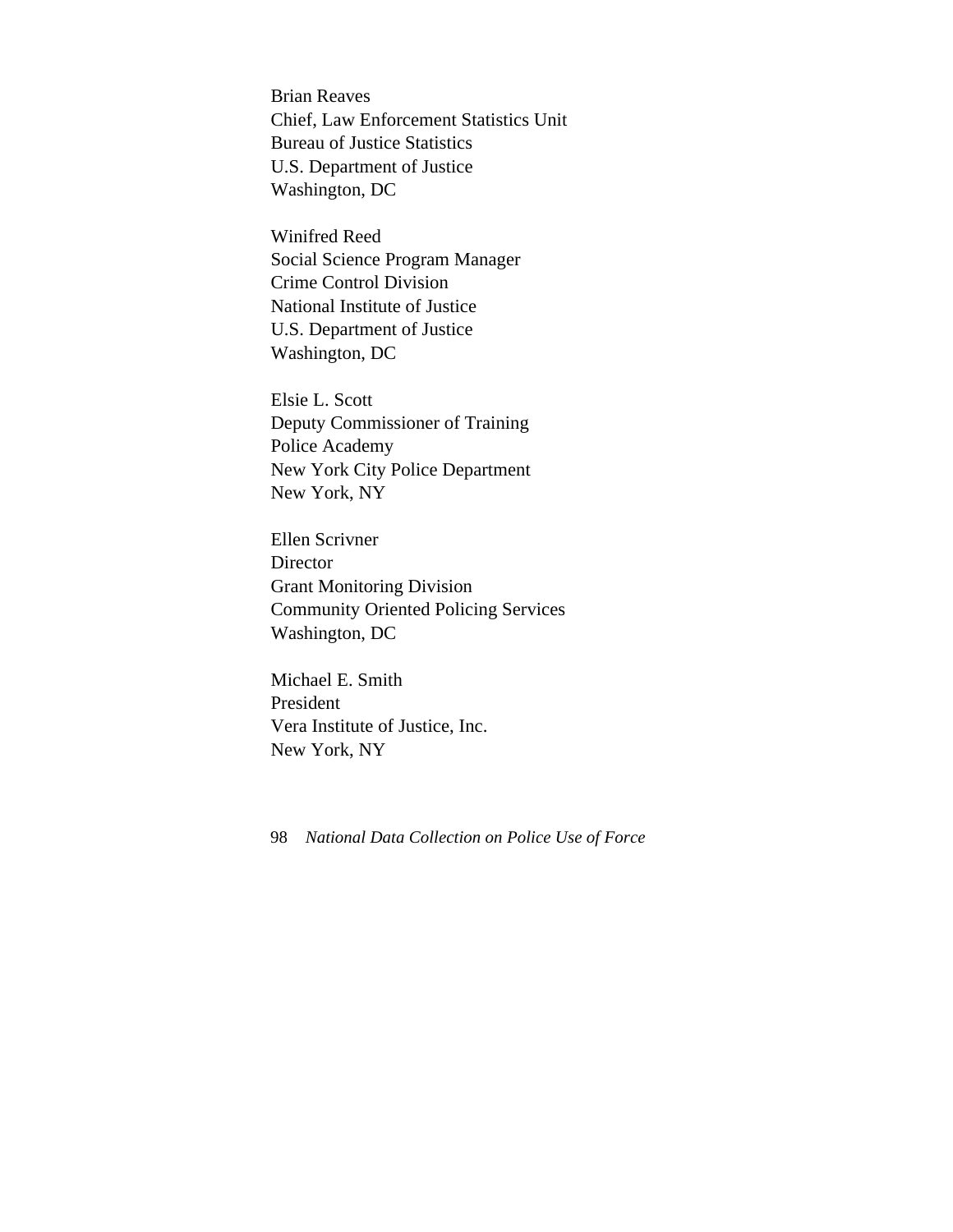Steve Smith Chief, Law Enforcement and Adjudication Unit Bureau of Justice Statistics U.S. Department of Justice Washington, DC

Hector Soto Executive Director, New York City Civilian Complaint Review Board New York, NY

Ronald Sylve Leutenant Internal Investigation Division Seattle Police Department Seattle, WA

Dianne Thompson Program Analyst Civil Rights Division Criminal Section U.S. Department of Justice Washington, DC

Jeremy Travis Director National Institute of Justice U.S. Department of Justice Washington, DC